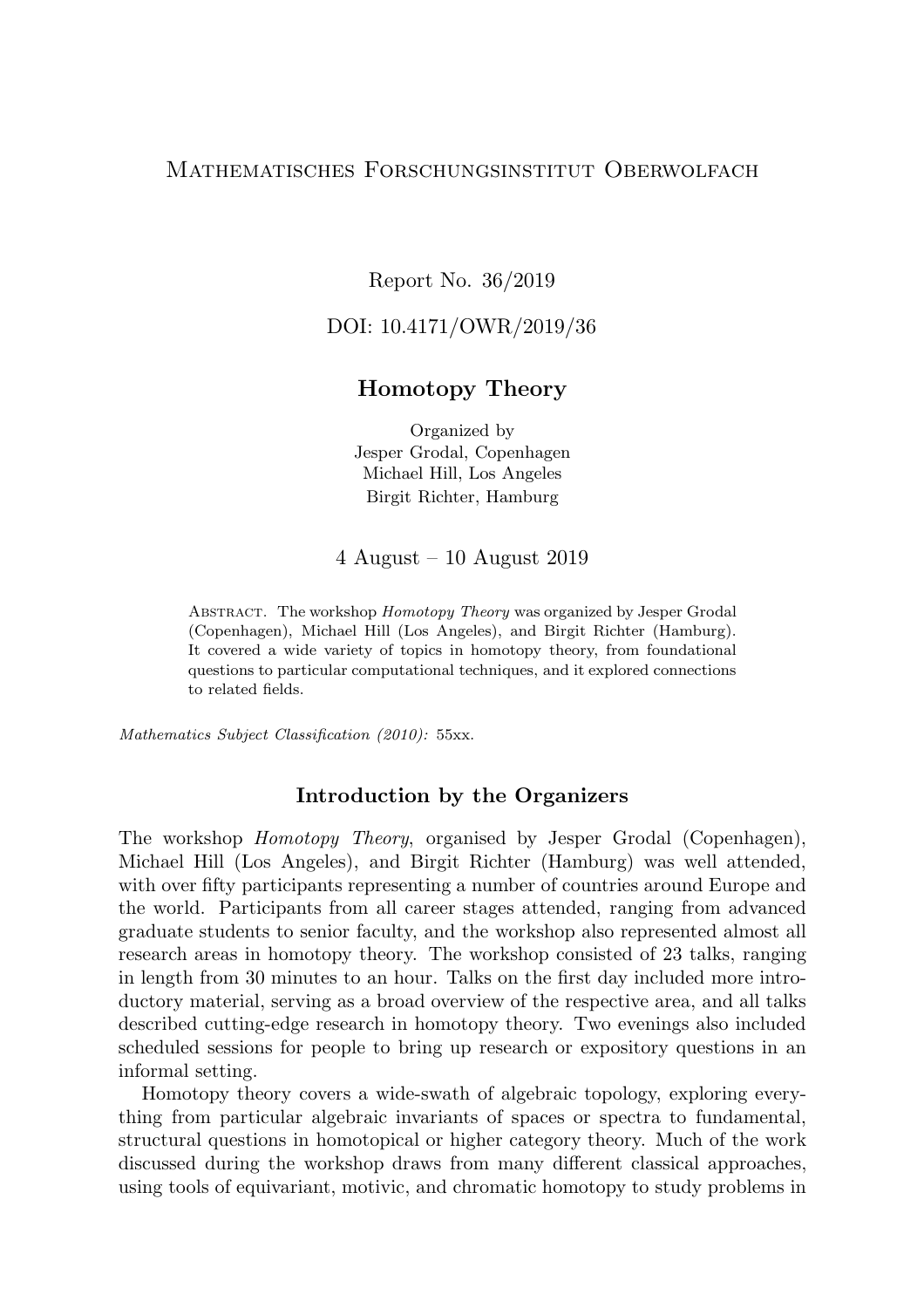topology and number theory, and a common thread through all the talks was the uses of higher categories.

1.1. Chromatic homotopy. Starting with work of Quillen, homotopy theory has had a close connection with algebraic geometry. Lazard's height stratification of 1-dimensional, commutative formal groups gives rise to a filtration of the stable homotopy category: the chomatic filtration. This filtration provides a systematic way to understand maps between finite complexes by breaking them into periodic families corresponding to various chromatic strata, and chromatic homotopy techniques are the primary way we can carry out explicit computations.

Piotr Pstragowski described his recent work which shows that chromatic homotopy is equivalent to a category of comodules in a particular range. When we instead look at arbitrary heights and primes, we still have additional unexpected structure when we look at the individual layers (the  $K(n)$ -local stable homotopy categories). Lior Yanovski described joint work with Carmeli and Schlank where they showed that Hopkins–Lurie ambidexterity holds more generally than just  $K(n)$ -locally, using instead telescopic localizations. Working unstably, Lukas Brantner explained how to model  $K(n)$ -local homotopy with an emphasis on describing loop spaces.

Spectacular work of Devinatz–Hopkins–Smith in the early 1980s explicitly described how we can understand the chromatic filtration when restricted to finite spectra. Part of this was the determination of the "thick" subcategories of finite spectra, showing these are all describable in chromatic terms. Balmer showed that much of their analysis works in an arbitrary tensor-triangulated category, showing how to associated to a tensor-triangulated category a space analogous to the Zariski spectrum of a ring. Markus Hausmann spoke about joint work with T. Barthel, J. Greenlees, N. Naumann, T. Nikolaus, J. Noel, and N. Stapleton analyzing the Balmer spectrum for finite G-spectra and resolving a conjecture of Balmer–Sanders for abelian Lie groups. Nick Kuhn described joint work with Chris Lloyd on how classical constructions in homotopy theory could be used to build explicit examples of finite G-spectra with particular properties, working towards the non-abelian case. Drew Heard reported on work with Barthel, Castellana, and Valenzuela on understanding the thick subcategories of the categories of modules over a commutative Noetherian ring spectrum.

1.2. Derived algebraic geometry. Goerss–Hopkins–Miller produced the first example of a derived algebraic geometry object, showing how the Lubin–Tate universal deformation of a formal group law in characteristic  $p$  lifts to commutative ring spectra. The resulting commutative ring spectrum has an action of the automorphism group of the original formal group law, and the homotopy fixed points of this action recovers the  $K(n)$ -localization of the sphere spectrum. In general, this automorphism group is a *p*-adic Lie group of dimension  $n^2$ , and cohomological information about it can be difficult to access. Dustin Clausen described a general framework to understand a generalization of the Lazard–Serre analysis of the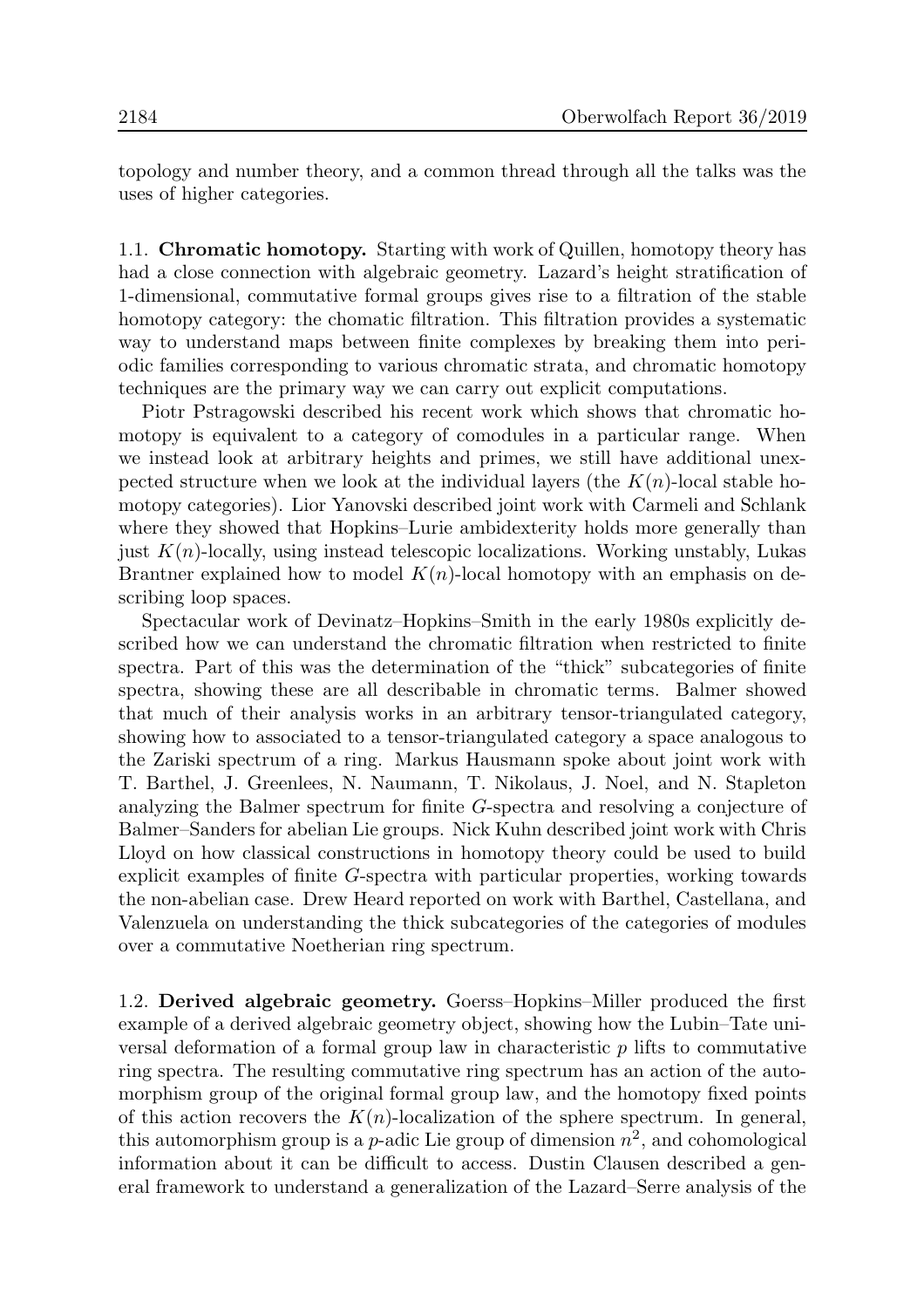continuous cohomology of p-adic Lie groups. Restricting the action of the automorphism groups to finite subgroups gives various finitary approximations to the  $K(n)$ -local sphere. Mingcong Zeng talked about recent work with Lennart Meier on how constructions in equivariant homotopy theory can be used to study related problems.

Goerss–Hopkins–Miller lifted the classial Landweber–Ravenel–Stong result to a sheaf of commutative ring spectra lifting the structure sheaf of the moduli stack of elliptic curves, giving a concrete instance of algebraic geometry objects in homotopy theory. Recent work of Lurie provided a vast generalization of this, providing a framework for one to simply do many classical algebraic geometry constructions in commutative ring spectra. Lennart Meier spoke on Lurie's equivariant elliptic cohomology, describing recent work with David Gepner on explicit computations of various fixed point spectra for  $S^1$ -equivariant topological modular forms. John Rognes continued the discussion of topological modular forms, describing joint work with Bruner on the Anderson and Brown–Comenetz duals of tmf at the prime 2, originally described by Stojanoska.

1.3. Higher categories and geometry. A feature of Lurie's work is a vast literature on quasicategories, a particular model of higher categories (in particular  $\mathcal{L}(\infty, 1)$ -categories"). This reflects decades of work on models of higher categories and tools to work with them. Julie Bergner described joint work with Nick Kuhn and Inna Zakharevich on a study of 2-Segal spaces, a 2-dimensional generalization of the usual Segal spaces, together with applications to Hall algebras. Viktoriya Ozornova explained recent work with Martina Rovelli on stratified simplicial sets as a model for  $(\infty, n)$ -categories, focusing on the particular case of  $(\infty, 2)$ -categories.

Peter Haine described an application of higher categories to the study of stratified spaces. Mixing homotopy theory and geometry, Sam Nariman explained how Thurston's fragmentation technique in foliation theory can be used to show a homology h-principle for certain sheaves on manifolds. Alexander Kupers described joint work with Manuel Krannich in which they study the cohomology groups of the space diffeomorphisms of certain 2n-manifolds outside of the classically studied stable range.

1.4. Algebraic K-theory. Quillen's algebraic K-theory of a ring is a fundamental invariant, recording deep and subtle number-theoretic information about the ring. Computations of algebra K-groups are notoriously difficult, but trace methods, pioneered by Goodwillie and Bökstedt–Hsiang–Madsen, show that topological Hochschild homology, as a cyclotomic spectrum, can approximate these groups in a variety of cases. Thomas Nikolaus described an application of this, talking about a vast generalization of Beilinson's fiber sequence in K-theory obtained via topological cyclic homology. Markus Land then discussed recent work with Meier and Tamme that shows that the algebraic  $K$ -theory functor preserves telescopic equivalences. On a computational side, Achim Krause talked about joint work with Nikolaus on an extension of Bökstedt's classical periodicity for  $THH$  of a perfect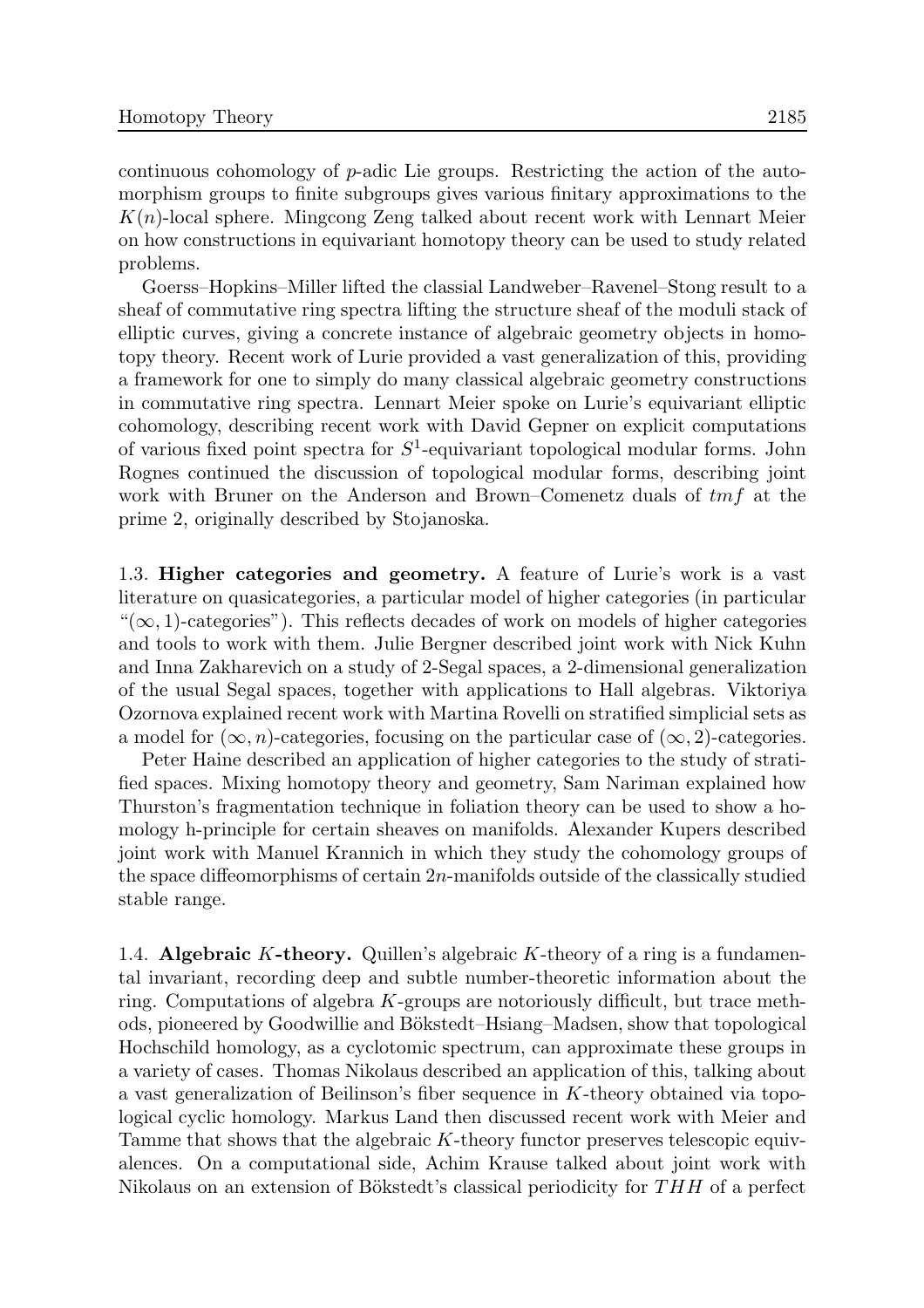field in characteristic p to discrete valuation rings, giving a way to understand the topological Hochschild homology of DVRs.

1.5. Equivariant and motivic homotopy. Tom Bachmann described joint work with Jeremy Hahn on normed motivic spectra, a motivic analogue of an equivariant commutative ring spectrum, exploring some of the basic examples and some of the motivic analogues of classical equivariant results. Kyle Ormsby reported on recent work with Röndigs wherein they use the motivic slice spectral sequence to compute the homotopy groups of the  $\eta$ -local sphere spectrum, working over an arbitrary base field. On the equivariant front, Clover May described work with Dugger and Hazel on a classification of compact objects in the category of chain complexes of modules over the constant Mackey functor  $\mathbb{F}_2$  for the group  $C_2$ .

1.6. Operads and loop spaces. Joana Cirici talked about formality for algebraic structures, explaining how the presence of a weight decomposition can be used to obtain new formality results e.g., for configuration spaces, as in her joint work with Geoffroy Horel. Anna Marie Bohmann talked on joint work with Angelica Osorno. They show a a multiplicative comparison of Segal and Waldhausen K-theory which yields a comparison of the ring spectra built from these.

Acknowledgement: The MFO and the workshop organizers would like to thank the National Science Foundation for supporting the participation of junior researchers in the workshop by the grant DMS-1641185, "US Junior Oberwolfach Fellows".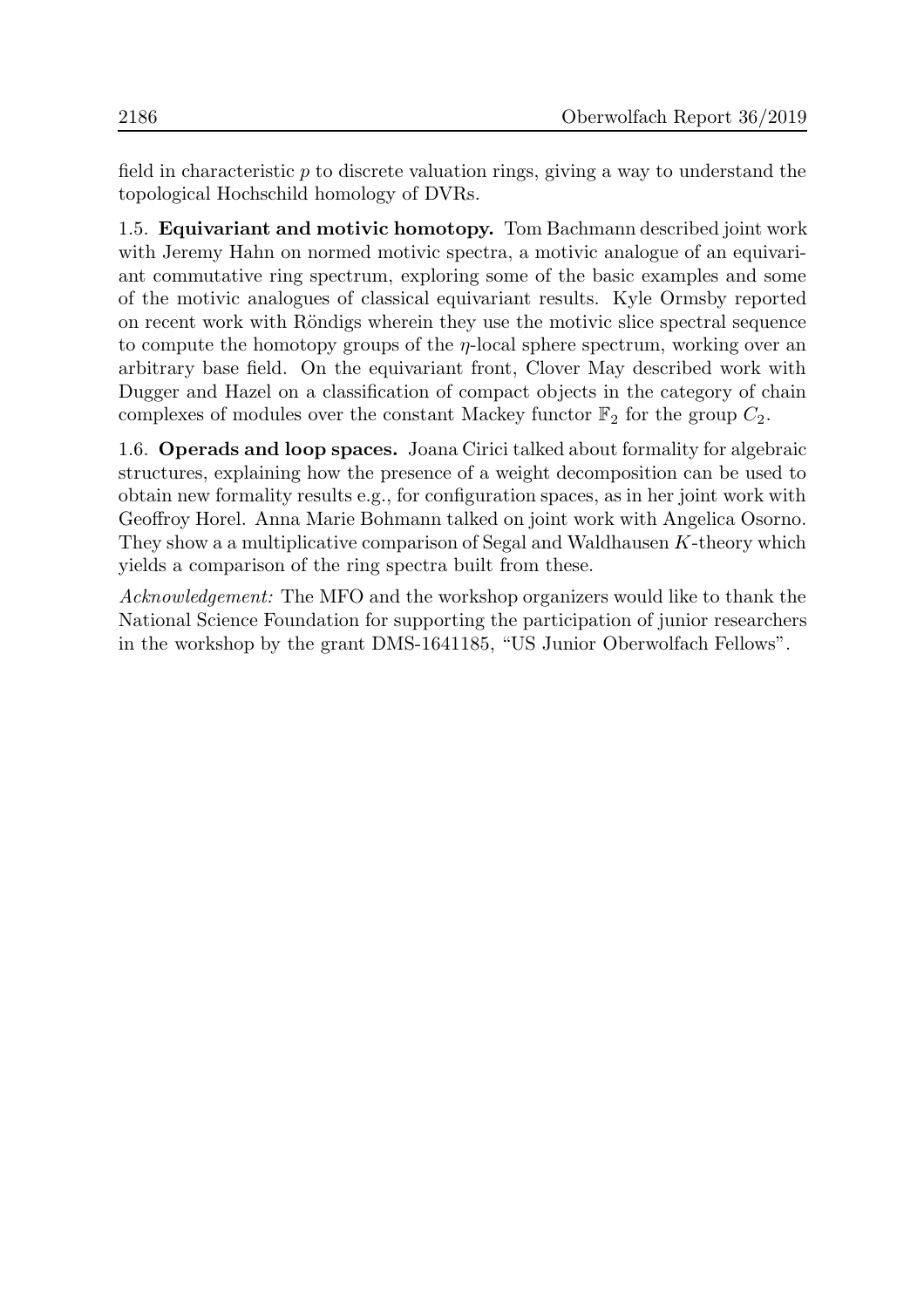# Workshop: Homotopy Theory

# Table of Contents

| Tom Bachmann (joint with Jeremy Hahn)                                                                                                                                                            |
|--------------------------------------------------------------------------------------------------------------------------------------------------------------------------------------------------|
| Julie Bergner (joint with Nick Kuhn and Inna Zakharevich)<br>2-Segal sets, algebraic K-theory, and Hall algebras 2190                                                                            |
| Anna Marie Bohmann (joint with Angélica M. Osorno)<br>A multiplicative comparison of Segal and Waldhausen K-theory 2192                                                                          |
| Lukas Brantner<br>Generalised Lie algebras in Algebra and Topology 2194                                                                                                                          |
| Joana Cirici (joint with Geoffroy Horel)<br>Formality with torsion coefficients $\ldots \ldots \ldots \ldots \ldots \ldots \ldots \ldots \ldots \ldots 2199$                                     |
| Dustin Clausen                                                                                                                                                                                   |
| Peter Haine<br>On the homotopy theory of stratified spaces $\ldots \ldots \ldots \ldots \ldots \ldots \ldots 2205$                                                                               |
| Markus Hausmann (joint with T. Barthel, J. Greenlees, N. Naumann, T.<br>Nikolaus, J. Noel, N. Stapleton)<br>Chromatic Smith theory and thick tensor-ideals of finite $G$ -spectra $\dots$ . 2208 |
| Drew Heard (joint with Tobias Barthel, Natalia Castellana, and Gabriel<br>Valenzuela)<br>Stratification for spaces with Noetherian mod p cohomology $\dots \dots \dots 2212$                     |
| Achim Krause (joint with Thomas Nikolaus)                                                                                                                                                        |
| Nicholas J. Kuhn (joint with Chris Lloyd)<br>New results about the equivariant stable homotopy Balmer spectrum $\ldots$ 2220                                                                     |
| Alexander Kupers (joint with Manuel Krannich)<br>Weight decompositions and automorphism groups of manifolds $\ldots \ldots \ldots 2223$                                                          |
| Markus Land (joint with L. Meier and G. Tamme)                                                                                                                                                   |
| Clover May (joint with Daniel Dugger, Christy Hazel)                                                                                                                                             |
| Lennart Meier (joint with David Gepner)<br>$Calculations for equivariant topological modular forms \ldots \ldots \ldots \ldots \ldots 2232$                                                      |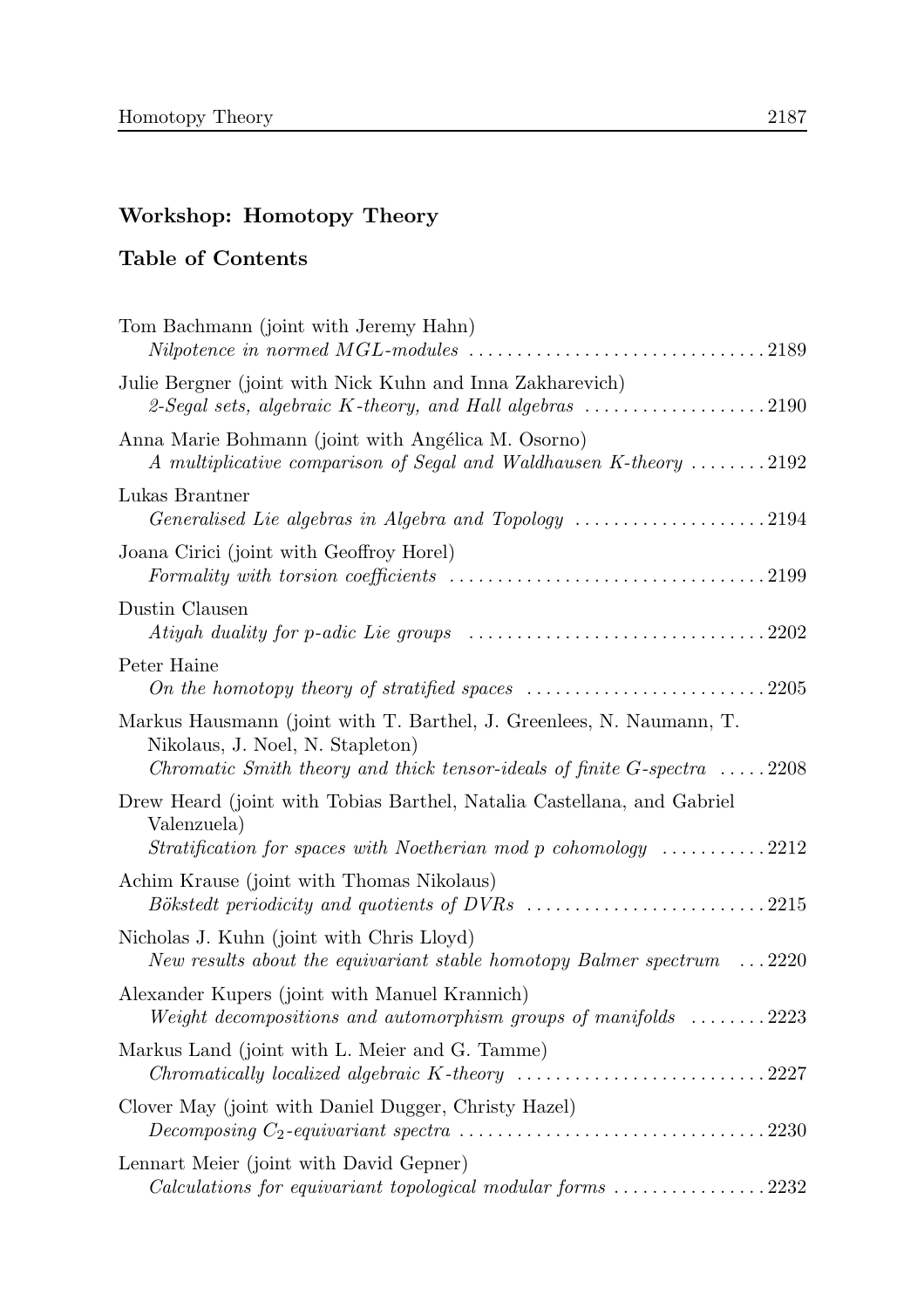| Sam Nariman                                                                                                                                                   |
|---------------------------------------------------------------------------------------------------------------------------------------------------------------|
| Descent property of (co)sheaves on manifolds via Thurston's                                                                                                   |
| Thomas Nikolaus<br>Beilinson's fibre sequence in K-Theory via topological cyclic homology $\ldots$ 2237                                                       |
| Kyle Ormsby (joint with Oliver Röndigs)<br>The <i>n</i> -periodic motivic sphere spectrum and the connective Witt-theoretic<br>$J\text{-}spectrum \dots 1238$ |
| Viktoriya Ozornova (joint with Martina Rovelli)                                                                                                               |
| Piotr Pstragowski<br>Chromatic homotopy theory is algebraic when $p > n^2 + n + 1$ 2243                                                                       |
| John Rognes (joint with Robert Bruner)<br>Duality for topological modular forms $\ldots \ldots \ldots \ldots \ldots \ldots \ldots \ldots \ldots 2244$         |
| Lior Yanovski<br>Ambidexterity in Chromatic Homotopy Theory 2245                                                                                              |
| Mingcong Zeng (joint with Lennart Meier)<br>Real cobordism, Morava E-theories and the dual Steenrod algebra $\dots \dots 2249$                                |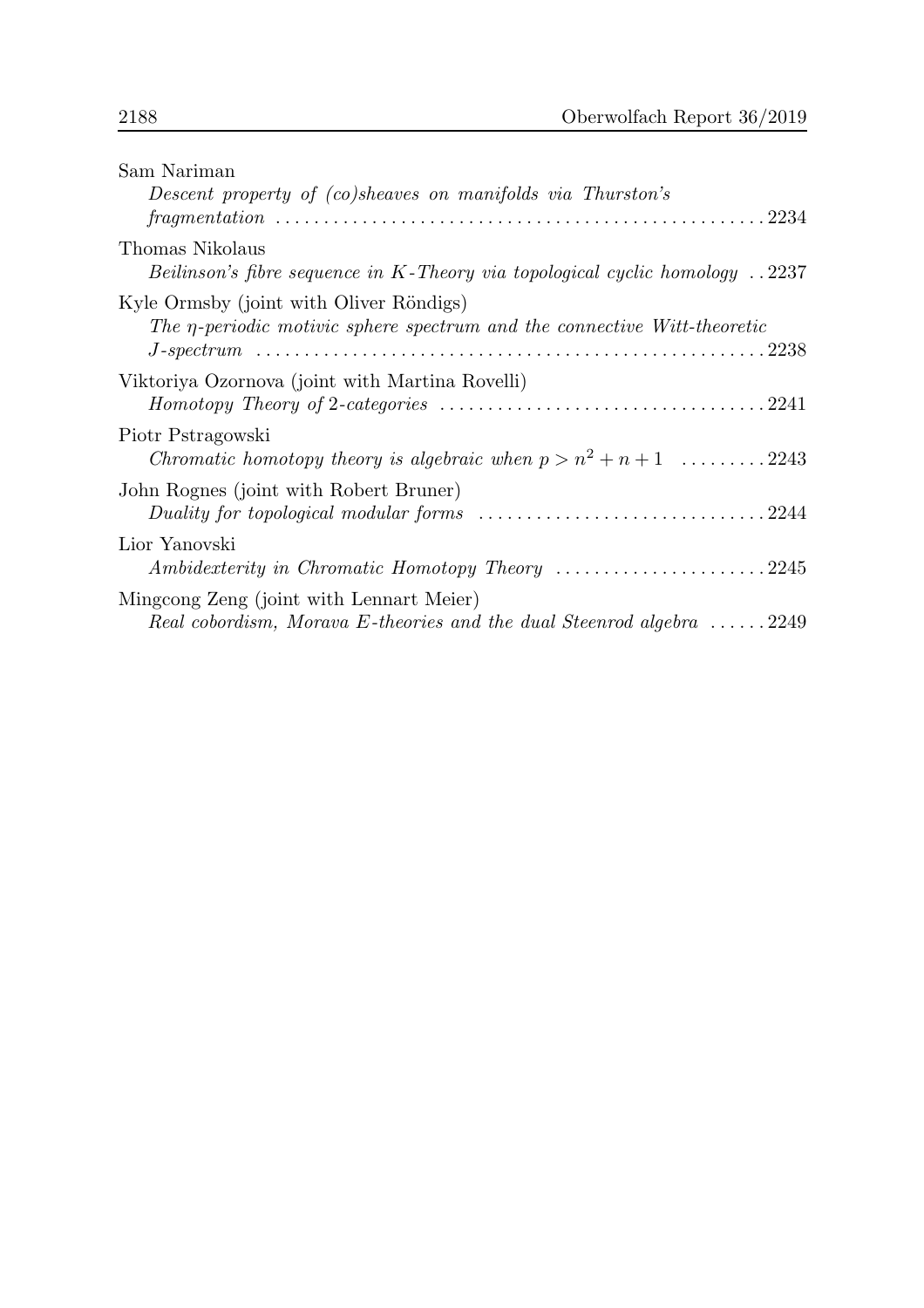## Abstracts

### Nilpotence in normed MGL-modules

TOM BACHMANN (joint work with Jeremy Hahn)

**Motivic stable homotopy theory.** For a scheme  $S$ , we have the motivic stable ∞-category

$$
\mathcal{SH}(S) = L_{\mathbb{A}^1, Nis} P(Sm_S)_*[(\mathbb{P}^1)^{-1}].
$$

It is clear that if  $f: S' \to S$  is a morphism of schemes, then there is an induced symmetric monoidal cocontinuous functor  $f^* : \mathcal{SH}(S) \to \mathcal{SH}(S')$ . It is less clear, but established in [\[BHo17\]](#page-7-0) that for a finite étale morphism  $p : S' \to S$ , the Weil restriction [\[CGP15,](#page-7-1) §A.5] induces a symmetric monoidal functor  $p_{\otimes} : \mathcal{SH}(S') \to$  $\mathcal{SH}(S)$ . It only preserves sifted colimits, however.

Normed spectra. The functorialities  $f^*$  and  $p_{\otimes}$  can be used to define the category  $NAlg(\mathcal{SH}(S))$  [\[BHo17,](#page-7-0) §7] of so-called *normed spectra*. This comes with a forgetful functor  $NAlg(\mathcal{SH}(S)) \to \text{CAlg}(\mathcal{SH}(S))$ , i.e. is an enhancement of the category of  $E_{\infty}$ -ring spectra in  $\mathcal{SH}(S)$ . Intuitively, an object  $E \in \text{NAlg}(\mathcal{SH}(S))$ consists of an underlying spectrum  $E \in \mathcal{SH}(S)$ , for every finite étale map  $p : X \to Y$  $Y \in Sm_S$  a morphism

$$
p_{\otimes}(E|_X) \to E|_Y,
$$

and an infinite amount of coherences among these data.

### Some examples.

- (1) Many of the motivic spectra analogous to classical  $E_{\infty}$ -rings are normed spectra. This is true for example for the sphere spectrum  $S^0$ , the algebraic cobordism spectrum  $MGL$ , the algebraic K-theory spectrum  $KGL$ , and the motivic cohomology spectrum  $H\mathbb{Z}$ .
- (2) Recall that the geometric Hopf map  $\mathbb{A}^2 \setminus 0 \to \mathbb{P}^1$  induces a non-nilpotent endomorphism  $\eta$  of the motivic sphere spectrum  $S^0$ . One may show that the mapping telescope  $S^0[\eta^{-1}]$  is not normed [\[BHo17,](#page-7-0) Example 12.11], even though it is an  $E_{\infty}$ -ring.
- (3) More is true: if  $E \in \text{NAlg}(\mathcal{SH}(S))$  is any normed spectrum on which  $\eta$ acts invertibly, then  $E \simeq 0$  [\[BHo17,](#page-7-0) Example 12.12].
- (4) On the other hand, if  $p : S' \to S$  is any finite étale morphism (with  $S \neq \emptyset$ ), then  $p_{\otimes}(\eta) \neq 0$ .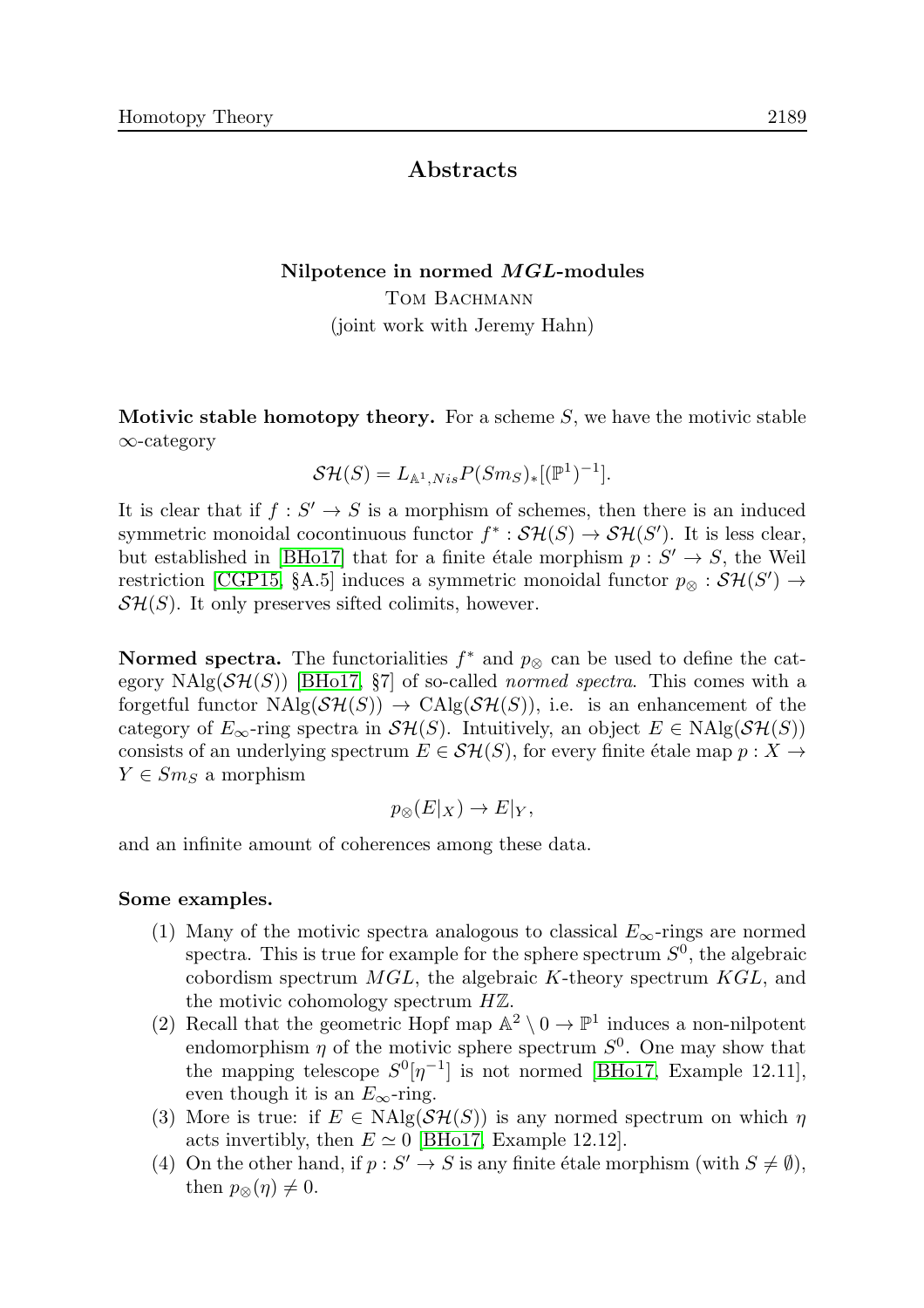Normed nilpotence. In general, given  $E \in \text{NAlg}(\mathcal{SH}(S))$  and  $x \in \pi_{**}(E)$ , we call x normed nilpotent if the analog of (3) holds: for any  $F \in \text{NAlg}(\mathcal{SH}(S))_{E}/\mathcal{E}$ such that x acts invertibly on F, we have  $F \simeq 0$ . It seems to be an important problem to develop criteria for deciding if some  $x \in \pi_{**}E$  is normed nilpotent. In a lot of ways, this is equivalent to finding criteria for deciding if  $E \simeq 0$ . Inspired by analogous results about classical  $E_{\infty}$ -ring spectra, we establish the following.

**Theorem** (motivic May nilpotence theorem [\[BHa19\]](#page-7-2)). Let  $E \in \text{NAlg}(\mathcal{SH}(S))$ (where S is noetherian, finite dimensional, and whenever  $1/p \notin S$  then  $1/p \in E$ ). If  $E \wedge H\mathbb{Z} \simeq 0$ , then also  $E \wedge MGL \simeq 0$ .

### Some questions.

- (1) Let  $E \in \text{NAlg}(\mathcal{SH}(S))$ . If  $E \wedge MGL \simeq 0$ , is then also  $E \simeq 0$ ?
- (2) Recall the motivic "cofiber  $\tau$ " ring spectrum  $S^0/\tau \in \text{CAlg}(\mathcal{SH}(\mathbb{C})_2^{\wedge}$  $_{2}^{\wedge})$ [\[Ghe17\]](#page-7-3). Can we lift  $S^0/\tau \in \text{NAlg}(\mathcal{SH}(\mathbb{C})_2^{\wedge})$  $_{2}^{\wedge})$ ?

### **REFERENCES**

- <span id="page-7-2"></span>[BHa19] Tom Bachmann and Jeremy Hahn. Nilpotence in normed MGL-modules. arXiv preprint arXiv:1906.01306, 2019.
- <span id="page-7-0"></span>[BHo17] Tom Bachmann and Marc Hoyois. Norms in motivic homotopy theory. arXiv preprint arXiv:1711.03061, 2017.
- <span id="page-7-1"></span>[CGP15] B. Conrad, O. Gabber, and G. Prasad, Pseudo-reductive groups, 2nd edition ed., New Mathematical Monographs, vol. 26, Cambridge University Press, 2015
- <span id="page-7-3"></span>[Ghe17] Bogdan Gheorghe. The motivic cofiber of  $\tau$ . arXiv preprint arXiv:1701.04877, 2017.

### 2-Segal sets, algebraic  $K$ -theory, and Hall algebras

Julie Bergner

(joint work with Nick Kuhn and Inna Zakharevich)

The notion of 2-Segal space was defined by Dyckerhoff and Kapranov [\[2\]](#page-9-0), and independently under the name of decomposition space by Gálvez-Carrillo, Kock, and Tonks [\[3\]](#page-9-1). The structure given by a 2-Segal space is something like that of a topological category up to homotopy, but for which composition need not be defined, or be unique even when it is, but still satisfies associativity. Although both sets of authors give many different examples arising from different perspectives, two key themes emerge. First, 2-Segal spaces can be obtained via  $S_{\bullet}$ -constructions, and hence have a close relationship with algebraic K-theory. Second, 2-Segal spaces satisfying certain finiteness assumptions give rise to Hall algebra constructions.

A natural question, then, is what these two themes have to do with one another. Indeed, it has long been thought by experts that there should be a close relationship between Hall algebras and algebraic K-theory. However, many of the classical examples in both fields tend to be somewhat large; for example, most familiar Hall algebras are infinite-dimensional. In this talk, we consider 2-Segal sets, or discrete 2-Segal spaces, and some explicit examples whose Hall algebras have very concrete descriptions.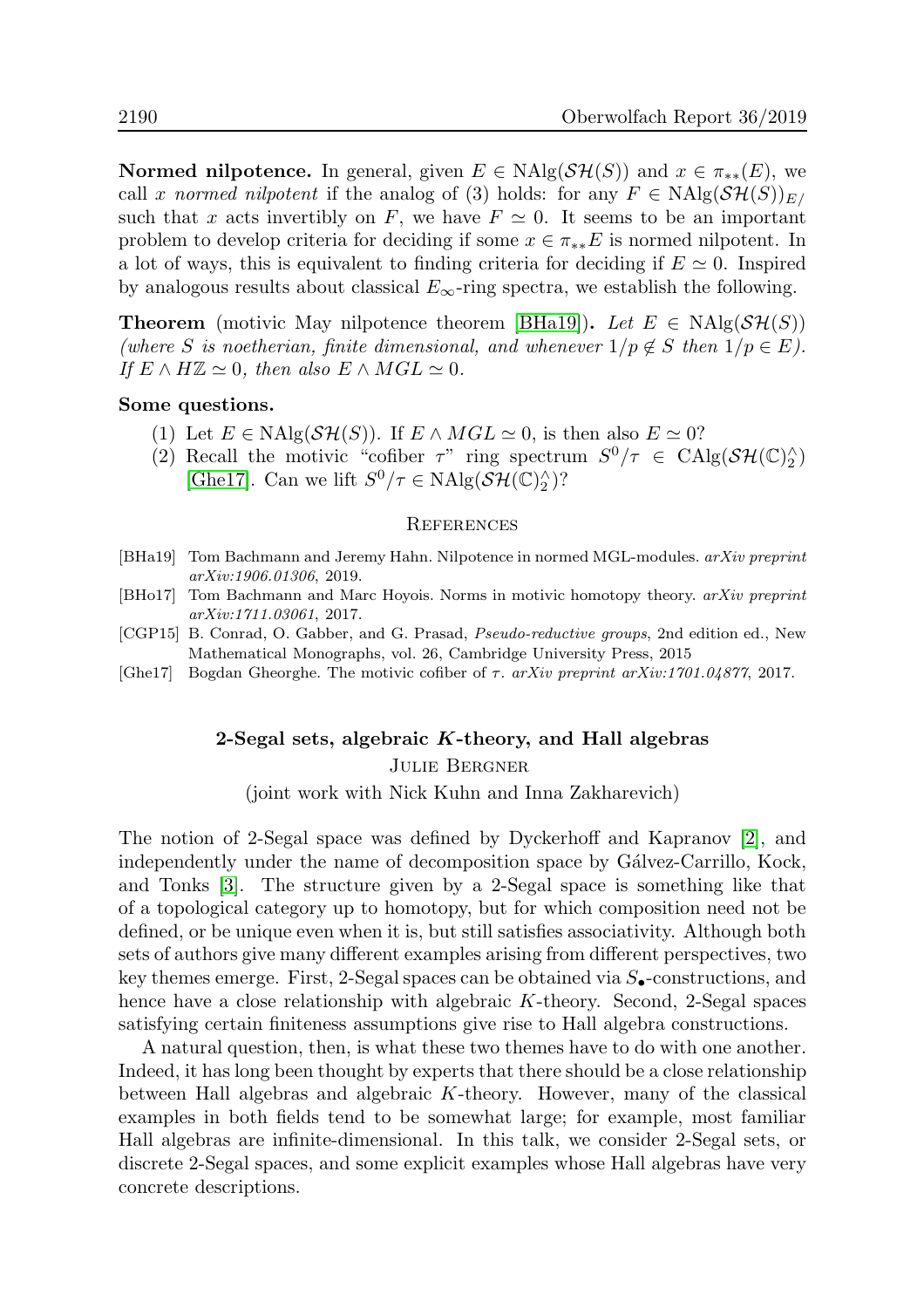The family of examples we consider arises from finite graphs. Given a finite graph G, we construct a simplicial set  $X_G$  with a single 0-simplex, 1-simplices given by the subgraphs of G, and higher simplices given by subgraphs equipped with ordered partitions of the vertices of the subgraph into (possibly empty) subsets. That this simplicial set is a 2-Segal set was shown in joint work with Angélica Osorno, Viktoriya Ozornova, Martina Rovelli, and Claudia Scheimbauer [\[1\]](#page-9-2), following the example of the decomposition space of all graphs as described by Gálvez-Carrillo, Kock, and Tonks [\[3\]](#page-9-1).

Although their construction can be defined for more general 2-Segal objects, we consider Dyckerhoff and Kapranov's definition of the Hall algebra associated to a reduced 2-Segal set [\[2\]](#page-9-0). Its underlying vector space is generated by the 1-simplices of the 2-Segal set, and the multiplication essentially counts the 2-simplices which encode the different ways to "compose" a given pair of 1-simplices. This definition makes sense so long as this counting always produces a finite sum, so we restrict to 2-Segal sets with finitely many nondegenerate simplices.

In particular, this construction can be applied to the 2-Segal set  $X_G$  associated to a finite graph G. The resulting Hall algebra has several interesting properties. It is always commutative, and the multiplication can be described very explicitly in terms of geometric properties of the graph. For example, the product of the basis elements associated to two subgraphs of  $G$  is nonzero precisely when those two subgraphs are disjoint.

Because the Hall algebras of this particular family of 2-Segal sets can be described so explicitly, we can try to identify them with other familiar algebras. Working over the field  $\mathbb{F}_2$  for simplicity, for many examples of this kind we can impose a natural grading so that these Hall algebras agree with the cohomology of explicitly described topological spaces with coefficients in  $\mathbb{F}_2$ . For example, for a graph with n vertices and no edges, the Hall algebra has  $n$  generators. If we say that these generators are in degree 1, then this algebra coincides with the cohomology of the *n*-dimensional torus. When  $G$  is the graph with two vertices and a single edge between them, the associated Hall algebra agrees with the cohomology of the wedge of a torus with a 2-sphere.

While we have worked out many special cases on a small number of vertices, the general formula for the associated topological space is still conjectural. Still more intriguing is that fact that, for many of these small examples it can be verified that this assocated space is homotopy equivalent to the geometric realization of the simplicial set  $X_G$ . Thus, a more general question is when the Hall algebra of a 2-Segal set agrees with the cohomology of its geometric realization. We know, however, that this relationship does not hold in general. A counterexample is given by the 2-Segal set given by the nerve of a discrete group  $G$ , whose associated Hall algebra is the group algebra of G over the underlying field, which does not coincide with the group cohomology algebra of G.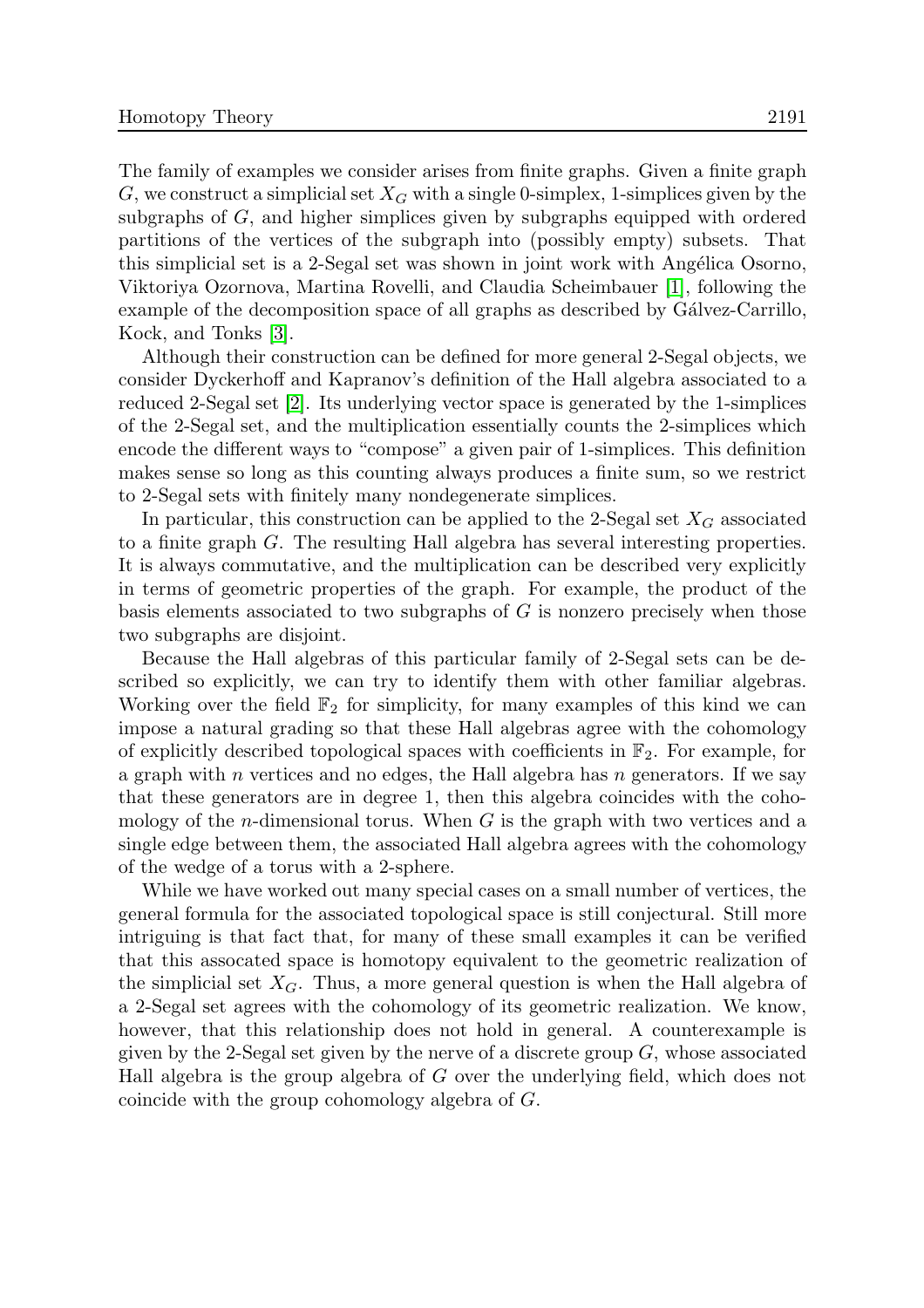### **REFERENCES**

- [1] Julia E. Bergner, Angélica M. Osorno, Viktoriya Ozornova, Martina Rovelli, and Claudia I. Scheimbauer, 2-Segal sets and the Waldhausen construction,Topology Appl., 235 (2018) 445–484.
- <span id="page-9-2"></span>[2] T. Dyckerhoff and M. Kapranov, Higher Segal spaces I, preprint available at math.AT/1212.3563.
- <span id="page-9-0"></span>[3] Imma Gálvez-Carrillo, Joachim Kock, and Andrew Tonks, Decomposition spaces, incidence algebras and Möbius inversion I: Basic theory,  $Adv$ . Math. 331 (2018) 952–1015.

# <span id="page-9-1"></span>A multiplicative comparison of Segal and Waldhausen K-theory Anna Marie Bohmann (joint work with Angélica M. Osorno)

A very homotopical perspective on algebraic K-theory is that K-theory is a tool for building spectra from categorical data. For example, in influential work of the 70s and 80s, Segal [\[8\]](#page-11-0) and Waldhausen [\[9\]](#page-11-1) each construct a version of K-theory that produces spectra from certain types of categories. These constructions agree in the sense that appropriately equivalent categories yield weakly equivalent spectra. In fact, Waldhausen provides a comparison map from Segal's K-theory to his Ktheory in his initial paper on the subject.

We should think of the equivalence between these K-theory constructions, as well as equivalences coming out of results like the May–Thomason theorem [\[7\]](#page-11-2), as additive equivalences. These are comparisons of spectra—in other words, of spaces equipped with a highly coherent homotopy commutative operation—but they don't take into account any possible further structure, such as the multiplicative structure needed to build ring spectra.

In the 2000s, work of Elmendorf–Mandell [\[5\]](#page-11-3) and Blumberg–Mandell [\[3\]](#page-11-4) produced more structured versions of Segal and Waldhausen K-theory, respectively. These versions are "multiplicative," in the sense that appropriate notions of pairings of categories yield multiplication structure on their resulting spectra. Both K-theory constructions encode this multiplicativity in the language of multifunctors and multicategories.

<span id="page-9-3"></span>In our work, Osorno and I show that that the Elmendorf–Mandell and Blumberg–Mandell constructions agree as multiplicative versions of K-theory. Consequently, we get comparisons of ring spectra built from these two constructions. Furthermore, the same result also allows for comparisons of related constructions of spectrally-enriched categories. There is related work by Barwick [\[1\]](#page-11-5), Blumberg– Gepner–Tabuada [\[2\]](#page-11-6), and Gepner–Groth–Nikolaus [\[6\]](#page-11-7) providing  $\infty$ -category level comparisons of several types of K-theory constructions. Our work differs in that it provides a structured "on-the-nose" comparison between these specific versions of K-theory. The main theorem can be stated as follows.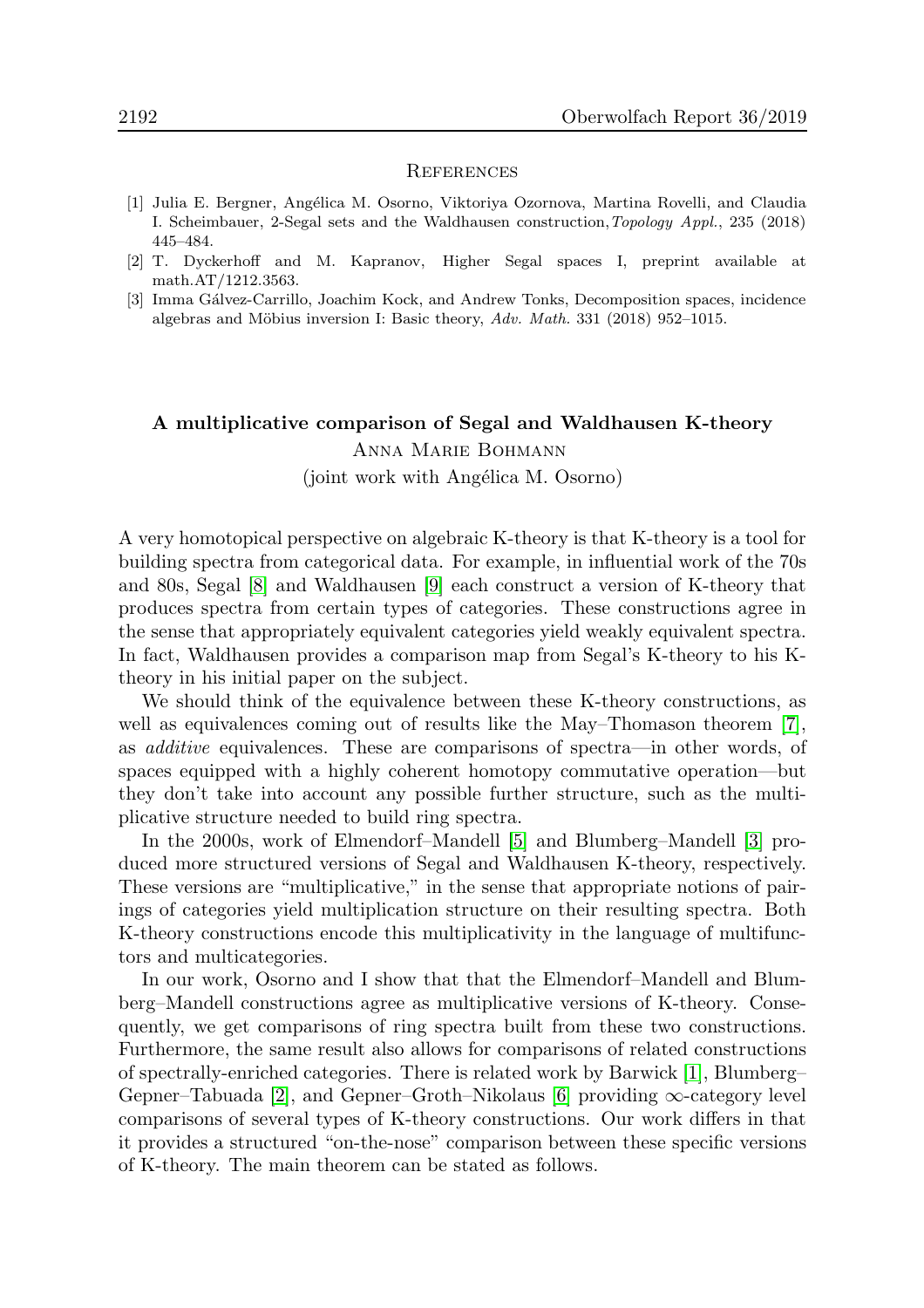**Theorem 1** ([\[4\]](#page-11-8)). There is a multinatural transformation of symmetric multifunctors fitting into the diagram



The horizontal multifunctor from Waldhausen categories to strictly unital symmetric monoidal categories is given by endowing a Waldhausen category with a choice of wedge products.

In fact, to get the full type of equivalence necessary, this theorem must be refined in two ways. First, we wish to have an enriched comparison. Since the natural enrichment on the source category is in categories, we pass to categorical enrichment throughout by working with symmetric spectra in simplicial pointed categories. We further introduce an intermediate categorically-enriched symmetric multicategory to serve as the target of our natural transformation, so that the main construction is in fact a categorically-enriched multinatural transformation fitting into the following diagram of symmetric multifunctors:



The second refinement is to take care of the weak equivalences, which are integral to the definition of Waldhausen's K-theory functor. We show that with this set up, taking weak equivalences in the Waldhausen category "commutes" with the construction of the multinatural transformation and of the Elmendorf–Mandell version of K-theory. This allows us to prove the following result.

**Theorem 2** ([\[4\]](#page-11-8)). For any Waldhausen category C for which Waldhausen's initial comparison map  $K_{Wald}(\mathcal{C}) \to K_{Seq}(\mathcal{C})$  is an equivalence, the component at  $\mathcal C$  of the multinatural transformation of Theorem [1](#page-9-3) is an equivalence. In particular, this applies when  $C$  has suitably split cofibrations.

The combination of these results implies that (commutative) ring spectra,  $E_{\infty}$ ring spectra and other operadically defined algebraic structures built out of Segal's and Waldhausen's K-theory constructions are equivalent as structured objects. Furthermore, spectrally-enriched categories (in the classical sense of Kelly) built from these constructions are also equivalent. Our main motivation for pursuing this work is in showing that Waldhausen- and Segal-type constructions of the spectral Burnside category are equivalent.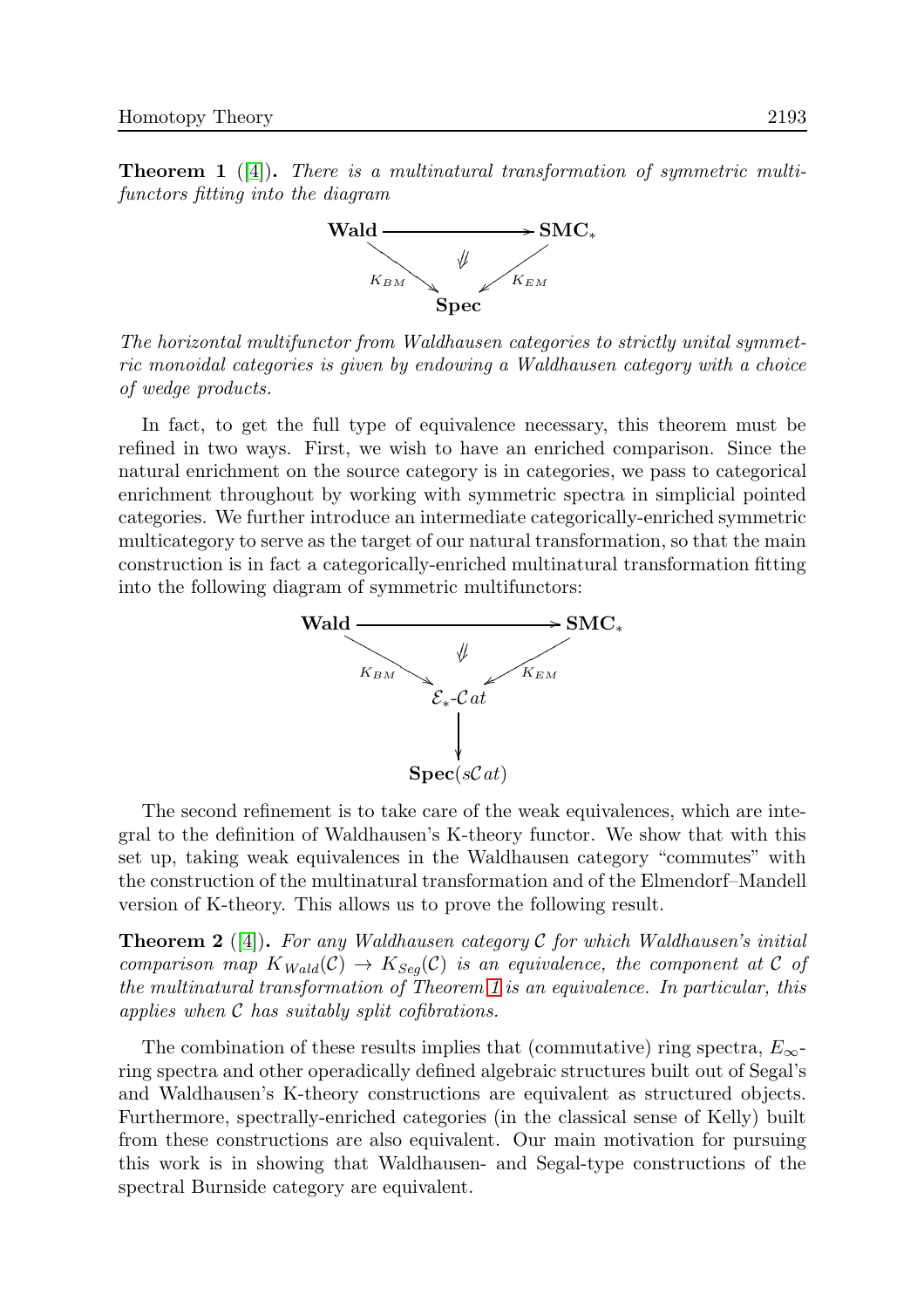### **REFERENCES**

- [1] Clark Barwick. On the algebraic K-theory of higher categories. J. Topol., 9(1):245–347, 2016.
- [2] Andrew J. Blumberg, David Gepner, and Gonçalo Tabuada. K-theory of endomorphisms via noncommutative motives. Trans. Amer. Math. Soc., 368(2):1435–1465, 2016.
- <span id="page-11-5"></span>[3] Andrew J. Blumberg and Michael A. Mandell. Derived Koszul duality and involutions in the algebraic K-theory of spaces. J. Topol., 4(2):327–342, 2011.
- <span id="page-11-6"></span>[4] Anna Marie Bohmann and Angélica M. Osorno. A multiplicative comparison of Segal and Waldhausen K-theory. To appear in Math. Z.
- <span id="page-11-8"></span><span id="page-11-4"></span>[5] A. D. Elmendorf and M. A. Mandell. Rings, modules, and algebras in infinite loop space theory. Adv. Math., 205(1):163–228, 2006.
- <span id="page-11-3"></span>[6] David Gepner, Moritz Groth, and Thomas Nikolaus. Universality of multiplicative infinite loop space machines. Algebr. Geom. Topol., 15(6):3107–3153, 2015.
- <span id="page-11-7"></span>[7] J. P. May and R. Thomason. The uniqueness of infinite loop space machines. Topology, 17(3):205–224, 1978.
- <span id="page-11-2"></span>[8] Graeme Segal. Categories and cohomology theories. Topology, 13:293–312, 1974.
- <span id="page-11-1"></span><span id="page-11-0"></span>[9] Friedhelm Waldhausen. Algebraic K-theory of spaces. In Algebraic and geometric topology (New Brunswick, N.J., 1983), volume 1126 of Lecture Notes in Math., pages 318–419. Springer, Berlin, 1985.

## Generalised Lie algebras in Algebra and Topology Lukas Brantner

We discuss different generalisations of rational differential graded Lie algebras, and outline some recent applications to unstable homotopy theory [\[5\]](#page-15-0)[\[15\]](#page-16-0), formal deformation theory [\[10\]](#page-15-1), and the (generalised) homology of configuration spaces [\[7\]](#page-15-2)[\[8\]](#page-15-3) away from characteristic zero.

<span id="page-11-9"></span>1. Three applications of rational differential graded Lie algebras

Given a field  $k$  of characteristic zero, we recall the following notion:

**Definition 1.** A (shifted) differential graded Lie algebra g over k consists of a chain complex  $\ldots \to \mathfrak{g}_1 \stackrel{d}{\to} \mathfrak{g}_0 \stackrel{d}{\to} \mathfrak{g}_{-1} \to \ldots$  of k-vector spaces together with bilinear maps  $[-,-]: \mathfrak{g}_i \times \mathfrak{g}_j \to \mathfrak{g}_{i+j-1}$  such that for all  $x \in \mathfrak{g}_a, y \in \mathfrak{g}_b, z \in \mathfrak{g}_c$ , we have:

(1) Antisymmetry:  $[x, y] = (-1)^{ab} [y, x]$ ;

- (2) *Jacobi identity:*  $(-1)^{ac}[[x, y], z] + (-1)^{cb}[[z, x], y] + (-1)^{ba}[[y, z], x] = 0;$
- (3) Leibniz rule:  $d([x, y]) = -[dx, y] (-1)^a [x, dy].$

Remark 2. The shifted grading convention arises naturally from Koszul duality; all Lie algebras appearing in this document are assumed to be shifted.

Rational differential graded Lie algebras have several classical applications:

**Rational Lie models.** Quillen [\[27\]](#page-16-1) established an equivalence  $(S_*)_{0,>2} \simeq \text{Lie}_{0,>2}$ between rational simply connected pointed spaces and differential graded Lie algebras g over  $\mathbb Q$  with  $\pi_i(\mathfrak g) = 0$  for  $i < 2$ . Under this correspondence, the rational *n*-sphere  $S^n_{\mathbb{Q}}$  corresponds to the free Lie algebra on a class in degree *n*.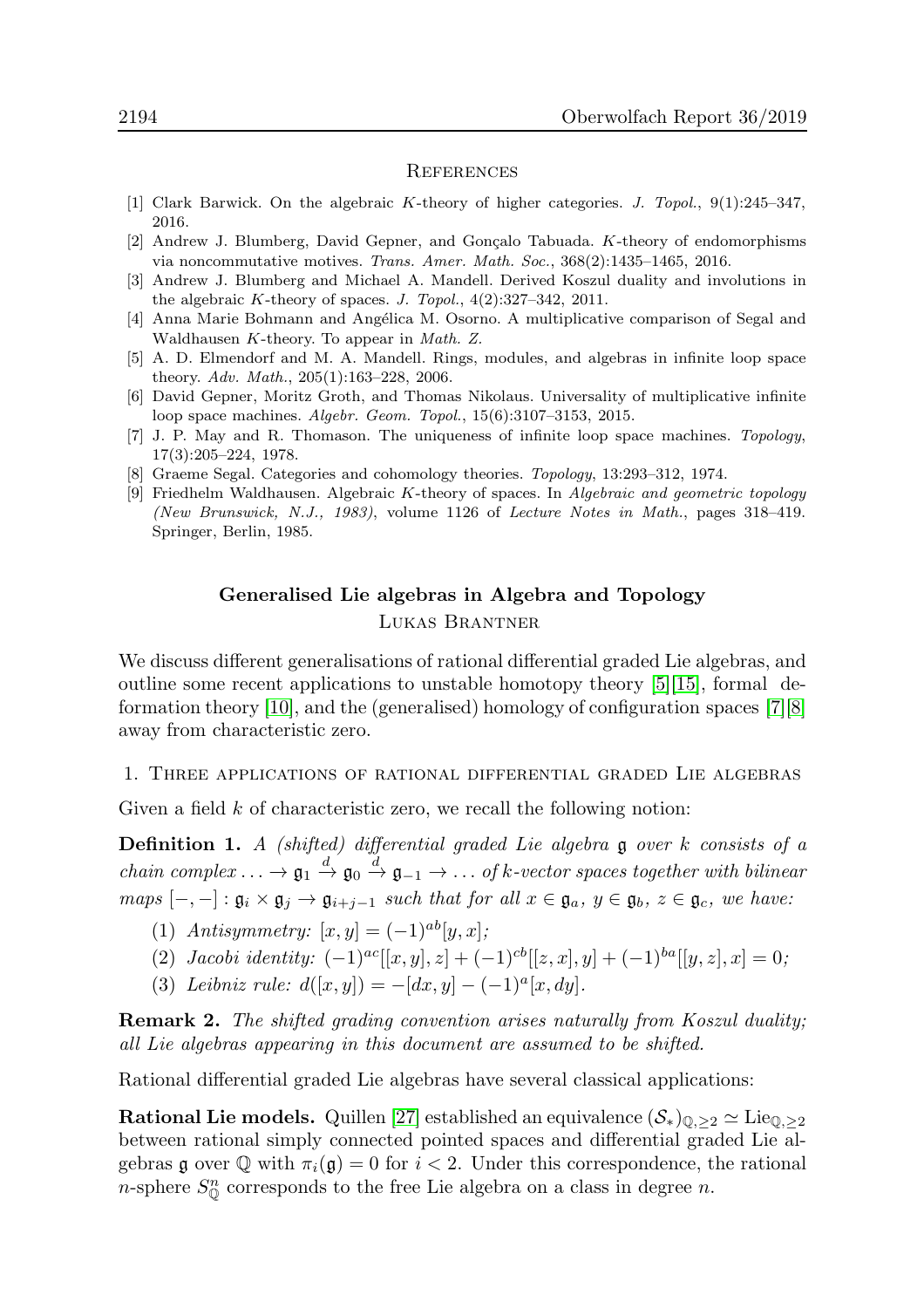Rational homology of configuration spaces. Given a framed *n*-manifold  $M$ and an integer  $m$ , there is a (weight-preserving) isomorphism

<span id="page-12-0"></span>(1) 
$$
\bigoplus_k H_*\left(\mathrm{Conf}_k(M) \otimes_{\Sigma_k} S^m; \mathbb{Q}\right) \cong H_*^{\mathrm{Lie}}\left(H_c^{-*}(M; \mathbb{Q}) \otimes \mathrm{Free}_{\mathrm{Lie}^{\mathbb{Q}}}(x_{n+m})\right).
$$

Here  $H^{\text{Lie}}_*(-)$  denotes Lie algebra homology, and  $H^*_c(-;\mathbb{Q})$  is compactly supported cohomology. The isomorphism [\(1\)](#page-12-0) is due to Knudsen [\[18\]](#page-16-2), and generalises work of Bödigheimer–Cohen–Taylor [\[4\]](#page-15-4), Félix–Thomas [\[14\]](#page-16-3), Totaro [\[34\]](#page-16-4), and others. It is very useful in practice; for example, we can read off that  $H_*(\Omega^2 S^3; \mathbb{Q}) \cong \mathbb{Q}[1]$ .

Rational deformation theory. Deformations of algebro-geometric objects over Q are controlled by rational differential graded Lie algebras. This general paradigm was first observed by Deligne [\[12\]](#page-16-5), Drinfel'd [\[13\]](#page-16-6), and Feigin, explored further by Hinich [\[16\]](#page-16-7), Kontsevich–Soibelman [\[20\]](#page-16-8), and Manetti [\[25\]](#page-16-9), and finally formulated as an equivalence of  $\infty$ -categories by Lurie [\[22\]](#page-16-10) and Pridham [\[26\]](#page-16-11).

The Lurie-Pridham theorem identifies formal moduli problems over Q, which encode deformation functors of algebro-geometric objects, with rational differential graded Lie algebras.

Remark 3. These applications extend to general fields of characteristic zero.

# 2. Settings away from characteristic zero

The three classical applications presented above use rational chain complexes; these model the  $\infty$ -category Mod<sub>0</sub> of module spectra over  $\mathbb{Q}$ , i.e.  $\mathbb{Q}$ -local spectra.

It is possible to extend some of these results to other settings:

**Modular settings.** We could also work in chain complexes over a field  $k$  of characteristic p (e.g.  $\mathbb{F}_p$ ), or over a complete local Noetherian base (such as  $\mathbb{Z}_p$ ).

**Chromatic settings.** For every prime  $p$ , chromatic homotopy theory constructs infinitely many ring spectra  $K(0) = \mathbb{Q}, K(1), K(2), \ldots$  known as Morava K-theories. For  $h > 0$ , these satisfy  $K(h)_* \cong \mathbb{F}_p[v_h^{\pm 1}]$  $\frac{\pm 1}{h}$ ] with  $|v_h| = 2(p^h - 1)$ ; they may be thought of as "generalised fields" sitting in between  $\mathbb Q$  and  $\mathbb F_p$ . Accordingly, the  $\infty$ -category  $Sp_{K(h)}$  of  $K(h)$ -local spectra interpolates between rational and p-local spectra. As is customary, we suppress  $p$  from our notation for Morava  $K$ -theories.

### 3. Generalised Lie algebras and their applications

Away from characteristic 0, differential graded Lie algebras are not homotopically well-behaved; for example, their "free functor" fails to preserve quasi-isomorphisms. In recent years, more adequate substitutes were introduced for different applications: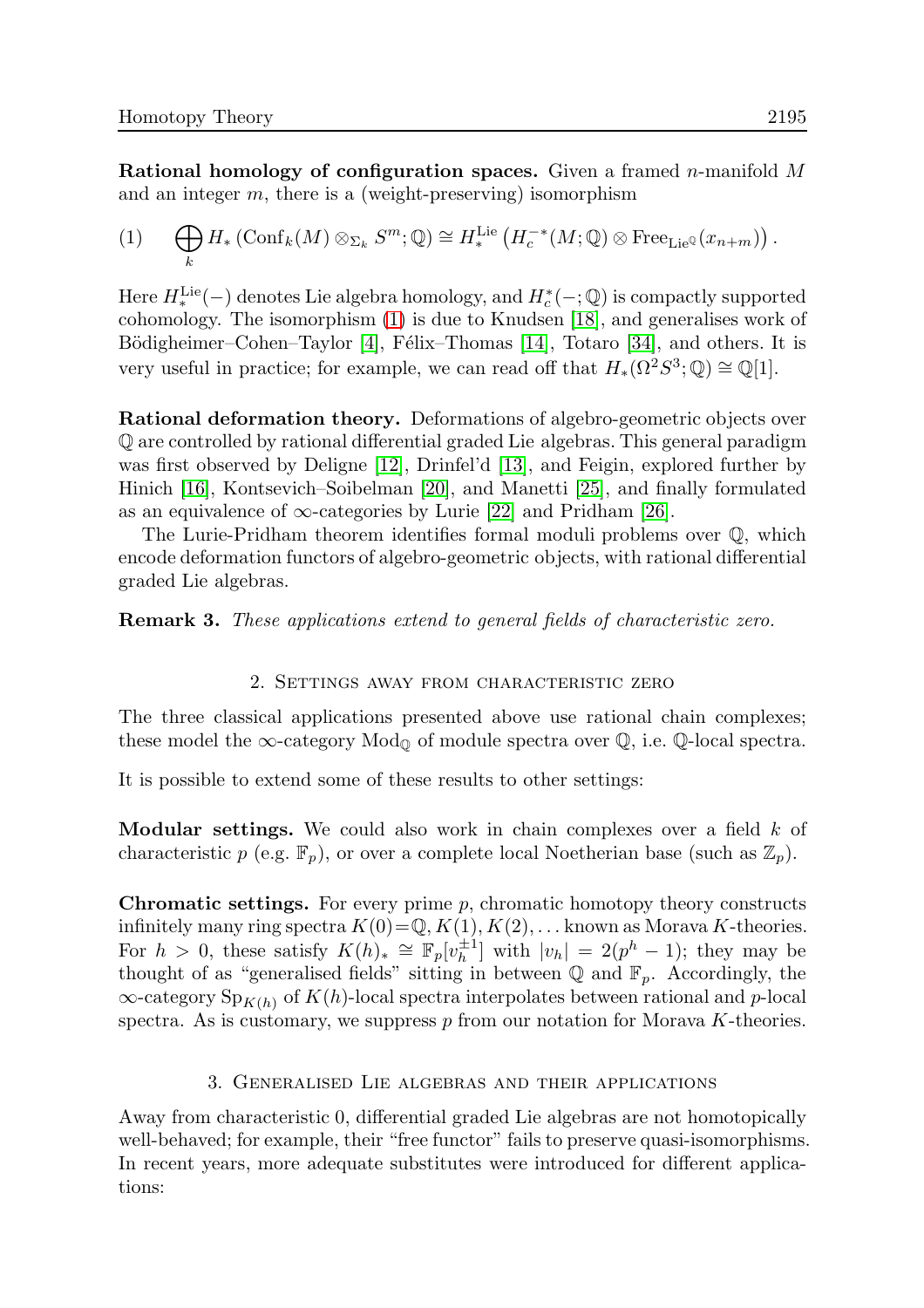|           | Lie<br>models | Configuration<br>spaces                                          | Deformation<br>theory                                                                                                      |
|-----------|---------------|------------------------------------------------------------------|----------------------------------------------------------------------------------------------------------------------------|
| rational  |               | Differential graded Lie algebras                                 |                                                                                                                            |
| chromatic |               | Spectral Lie algebras<br>$E_*^{\wedge}(-)$<br>Hecke Lie algebras |                                                                                                                            |
| modular   |               |                                                                  | Partition Lie algebras<br>(derived algebraic geometry)<br>Spectral partition Lie algebras<br>(spectral algebraic geometry) |

We give a brisk outline of the definitions and applications of these generalisations.

**Spectral Lie algebras.** Let  $\mathcal{O}_{\text{Comm}}$  be the commutative operad in spectra. Salvatore [\[31\]](#page-16-12) and Ching [\[11\]](#page-16-13) have defined the spectral Lie operad as the dualised bar construction  $\mathbb{D}(\text{Bar}(\mathcal{O}_{\text{Comm}}));$  its algebras are called spectral Lie algebras. Over  $\mathbb{Q},$ these are equivalent to the rational differential graded Lie algebras in Definition [1.](#page-11-9)

The free spectral Lie algebra on a spectrum  $X$  is given by

$$
\mathrm{Lie}_k^s(X)=\bigoplus_n\mathbb{D}(\Sigma\Pi_n^\diamond)\otimes_{h\Sigma_n}X^{\otimes n},
$$

where  $\Sigma\Pi_n^{\diamond}$  is the unreduced-reduced suspension of the  $n^{th}$  partition poset. This makes spectral Lie algebras susceptible to methods from combinatorial topol- $\log y$  [\[1\]](#page-15-5).

Unstable chromatic homotopy theory. Spectral Lie algebras were first linked to unstable chromatic homotopy theory by Behrens and Rezk [\[5\]](#page-15-0) who, for each pointed space X, constructed a comparison map  $c_X : \Phi(X) \to \text{TAQ}_{S_{K(h)}}(S_K^X)$  $K(K)$ from the Bousfield–Kuhn functor on  $X$  to the topological André–Quillen cohomology of the  $\mathbb{E}_{\infty}$ -ring  $S_K^X$  $K(K)(h)$  – the latter is always a spectral Lie algebra.

The map  $c_X$  is an equivalence for X a sphere [\[3\]](#page-15-6), and also for special unitary and symplectic groups [\[6\]](#page-15-7). In [\[9\]](#page-15-8), we proved (with Heuts) that  $c<sub>X</sub>$  fails to be an equivalence on wedges of spheres and Moore spaces.

Heuts [\[15\]](#page-16-0) later equipped the Bousfield–Kuhn functor  $\Phi(X)$  with the structure of a spectral Lie algebra, and used this to establish an equivalence between  $K(h)$ local spectral Lie algebras and a certain  $\infty$ -category  $\mathcal{M}_{K(h)}$  of periodic spaces.

**Hecke Lie algebras.** Lie algebras in  $Sp_{K(h)}$  are not amenable to explicit computations, as their homotopy groups involve the  $K(h)$ -local homotopy groups of spheres. However, work of Hopkins–Ravenel shows that  $Sp_{K(h)}$  is equivalent to  $K(h)$ -local modules over a height h Morava E-theory E with action by the stabiliser group G.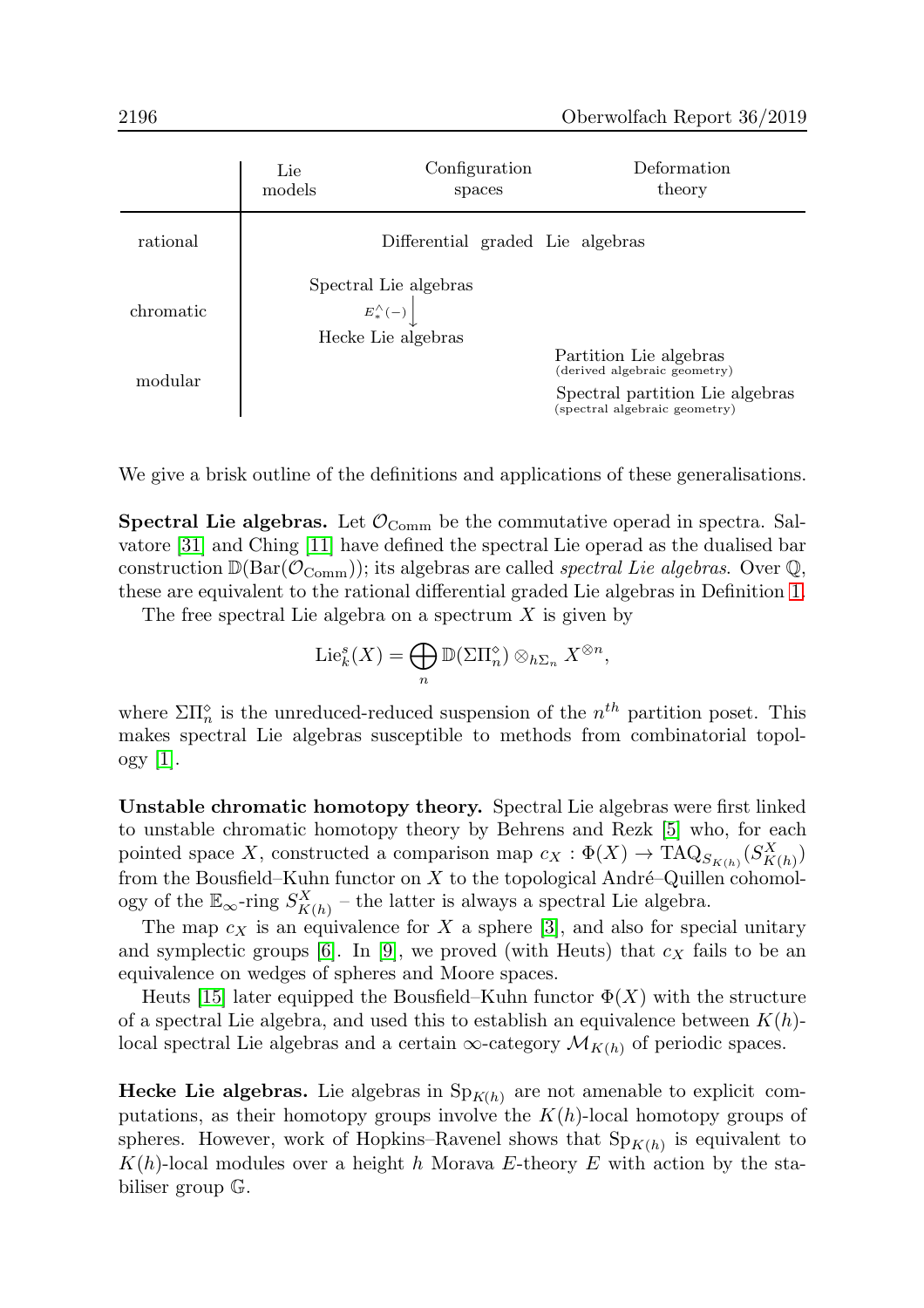In [\[7\]](#page-15-2), we introduced *Hecke Lie algebras* to describe the operations acting on the homotopy groups of spectral Lie algebras in  $\text{Mod}_E^{\wedge}$ , the  $\infty$ -category of  $K(h)$ -local E- modules. In particular,  $E^{\wedge}_*(\Phi(X))$  is a Hecke Lie algebra for any pointed space  $X$ .

Very roughly, Hecke Lie algebras are Lie algebras in  $E_*$ -modules, equipped with an additional additive action by the cohomology of Rezk's ring  $\Gamma$  [\[29\]](#page-16-14), which is closely related to the Hecke algebra of  $GL_n(\mathbb{Z}_p)$  [\[30\]](#page-16-15). There is an additional congruence at  $p = 2$ , and special care must be taken when composing operations.

These concrete algebraic structures facilitated recent computational advances:

Chromatic homotopy theory of configuration spaces. Computing the Morava  $K$ - or E-theory of the unordered configuration spaces of a manifold  $M$  is a hard problem.

For  $M = \mathbb{R}^n$ , it is of particular interest as the relevant groups parametrise Dyer–Lashof operations on  $\mathbb{E}_n$ -algebras. At *chromatic height*  $h = 1$ , the problem was essentially solved by Langsetmo [\[21\]](#page-16-16). In dimensions  $n = 2, 3, 4$ , Yamaguchi [\[35\]](#page-16-17) and Tamaki [\[32\]](#page-16-18) [\[33\]](#page-16-19) computed the Morava K-theory groups with increasingly laborious methods. For general  $h$  and  $n$ , Ravenel stated a conjecture in [\[28\]](#page-16-20).

Together with Hahn and Knudsen [\[8\]](#page-15-3), we apply the theory of Hecke Lie algebras to a spectral generalisation of [\(1\)](#page-12-0), which was originally established in [\[19\]](#page-16-21). This allows us to compute the Morava  $K$ - and  $E$ -homology groups (at a prime p) of the configuration space of p points in  $\mathbb{R}^n$ , for all heights h and all dimensions n.

We carry out similar computations for configuration spaces of punctured surfaces. Letting h tend to infinity, we can read off their previously unknown  $\mathbb{F}_p$ -homology.

One might hope to perform this computation without reference to E-theory by using spectral Lie algebras over  $\mathbb{F}_p$ . Their operations have been computed at  $p = 2$  by Antolín-Camarena [\[2\]](#page-15-9). For p odd, partial progress has been made by Kjaer [\[17\]](#page-16-22), but the Adem relations remain unknown. Our method from [\[7\]](#page-15-2) does not immediately apply, as it uses  $K(h)$ -local Tate vanishing to identify orbits with fixed points.

However, algebraic geometry leads to two other notions of Lie algebras over  $\mathbb{F}_p$ .

Formal moduli. Infinitesimal deformations of a given algebro-geometric object over a field k are described by a corresponding formal moduli problem, which is a "functor of points" defined on suitable Artin k-algebras and satisfying a gluing axiom.

Away from characteristic 0, there are in fact two variants of formal moduli problems, as algebraic geometry can be based on simplicial commutative rings ("derived algebraic geometry") or on connective  $\mathbb{E}_{\infty}$ -rings ("spectral algebraic geometry").

Partition Lie algebras & spectral partition Lie algebras. Together with Mathew [\[10\]](#page-15-1), we introduce two new generalisations of Lie algebras, called partition Lie algebras and spectral partition Lie algebras, over any base field  $k$ .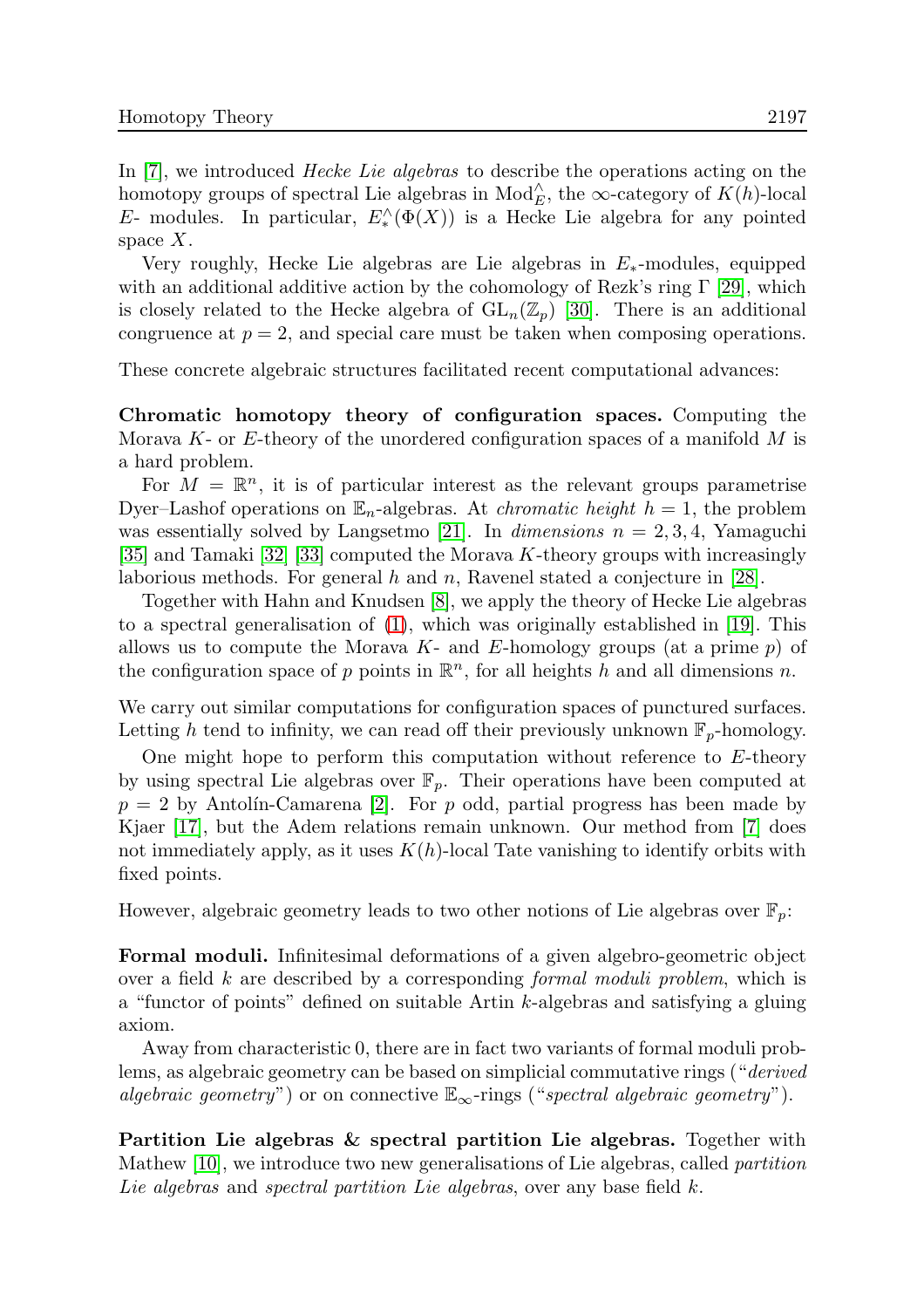In characteristic 0, both recover the differential graded Lie algebras in Definition [1.](#page-11-9) In characteristic p, they are distinct from previously considered generalisations (such as spectral Lie algebras or simplicial/cosimplicial restricted Lie algebras).

We prove that our Lie algebras control formal moduli problems in derived and spectral algebraic geometry, respectively. This generalises the Lurie–Pridham theorem from characteristic 0 to base fields of arbitrary characteristic (such as  $\mathbb{F}_p$ ); we also offer a version over mixed characteristic bases (like  $\mathbb{Z}_p$ ).

Even when  $k$  is a field, our new Lie algebras are not governed by operads. Instead, they are algebras over monads  $\text{Lie}_{k,\Delta}^{\pi}$  and  $\text{Lie}_{k,\mathbb{E}_{\infty}}^{\pi}$  acting on the  $\infty$ -category of k-module spectra. These monads preserve filtered colimits, geometric realisations, and are given on *coconnective* objects  $X \in Mod_{k, \leq 0}$  by

$$
\mathrm{Lie}_{k,\Delta}^{\pi}(X) = \bigoplus_{n} \widetilde{C}^{*}(\Sigma\Pi_{n}^{\diamond}, k) \otimes^{\Sigma_{n}} X^{\otimes n} \; ; \quad \mathrm{Lie}_{k,\mathbb{E}_{\infty}}^{\pi}(X) = \bigoplus_{n} \widetilde{C}^{*}(\Sigma\Pi_{n}^{\diamond}, k) \otimes^{h\Sigma_{n}} X^{\otimes n}.
$$

Here,  $\widetilde{C}^*(-,k)$  denotes the reduced k-valued singular cochains of a space, whereas  $(-)^{\Sigma_n}$  and  $(-)^{h\Sigma_n}$  denote strict invariants and homotopy invariants, respectively. The precise definition of strict fixed points uses the genuine equivariant topology of partition complexes, and requires some care.

Outlook. As partition Lie algebras involve fixed points rather than orbits, one can adapt the arguments in [\[7\]](#page-15-2) to compute their operations and relations. Following the strategy in [\[18\]](#page-16-2) and [\[8\]](#page-15-3) then leads to a new approach to the  $\mathbb{F}_p$ -homology of configuration spaces – a subject where many computations are yet to be done.

Two other tasks for the future are to provide a Lie algebraic description of deformations in chromatic contexts, and to construct Lie models for the modular homotopy type of spaces (Koszul dual to Mandell's commutative models in [\[24\]](#page-16-23)).

#### **REFERENCES**

- <span id="page-15-9"></span><span id="page-15-6"></span><span id="page-15-5"></span>[1] G. Arone, L. Brantner. The action of Young subgroups on the partition complex, arXiv preprint arXiv:1801.01491 (2018).
- <span id="page-15-4"></span>[2] O. Antolín Camarena, The mod 2 homology of free spectral Lie algebras, arXiv preprint arXiv:1611.08771 (2016).
- <span id="page-15-0"></span>[3] G. Arone, M. Mahowald, The Goodwillie tower of the identity functor and the unstable periodic homotopy of spheres, Invent. Math. 135, no. 3, 743–788 (1999).
- <span id="page-15-7"></span>[4] C.F. Bödigheimer, F. Cohen, L. Taylor, On the homology of configuration spaces, Topology 28, no. 1 (1989): 111–123.
- <span id="page-15-3"></span><span id="page-15-2"></span>[5] M. Behrens, C. Rezk, The Bousfield–Kuhn functor and topological André–Quillen cohomology, available at http://math.mit.edu/ mbehrens/papers/BKTAQ4.pdf (2012).
- <span id="page-15-8"></span>[6] M. Behrens, C. Rezk. Spectral algebra models of unstable  $v_n$ -periodic homotopy theory. arXiv preprint arXiv:1703.02186 (2017).
- <span id="page-15-1"></span>[7] L. Brantner, The Lubin-Tate theory of spectral Lie algebras, available at https://people.maths.ox.ac.uk/brantner/brantnerthesis.pdf.
- [8] L. Brantner, J. Hahn, B. Knudsen, The Lubin-Tate Theory of Configuration Spaces: I. arXiv preprint arXiv:1908.11321 (2019).
- [9] L. Brantner, Lukas, G. Heuts. The  $v_n$ -periodic Goodwillie tower on Wedges and Cofibres, to appear in Homology, Homotopy and Application (2020).
- [10] L. Brantner, A. Mathew, Deformation Theory and Partition Lie Algebras. arXiv preprint arXiv:1904.07352 (2019).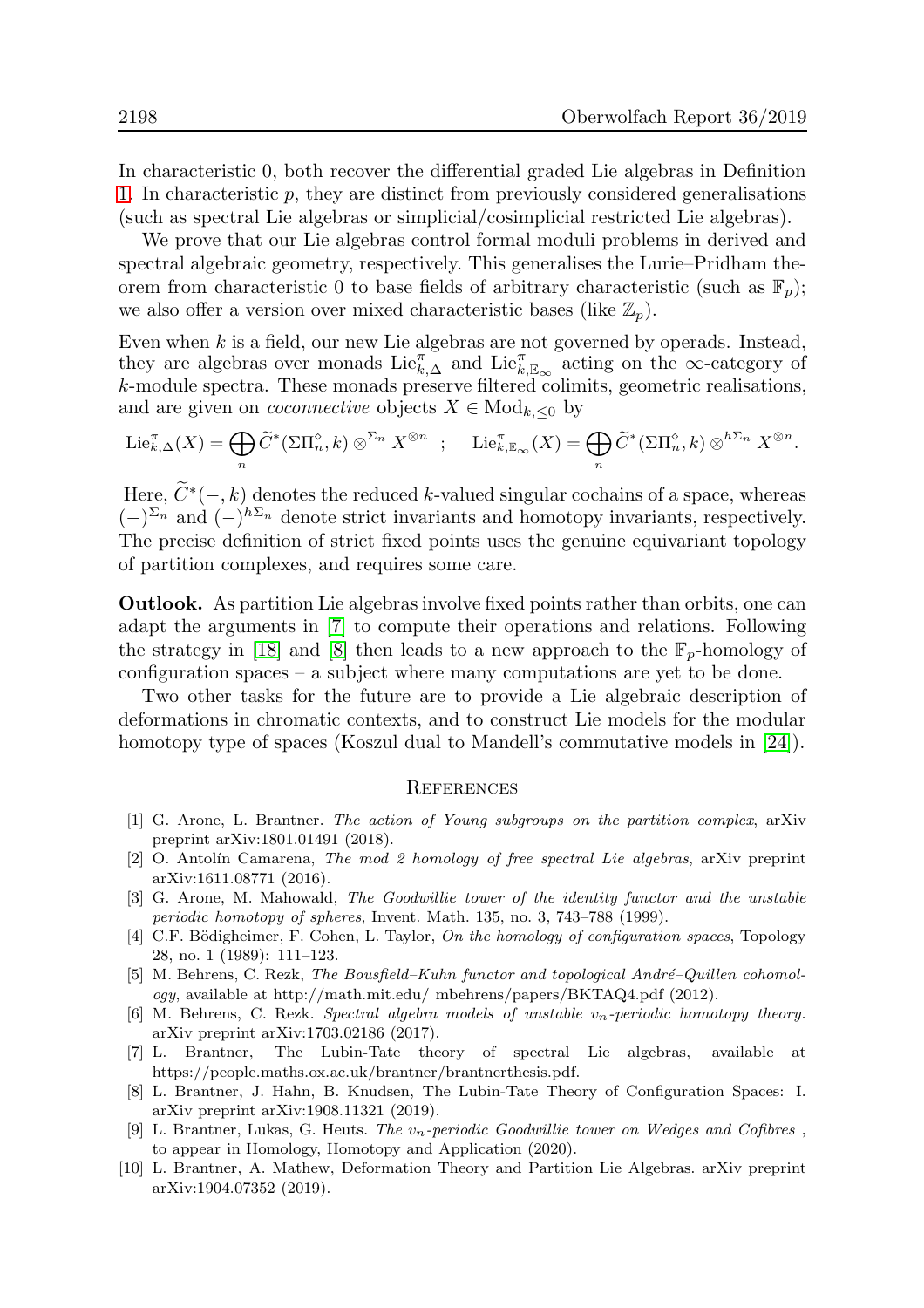- [11] M. Ching, Bar constructions for topological operads and the Goodwillie derivatives of the identity, Geometry & Topology 9.2 (2005): 833-934.
- [12] P. Deligne, Letter to J. Millson and W. Goldman (1986).
- <span id="page-16-13"></span>[13] V. Drinfeld, A letter from Kharkov to Moscow, EMS Surv. Math. Sci. 1, no. 2, 241–248, Translated from Russian by Keith Conrad.
- <span id="page-16-5"></span>[14] Y. Félix, J.-C. Thomas, Rational Betti numbers of configuration spaces, Topology and its Applications 102, no. 2 (2000): 139–149.
- <span id="page-16-6"></span>[15] G. Heuts, Lie algebras and  $v$ -*n*-periodic spaces, arXiv preprint arXiv:1803.06325 (2018).
- <span id="page-16-3"></span>[16] V. Hinich, DG coalgebras as formal stacks, J. Pure Appl. Algebra 162 (2001), 2-3, 209–250.
- <span id="page-16-0"></span>[17] J. Kjaer, On the odd primary homology of free algebras over the spectral lie operad. Journal of Homotopy and Related Structures 13, no. 3 (2018): 581–597.
- <span id="page-16-22"></span><span id="page-16-7"></span>[18] B. Knudsen, Betti numbers and stability for configuration spaces via factorization homology, Algebraic & Geometric Topology 17, no. 5 (2017): 3137–3187.
- <span id="page-16-2"></span>[19] B. Knudsen, Higher enveloping algebras, Geometry & Topology 22, no. 7 (2018): 4013–4066.
- <span id="page-16-21"></span>[20] M. Kontsevich and Y. Soibelman, *Deformation theory*, Livre en préparation (2002).
- <span id="page-16-8"></span>[21] L. Langsetmo, The K-theory localization of loops on an odd sphere and applications. Topology 32, no. 3 (1993): 577–585.
- <span id="page-16-16"></span>[22] J. Lurie, DAG X: Formal moduli problems, Preprint. Available from the author's website.
- <span id="page-16-10"></span>[23] M. Mahowald, R. Thompson. The K-theory localization of an unstable sphere. Topology 31, no. 1 (1992): 133–141.
- <span id="page-16-23"></span>[24] M. Mandell,  $E_{\infty}$  algebras and p-adic homotopy theory, Topology 40, no. 1 (2001): 43–94.
- <span id="page-16-9"></span>[25] M. Manetti, Differential graded Lie algebras and formal deformation theory, Algebraic geometry – Seattle 2005. Part 2, Proc. Sympos. Pure Math., vol. 80, Amer. Math. Soc., Providence, RI, 2009, pp. 785–810.
- <span id="page-16-11"></span><span id="page-16-1"></span>[26] J. Pridham, Unifying derived deformation theories, Advances in Mathematics 224 (2010), no. 3, 772–826.
- <span id="page-16-20"></span>[27] D. Quillen, Rational homotopy theory, Annals of Mathematics (1969), 205–295.
- <span id="page-16-14"></span>[28] D. Ravenel, What we still don't know about loop spaces of spheres, Contemporary Mathematics 220 (1998): 275–292.
- <span id="page-16-15"></span>[29] C. Rezk, The congruence criterion for power operations in Morava E-theory. Homology, Homotopy and Applications 11, no. 2 (2009): 327–379.
- <span id="page-16-18"></span><span id="page-16-12"></span>[30] C. Rezk, The units of a ring spectrum and a logarithmic cohomology operation, Journal of the American Mathematical Society 19, no. 4 (2006): 969–1014.
- <span id="page-16-19"></span>[31] P. Salvatore, Configuration operads, minimal models and rational curves, thesis (1998).
- <span id="page-16-4"></span>[32] D. Tamaki, A dual Rothenberg-Steenrod spectral sequence. Topology 33, 4 (1994): 631–662.
- <span id="page-16-17"></span>[33] D. Tamaki, The fiber of iterated Freudenthal suspension and Morava K-theory of  $\Omega^k S^{2\ell+1}$ , Contemporary Mathematics 293 (2002): 299–330.
- [34] B. Totaro, Configuration spaces of algebraic varieties, Topology 35, no. 4 (1996): 1057-1067.
- [35] A. Yamaguchi, Morava K-theory of double loop spaces of spheres. Mathematische Zeitschrift 199, no. 4 (1988): 511–523.

### Formality with torsion coefficients

Joana Cirici

(joint work with Geoffroy Horel)

The notion of formality makes sense for almost any algebraic structure on a (co)chain complex, such as commutative dg-algebras, dg-Lie algebras, operads, or any algebraic object encoded by a coloured operad: such an algebraic object is formal if it is connected with its (co)homology by a string of morphisms preserving the algebraic structures and inducing isomorphisms in (co)homology.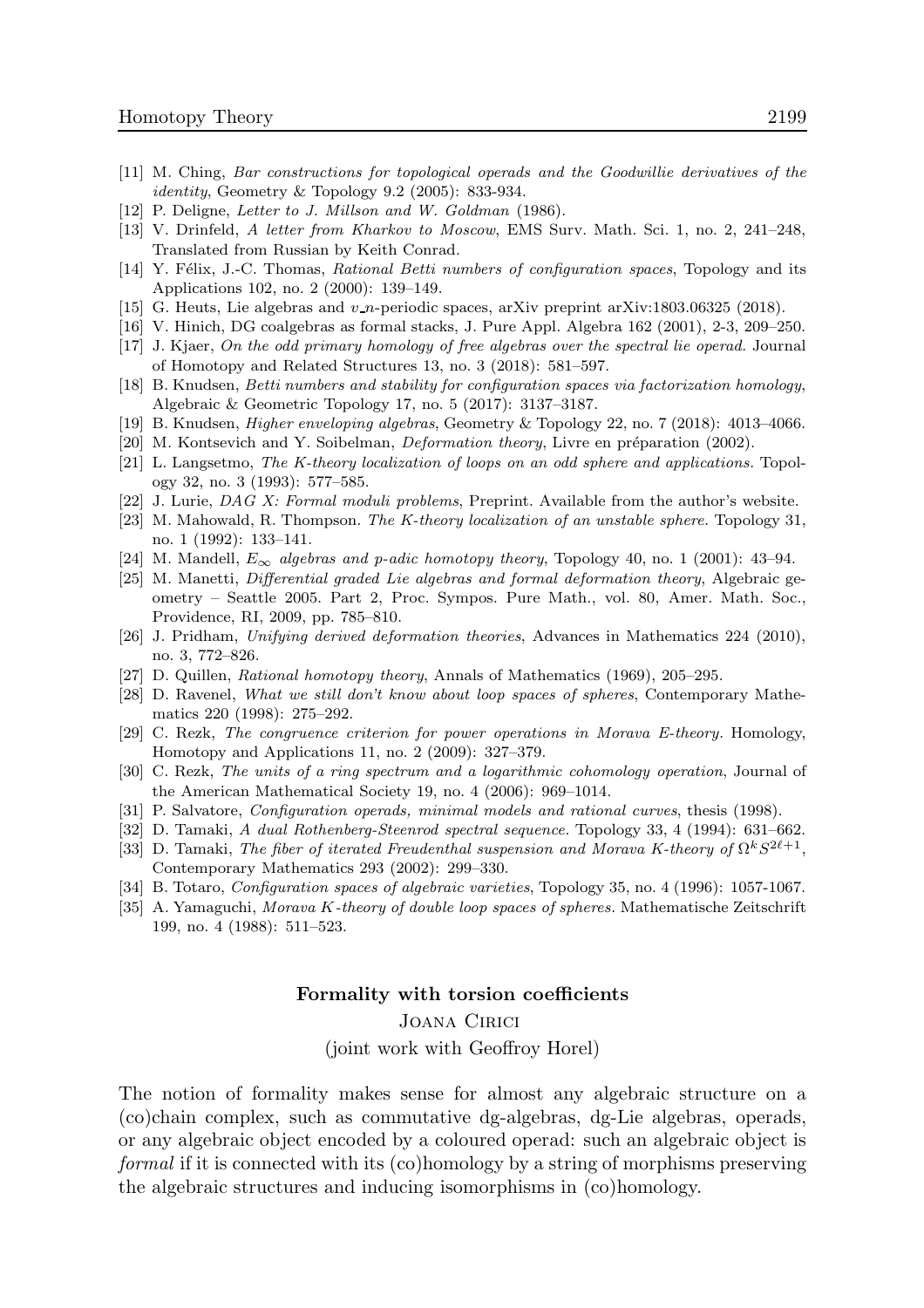Let R be a commutative ring. A topological space X is said to be *formal over* R if its singular cochain complex  $C^*(X, R)$  with coefficients in R is formal as a dg-algebra. Similarly, we say that an operad  $\mathcal O$  in topological spaces is *formal over* R if the operad  $C_*(\mathcal{O}, R)$  is formal as a dg-operad in chain complexes.

There is also an abstract notion of functorial formality: let  $\mathcal C$  be a symmetric monoidal category and  $A$  an abelian symmetric monodidal category. Consider a (lax) symmetric monoidal functor  $\mathcal{F} : \mathcal{C} \longrightarrow \mathrm{Ch}_*(\mathcal{A})$  with values in the category of chain complexes of A. Then  $\mathcal F$  is said to be *formal* if and only if there is a string of monoidal natural transformations from F to the composition  $H_* \circ \mathcal{F}$  with the homology functor  $H_*$ , inducing quasi-isomorphisms on every object. Note that if  $\mathcal F$  is a formal functor, then it sends algebraic structures (algebras, operads, monoids...) in C to formal algebraic structures in  $Ch_*(A)$ . This notion was first introduced by Guillén-Navarro-Pascual-Roig in [\[6\]](#page-19-0), who proved that the functor of singular chains  $C_*(-,\mathbb{Q})$  with rational coefficients is formal when restricted to the symmetric monoidal category of compact Kähler manifolds. In [\[2\]](#page-18-0) we extended this result to the symmetric monoidal category of all complex algebraic varieties whose weight filtration in cohomology satisfies certain purity properties, providing various applications to formality over Q of algebras and operads arising from algebraic geometry. The results of [\[2\]](#page-18-0) strongly depend on mixed Hodge theory and as such, they are restricted to rational coefficients. However, via the étale counterpart of Deligne's theory of weights, we can obtain partial results of formality with torsion coefficients, as we next explain.

Let  $K \hookrightarrow \mathbb{C}$  be a *p*-adic field with residue field  $\mathbb{F}_q$ . Given an algebraic variety X defined over K, we may consider its base change  $X_{\overline{K}} := X \times_K \overline{K}$ . By construction,  $X_{\overline{K}}$  has an action of the absolute Galois group  $Gal(\overline{K}/K)$ . Then, the étale cohomology groups  $H_{et}^*(X_{\overline{K}}, \mathbb{F}_\ell)$  carry a Frobenius automorphism  $\varphi^*$  for any prime  $\ell \neq p$ . In fact, this automorphism exists at the cochain level: there is a dg-algebra  $C_{et}^*(X_{\overline{K}}, \mathbb{F}_\ell)$  together with a multiplicative endomorphism  $\varphi$  such that  $H^*(\varphi) = \varphi^*$ . Now, the base change  $X_{\mathbb{C}} := X \times_K \mathbb{C}$  has an underlying analytic space  $X_{an}$  and its complex of singular cochains  $C^*(X_{an}, \mathbb{F}_\ell)$  is naturally quasi-isomorphic to  $C_{et}^*(X_{\overline{K}}, \mathbb{F}_\ell)$ . As a consequence, to prove formality of the topological space  $X_{an}$  over  $\mathbb{F}_{\ell}$  it suffices to prove formality for  $C_{et}^*(X_{\overline{K}}, \mathbb{F}_{\ell})$ . The advantage of using étale chains is that they are endowed with an endomorphism which, under sufficiently nice conditions, produces useful decompositions leading to partial formality.

By sufficiently nice conditions we mean the following: Let  $\alpha \in \mathbb{Q}$  be a positive rational number. We say that an algebraic variety  $X \in \text{Var}_K$  is  $\alpha$ -pure if for all  $n \geq 0$ , the only eigenvalue of  $H^n_{et}(X_{\overline{K}}, \mathbb{F}_\ell)$  is  $q^{\alpha n}$ .

We will need the following notion of partial formality. Let  $N \geq 0$  be an integer. We say that a dg-algebra A is N-formal if there is a string of morphisms of dgalgebras from A to its homology  $H_*(A)$  in such a way that the induced maps in degree *i*-homology are isomorphisms for all  $i \leq N$ .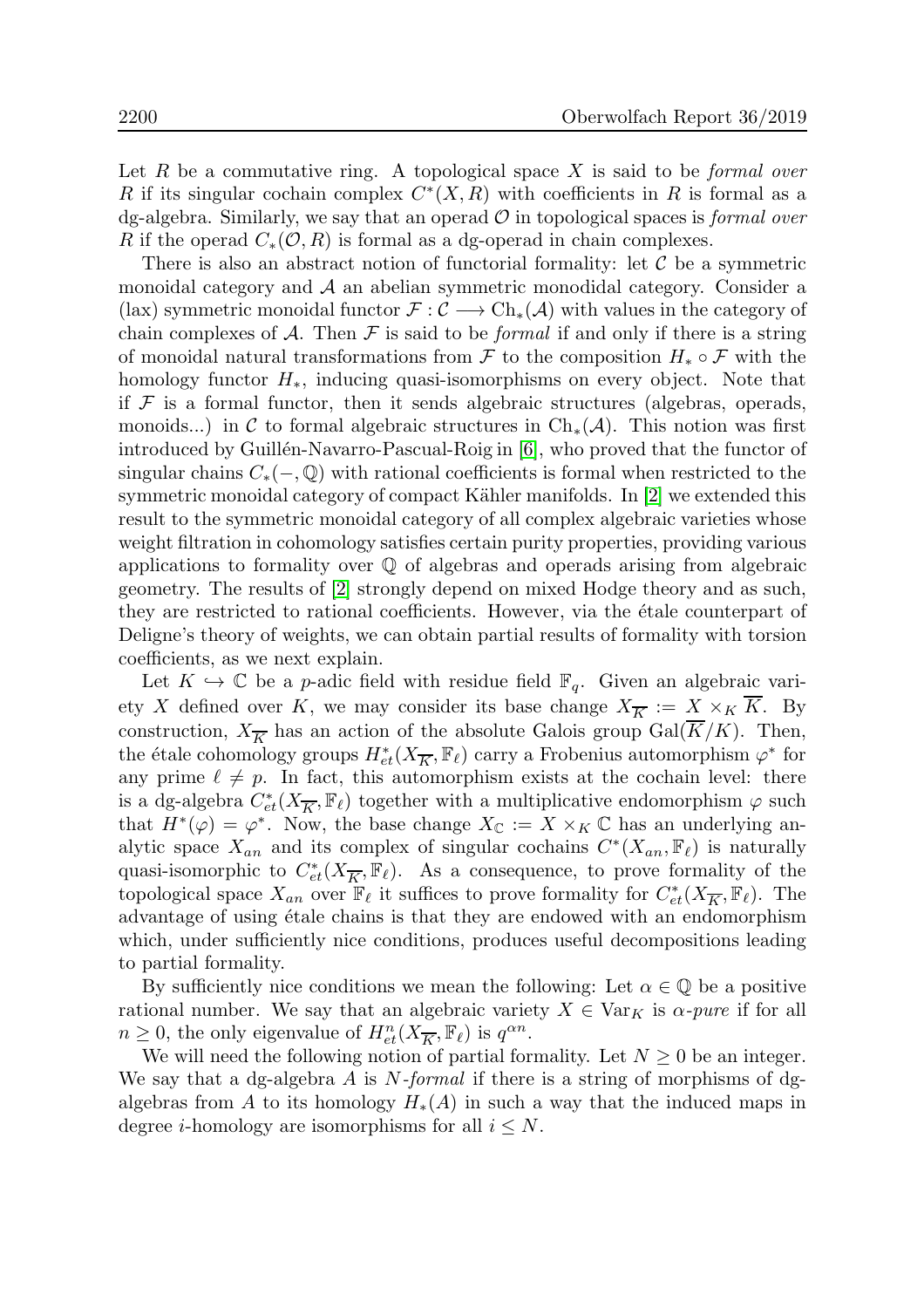**Theorem 1.1** ([\[3\]](#page-19-1)). Let  $X \in \text{Var}_K$  be an  $\alpha$ -pure algebraic variety defined over K, with  $H^1_{et}(X_{\overline{K}}, \mathbb{F}_\ell) = 0$ . Then the topological space  $X_{an}$  is N-formal over  $\mathbb{F}_\ell$ , where  $N = \lfloor \frac{h-1}{\alpha} \rfloor$  $\frac{-1}{\alpha}$ ] and h is the order of q in  $\mathbb{F}_\ell^\times$  $_{\ell}^{\times}$  .

Let us explain some direct applications of this result:

- (1) The étale cohomology of projective space  $\mathbb{P}^m_K$  is concentrated in even degrees and the Frobenious authomorphism acts by multiplication by  $q<sup>i</sup>$  on  $H^{2i}_{et}(\mathbb{P}^m_K, \mathbb{F}_\ell)$  so we have  $\alpha = 1/2$ . Since  $\mathbb{P}^m_K$  is defined over  $\mathbb Z$  we can choose  $K = \overline{\mathbb{Q}}_p$  such that q generates  $\mathbb{F}_\ell^\times$  $\ell$ , so that  $h = \ell - 1$ . Then the theorem says that  $\mathbb{P}_K^m$  is  $2(\ell-2)$ -formal over  $\mathbb{F}_{\ell}$ . In particular, if  $\ell > m+1$  then  $\mathbb{P}^m_K$  is formal over  $\mathbb{F}_{\ell}$ .
- (2) A similar argument applies to the moduli spaces  $\overline{\mathcal{M}}_{0,n+1}$ , giving formality of these spaces over  $\mathbb{F}_{\ell}$  for any  $n \leq \ell$ .
- (3) The theorem also applies to configuration spaces  $\text{Conf}_m(\mathbb{C}^d)$  of m points in  $\mathbb{C}^d$ , with  $h = \ell - 1$  and  $\alpha = d/(2d - 1)$ . Therefore these spaces are formal over  $\mathbb{F}_{\ell}$  whenever  $(m-1)d \leq \ell - 1$ .

A recent approach to formality using homotopy transfer techniques has been developed by Drummond-Cole and Horel in [\[4\]](#page-19-2). Their theory allows to produce formality results with coefficients in the p-adic integers.

We also have a chain-operadic version of the above result, which can be stated abstractly as follows: consider the symmetric monoidal category  $T_{\alpha}$  whose objects are given by pairs  $(C, \varphi)$  where C is a non-negatively graded chain complex of vector spaces over  $\mathbb{F}_{\ell}$  with finite type homology and  $\varphi$  is an endomorphism of C such that the only eigenvalue of  $H_n(\varphi)$  on  $H_n(C)$  is  $q^{\alpha n}$ . Then, we have:

**Theorem 1.2** ([\[3\]](#page-19-1)). Reasonable operads in  $T_{\alpha}$  are N-formal, where  $N = \lfloor \frac{h-1}{\alpha} \rfloor$  $\frac{-1}{\alpha}$ and h is the order of q in  $\mathbb{F}_\ell^\times$  $_{\ell}^{\times}$  .

The proof of the above theorem follows after showing that the forgetful functor  $T_{\alpha} \longrightarrow Ch_*(\mathbb{F}_{\ell})$  given by  $(C, \varphi) \mapsto C$  is N-formal as an  $\infty$ -functor. This directly implies formality for reasonable (more precisely: for homotopically sound) operads. For instance, we may apply the above result to the operad of little disks. The idea is the following: there is a model of  $C_*(E_2, \mathbb{F}_\ell)$  endowed with an action of the Grothendieck-Teichmüller group GT. Also, there is a surjective map  $\mathcal{X}_{\ell}$ : GT  $\rightarrow$  $\mathbb{Z}^{\times}$ . One may then choose p generating  $\mathbb{F}_p^{\times}$  $\chi^{\times}_{\ell}$  and  $\varphi \in \mathrm{GT}$  such that  $\mathcal{X}_{\ell}(\varphi) = p$ . Then the pair  $(C_*(E_2, \mathbb{F}_\ell), \varphi)$  is an object in  $T_\alpha$ , with  $\alpha = 1$ . It follows that the operad of little discs  $E_2$  is  $(\ell-1)$ -formal over  $\mathbb{F}_{\ell}$ .

<span id="page-18-1"></span><span id="page-18-0"></span>In [\[1\]](#page-18-1), Boavida de Brito and Horel construct a GT-action on the higher little discs  $E_n$ , thus obtaining partial formality over  $\mathbb{F}_{\ell}$  also in this case.

### **REFERENCES**

- [1] P. Boavida de Brito and G. Horel On the formality of the little disks operads in positive characteristic, Preprint arXiv:1903.09191, 2019.
- [2] J. Cirici and G. Horel Mixed Hodge structures and formality of symmetric monoidal func $tors$ , Ann. Sci. Éc. Norm. Supér (to appear).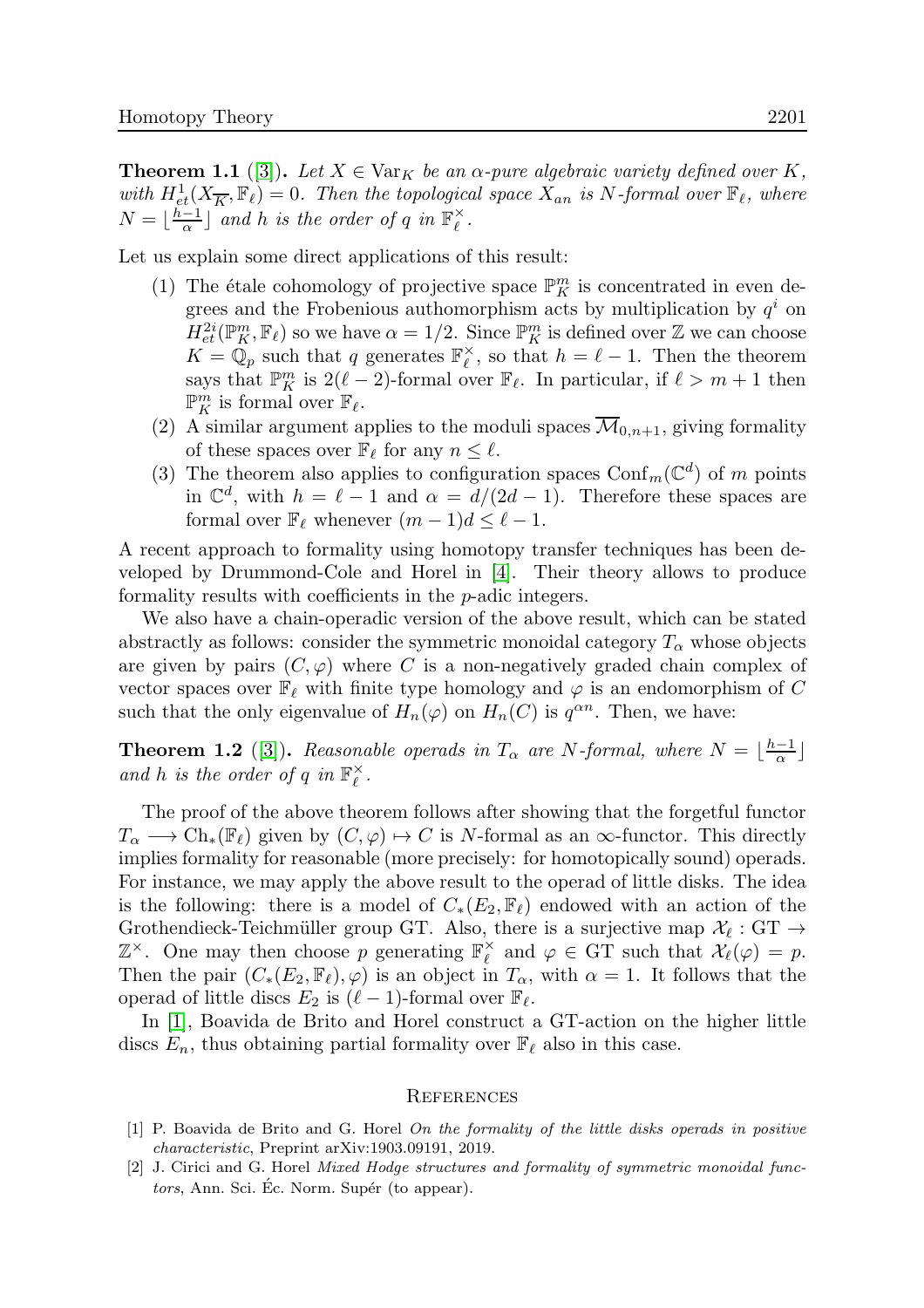- [3] J. Cirici and G. Horel Étale cohomology, purity and formality with torsion coefficients, Preprint arXiv:1806.03006, 2018.
- [4] G. C. Drummond-Cole and G. Horel Homotopy transfer and formality, Preprint arXiv:1906.03475, 2019.
- <span id="page-19-1"></span>[5] P. Deligne, P. Griffiths, J. Morgan, and D. Sullivan Real homotopy theory of Kähler manifolds, Invent. Math., 29(3):245–274, 1975.
- <span id="page-19-2"></span><span id="page-19-0"></span>[6] F. Guillén, V. Navarro, P. Pascual, and A. Roig Moduli spaces and formal operads, Duke Math. J., 129(2):291–335, 2005.

# Atiyah duality for p-adic Lie groups Dustin Clausen

Before doing any motiviation, set-up, or anything else, I want to describe the key construction which goes into the proof of the main result. This is a new kind of padic cospecialization map. Consider the  $\infty$ -category of  $\mathbb{Q}_p^{\times}$ -equivariant sheaves of spectra on  $\mathbb{Q}_p$ , or equivalently sheaves on the *quotient stack*  $\mathbb{Q}_p/\mathbb{Q}_p^{\times}$ . Here we are viewing  $\mathbb{Q}_p$  as a topological space with an action of the topological group  $\mathbb{Q}_p^{\times}$ , and Sh( $\mathbb{Q}_p/\mathbb{Q}_p^{\times}$ ) is defined as the inverse limit of the ∞-cateogry of sheaves of spectra  $\mathrm{Sh}(X)$  as X runs over the usual simplicial topological space presenting the quotient (the nerve of the action groupoid), with respect to the pullback functoriality.

The main construction is this. Suppose given any  $\mathcal{F} \in Sh(\mathbb{Q}_p/\mathbb{Q}_p^{\times})$  such that the spectrum  $\mathcal{F}_0$ , the stalk of  $\mathcal{F}$  at  $0 \in \mathbb{Q}_p$ , satisfies:

- (1) The abelian group  $\pi_d \mathcal{F}_0$  is torsion for all  $d \in \mathbb{Z}$ ;
- (2)  $\pi_d(\mathcal{F}_0/n)$  finite for all  $n > 0$  and  $d \in \mathbb{Z}$ .

Then there is a natural map

$$
\mathcal{F}_0\to\mathcal{F}_1
$$

from the stalk at 0 to the stalk at 1, such that if  $\mathcal F$  is a constant sheaf than this map is the natural identification.

If we were to replace  $\mathbb{Q}_p$  by  $\mathbb R$  in the above, one could construct such a map  $\mathcal{F}_0 \to \mathcal{F}_1$  in a standard way by using the fact that the topology of R is determined by open intervals, which are contractible. But the p-adic case, where the topology is totally disconnected, the existence of such a cospecialization map is somewhat surprising and a more subtle construction is required.

Now, the main result is a generalization of a classic duality theorem of Lazard and Serre in the context of p-adic Lie groups. Let us recall the definition: a padic Lie group is a topological group  $G$  which admits an atlas modelled on open subsets of some  $\mathbb{Q}_p^d$ , such that the transition maps, and the group law, are *locally* analytic: in a neighborhood of any point, they are given by a convergent power series expansion. Standard examples are usual matrix groups such as  $GL_n(\mathbb{Q}_p)$ . But there is also the compact open subgroup  $GL_n(\mathbb{Z}_p)$ , and more generally the congruence subgroups of these,

$$
G_m := \ker(GL_n(\mathbb{Z}_p) \to GL_n(\mathbb{Z}/p^m\mathbb{Z})).
$$

These  $G_m$  in fact form a compact open neighborhood basis of the identity in  $G = GL_n(\mathbb{Q}_p)$  consisting of p-adic Lie groups. The existence of such a system of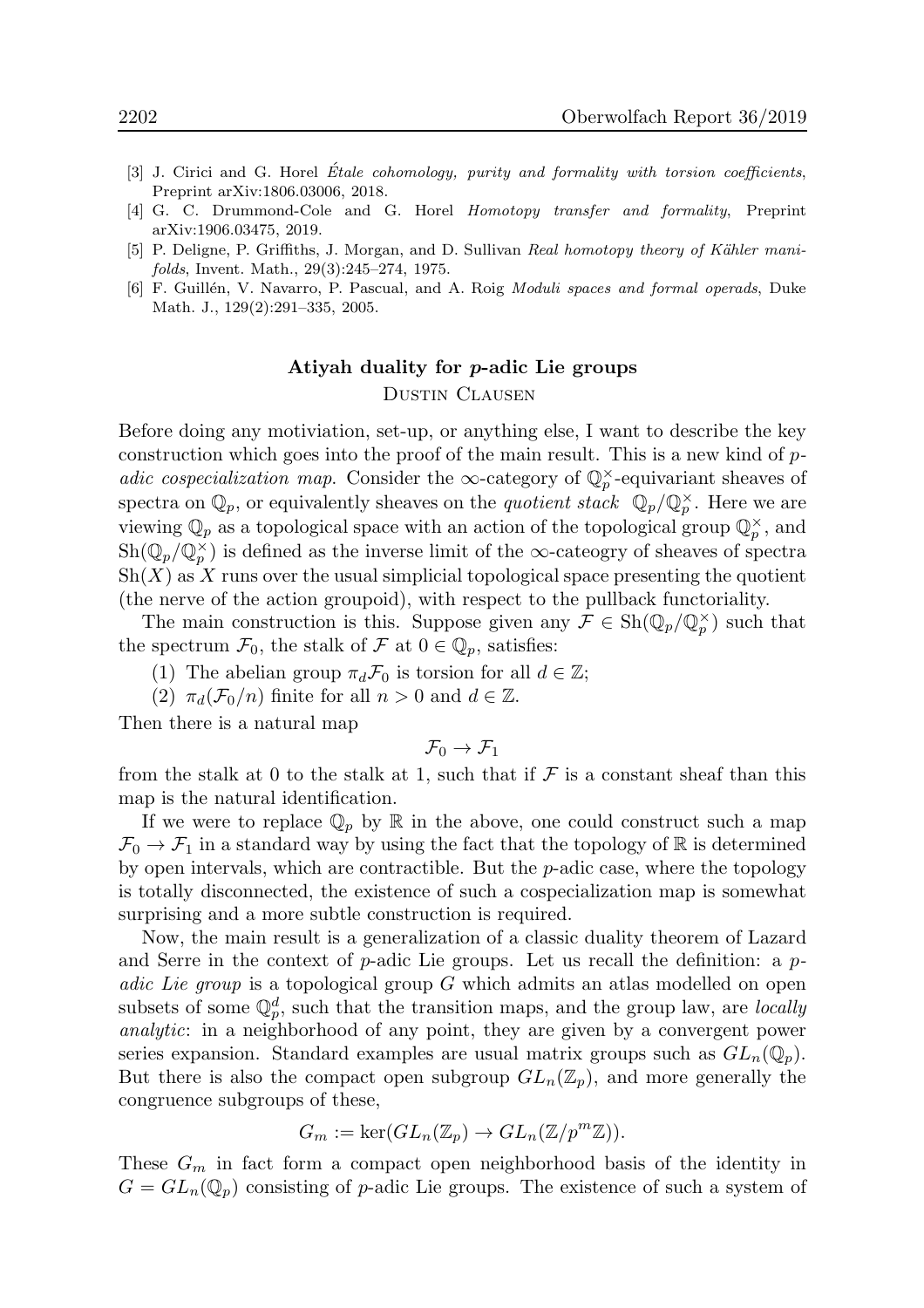neighborhood bases is completely general, and it distinguishes p-adic Lie groups from their real cousins, which have the opposite "no small subgroups" property. Another difference is that while the algebraic topology of a real Lie group is interesting even when you forget the group structure and just think of the topological space, the underlying topological space of a  $p$ -adic Lie group is devoid of interest; not even the dimension of G can be recovered from it. Only in the presence of the group structure does the theory become interesting from an algebraic topology point of view.

The duality result of Lazard concerns the continuous group cohomology of such a G with discrete, p-power torsion coefficients M. This cohomology, denoted

$$
H^*(BG;M),
$$

is defined as the cohomology of the subcomplex of the standard complex computing group cohomology, where you require the cochains  $G^n \to M$  to be *continuous* functions. Also,  $M$  is to be equipped with a continuous  $G$ -action to make this well-defined.

The Lazard-Serre theorem, which we state just with constant coefficients for simplicity, is as follows: suppose that  $G$  is a compact and p-torsion free p-adic Lie group, of dimension d. Then:

(1) There is a canonical free  $\mathbb{Z}_p$ -module of rank one  $\delta_{BG}$  with continuous Gaction and a canonical identification  $H^d(BG; \delta_{BG}/p^n) = \mathbb{Z}/p^n\mathbb{Z}$  for all  $n \geq 0$ , such that for all  $i \in \mathbb{Z}$  the cup product

$$
H^i(BG; \mathbb{Z}/p^n\mathbb{Z}) \otimes_{\mathbb{Z}/p^n\mathbb{Z}} H^{d-i}(BG; \delta_{BG}) \to H^d(BG, \delta_{BG}/p^n) = \mathbb{Z}/p^n\mathbb{Z}
$$

is a perfect pairing of finite  $\mathbb{Z}/p^n\mathbb{Z}$ -modules. (Note that  $\mathbb{Z}/p^n\mathbb{Z}$  is injective as a module over itself.)

(2) This  $\delta_{BG}$  can be explicitly described in terms of the adjoint representation of G on its Lie algebra: its defining character  $G \to \mathbb{Z}_p^{\times} \subset \mathbb{Q}_p^{\times}$  is given by the determinant of the adjoint representation.

Thus, the *group cohomology* of a suitable *p*-adic Lie group satisfies Poincare duality, similarly to the usual cohomology of a compact real manifold. And similarly to how the orientation local system on a real manifold is controlled by the tangent bundle, so is  $\delta_{BG}$  controlled by the adjoint representation.

Lazard proved this if you replace the p-torsionfree hypothesis with the condition that G have finite p-cohomological dimension, and also showed that this condition always holds if you shrink G sufficiently; it was Serre's contribution to show that, under the compactness hypothesis, p-torsionfreeness is equivalent to finite p-cohomological dimension.

Our main result is the following generalization from abelian group cohomology to spectrum cohomology. For G as in the Lazard-Serre theorem, define  $\text{Sh}(BG)$ to be the  $\infty$ -category of sheaves of spectra on BG, or equivalently G-equivariant sheaves of spectra on the point, defined as the limit of the cosimplicial diagram given by the sheaves on the simplicial topological space describing BG, similarly to the above discussion of  $\mathbb{Q}_p/\mathbb{Q}_p^{\times}$ . This  $\text{Sh}(BG)$  is one possible model for the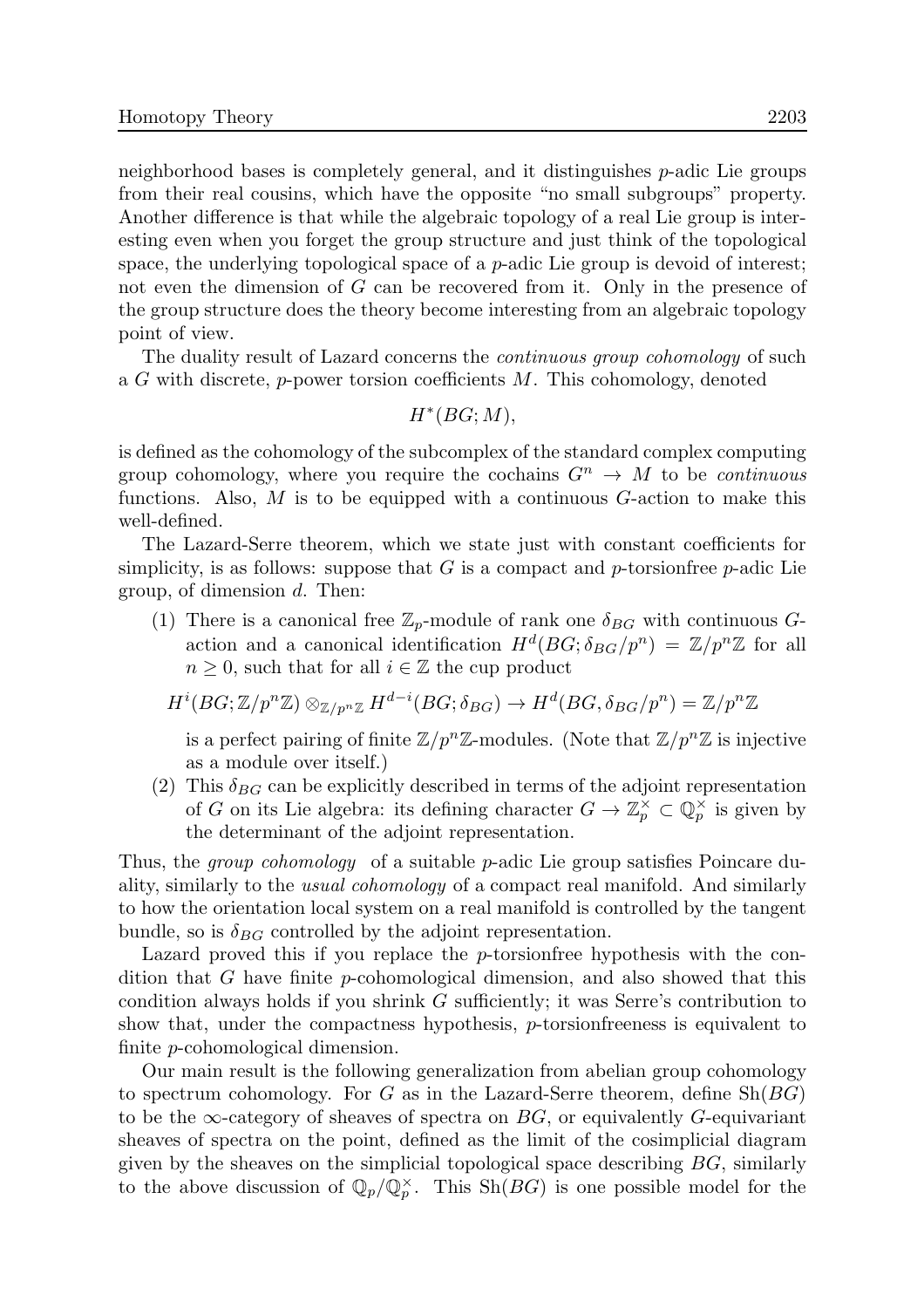$\infty$ -category of "spectra with continuous G-action"; on homotopy groups it gives a discrete abelian group with continuous G-action. Also consider the full subcategory  $\mathrm{Sh}_n(BG)$  of p-power torsion objects. This is actually a unital symmetric monoidal  $\infty$ -category under the usual smash product, though the unit looks a little funny (it is the derived  $p^{\infty}$ -torsion in the constant sheaf on the sphere spectrum). Then:

- (1) There is a canonical invertible object  $\mathbb{D}_{BG} \in \mathrm{Sh}_{p}(BG)$  such that the left adjoint and right adjoint to the pullback  $p^* : Sh_p(*) \to Sh_p(BG)$  differ by tensoring with  $\mathbb{D}_{BG}$ .
- (2)  $\mathbb{D}_{BG}$  can be explicitly described in terms of the adjoint representation of G on its Lie algebra g. (The proof says exactly how.)

In fact, our (1) is essentially a formal consequence of the Lazard-Serre (1). So the main point is (2), which is by no means a formal consequence of the Lazard-Serre (2), nor can Lazard's proof be adapted to this more general setting.

Let us explain the outline of the proof. The crucial thing to show is that the fiber of  $\mathbb{D}_{BG}$  at the basepoint  $* \to BG$  canonically identifies with the fiber of  $\mathbb{D}_{B\mathfrak{g}}$  at the basepoint ∗ →  $B\mathfrak{g}$ ; here we are simply viewing the Lie algebra  $\mathfrak{g}$  as an abelian p-adic Lie group under addition. An "in-families" version of the same argument, applied to the adjoint action of G on itself, will provide the description posited in (2).

To give this identification we use a geometric construction borrowed from algebraic geometry, the deformation to the normal bundle. In our setting this provides a smooth family of p-adic Lie groups, parametrized by the topological space  $\mathbb{Q}_p$ , whose fiber at 1 is G and whose fiber at 0 is  $\mathfrak g$ . Moreover there is a  $\mathbb Q_p^{\times}$ -equivariant structure on this deformation. One produces a fiberwise version of the dualizing object  $\mathbb{D}_{BG}$  for this family of p-adic Lie groups over  $\mathbb{Q}_p/\mathbb{Q}_p^{\times}$ , and then the p-adic cospecialization map indicated at the beginning of this lecture provides a comparison map

$$
\mathbb{D}_{B\mathfrak{g}}\to \mathbb{D}_{BG}
$$

which one can check to be an equivalence on homology.

To produce the fiberwise dualizing object, and run the above argument "in families", it is necessary to have a clean and canonical formalism for relative duality. We accomplish this by producing a six functor formalism in the sense of Grothendieck. Such an approach also has other advantages; for example it produces an analog of *compactly supported cohomology* which allows to remove the compact p-torsionfree hypotheses from our main theorem (at the cost of replacing ordinary cohomology with its compactly supported variant, just as when one generalizes Poincare duality for real manifolds away from the compact case.)

We note that this spectrum-level duality for  $p$ -adic Lie groups has also been recently investigated in work of Beaudry-Goerss-Hopkins-Stojanoska. They prove the identification of dualizing objects after restricting to certain finite subgroups of G, and give interesting applications to chromatic homotopy theory and duality in TMF.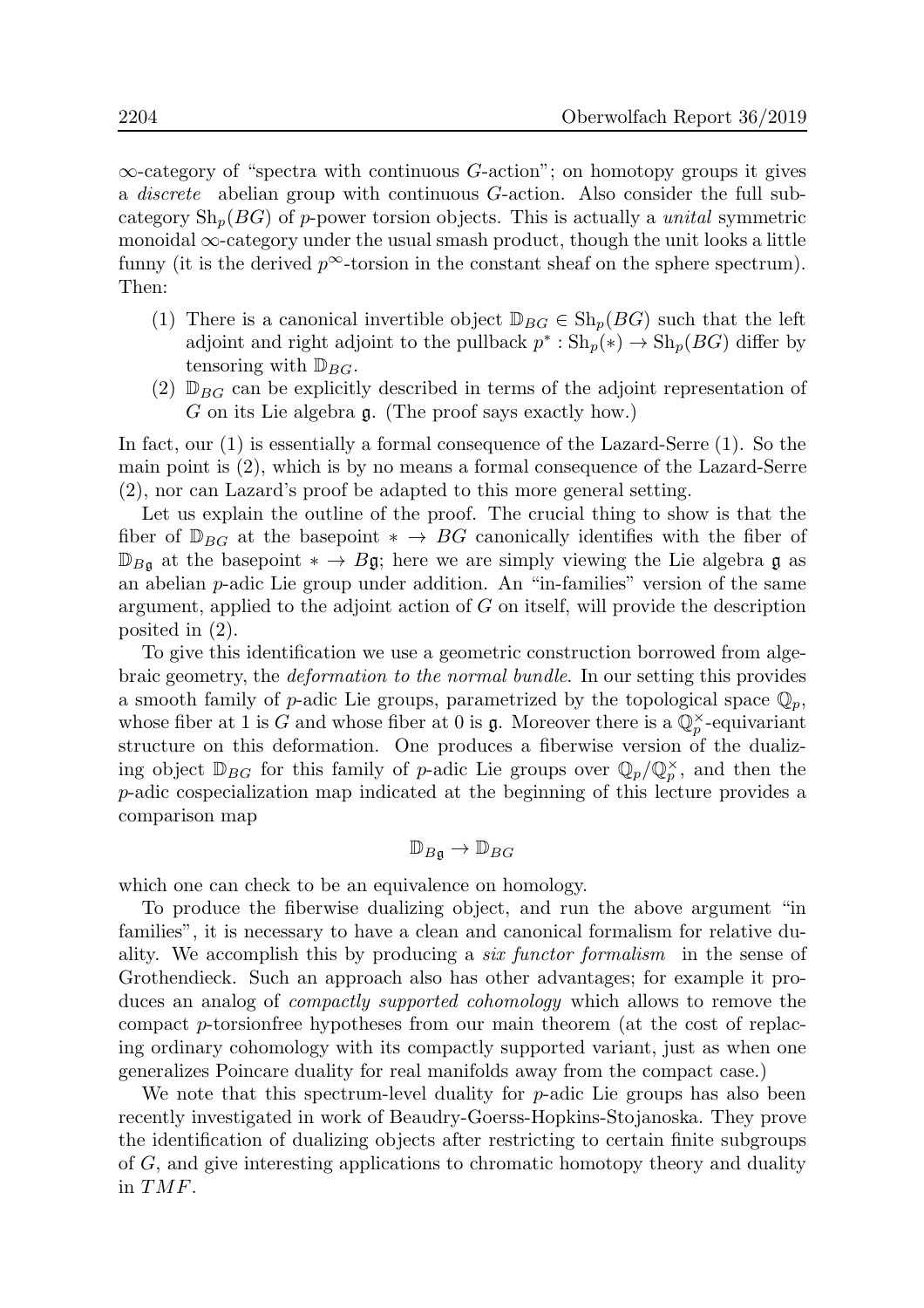#### **REFERENCES**

- [1] M. Lazard, Groupes analytiques p-adiques, IHES Publ. Math., 26 (1965).
- [2] J-P Serre, Sur la dimension cohomologique des groupes profinis, Topology, 3 (1965), 413–420.
- [3] T. Barthel, A. Beaudry, Chromatic structures in stable homotopy theory, arXiv:1901.09004v2 (2019).
- [4] D. Clausen, p-adic J-homomorphisms and a product formula, arXiv:1110.5851v2 (2012).

# On the homotopy theory of stratified spaces PETER HAINE

Trying to understand invariants of stratified topological spaces, such as intersection cohomology, naturally leads to the question of what the correct homotopy theory of stratified topological spaces is. Just as in the classical setting, we would like a 'homotopy hypothesis' for stratified spaces

$$
\begin{pmatrix} A \text{ homotopy theory of} \\ \text{stratified topological spaces} \end{pmatrix} \simeq \begin{pmatrix} Purely \text{ homotopical} \\ \text{objects} \end{pmatrix} ,
$$

where

- (1) The 'purely homotopical' side is simple to define and has excellent formal properties (e.g., is a presentable  $\infty$ -category).
- (2) The 'topological' side is also simple to define and captures all examples of differential-topological interest (e.g., topologically stratified spaces in the sense of Goresky–MacPherson [\[5,](#page-25-0) §1.1]).
- (3) The equivalence is given by MacPherson's exit-path construction.

Though many have attempted to construct such a homotopy theory, notably Henriques [\[6,](#page-25-1) [7\]](#page-25-2), Ayala and Francis with Rozenblyum [\[1\]](#page-24-0) and Tanaka [\[2\]](#page-24-1), and Nand-Lal [\[11\]](#page-25-3), a homotopy theory of stratified topological spaces satisfying  $(1)$ – $(3)$  does not yet exist. We report on our recent preprint [\[8\]](#page-25-4) where we define a new homotopy theory of stratified topological spaces satisfying these criteria, and show that all existing homotopy theories of stratified topological spaces embed into ours.

### STRATIFIED TOPOLOGICAL SPACES & EXIT-PATHS

**Definition.** The *Alexandroff topology* on a poset  $P$  is the topology on the underlying set of P in which a subset  $U \subset P$  is open if and only if  $x \in U$  and  $y \geq x$ implies that  $y \in U$ . We simply write  $P \in \text{Top}$  for the set P equipped with the Alexandroff topology.

The category of P-stratified topological spaces is the overcategory  $\text{Top}_{/P}$ . If  $s: T \to P$  is a P-stratified topological space, for each  $p \in P$  we write  $T_p := s^{-1}(p)$ for the  $p^{th}$  stratum of T.

MacPherson had the idea that the 'stratified homotopy type' of a P-stratified topological space T should be determined by its 'exit-path  $\infty$ -category' Exit $_P(T)$ with: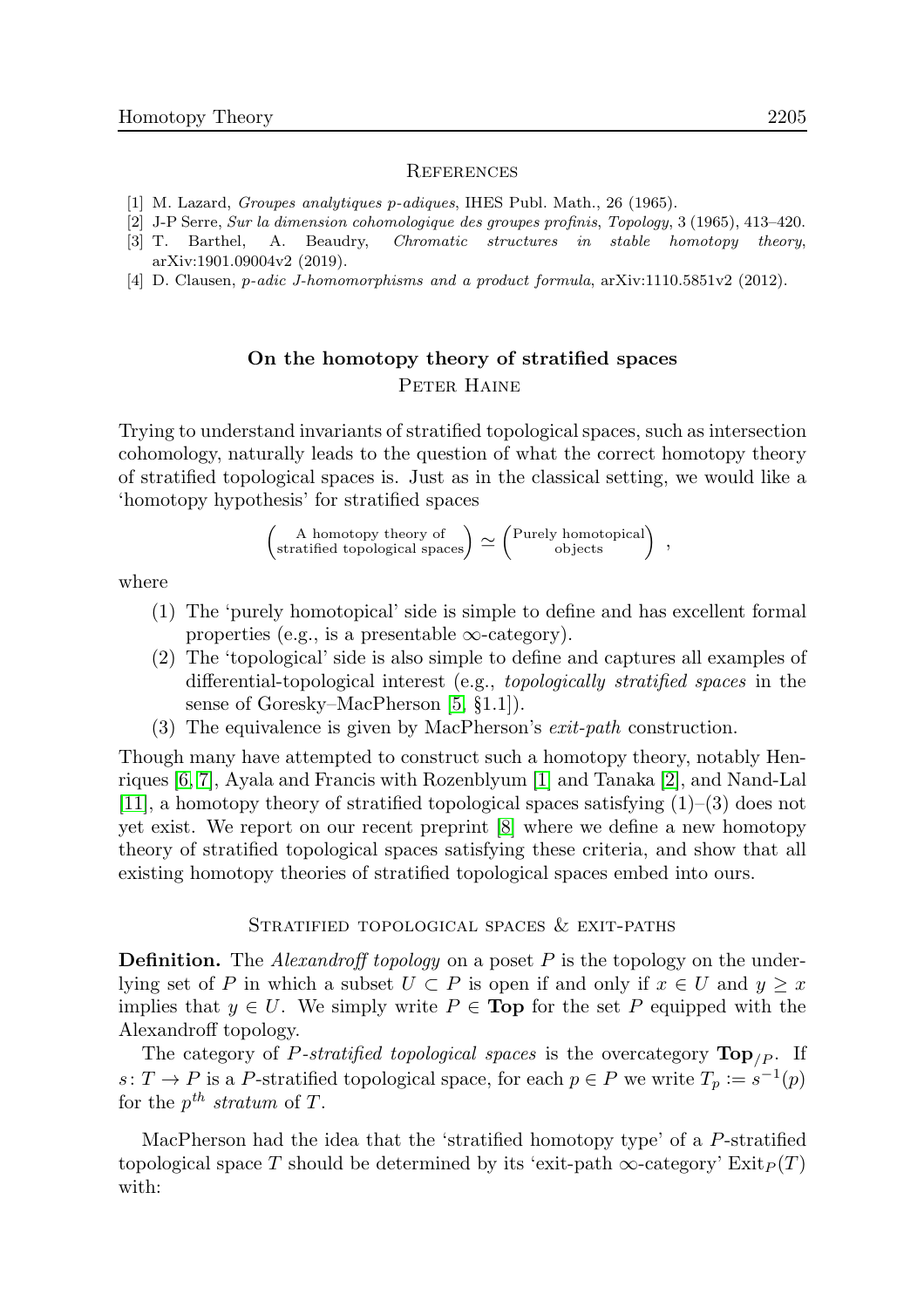- (0) Objects: points of  $T$ .
- (1) 1-morphisms: exit-paths, that is, paths in  $T$  that flow from lower to higher strata, and once they exit a stratum are not allowed to return.

. . .

(2) 2-morphisms: homotopies between exit-paths respecting stratifications.

It is difficult to make a construction of  $\text{Exit}_P(T)$  that is both precise and useful, but the takeaway is that  $\text{Exit}_P(T)$  should be an  $\infty$ -category with a functor to the poset P with strata  $\infty$ -groupoids. Another way of saying this is that the functor  $\text{Exit}_P(T) \rightarrow P$  is conservative. This idea informs what the 'purely homotopical' side of a stratified homotopy hypothesis should be:

**Definition.** The ∞-category of abstract P-stratified homotopy types is the  $\infty$ category

$$
\mathbf{Str}_P \coloneqq \mathbf{Cat}_{\infty, /P}^{\text{cons}} \subset \mathbf{Cat}_{\infty, /P}
$$

of  $\infty$ -categories C over P with conservative structure morphism  $C \to P$ .

The following 'exit-path simplicial set' construction due to Henriques [\[7\]](#page-25-2) and Lurie [\[9,](#page-25-5) §A.6] is an attempt to make MacPherson's idea precise.

**Construction.** Let  $P$  be a poset. There is a natural stratification

$$
\pi_P\colon |N(P)|\to P
$$

of the geometric realization of the nerve  $N(P)$  of P by the Alexandroff space P extended from the natural [n]-stratification  $|\Delta^n| \to [n]$  of the standard topological n-simplex defined by the assignment

$$
(t_0,\ldots,t_n)\mapsto \max\left\{i\in[n]\,\middle|\, t_i\neq 0\right\}\,.
$$

If X is a simplicial set over  $N(P)$ , then we can stratify the geometric realization |X| by composing the structure morphism  $|X| \to |N(P)|$  with  $\pi_P$ . This defines a left adjoint functor  $|-|_P : s\mathbf{Set}_{/N(P)} \to \mathbf{Top}_{/P}$  with right adjoint  $\text{Sing}_P$ :  $\text{Top}_{/P} \to s\text{Set}_{/N(P)}$  computed by the pullback of simplicial sets

$$
Sing_P(T) := N(P) \times_{Sing(P)} Sing(T) ,
$$

where the morphism  $N(P) \to \text{Sing}(P)$  is adjoint to  $\pi_P$ .

Here the stratified story diverges from the classical story: the simplicial set  $\text{Sing}_p(T)$  generally is not a quasicategory. This creates a lot of technical problems if one attempts to prove a stratified homotopy hypothesis by proving a Quillen equivalence between a model structure on  $sSet_{/N(P)}$  presenting  $Str_P$  and a model structure on  $\text{Top}_{/P}$ .

Nevertheless, when  $\text{Sing}_P(T)$  is a quasicategory, it has the properties we want out of an exit-path ∞-category. Write  $\text{Top}_{/P}^{\text{ex}} \subset \text{Top}_{/P}$  for the full subcategory spanned by those  $P$ -stratified topological spaces  $T$  for which the exit-path simplicial set  $\text{Sing}_P(T)$  is a quasicategory. Let W denote the class of morphisms in  $\text{Top}_{/P}^{\text{ex}}$  that are sent to weak equivalences in the Joyal model structure under Sing<sub>P</sub> (i.e., equivalences of ∞-categories). The following is our 'stratified homotopy hypothesis', which we regard as a precise form of [\[1,](#page-24-0) Conjecture 0.0.4]: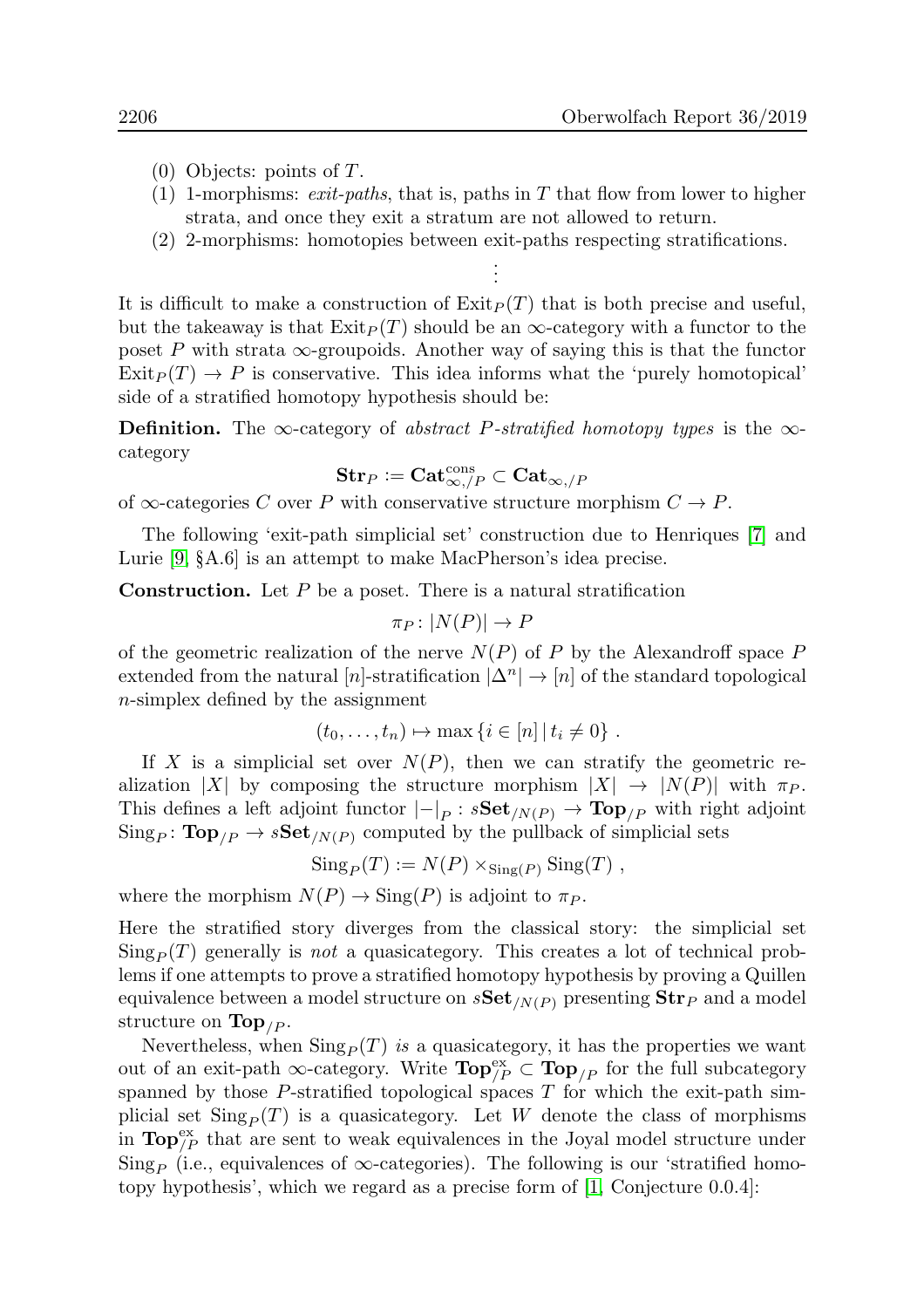**Theorem** (H.). For any poset  $P$ , the induced functor

 $\mathrm{Sing}_P\colon\mathbf{Top}^{\mathrm{ex}}_{/P}[W^{-1}]\to\mathbf{Str}_P$ 

is an equivalence of  $\infty$ -categories.

Our proof is somewhat indirect. Using the main result of Chapter 7 of Douteau's thesis [\[4\]](#page-25-6), which realizes pioneering ideas of Henriques [\[7\]](#page-25-2), we show that a 'nerve' functor provides an equivalence between an  $\infty$ -category obtained from  $\text{Top}_{/P}$ by inverting a class of weak equivalences and and a Segal space model for  $\text{Str}_{P}$ introduced in work with Barwick and Glasman [\[3,](#page-25-7) §4.2]. This immediately implies that  $\text{Sing}_P \colon \textbf{Top}_{/P}^{\text{ex}}[W^{-1}] \to \textbf{Str}_P$  is fully faithful, and a bit more careful analysis shows that it is also essentially surjective.

### Comparisons to conically smooth stratified spaces

In work with Tanaka [\[2,](#page-24-1) §3], Ayala and Francis introduced conically smooth structures on stratified topological spaces, which they further studied in work with Rozenblyum [\[1\]](#page-24-0). Their homotopy theory of P-stratified spaces is the  $\infty$ -category obtained from the category  $\bf{Con}_{\cal{P}}$  of conically smooth  $\cal{P}$ -stratified spaces by inverting the class H of stratified homotopy equivalences. The functor  $\text{Sing}_P$  sends stratified homotopy equivalences to equivalences of  $\infty$ -categories, hence descends to a functor  $\textbf{Con}_P[H^{-1}] \rightarrow$   $\textbf{Str}_P$ . The Ayala–Francis–Rozenblyum 'stratified homotopy hypothesis' states that this functor is fully faithful. Hence we have a commutative triangle of fully faithful functors of  $\infty$ -categories



where the vertical functor is induced by the functor  $\textbf{Con}_P \to \textbf{Top}_{/P}^{\text{ex}}$  forgetting conically smooth structures.

One of the major benefits of the  $\infty$ -category  $\text{Top}_{/P}^{\text{ex}}[W^{-1}]$  over  $\text{Con}_{P}[H^{-1}]$ is that all conically stratified topological spaces fit into this framework [\[9,](#page-25-5) Theorem A.6.4], in particular topologically stratified spaces in the sense of Goresky– MacPherson, and even more particularly Whitney stratified spaces [\[10,](#page-25-8) [12\]](#page-25-9), are conically stratified. Thus the  $\infty$ -category  $\text{Top}_{/P}^{\text{ex}}[W^{-1}]$  captures most, if not all, examples of differential-topological interest. On the other hand, it is still unknown whether or not every Whitney stratified space admits a conically smooth structure [\[1,](#page-24-0) Conjecture 0.0.7].

### **REFERENCES**

- <span id="page-24-1"></span><span id="page-24-0"></span>[1] D. Ayala, J. Francis, and N. Rozenblyum, A stratified homotopy hypothesis, J. Eur. Math. Soc. vol. 21, no. 4, pp. 1071–1178, 2019.
- [2] D. Ayala, J. Francis, and H. Tanaka, Local structures on stratified spaces, Adv. Math., vol. 307, pp. 903–1028, 2017.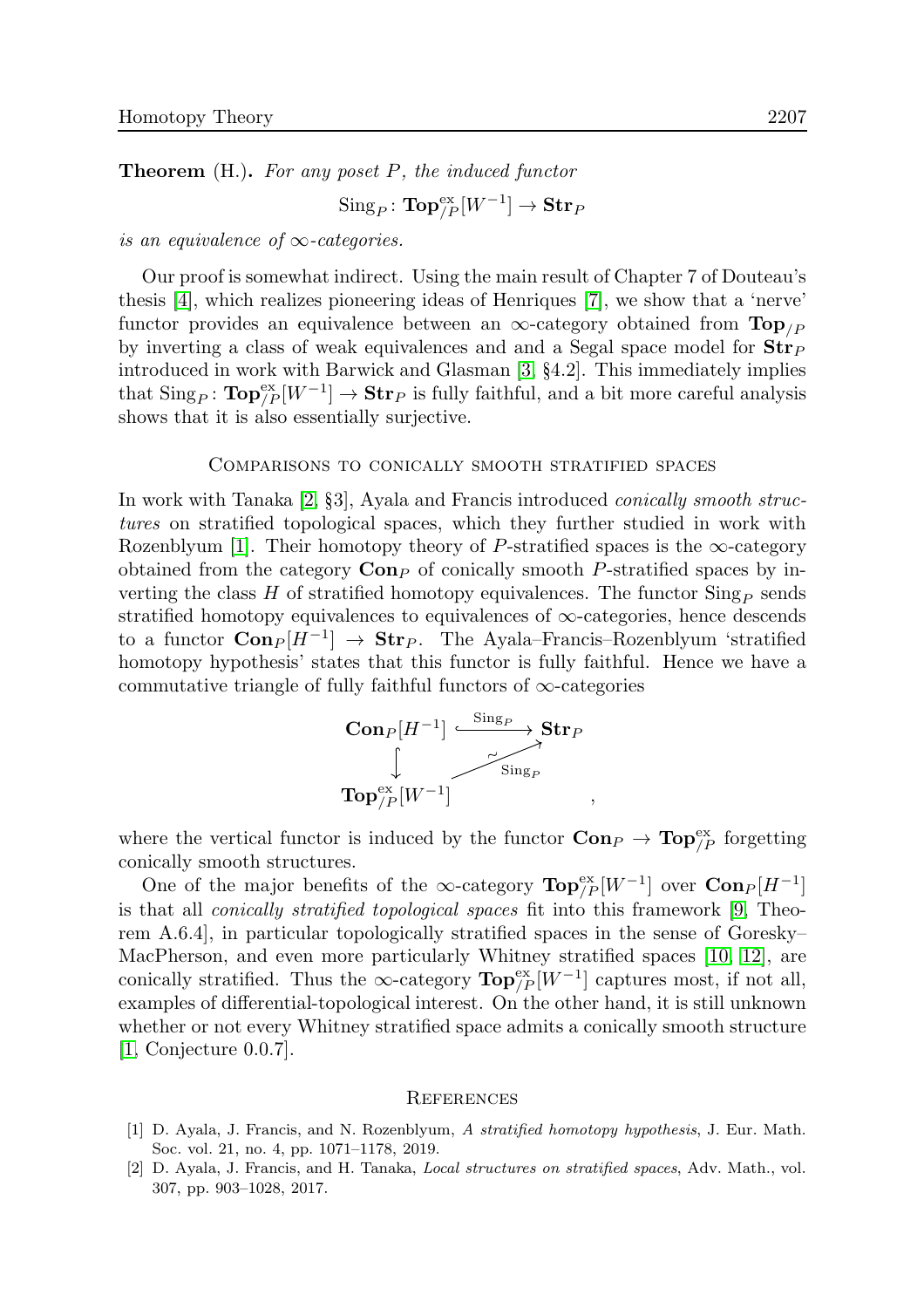- [3] C. Barwick, S. Glasman, and P. Haine, Exodromy, Preprint available at <arXiv:1807.03281v6>, 2019.
- [4] S. Douteau, Étude homotopique des espaces stratifieés, Available at  $arXiv:1908.01366$ , PhD thesis, Université de Picardie Jules Verne, 2019.
- <span id="page-25-7"></span>[5] M. Goresky and R. MacPherson, Intersection homology. II, Invent. Math., vol. 72, no. 1, pp. 77–129, 1983.
- <span id="page-25-6"></span>[6] A. Henriques, *Orbispaces*, Available at <dspace.mit.edu/handle/1721.1/33091>, PhD thesis, Massachusetts Institute of Technology, 2005.
- <span id="page-25-1"></span><span id="page-25-0"></span>[7] A. Henriques, A model category for stratified spaces, Preprint available at [andreghenriques.com/PDF/Model\\_Cat\\_Stratified\\_spaces.pdf](andreghenriques.com/PDF/Model_Cat_Stratified_spaces.pdf).
- <span id="page-25-2"></span>[8] P. Haine, On the homotopy theory of stratified spaces, Preprint available at <arXiv:1811.01119>.
- <span id="page-25-5"></span><span id="page-25-4"></span>[9] J. Lurie, Higher algebra, Preprint available at <math.harvard.edu/~lurie/papers/HA.pdf>, 2017.
- [10] J. Mather, Notes on topological stability, Bull. Amer. Math. Soc., vol. 49, no. 4, pp. 475–506, 2012.
- <span id="page-25-8"></span><span id="page-25-3"></span>[11] S. Nand-Lal, A Simplicial Approach to Stratified Homotopy Theory, PhD thesis, University of Liverpool, 2019.
- <span id="page-25-9"></span>[12] R. Thom, *Ensembles et morphismes stratifiés*, Bull. Amer. Math. Soc., vol. 75, pp. 240–284, 1969.

# Chromatic Smith theory and thick tensor-ideals of finite G-spectra Markus Hausmann

(joint work with T. Barthel, J. Greenlees, N. Naumann, T. Nikolaus, J. Noel, N. Stapleton)

### 1. Smith theory

Let G be a compact Lie group. Smith theory is a classical subject in algebraic topology, originating in a series of papers of P. A. Smith [\[Smi38,](#page-29-0) [Smi39\]](#page-29-1), which studies the relationship between the homology of a finite G-CW complex X and the homology of its fixed points  $X^G$ . One of the basic theorems of this theory is the following:

**Theorem** (Smith). Let P be a finite p-group and X a finite P-CW complex. Then, if (the underlying space of)  $X$  has trivial reduced mod p homology, so does the fixed point space  $X^P$ .

<span id="page-25-10"></span>This talk dealt with the question of whether there are similar statements when reduced mod p homology is replaced by generalized homology theories. Specifically, given two generalized reduced homology theories  $h_*$  and  $h'_*$  and a compact Lie group  $G$ , we study the following question:

Question 1. Does there exist a finite based G-CW complex X with  $h_*(X) = 0$ but  $h'_{*}(X^{G}) \neq 0$ ?

Every reduced homology theory extends uniquely to a homology theory on finite spectra (which we denote by the same name). The answer to Question [1](#page-25-10) then only depends on the kernels  $\ker(h_*)$  and  $\ker(h'_*)$ , i.e., the full subcategory of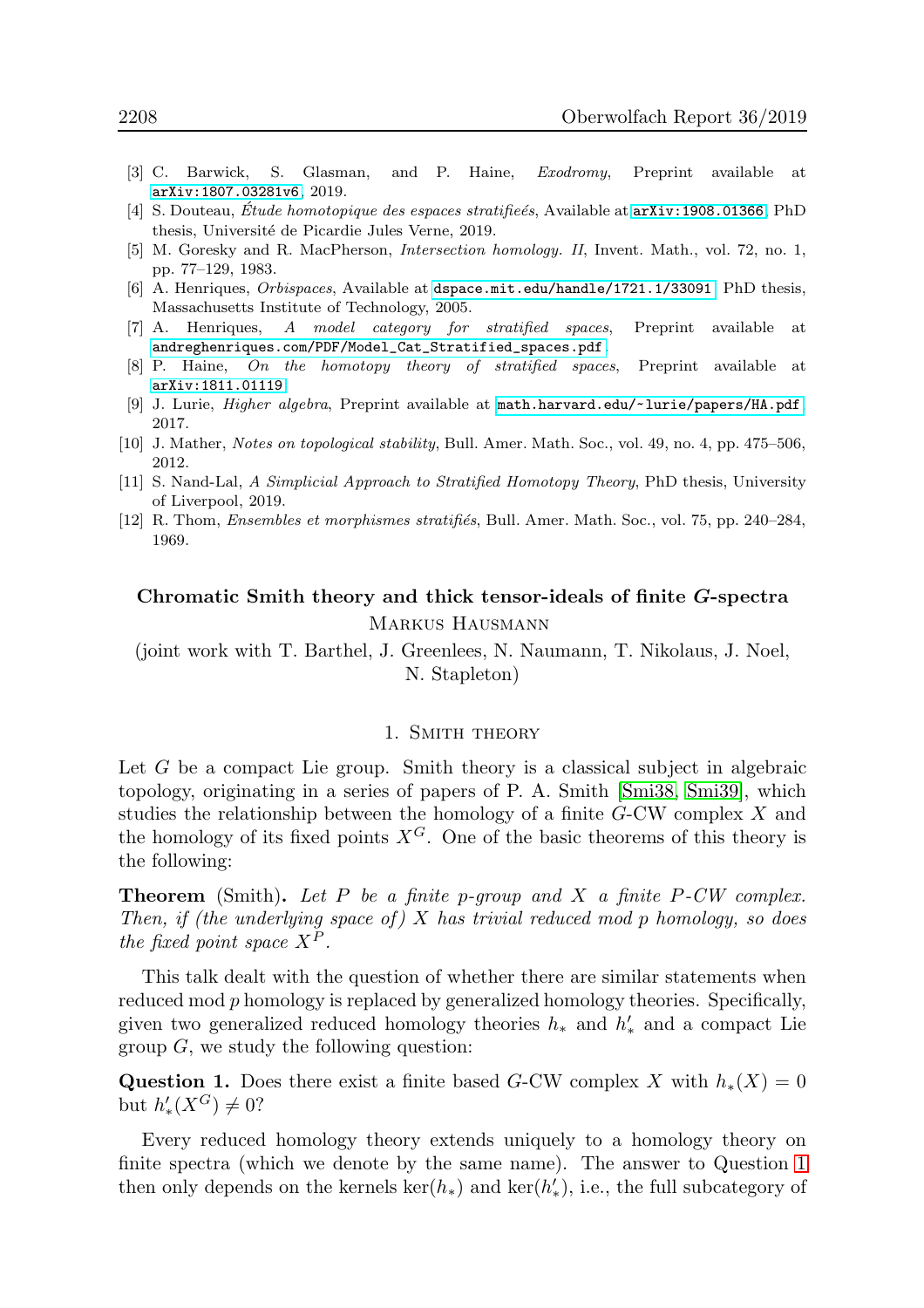those finite spectra on which  $h_*$  respectively  $h'_*$  vanish. This perspective is useful, because such kernels always form a thick subcategory of finite spectra (they are closed under taking cofibers, desuspensions and retracts) and these were classified by Mike Hopkins and Jeff Smith [\[HS98\]](#page-29-2). For simplicity we from now on localize at a fixed prime  $p$ , where their result says the following: The thick subcategories of finite p-local spectra form a descending chain

$$
C_0 \supset C_1 \supset \ldots \supset C_n \supset \ldots \supset C_{\infty},
$$

where  $C_n$  can be defined as the kernel of the  $(n-1)$ -st Morava K-theory  $K(n-1)$ (or, equivalently, the kernel of  $(n-1)$ -st Lubin-Tate theory  $E_{n-1}$ ),  $C_0$  is the category of all p-local finite spectra and  $C_{\infty}$  is the kernel of mod p homology.

Hence, given any finite p-local spectrum X, the set of all  $n \in \mathbb{N} \cup \{\infty\}$  such that  $X \in C_n$  has a maximal element, and this number is called the type of n. For a finite CW-complex, the type is defined to be that of (the p-localization of) its suspension spectrum. Question [1](#page-25-10) can therefore be rephrased as: Given a finite based  $G$ -CW complex X whose underlying space has type n, what are the possible values of the type of the fixed points  $X^G$ ?

### 2. TYPE FUNCTIONS AND THICK TENSOR-IDEALS OF FINITE  $G$ -SPECTRA

More generally, given a finite based  $G$ -CW complex  $X$ , one can consider the following function, where  $\text{Sub}(G)$  denotes the set of closed subgroups of G:

type<sub>X</sub>: Sub(
$$
G
$$
)  $\rightarrow$   $\mathbb{N} \cup {\infty}$   
 $H \mapsto \text{type}(X^H)$ 

<span id="page-26-0"></span>We call type<sub>X</sub> the type function of X. These functions make sense more generally for finite genuine G-spectra using geometric fixed points  $\Phi^H(X)$  in place of the point set level fixed points. This way the type function of a finite based G-CW complex agrees with the type function of its suspension spectrum. We obtain the following generalized version of Question [1:](#page-25-10)

Question 2. Which functions  $\text{Sub}(G) \to \mathbb{N} \cup \{\infty\}$  can be realized as the type function of a finite p-local G-spectrum?

This question also turns out to be interesting from the perspective of tensortriangular geometry. We recall that given a triangulated category  $\mathcal C$  with a compatible symmetric monoidal structure ⊗ (in our case the homotopy category of finite p-local G-spectra equipped with the smash product), a thick tensor-ideal is a thick subcategory  $\mathcal I$  with the additional property that if  $X \in \mathcal I$  and  $Y \in \mathcal C$ , then also  $X \otimes Y \in \mathcal{I}$ . Then we have the following, proved in [\[BS17\]](#page-29-3) for finite groups and in [\[BGH\]](#page-29-4) for compact Lie groups.

**Proposition.** Let X, Y be two finite p-local G-spectra. Then X and Y generate the same thick tensor-ideal if and only if their type functions agree.

Hence, Question [2](#page-26-0) is equivalent to the classification of (finitely-generated) thick tensor-ideals of the category of finite p-local G-spectra.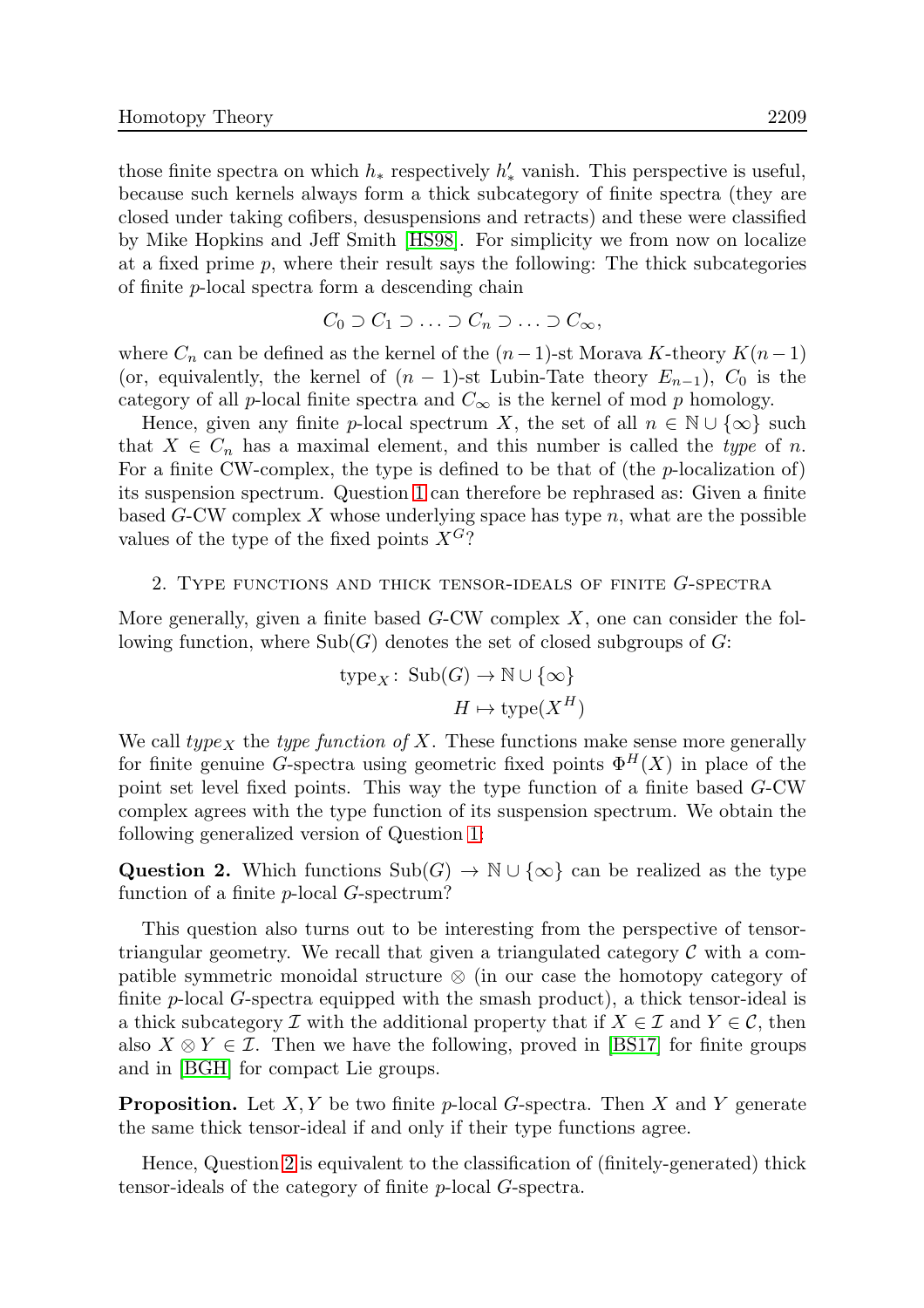### 3. The abelian case

The main result presented in this talk is the answer to Question [2](#page-26-0) in the case where the compact Lie group is abelian. It was proved for  $\mathbb{Z}/p$  in [\[BS17\]](#page-29-3), for finite abelian groups in  $[BHN<sup>+</sup>19]$ , and for higher dimensional abelian compact Lie groups in [\[BGH\]](#page-29-4).

**Theorem 1.** Let A be an abelian compact Lie group, and  $f : Sub(A) \to \mathbb{N} \cup \{\infty\}$ a function. Then the following are equivalent:

- <span id="page-27-0"></span>(1) There exists a finite p-local A-spectrum X such that  $f = type_X$ .
- (2) The following two conditions are satisfied:
	- (a) For every inclusion of closed subgroups  $K \subset H$  of G such that  $\pi_0(H/K)$  is a p-group, the inequality

 $f(H) > f(K) - \text{rank}_p(\pi_0(H/K))$ 

is satisfied.

(b) The function f is locally constant for the Hausdorff topology on  $Sub(A).$ 

Here, rank<sub>p</sub> $(-)$  denotes the p-rank of an abelian p-group, i.e., its minimal number of generators. For the definition of the Hausdorff topology on the set of closed subgroups, which is discrete for finite groups, see [\[tD79,](#page-29-6) Sec. 5.6]. The following examples illustrate special cases of the theorem:

**Example 1** (Tori). If X is a finite p-local  $T^r$ -spectrum, then the type of the geometric fixed points  $\Phi^{\mathbb{T}^r}(X)$  is at least the type of the underlying spectrum of X. In other words, if  $K(n)_*(X)$  is trivial, then so is  $K(n)_*(\Phi^{\mathbb{T}^r}(X)).$ 

**Example 2** (Cyclic p-groups). If X is a finite p-local  $C_{p^k}$ -spectrum, then the type of the geometric fixed points  $\Phi^{C_{p^k}}(X)$  is at least the type of the underlying spectrum of X minus 1. In other words, if  $K(n)_*(X)$  is trivial, then so is  $K(n (1)_*(\Phi^{C_{p^k}}(X)).$ 

**Example 3** (Elementary abelian groups). For every  $n \in \mathbb{N}$  there exists a finite p-local  $(\mathbb{Z}/p)^{\times n}$ -spectrum X such that

$$
type(\Phi^H(X)) = n - k
$$

for every subgroup  $H$  of rank  $k$ . In particular, the type of the underlying spectrum is *n* and the type of the  $(\mathbb{Z}/p)^{\times n}$ -geometric fixed points is 0.

### 4. Chromatic blueshift of Tate constructions

The tool for showing the implication  $(1) \implies (2)$  in Theorem [1](#page-27-0) or the statements of Examples 1 and 2 is to determine the blueshift for generalized Tate constructions. To define this, let  $E$  be a non-equivariant spectrum. We can turn  $E$  into a genuine G-spectrum E by giving it the trivial action and forming the associated Borelspectrum. We then define a new non-equivariant spectrum  $\varphi^G(E)$  as the geometric fixed points of this genuine G-spectrum, i.e.,

$$
\varphi^G(E) = \Phi^G(\underline{E}).
$$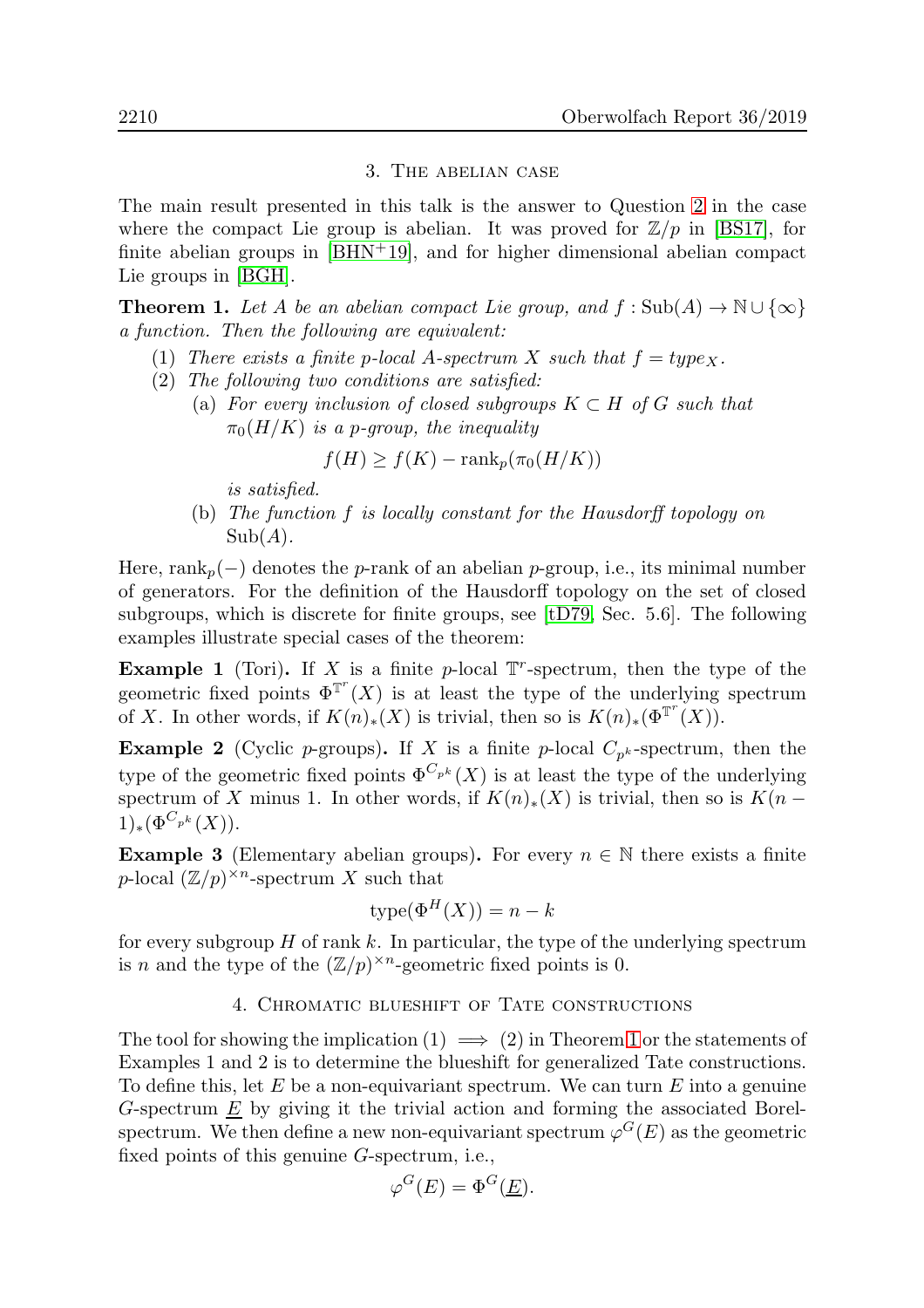When  $G = C_p$  is a cyclic group of prime order,  $\varphi^{C_p}(E)$  is the usual Tate spectrum  $E^{tC_p}$  of G, and in general there is always a map  $E^{tG} \to \varphi^G(E)$ . When E is complex orientable one can also obtain  $\varphi^G(E)$  by inverting all Euler classes of non-trivial irreducible G-representations in the function spectrum  $F(BG_{+}, E)$ .

The following was first observed by Strickland in unpublished work and later refined in [\[BS17,](#page-29-3) Sec. 9]. Here,  $\ker(-)$  denotes the kernel of a homology theory on finite p-local spectra:

**Proposition.** Assume there exists a spectrum E such that  $\text{ker}(E_*) = C_n$  and  $\ker(\varphi^G(E)_*) = C_m$ . Then every finite p-local G-spectrum X whose underlying spectrum is of type at least n has geometric fixed points  $\Phi^{G}(X)$  of type at least m.

The proof follows from formal properties of the geometric fixed point functor.

Making use of this proposition, one main ingredient in the proof of Theorem [1](#page-27-0) is the computation of  $\ker(\varphi^G(E)_*)$  in the case where E is a Lubin-Tate spectrum  $E_{n-1}$ .

**Theorem 2** ([\[BHN](#page-29-5)<sup>+</sup>19]). Let A be a finite abelian p-group. Then

$$
\ker(\varphi^A(E_{n-1})) = C_{\max(n-\operatorname{rank}_p(A),0)}.
$$

The phenomenon that Tate constructions lower chromatic height is known as 'blueshift' and has been studied in various forms, for example in [\[GS96,](#page-29-7) [HS96,](#page-29-8) [AMS98\]](#page-29-9).

### 5. Examples for elementary abelian groups

In order to obtain finite  $(\mathbb{Z}/p)^n$ -spectra (in fact finite based  $(\mathbb{Z}/p)^n$ -CW complexes) with the properties of Example 3, one can make use of constructions involving partition complexes that have been studied previously in connection to the Goodwillie tower of the identity. Given  $k \in \mathbb{N}$ , let  $|\pi_k|^{\diamond}$  denote the unreduced suspension of the geometric realization of the poset of non-trivial proper partitions of the set  $\{1,\ldots,k\}$ , equipped with its natural  $\Sigma_k$ -action. Furthermore, let  $S^{\overline{\rho}_k}$  denote the sphere associated to the reduced standard real  $\Sigma_k$ -representation. Then we define

$$
X(n) = U(p^{n} - 1)_{+} \wedge_{\Sigma_{p^{n}}} (|\pi_{p^{n}}|^{*} \wedge S^{\overline{\rho}_{p^{n}}}),
$$

where we view  $\Sigma_{p^n}$  as a subgroup of  $U(p^n-1)$  via the reduced standard complex representation. By definition,  $X(n)$  carries a  $U(p^{n}-1)$ -action by multiplication from the left, which we pull back to a  $(\mathbb{Z}/p)^n$ -action via the reduced regular complex representation. The following is then a combination of results of [\[AD01,](#page-29-10) [AL17,](#page-29-11) [AM99,](#page-29-12) [Aro98,](#page-29-13) [Mit85\]](#page-29-14):

**Theorem 3** (Arone, Dwyer, Lesh, Mahowald, Mitchell). The finite  $(\mathbb{Z}/p)^n$ -CW complexes  $X(n)$  satisfy the properties of Example 3, i.e., for every subgroup H of rank k the type of the fixed points  $X(n)^H$  equals  $n - k$ .

On-going work of Kuhn and Lloyd gives a different construction of finite p-local  $(\mathbb{Z}/p)^n$ -spectra with these properties, using machinery first described by Jeff Smith in his proof that finite spectra allow  $v_n$ -self maps. Their method also produces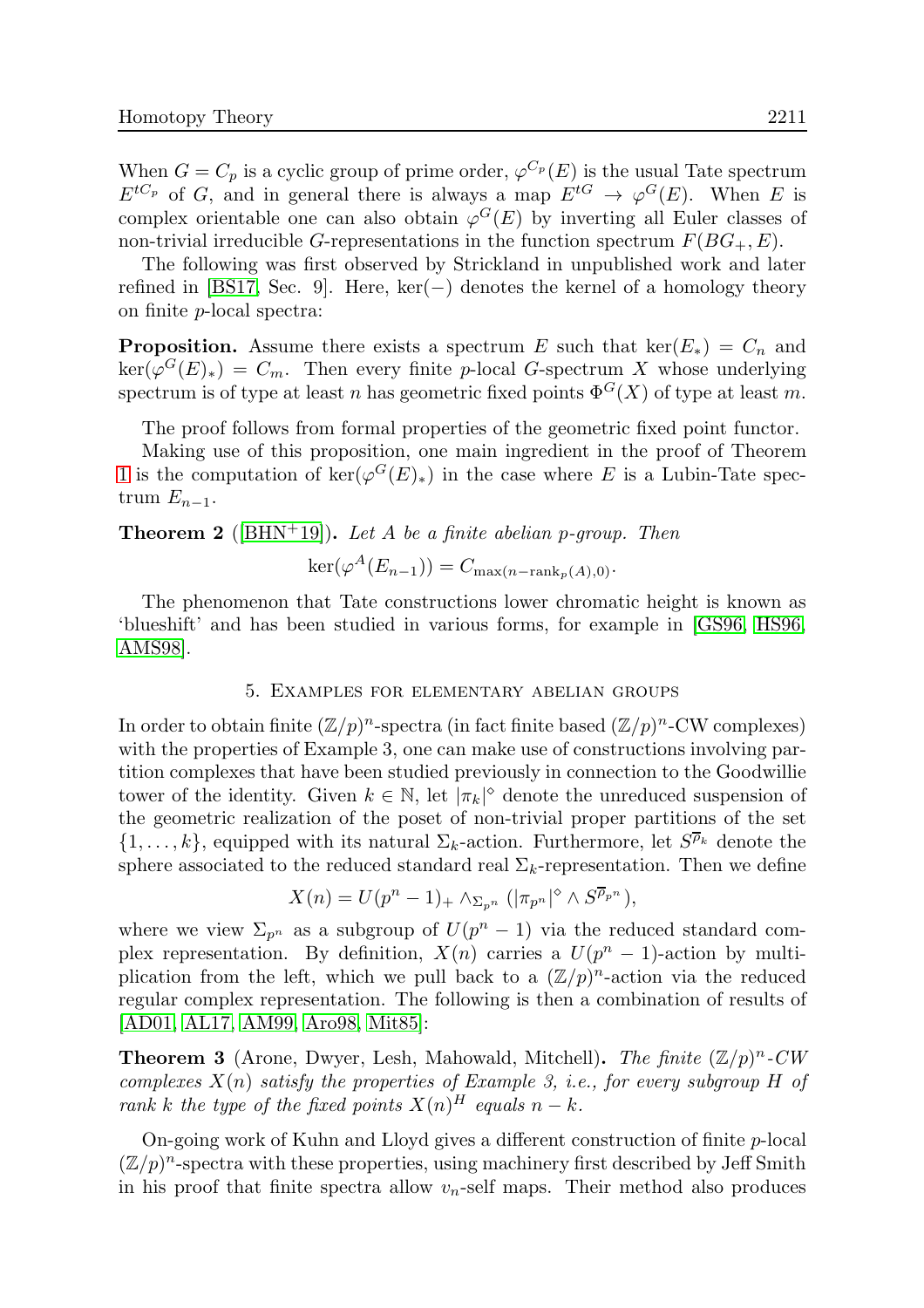new equivariant spectra which provide an answer to Question [2](#page-26-0) for the dihedral group with eight elements, but as of today the answer for general compact Lie groups remains open.

### **REFERENCES**

- [AD01] G. Arone and W. Dwyer. Partition complexes, Tits buildings and symmetric products. Proc. London Math. Soc. (3), 82(1):229–256, 2001.
- [AL17] G. Arone and K. Lesh. Fixed points of coisotropic subgroups of  $\Gamma_k$  on decomposition spaces. 2017.
- <span id="page-29-10"></span>[AM99] G. Arone and M. Mahowald. The Goodwillie tower of the identity functor and the unstable periodic homotopy of spheres. Invent. Math., 135(3):743–788, 1999.
- <span id="page-29-12"></span><span id="page-29-11"></span>[AMS98] M. Ando, J. Morava, and H. Sadofsky. Completions of  $\mathbf{Z}/(p)$ -Tate cohomology of periodic spectra. Geom. Topol., 2:145–174, 1998.
- <span id="page-29-9"></span>[Aro98] G. Arone. Iterates of the suspension map and Mitchell's finite spectra with  $A_k$ -free cohomology. Math. Res. Lett., 5(4):485–496, 1998.
- <span id="page-29-13"></span>[BGH] T. Barthel, J. P. C. Greenlees, and M. Hausmann. On the Balmer spectrum for compact Lie groups. Compositio Mathematica (to appear).
- <span id="page-29-5"></span><span id="page-29-4"></span>[BHN+19] T. Barthel, M. Hausmann, N. Naumann, T. Nikolaus, J. Noel, and N. Stapleton. The Balmer spectrum of the equivariant homotopy category of a finite abelian group. Invent. Math., 216(1):215–240, 2019.
- <span id="page-29-3"></span>[BS17] P. Balmer and B. Sanders. The spectrum of the equivariant stable homotopy category of a finite group. Invent. Math., 208(1):283–326, 2017.
- <span id="page-29-7"></span>[GS96] J. P. C. Greenlees and H. Sadofsky. The Tate spectrum of  $v_n$ -periodic complex oriented theories. Math. Z., 222(3):391–405, 1996.
- <span id="page-29-8"></span>[HS96] M. Hovey and H. Sadofsky. Tate cohomology lowers chromatic Bousfield classes. Proc. Amer. Math. Soc., 124(11):3579–3585, 1996.
- <span id="page-29-14"></span><span id="page-29-2"></span>[HS98] M. J. Hopkins and J. H. Smith. Nilpotence and stable homotopy theory. II. Ann. of Math. (2), 148(1):1–49, 1998.
- <span id="page-29-0"></span>[Mit85] S. Mitchell. Finite complexes with  $A(n)$ -free cohomology. Topology, 24(2):227–246, 1985.
- <span id="page-29-1"></span>[Smi38] P. A. Smith. Transformations of finite period. Ann. of Math. (2), 39(1):127–164, 1938.
- <span id="page-29-6"></span>[Smi39] P. A. Smith. Transformations of finite period. II. Ann. of Math. (2), 40:690–711, 1939.
- [tD79] T. tom Dieck. Transformation groups and representation theory, volume 766 of Lecture Notes in Mathematics. Springer, Berlin, 1979.

# Stratification for spaces with Noetherian mod p cohomology DREW HEARD

(joint work with Tobias Barthel, Natalia Castellana, and Gabriel Valenzuela)

This is a report on the two papers [\[1,](#page-32-0) [2\]](#page-32-1), joint with Tobias Barthel, Natalia Castellana, and Gabriel Vanezuela. In these, we study the following question:

**Question.** Given a commutative Noetherian ring spectrum R (that is,  $\pi_*R$  graded Noetherian), can we give a classification of the thick subcategories of compact objects in  $Mod_R$ , or even a classification of the localizing subcategories of  $Mod_R$ ?

A very general approach for answering this question has been developed in a series of papers by Benson, Iyengar, and Krause [\[4\]](#page-32-2), who have used it to classify the localizing subcategories of the stable module category of a finite group.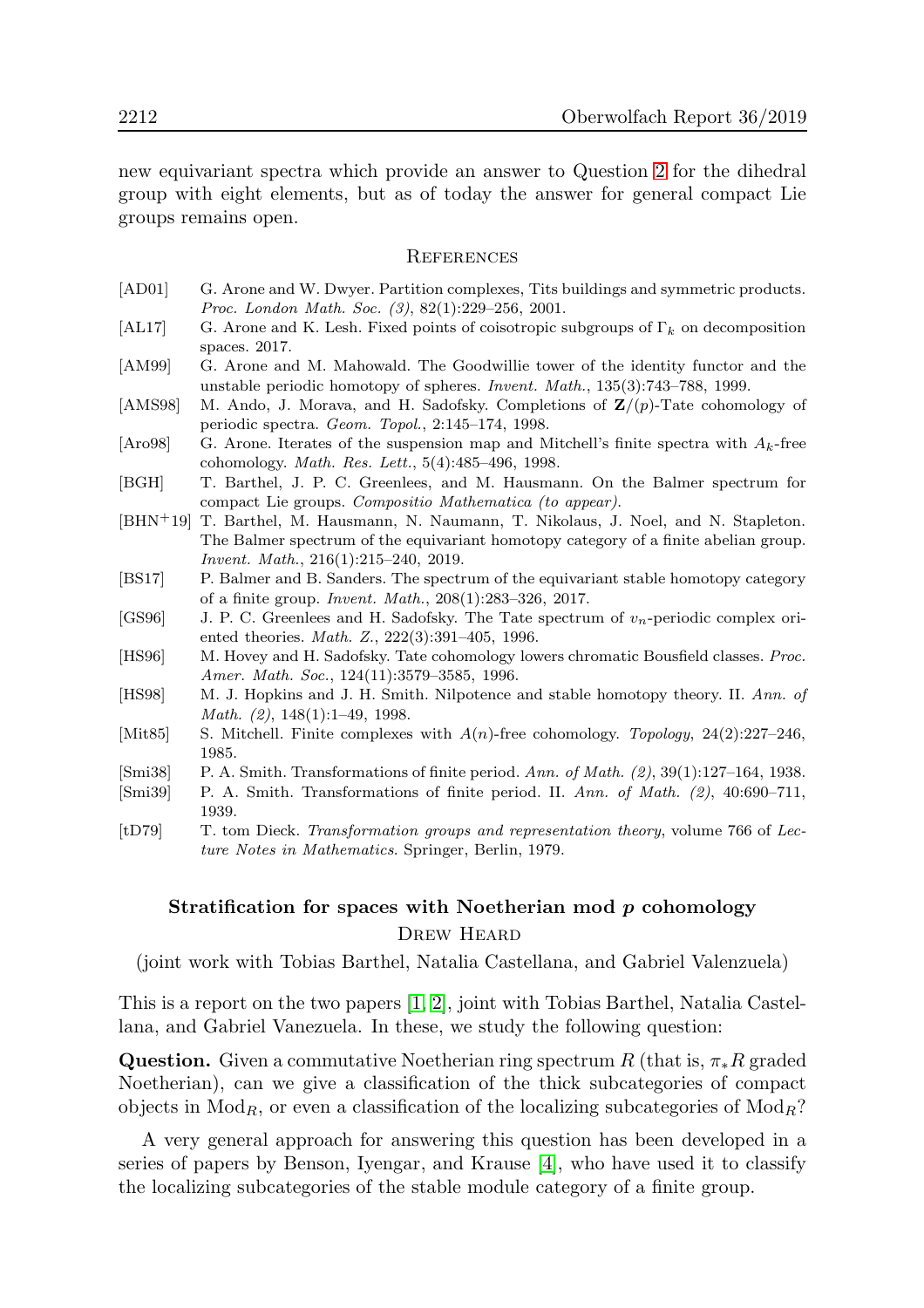Specialized to our case, their approach relies on the construction of certain local cohomology functors  $\Gamma_{\mathfrak{p}}$ : Mod<sub>R</sub>  $\rightarrow$  Mod<sub>R</sub> for each homogeneous prime ideal  $\mathfrak{p} \in$  $\mathrm{Spec}^h(\pi_*R).$  The essential image  $\Gamma_\mathfrak{p}\, \mathrm{Mod}_R$  forms a non-zero localizing subcategory of  $Mod_R$ , and we have the following definition.

**Definition 1.** We say that  $\text{Mod}_R$  is stratified by  $\pi_*R$  if each  $\Gamma_{\mathfrak{p}}\text{Mod}_R$  is a minimal localizing subcategory of  $Mod_R$ .

The support of an R-module M is defined to be

$$
\operatorname{supp}_R(M) = \{ \mathfrak{p} \in \operatorname{Spec}^h(\pi_*R) \mid \Gamma_{\mathfrak{p}}M \neq 0 \},
$$

and we have the following result.

**Theorem 1** ([\[4\]](#page-32-2)). If  $Mod_R$  is stratified by  $\pi_*R$ , then there is a one-to-one correspondence between localizing subcategories of  $\text{Mod}_R$  and subsets of  $\text{Spec}^h(\pi_*R)$ . The map giving this correspondence sends a localizing subcategory  $\mathcal{U} \subseteq \text{Mod}_R$  to the set  $\cup_{M\in\mathcal{U}}\text{supp}_R(M)$ , with inverse that sends a subset  $\mathcal{S}\subseteq \text{Spec}^h(\pi_*R)$  to  $\{M \in \text{Mod}_R \mid \text{supp}_R(M) \subseteq \mathcal{S}\}.$ 

If  $R = C^*(BG; \mathbb{F}_p)$  is the commutative ring spectrum of mod p cochains on a connected compact Lie group, then Benson and Greenlees [\[3\]](#page-32-3) showed that  $\text{Mod}_{C^*(BG; \mathbb{F}_p)}$  is stratified by  $H^*(BG; \mathbb{F}_p)$ . The proof follows the general strategy of Benson, Iyengar, and Krause: one knows that the theorem is true when G is an elementary abelian group, and then one tries to use descent to deduce the result for an arbitrary connected compact Lie group. The crucial properties that make the descent work are the following:

(1) The map

$$
\phi_G \colon C^*(BG; \mathbb{F}_p) \to \prod_{E < G} C^*(BE; \mathbb{F}_p)
$$

induced by the inclusion of elementary abelian *p*-subgroups  $E < G$  is biconservative; induction and coinduction along it detect trivial modules.

- (2) The map  $\phi_G$  is finite, that is  $\prod_{E\leq G} C^*(BE; \mathbb{F}_p)$  is a compact  $C^*(BG; \mathbb{F}_p)$ module.
- (3) Quillen's stratification theorem, which tells us how  $Spec^h(H^*(BG; \mathbb{F}_p))$  can be decomposed in terms of the variety associated to its elementary abelian p-subgroups.

It is clear how to generalize condition (1) above to an arbitrary morphism  $f: R \rightarrow$ S of commutative ring spectra. We are interested in not-necessarily finite morphisms of ring spectra, and so we want to remove condition (2) above. In order to state the generalization of condition (3), we note that dual to the theory of support, there is a theory of cosupport.

**Definition 2** ([\[2\]](#page-32-1)). Let  $f: R \to S$  be a morphism of commutative Noetherian ring spectra, and let  $res_f$ :  $Spec^h(\pi_*S) \to Spec^h(\pi_*R)$ . We say that f satisfies simple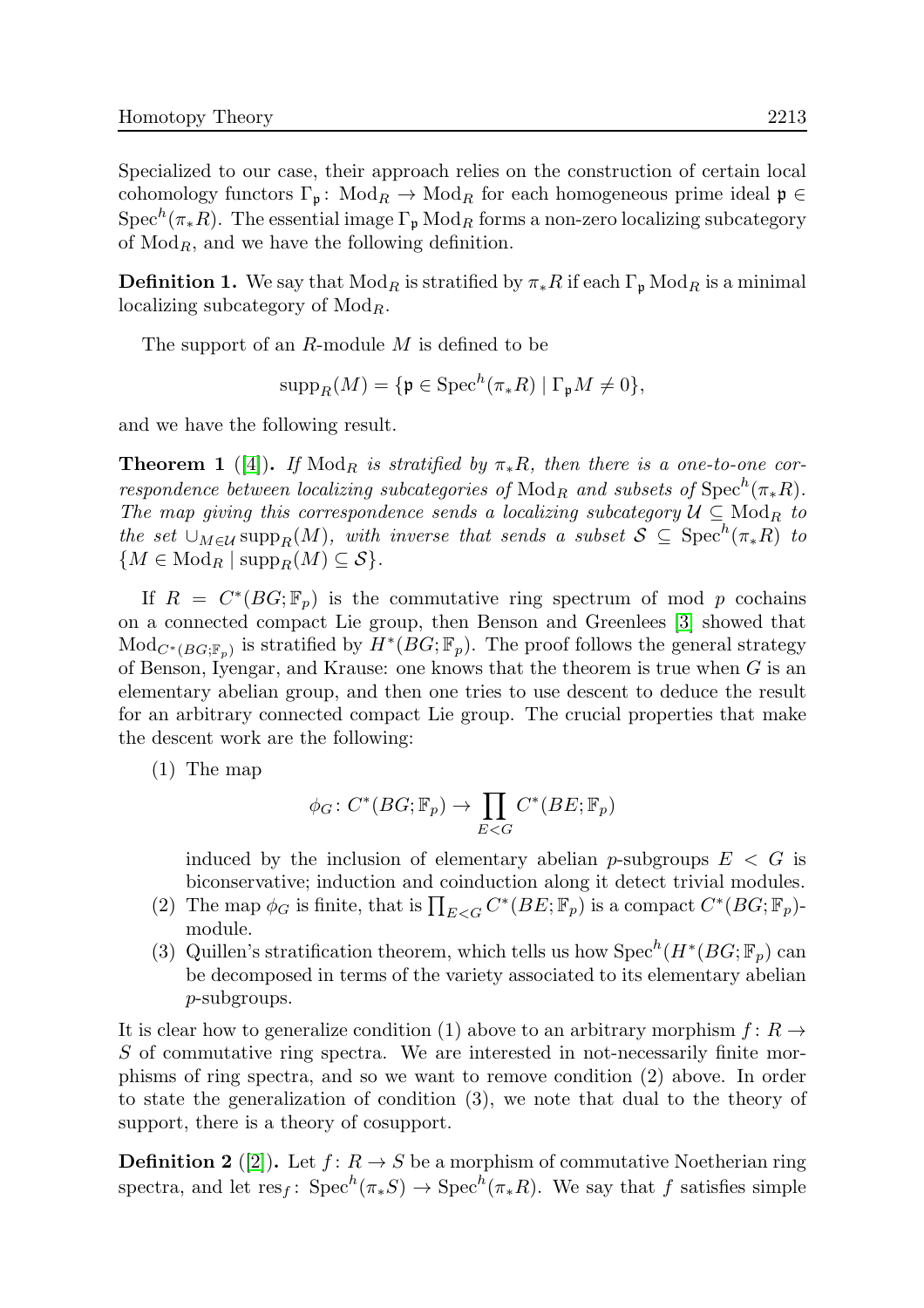Quillen lifting if for any  $M \in \text{Mod}_R$ :

$$
res_f^{-1} res_f supp_S(Ind_R^S M) = supp_S(Ind_R^S M) \text{ and}
$$
  

$$
res_f^{-1} res_f \cosupp_S(Coind_R^S M) = cosupp_R(Coind_R^S M).
$$

We then have the following.

**Theorem 2** ([\[1,](#page-32-0) [2\]](#page-32-1)). Suppose that  $f: R \rightarrow S$  is a biconservative morphism of commutative Noetherian ring spectra satisfying simple Quillen lifting. If  $Mod_S$  is stratified by  $\pi_*S$ , then  $\text{Mod}_R$  is stratified by  $\pi_*R$ .

For example, Quillen's stratification implies that  $\phi_G$  satisfies simple Quillen lifting, and so we can immediately extend the result of Benson and Greenlees to all compact Lie groups.

In [\[7\]](#page-32-4), Broto, Levi, and Oliver introduced the concept of p-local compact groups as a common generalization of the notions of compact Lie groups, p-compact group [\[8\]](#page-32-5) as well as fusion systems  $\mathcal F$  on a finite group [\[6\]](#page-32-6). The data of a p-local compact group can be specified as a pair  $(S, \mathcal{F})$  consisting of a discrete p-toral group S, and a saturated fusion system  $\mathcal F$  on  $S$ . To such a pair, we can associate a classifying space  $B\mathcal{F}$ , and then we can consider the ring spectrum  $R = C^*(B\mathcal{F}; \mathbb{F}_p)$ . In order to apply our theory, we need the following.

**Theorem 3** ([\[1\]](#page-32-0)). Let  $(S, \mathcal{F})$  be a p-local compact group. Then:

- (1) The mod p cohomology ring  $H^*(B\mathcal{F};\mathbb{F}_p)$  is Noetherian.
- (2) A form of Quillen's stratification theorem holds for  $Spec^h(H^*(B\mathcal{F};\mathbb{F}_p)).$

Part (2) is the key input into the following.

**Theorem 4** ([\[1\]](#page-32-0)). Let  $(F, S)$  be a p-local compact group, then the canonical morphism

$$
f\colon C^*(B\mathcal{F};\mathbb{F}_p)\to \prod_{E\in \mathcal{E}(\mathcal{F})}C^*(BE;\mathbb{F}_p)
$$

satisfies Quillen lifting. Here  $\mathcal{E}(\mathcal{F})$  denotes a set of representatives of  $\mathcal{F}-iso$ morphism classes of elementary abelian subgroups of S.

We do not know that  $f$  is biconservative in general, however we have shown it when  $(S, \mathcal{F})$  models a connected p-compact group, or when S is a finite p-group. In these cases, we deduce that  $Mod_{C^*(B\mathcal{F};\mathbb{F}_p)}$  is stratified by  $H^*(B\mathcal{F};\mathbb{F}_p)$ .

In [\[2\]](#page-32-1) we considered the more general situation when  $R = C^*(X; \mathbb{F}_p)$  for a space X such that  $H^*(X; \mathbb{F}_p)$  is Noetherian. One is immediately confronted with the problem of finding the elementary abelian 'subgroups' of X. Fortunately, work of Rector applies here [\[10\]](#page-32-7). Namely, one considers the category  $\mathcal{R}(X)$  whose objects are pairs  $(E, f)$  where E is an elementary abelian group, and  $f: H^*(X; \mathbb{F}_p) \to$  $H^*(BE; \mathbb{F}_p)$  is a morphism of unstable algebras over the Steenrod algebra, such that  $H^*(\overline{B}E;\mathbb{F}_p)$  is a finitely-generated  $H^*(X;\mathbb{F}_p)$ -module. These assemble into a morphism

$$
H^*(X; \mathbb{F}_p) \to \prod_{\mathcal{R}(X)} H^*(BE; \mathbb{F}_p).
$$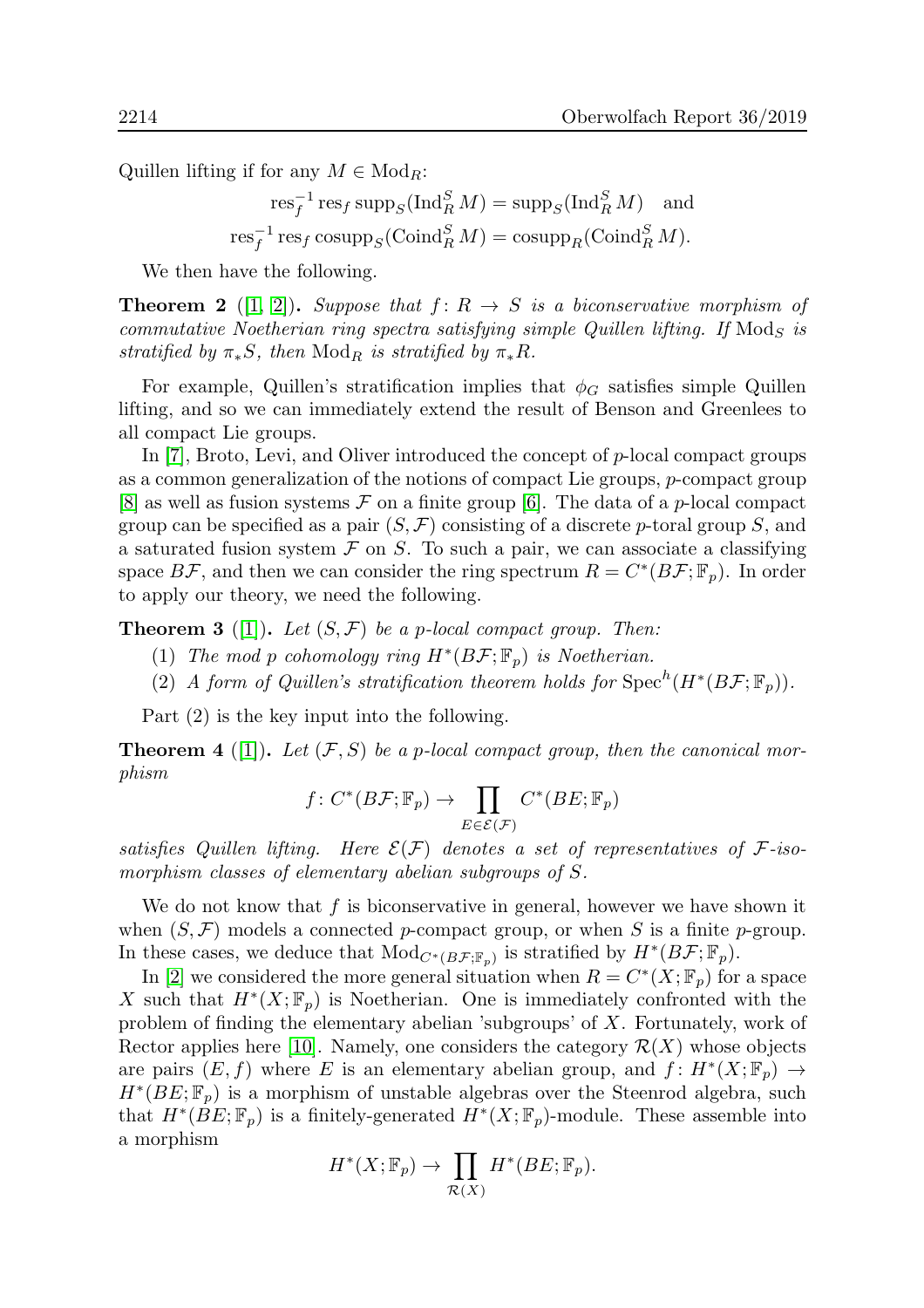If X is connected and  $p$ -good, then Lannes' theory applies [\[9\]](#page-32-8), and shows that this can be realized as a morphism of commutative Noetherian ring spectra:

$$
\phi_X \colon C^*(X; \mathbb{F}_p) \to \prod_{\mathcal{R}(X)} C^*(BE; \mathbb{F}_p).
$$

Using Rector's work, we prove that  $\phi_X$  always satisfies simple Quillen lifting, and deduce the following.

**Theorem 5** ([\[2\]](#page-32-1)). Let X be a connected p-good space with Noetherian mod p cohomology, then  $\text{Mod}_{C^*(C;\mathbb{F}_p)}$  is stratified by  $H^*(X;\mathbb{F}_p)$  if and only if  $\phi_X$  is biconservative.

Using a structure theorem for connected  $H$ -spaces due to Broto, Crespo, and Saumell [\[5\]](#page-32-9), we deduce that if X is a connected H-space with Noetherian mod  $p$ cohomology ring, then  $Mod_{C^*(X; \mathbb{F}_p)}$  is stratified by  $H^*(X; \mathbb{F}_p)$ .

### **REFERENCES**

- <span id="page-32-0"></span>[1] Tobias Barthel, Natalia Castellana, Drew Heard, and Gabriel Valenzuela,, Stratification and duality for homotopical groups, Accepted for publication in Advances in Mathematics, 2019.
- <span id="page-32-1"></span>[2]  $\_\_\_\_\_$ , On stratification for spaces with Noetherian mod p cohomology, arXiv:1904.12841, 2019.
- <span id="page-32-3"></span>[3] D. Benson, J. Greenlees, Stratifying the derived category of cochains on BG for G a compact Lie group, J. Pure Appl. Algebra 218 (2014), 642–650.
- <span id="page-32-9"></span><span id="page-32-2"></span>[4] D. Benson, S. Iyengar, H. Krause, *Stratifying triangulated categories*, J. Topol. 4 (2011), 641–666.
- <span id="page-32-6"></span>[5] Carles Broto, Juan A. Crespo, and Laia Saumell. Non-simply connected H-spaces with finiteness conditions. Math. Proc. Cambridge Philos. Soc., 130(3):475–488, 2001.
- <span id="page-32-4"></span>[6] C. Broto, R. Levi, B. Oliver,The homotopy theory of fusion systems, J. Amer. Math. Soc. 16 (2003), 779–856.
- <span id="page-32-5"></span>[7] C. Broto, R. Levi, B. Oliver, Discrete models for the p-local homotopy theory of compact Lie groups and p-compact groups, Geom. Topol. 11 (2007), 315–427.
- <span id="page-32-8"></span>[8] W.G. Dwyer, C. Wilkerson, Homotopy fixed-point methods for Lie groups and finite loop spaces, Annals of Math. Second Series 139 (1994), 395–442.
- <span id="page-32-7"></span>[9] Jean Lannes. Sur les espaces fonctionnels dont la source est le classifiant d'un p-groupe abélien élémentaire. Inst. Hautes Études Sci. Publ. Math.,  $(75):135-244$ , 1992. With an appendix by Michel Zisman.
- [10] D.L. Rector, Noetherian cohomology rings and finite loop spaces with torsion, J. Pure Appl. Algebra 32 (1984), 191–217

# Bökstedt periodicity and quotients of DVRs

**ACHIM KRAUSE** 

(joint work with Thomas Nikolaus)

This talk discusses an approach to compute  $THH(R)$  for R a quotient of a discrete valuation ring, following [\[6\]](#page-37-0). While the result in this generality is new, we also recover Brun's description [\[3\]](#page-37-1) of THH $(\mathbb{Z}/p^n)$  quite elegantly. On the way, we also review Bökstedt's classical result [\[2\]](#page-37-2) on  $THH(\mathbb{F}_p)$  as well as Lindenstrauss-Madsens result [\[8\]](#page-37-3) on THH(A) for A a complete discrete valuation ring.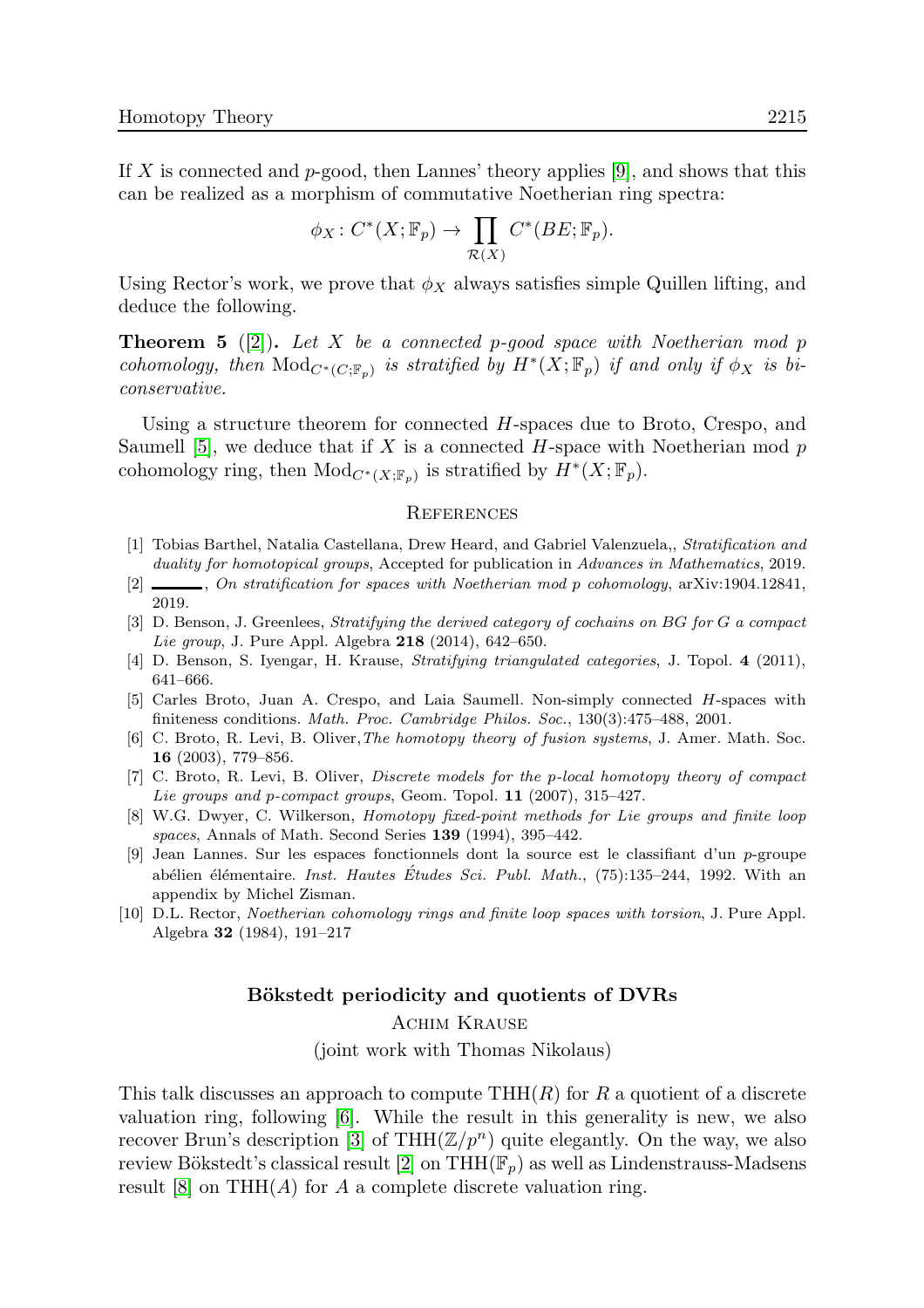Throughout these notes, we frequently consider an ordinary ring R as a  $\mathbb{E}_{\infty}$  ring spectrum (i.e., the corresponding Eilenberg-MacLane spectrum) without distinguishing between them notationally. This is justified because the full subcategory of  $\mathbb{E}_{\infty}$  ring spectra on those objects with homotopy groups concentrated in degree 0 is equivalent to the category of rings. We will thus freely write things such as  $\mathbb{F}_p \otimes_{\mathbb{S}} \mathbb{F}_p$  (which more classically would be written  $H\mathbb{F}_p \wedge H\mathbb{F}_p$ ). If the base is an ordinary ring, we will however write  $-\otimes_R^{\mathbb{L}}$  – to avoid confusion with the underived tensor product. Since the Dold-Kan correspondence yields a symmetric-monoidal equivalence  $\mathcal{D}(R) \to \text{Mod}_{\mathbb{Z}}(\text{Sp})$ , there is no essential difference between forming  $-\otimes_R^{\mathbb{L}}$  – as the tensor product of the associated spectra, or classically in chain complexes.

### 1. BÖKSTEDT PERIODICITY

Recall that, for a ring spectrum  $R$ , its topological Hochschild homology is defined as

$$
\mathrm{THH}(R) = R \otimes_{R \otimes_{\mathbb{S}} R^{\mathrm{op}}} R \simeq \mathrm{Bar}_R(R \otimes_{\mathbb{S}} R^{\mathrm{op}}).
$$

We write THH $(R;\mathbb{Z}_p)$  for the p-completion of the spectrum THH $(R)$ .

Classical (derived) Hochschild homology of an ordinary ring  $R$  is defined similarly to THH, as the derived tensor product

$$
\mathrm{HH}(R)=R\otimes^{\mathbb{L}}_{R\otimes^{\mathbb{L}}_{\mathbb{Z}}R^{\mathrm{op}}}R.
$$

For  $R = \mathbb{F}_p$ , one can directly compute  $\mathbb{F}_p \otimes_{\mathbb{Z}}^{\mathbb{L}} \mathbb{F}_p$  by resolving  $\mathbb{F}_p$ , and one obtains an exterior algebra  $\Lambda_{\mathbb{F}_p}(\varepsilon)$  over  $\mathbb{F}_p$  on a generator of degree 1. One thus sees

$$
\mathrm{HH}(\mathbb{F}_p) = \mathbb{F}_p \otimes_{\mathbb{F}_p \otimes \mathbb{F}_p}^{\mathbb{L}} \mathbb{F}_p \cong \mathrm{Bar}_{\mathbb{F}_p}(\Lambda_{\mathbb{F}_p}(\varepsilon))
$$

to be a divided power algebra on a generator in degree 2. Explicitly, as rings,

$$
HH_*(\mathbb{F}_p) \cong \mathbb{F}_p[x, x^{[p]}, x^{[p^2]}, \ldots]/(x^p, (x^{[p]})^p, \ldots).
$$

<span id="page-33-1"></span>Since this is already quite complicated, one would expect that  $THH(\mathbb{F}_p)$ , where we replace the base ring  $\mathbb Z$  by the sphere spectrum  $\mathbb S$ , becomes quite unwiedly. In fact, while  $\mathbb{F}_p \otimes_{\mathbb{Z}} \mathbb{F}_p$  is an exterior algebra,  $\mathbb{F}_p \otimes_{\mathbb{S}} \mathbb{F}_p$  has homotopy given by the entire dual Steenrod algebra. It therefore comes as a surprise that  $THH(\mathbb{F}_p)$  is simpler than  $HH(\mathbb{F}_n)$ :

Theorem 1 (Bökstedt periodicity).

$$
\mathrm{THH}_*(\mathbb{F}_p) \cong \mathbb{F}_p[x]
$$

<span id="page-33-0"></span>with x of degree 2.

We give a somewhat streamlined proof here. The essential observation is the following:

**Lemma 2.** As an  $\mathbb{E}_2$ -algebra over  $\mathbb{F}_p$ ,  $\mathbb{F}_p \otimes_{\mathbb{S}} \mathbb{F}_p$  is free on a generator in degree 1, i.e.

$$
\mathbb{F}_p \otimes_{\mathbb{S}} \mathbb{F}_p \cong \mathbb{F}_p[\Omega^2 S^3].
$$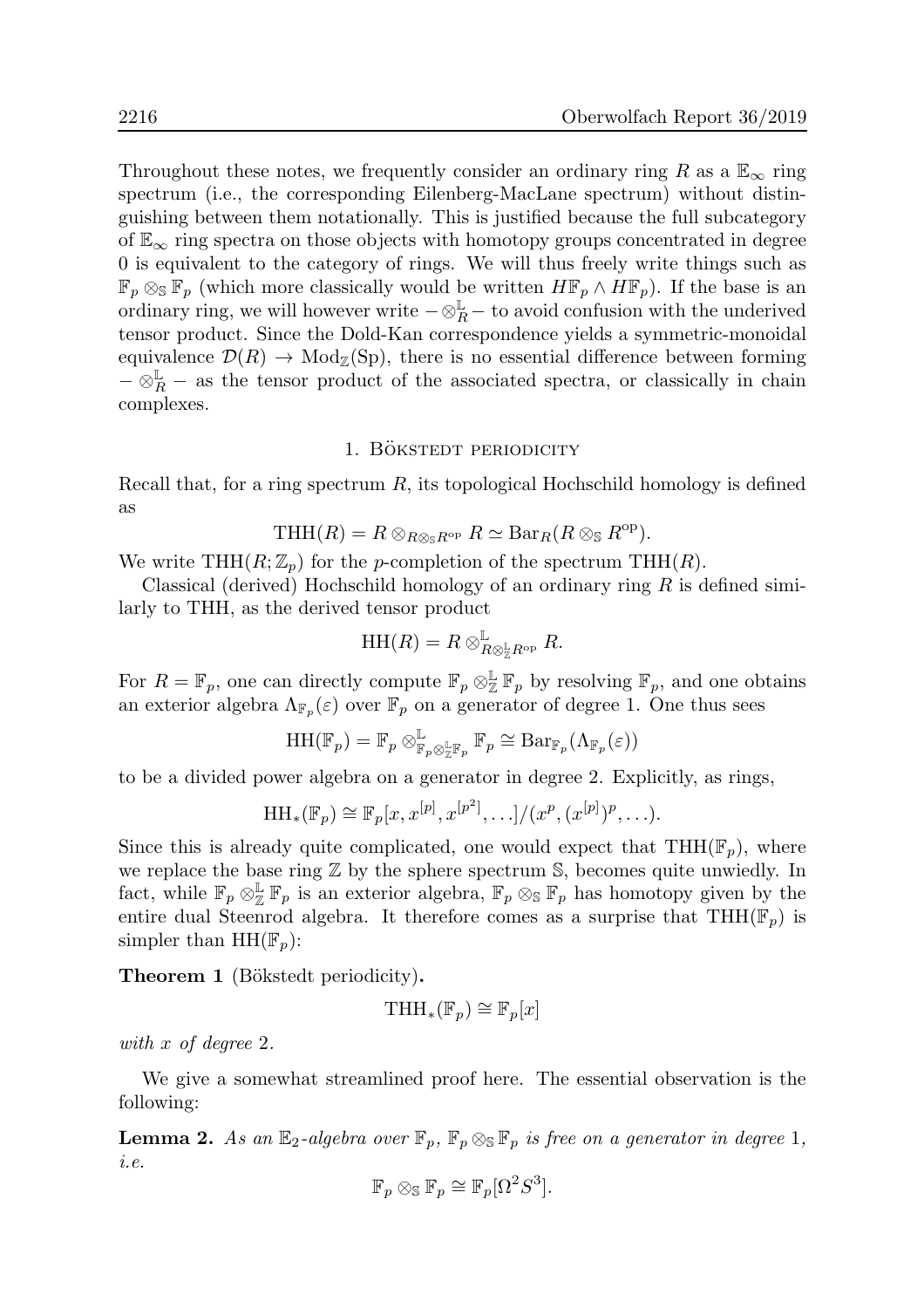*Proof.* We have  $\pi_1(\mathbb{F}_p \otimes_{\mathbb{S}} \mathbb{F}_p) \cong \mathbb{F}_p$ . Choosing a generator, we obtain an  $\mathbb{E}_2$ -map  $\mathbb{F}_p[\Omega^2 S^3] \rightarrow \mathbb{F}_p \otimes_{\mathbb{S}} \mathbb{F}_p$ 

which is an isomorphism in degree 1. One then checks that under the action of  $\mathbb{E}_2$  power operations, the homotopy of both sides is generated by an element in degree 1, and both sides have the same structure. For the left hand side, this is due to Araki-Kudo [\[7\]](#page-37-4) and Dyer-Lashof [\[5\]](#page-37-5), for the right-hand side this is due to Milnor [\[9\]](#page-37-6) and Steinberger [\[4\]](#page-37-7). It follows that the map is an equivalence.  $\Box$ 

Proof of Bökstedt's theorem. Using Lemma [2,](#page-33-0) we see

$$
\operatorname{THH}(\mathbb{F}_p) \simeq \operatorname{Bar}_{\mathbb{F}_p}(\mathbb{F}_p[\Omega^2 S^3]) \simeq \mathbb{F}_p[\operatorname{Bar}_{\mathcal{S}}(\Omega^2 S^3)] \simeq \mathbb{F}_p[\Omega S^3],
$$

from which the claim follows.  $\Box$ 

One can actually reverse the logic and check that Theorem [1](#page-33-1) implies [2](#page-33-0) as well. Thus, any proof of Bökstedt's theorem also determines the structure of the dual Steenrod algebra (as an algebra together with  $\mathbb{E}_2$ -power operations).

Bökstedt's theorem holds more generally for  $k$  a perfect field of characteristic p, in the sense that

$$
\text{THH}_*(k) \cong k[x],
$$

with x in degree 2, and can be deduced from the  $\mathbb{F}_p$  version above by a basechange argument.

### 2. BÖKSTEDT PERIODICITY FOR DVRS

We let A be a complete mixed-characteristic discrete valuation ring with perfect residue field k. Let  $\pi \in A$  denote a uniformizer. For example, we could consider  $A = \mathbb{Z}_p, \pi = p$ , or  $\mathbb{Z}_p[\zeta_p], \pi = \zeta_p - 1$ .

THH(A) is complicated. However, we understand THH of  $A/\pi \cong k$  by Bökstedt periodicity. We thus want to consider THH "relative"  $\pi$ .

**Definition 3.** Define the  $\mathbb{E}_{\infty}$  ring spectrum

$$
\mathbb{S}[z] := \mathbb{S}[\mathbb{N}] = \Sigma^{\infty}_+ \mathbb{N}.
$$

<span id="page-34-0"></span>For  $A, \pi$  as above, we obtain a map  $\mathbb{S}[z] \to A$  sending  $z \mapsto \pi$ , and set

$$
\mathrm{THH}(A/\mathbb{S}[z]) := A \otimes_{A \otimes_{\mathbb{S}[z]} A} A.
$$

### Theorem 4.

$$
\text{THH}_{*}(A/\mathbb{S}[z]; \mathbb{Z}_{p}) \cong A[x],
$$

with x of degree 2.

*Proof.* As a p-complete A-module, THH<sub>\*</sub> $(A/\mathbb{S}[z]; \mathbb{Z}_p)$  is also  $\pi$ -complete, since as ideals,  $(\pi)^e = (p)$ , where e is the ramification index of A. We have that

$$
\text{THH}(A/\mathbb{S}[z]) \otimes_A A/\pi \simeq \text{THH}(A/\mathbb{S}[z]) \otimes_{\mathbb{S}[z]} \mathbb{S} \simeq \text{THH}(k),
$$

and so the cofiber of THH( $A/\mathbb{S}[z]$ )  $\stackrel{\pi}{\to}$  THH( $A/\mathbb{S}[z]$ ) has homotopy groups given by k in each even degree. Completeness now implies the claim.  $\square$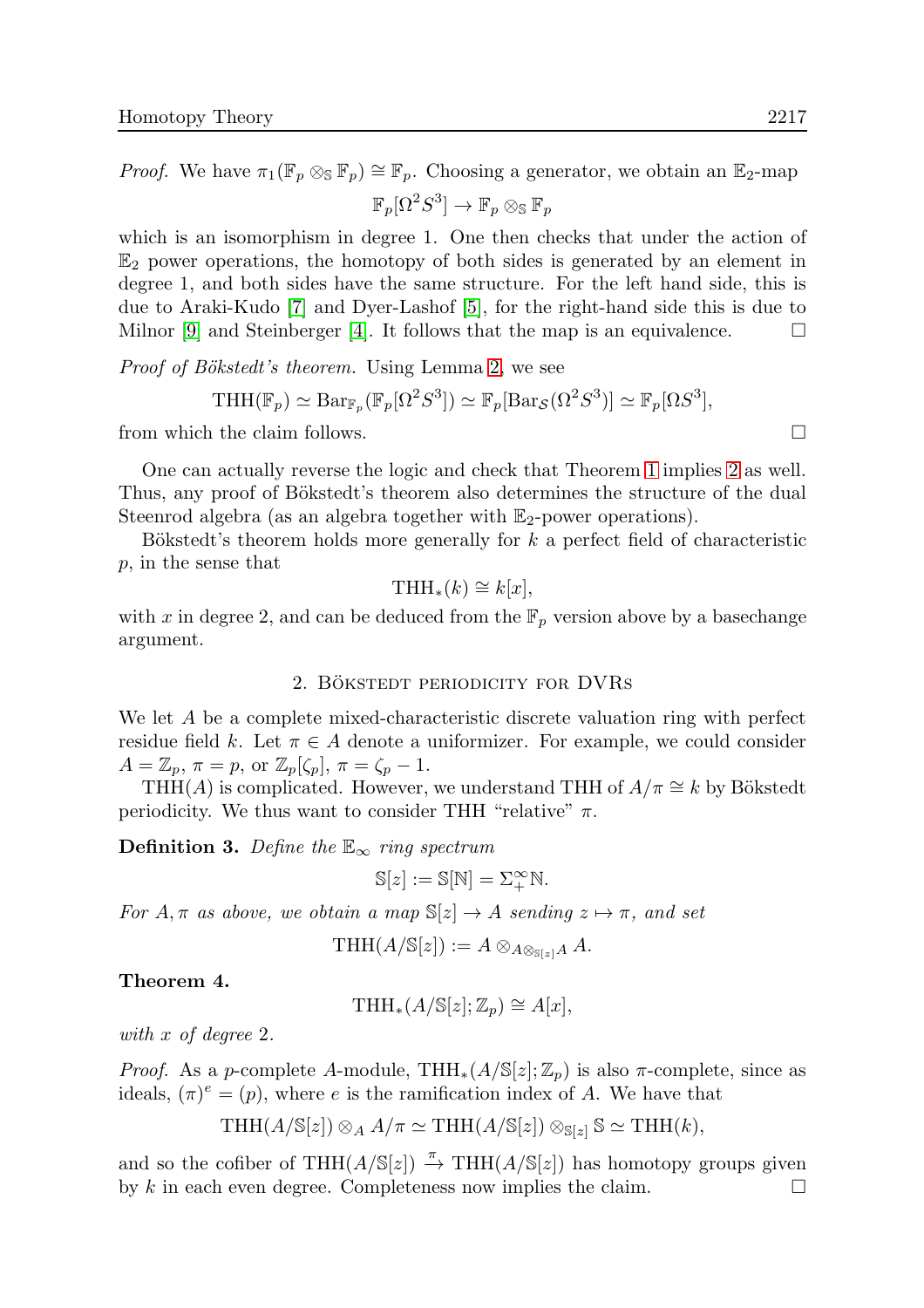This idea of working relative to the uniformizer  $\mathbb{S}[z]$  to obtain a mixed characteristic version of Bökstedt periodicity goes back to Lurie and Scholze. The above version of Theorem [4](#page-34-0) appeared first in [\[1\]](#page-37-8).

For  $A' = A/\pi^k$  a quotient of a complete DVR, we have a similarly nice description:

### Proposition 5.

$$
\text{THH}_{*}(A'/\mathbb{S}[z]) \simeq A'[x]\langle y \rangle,
$$

with x and y generators in degree 2, and the notation  $R\langle y \rangle$  denoting the free divided power algebra over R on one generator.

Proof. We can write

$$
A' = A \otimes_{\mathbb{S}[z]} (\mathbb{S}[z]/z^k),
$$

and thus

$$
\text{THH}(A'/\mathbb{S}[z]) \simeq \text{THH}(A/\mathbb{S}[z]) \otimes_{\mathbb{S}[z]} \text{THH}((\mathbb{S}[z]/z^k)/\mathbb{S}[z])
$$

$$
\simeq \text{THH}(A/\mathbb{S}[z]) \otimes_A \text{HH}((A/\pi^k)/A)
$$

$$
\simeq \text{THH}(A/\mathbb{S}[z]; \mathbb{Z}_p) \otimes_A \text{HH}((A/\pi^k)/A).
$$

By Theorem [4,](#page-34-0) the homotopy groups of the left factor are given by  $A$  in each even degree. In particular, they are flat over A, by a Künneth argument  $THH_*(A'/\mathbb{S}[z])$ is just the tensor product of  $A[x]$  and  $HH_*((A/\pi^k)/A)$ . The latter is easily seen to be a divided power algebra over  $A/\pi^k = A'$ , since  $A' \otimes_A^{\mathbb{L}} A'$  is an exterior algebra  $\Lambda_{A}(\varepsilon)$  on a generator in degree 1.

### 3. Getting back to absolute THH

For an algebra R over  $\mathbb{S}[z]$ , given THH(R), one can recover THH(R/ $\mathbb{S}[z]$ ) by the formula

$$
\mathrm{THH}(R/\mathbb{S}[z]) \simeq \mathrm{THH}(R) \otimes_{\mathrm{THH}(\mathbb{S}[z])} \mathbb{S}[z].
$$

If R is in addition a  $\mathbb{Z}$ -algebra (e.g. an ordinary ring), one can write this further as

(1) 
$$
\text{THH}(R/\mathbb{S}[z]) \simeq \text{THH}(R) \otimes_{\mathbb{Z}\otimes_{\mathbb{S}} \text{THH}(\mathbb{S}[z])} (\mathbb{Z} \otimes_{\mathbb{S}} \mathbb{S}[z]).
$$

We want to reverse this:

**Proposition 6.** For a  $\mathbb{Z}[z]$ -algebra R, there is a multiplicative spectral sequence

$$
\mathrm{THH}_*(R/\mathbb{S}[z]) \otimes \Lambda(dz) \Rightarrow \mathrm{THH}_*(R),
$$

with dz of degree 1. Similarly, we have a p-completed version of this spectral sequence.

Proof. This is obtained from observing that

$$
\mathbb{Z} \otimes_{\mathbb{S}} \mathrm{THH}(\mathbb{S}[z]) \simeq \mathrm{HH}(\mathbb{Z}[z])
$$

has homotopy groups  $\mathbb{Z}[z] \otimes \Lambda(dz)$ , i.e.  $\pi_0 = \pi_1 = \mathbb{Z}[z]$ . If we apply the Postnikov filtration to the right factor in

 $THH(R) \simeq THH(R) \otimes_{\mathbb{Z} \otimes_{\mathbb{S}} THH(\mathbb{S}[z])} (\mathbb{Z} \otimes_{\mathbb{S}} THH(\mathbb{S}[z])),$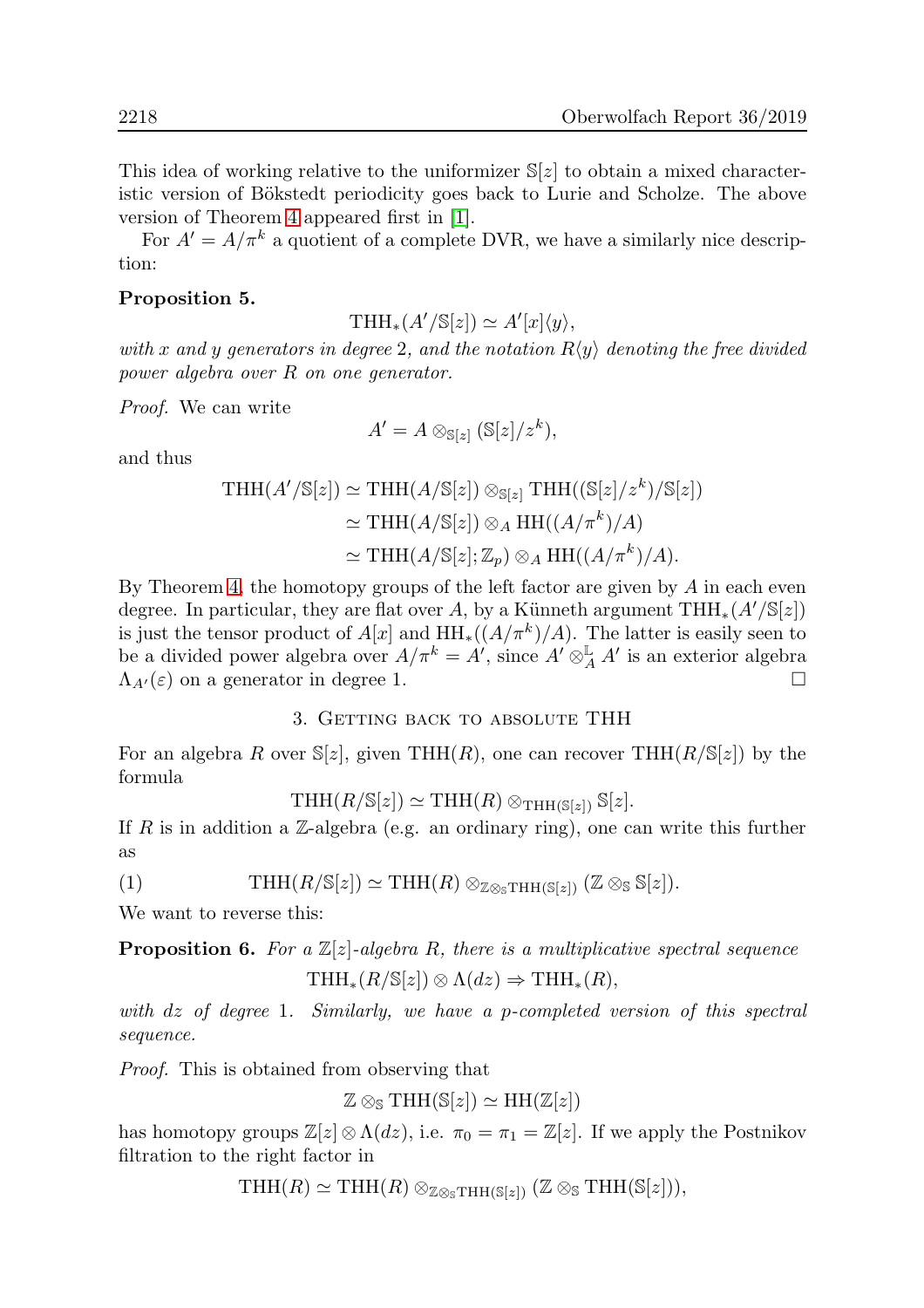we thus obtain two copies of THH $(R/\mathbb{S}[z])$  by equation [\(1\)](#page-35-0), suitably shifted. The associated spectral sequence has the desired form.

The resulting spectral sequence has two lines only, both of the form  $THH_*(R/S[z])$ . One could equivalently work with the fiber sequence

$$
\Sigma \text{THH}(R/\mathbb{S}[z]) \to \text{THH}(R) \to \text{THH}(R/\mathbb{S}[z]).
$$

Example 7 (Lindenstrauss-Madsen [\[8\]](#page-37-0)). For A a complete mixed-characteristic DVR with perfect residue field k and uniformizer  $\pi$ , we obtain a spectral sequence of the form

$$
A[x] \otimes \Lambda(dz) \Rightarrow \text{THH}_{*}(A; \mathbb{Z}_{p}).
$$
  
\n
$$
\vdots
$$
  
\n
$$
0 \quad 0 \quad 0 \quad \cdots
$$
  
\n
$$
A\{dz\} \underbrace{0}_{A} A\{xdz\} \underbrace{0}_{0} \cdots
$$
  
\n
$$
A\{w\} \stackrel{\text{def}}{=} A\{x^{2}\} \cdots
$$

We have THH<sub>1</sub> $(A; \mathbb{Z}_p) \cong HH_1(A; \mathbb{Z}_p)$ , and one can further compute  $HH_1(A; \mathbb{Z}_p)$ to be  $\Omega^1_{A/W(k)}$ , where  $W(k) \subseteq A$  denotes the p-typical Witt vectors of the residue field  $k = A/\pi$ . One can choose a minimal polynomial E for  $\pi$  over  $W(k)$ , such that  $A = W(k)[z]/E(z)$ , and then  $\Omega^1_{A/W(k)} = A\{dz\}/E'(\pi)dz$ . We thus get that  $d_2(x) = E'(\pi)dz$  up to units, and we can choose our generator x such that this holds on the nose. By multiplicativity we get  $d_2(x^n) = nE'(\pi)dz \cdot x^{n-1}$ , and from the spectral sequence we recover

$$
\text{THH}_{*}(A; \mathbb{Z}_{p}) \cong \begin{cases} A \text{ for } * = 0, \\ A/nE'(\pi) \text{ for } * = 2n - 1, \\ 0 \text{ otherwise.} \end{cases}
$$

**Example 8.** For  $A' = A/\pi^k$  a quotient of a DVR, the spectral sequence takes the form

$$
A'[x](y) \otimes \Lambda(dz) \Rightarrow \text{THH}_{*}(A/\pi^{k}).
$$
  
\n
$$
\vdots
$$
  
\n
$$
0 \qquad 0 \qquad 0 \qquad \cdots
$$
  
\n
$$
A'\{dz\} \longleftarrow 0 \qquad A'\{xdz,ydz\} \qquad 0 \qquad \cdots
$$
  
\n
$$
A' \qquad 0 \qquad A'\{x,y\} \qquad 0 \qquad A'\{x^{2},xy,y^{[2]}\} \cdots
$$

Here, one can determine the differentials to be given by

$$
d_2(x) = E'(\pi)dz
$$
  

$$
d_2(y) = k\pi^{k-1}dz,
$$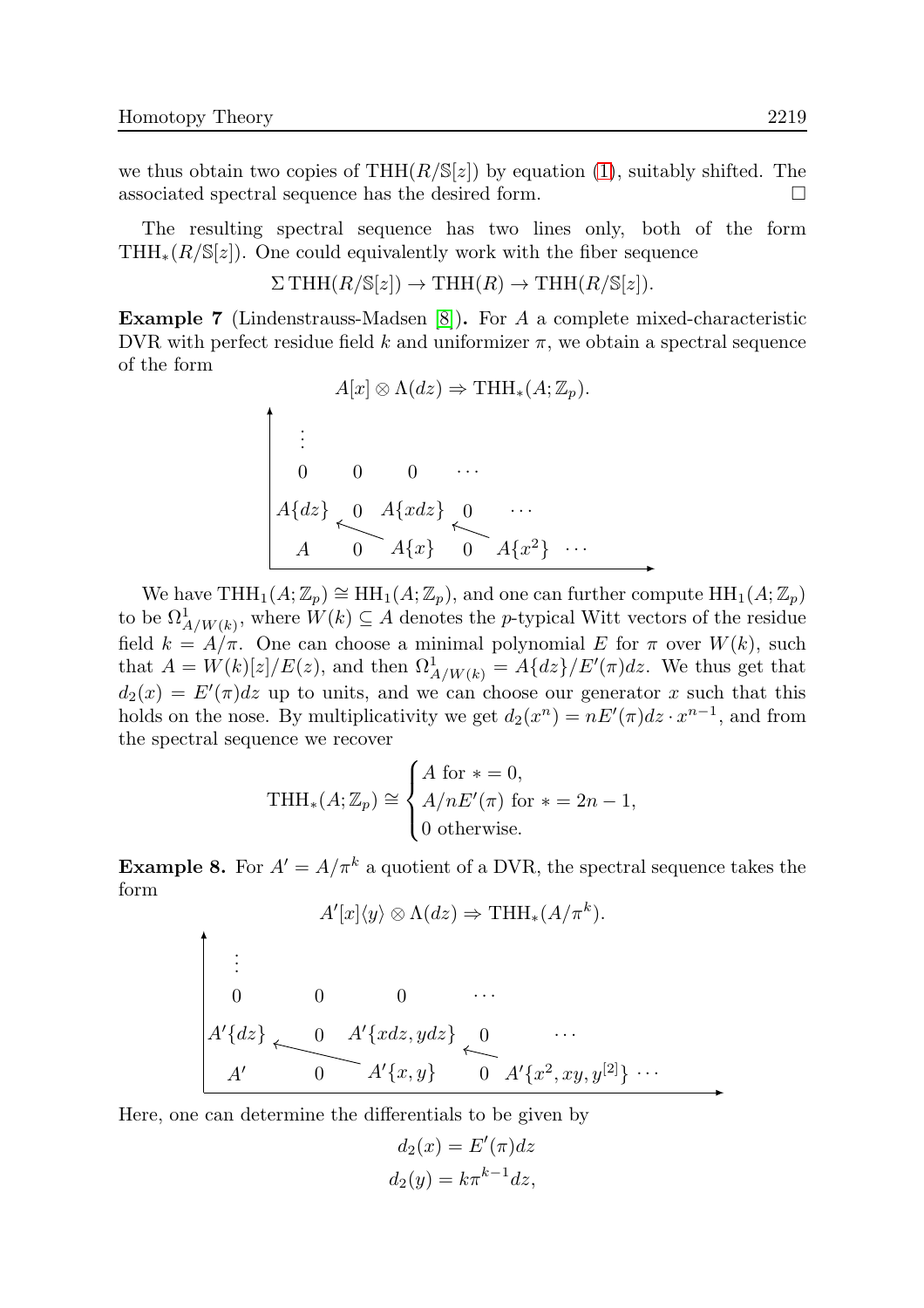together with multiplicativity and the fact that the differentials are compatible with the divided power structure, i.e.  $d_2(y^{[i]}) = d_2(y) \cdot y^{[i-1]}$ .

Again, since there is one nonzero entry only per total degree, the  $E_{\infty}$  page completely determines  $THH_*(A')$  multiplicatively. Thus, we obtain a description of THH<sub>\*</sub> $(A')$  as the homology of an explicit dga. This does not seem to have a general closed-form expression, but there are interesting special cases. If  $k$  is small enough compared to the valuation of  $E'(\pi)$ , one can split off a polynomial generator. For  $A = \mathbb{Z}_p$ , this happens exactly if  $k = 1$ , in the Bökstedt case. If  $k$  is large enough, one can split off a divided power generator, recovering a generalisation of Brun's result on THH $(\mathbb{Z}/p^k)$ . For highly ramified A, there are "in between" cases which have a more complicated structure.

Theorem 9. We have

$$
\text{THH}_{*}(A') = H_{*}(A'[x]\langle y \rangle \otimes \Lambda(dz); \partial),
$$

with  $\partial x = E'(z)dz$ ,  $\partial y^{[i]} = k\pi^{k-1}y^{[i-1]}dz$ .

#### **REFERENCES**

- [1] B. Bhatt, M. Morrow, P. Scholze, Topological Hochschild Homology and integral p-adic *Hodge theory*, Publ. Math. Inst. Hautes Études Sci. 129 (2019), 199–310.
- [2] M. Bökstedt, Topological Hochschild Homology of  $\mathbb Z$  and  $\mathbb Z/p$ , preprint (Bielefeld).
- [3] M. Brun, *Topological Hochschild Homology of*  $\mathbb{Z}/p^n$ , J. Pure Appl. Algebra 148 (2000), no. 1, 29–76.
- [4] R. Bruner, J. P. May, J. E. McClure, M. Steinberger,  $H_{\infty}$  ring spectra and their applications, Lecture notes in Mathematics, 1176. Springer-Verlag, Berlin, 1986. viii+388 pp. ISBN: 3-540-16434-0.
- [5] E. Dyer, R. K. Lashof, Homology of iterated loop spaces, Amer. J. Math. 84 (1962), 35–88.
- [6] A. Krause, T. Nikolaus, *Bökstedt periodicity and quotients of DVRs*, arXiv:1907.03477 (2019).
- <span id="page-37-0"></span>[7] S. Araki, T. Kudo, Topology of  $H_n$ -spaces and  $H$ -squaring operations, Mem. Fac. Sci. Kyushu Univ. A 10 (1956), 85–120.
- [8] A. Lindenstrauss, I. Madsen, Topological Hochschild homology of number rings, Trans. Amer. Math. Soc. 352 (2000), no. 5, 2179–2204.
- [9] J. Milnor, The Steenrod algebra and its dual, Ann. of Math. (2) 67 (1958), 150–171.

# New results about the equivariant stable homotopy Balmer spectrum Nicholas J. Kuhn

(joint work with Chris Lloyd)

### 1. THE  $K(n)$  SMITH THEORY PROBLEM

In [\[1\]](#page-40-0), Balmer and Sanders study tensor triangulated ideals in the homotopy category of finite  $G$ -spectra for a finite group  $G$ . The general classification problem is reduced to a problem about finite  $p$ –groups as we now describe.

Let all spectra be localized at a prime  $p$ . By finite  $G$ –spectra we mean retracts of (p-local) finite G–CW spectra. If  $H < G$  is a subgroup, we let  $X^{\phi H}$  denote the geometric fixed point spectrum of a  $G$ -spectrum X. Let  $K(n)$  denote the nth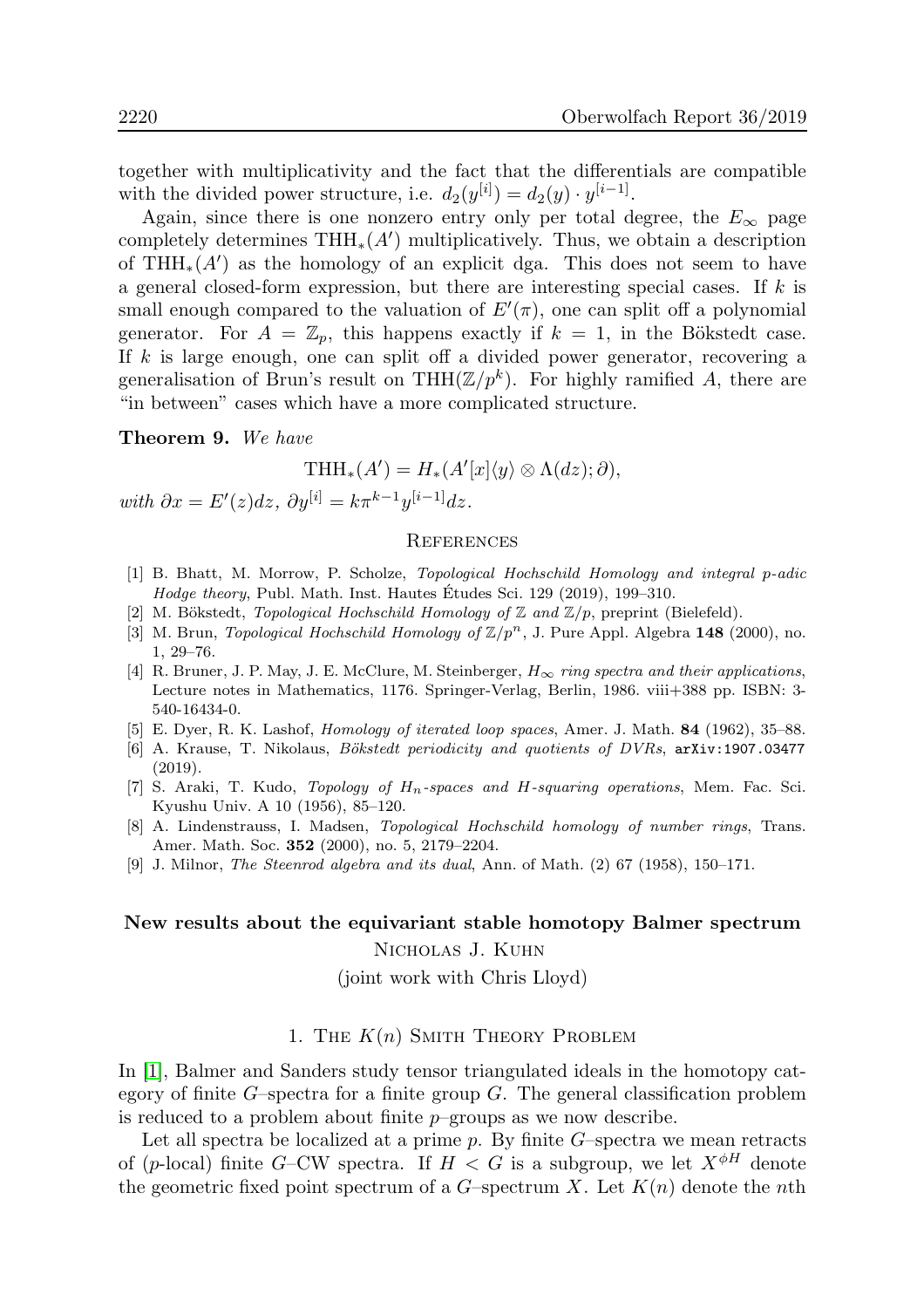Morava K–theory ring spectrum (at p), with  $K(0) = H\mathbb{Q}$  and  $K(\infty) = H\mathbb{F}_p$ . Recall that X is of type n if  $K(n)_*(X) \neq 0$ , while  $K(n-1)_*(X) = 0$ .

 $K(n)$  Smith Theory Problem Let H be a subgroup of a finite p–group G. For what pairs  $(m, n)$  is it true that  $K(m)_*(X^{\phi H}) = 0 \Rightarrow K(n)_*(X^{\phi G}) = 0$ ?

**Example 1.1.** This is true for all  $H < G$  when  $(m, n) = (\infty, \infty)$ : this is the theorem that  $\tilde{H}_*(Z^H; \mathbb{F}_p) = 0 \Rightarrow \tilde{H}_*(Z^G; \mathbb{F}_p) = 0$ , when Z is a retract of a finite G–CW complex. This was proved by P.A.Smith in the 1940s.

#### 2. The Realization Problem

The  $K(n)$  Smith Theory Problem can be recast as follows.

**Realization Problem** Given  $H < G$ , for what pairs  $(m, n)$  does there exist a finite G-spectrum X with  $X^{\phi G}$  of type n and  $X^{\phi H}$  of type m?

**Lemma 2.1.** Given  $H < G$ , if  $(m, n)$  can be realized, then one can also realize  $(m', n)$  for all  $m' < m$ , and  $(m, n')$  for all  $n' > n$ .

**Definition 2.2.** Given n and  $H < G$ , let  $r_n(H, G)$  denote the maximal r such that there exists a finite G–spectrum with  $X^{\phi\dot{G}}$  of type n and  $X^{\phi H}$  of type  $n + r$ .

**Realization Problem Restated** Given  $H < G$ , compute  $r_n(H, G)$  for all n.

#### 3. Some reductions and a general upper bound

The next lemma includes some ways of reducing this problem to easier cases.

**Lemma 3.1.** Let H be a subgroup of a finite  $p$ -group  $G$ . (a) If  $\alpha$ :  $G \xrightarrow{\sim} G$  is an automorphism, then  $r_n(\alpha(H), G) = r_n(H, G)$ . (b) Given  $N \triangleleft G$ ,  $r_n(H, G) \ge r_n(HN, G) = r_n(HN/N, G/N)$ . (c) Given  $H < L < G$ , if, for all n,  $r_n(H, L) \leq s$  and  $r_n(L, G) \leq t$ , then  $r_n(H, G) \leq s + t.$ 

To get a general upper bound on  $r_n(H, G)$ , the authors of [\[2\]](#page-40-1) prove the following 'Blue Shift Theorem'. (The  $k = 1$  case was proved first in [\[1\]](#page-40-0).)

**Theorem 3.2.**  $r_n(e, C_{p^k}) \leq 1$  for all n.

When combined with the previous lemma, this has a nice corollary.

**Definition 3.3.** Given a finite p–group G and  $H < G$ , let  $r(H, G)$  be the minimal r such that there exists a chain of subgroups  $H = L_0 \triangleleft L_1 \triangleleft \cdots \triangleleft L_r = G$  with  $L_i/L_{i-1}$  cyclic for all *i*.

Corollary 3.4.  $r_n(H, G) \le r(H, G)$  for all n.

The following question is unresolved in general.

Question Does  $r_n(H, G) = r(H, G)$  for all  $H < G$  and n?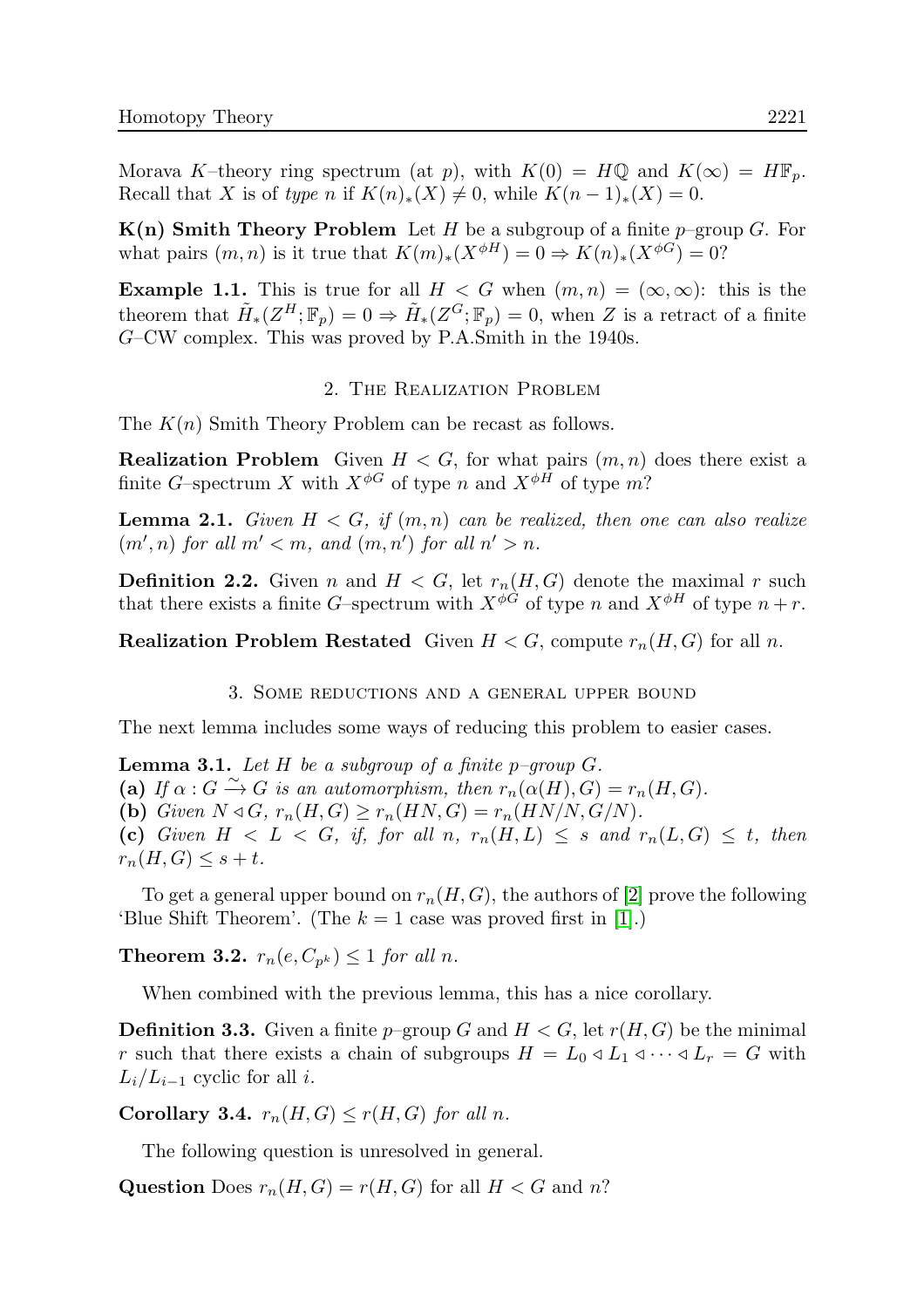#### 4. Previously known lower bounds

One way to get lower bounds on  $r_n(H, G)$  is to find examples. In [\[2\]](#page-40-1) it is observed that examples in the literature constructed by Arone (channeling Mitchell), and analyzed by Arone and Lesh, have the following properties.

**Example 4.1.** There exist a finite  $(C_p)^r$ -spectrum X of type r with  $X^{\phi(C_p)^r}$  of type 0. Thus  $r \leq r_0(e, (C_p)^r)$ .

Combined with previous results, one can deduce the next theorem from this.

**Theorem 4.2.** [\[2\]](#page-40-1)  $r_n(H, G) = r(H, G)$  for all n for  $H \triangleleft G$  and  $G/H$  abelian.

#### 5. A new result

From [\[2\]](#page-40-1), one can also already deduce that  $r_n(H, G) = r(H, G)$  for some other cases too. The first pair  $(H, G)$  not determined by previous work is  $(C, D_8)$  where C is any noncentral subgroup of order 2 in  $D_8$ , the dihedral group of order 8.

<span id="page-39-0"></span>**Theorem 5.1.** For all n, there exists a finite  $D_8$ -spectrum  $Y_n$  such that  $Y_n^{\phi D_8}$ has type n and  $Y_n^{\phi C}$  has type  $n+2$ . Thus  $r_n(C, D_8) = 2 = r(C, D_8)$ .

To show this, and to resolve the general question for more groups, we need a source of new examples!

#### 6. How to construct a type  $n$  complex

For simplicity, we will assume that  $p = 2$  from now on.

Let  $k_n(X)$  be the dimension of  $K(n)_*(X)$  as a  $K(n)_*$ –vector space. Ravenel showed that  $k_0(X) \leq k_1(X) \leq \cdots \leq k_{\infty}(X)$ .

Here is a sneaky idea used by Jeff Smith in the 1980's.

Suppose given N, and an idempotent  $e \in \mathbb{Z}_{(2)}[\Sigma_N]$  (so  $e = e^2$ ). Given a a vector space V over a (possibly graded) field of characteristic 2, the vector space  $eV^{\otimes N}$ will be a direct summand of the tensor product  $V^{\otimes N}$ .

Similarly, if X is a finite spectrum,  $eX^{\wedge N}$  will be a wedge summand of the smash product  $X^{\wedge N}$ , and  $K(n)_*(eX^{\wedge N}) = eK(n)_*(X)^{\otimes N}$ .

**Proposition 6.1.** [\[3,](#page-40-2) Appendix C] For each d, there exists  $N_d$  and an idempotent  $e_d \in \mathbb{Z}_{(2)}[\Sigma_{N_d}]$  such that  $e_d V^{\otimes N_d} \neq 0 \Leftrightarrow \dim V \geq d$ .

Corollary 6.2. If  $k_{n-1}(X) < d \leq k_n(X)$ , and  $Y = e_d X^{\wedge N_d}$ , then Y has type n.

Smash products play well with geometric fixed points, so we get an equivariant version of this corollary.

**Theorem 6.3.** Given  $H < G$ , suppose there exists a finite G-spectrum X and d such that

$$
\bullet \qquad \max\{k_{m-1}(X^{\phi H}), k_{n-1}(X^{\phi G})\} < d \le \min\{k_m(X^{\phi H}), k_n(X^{\phi G})\}.
$$

If we let  $Y = e_d X^{\wedge N_d}$ , Y will be a finite G-spectrum such that  $Y^{\phi G}$  has type n and  $Y^{\phi H}$  has type m.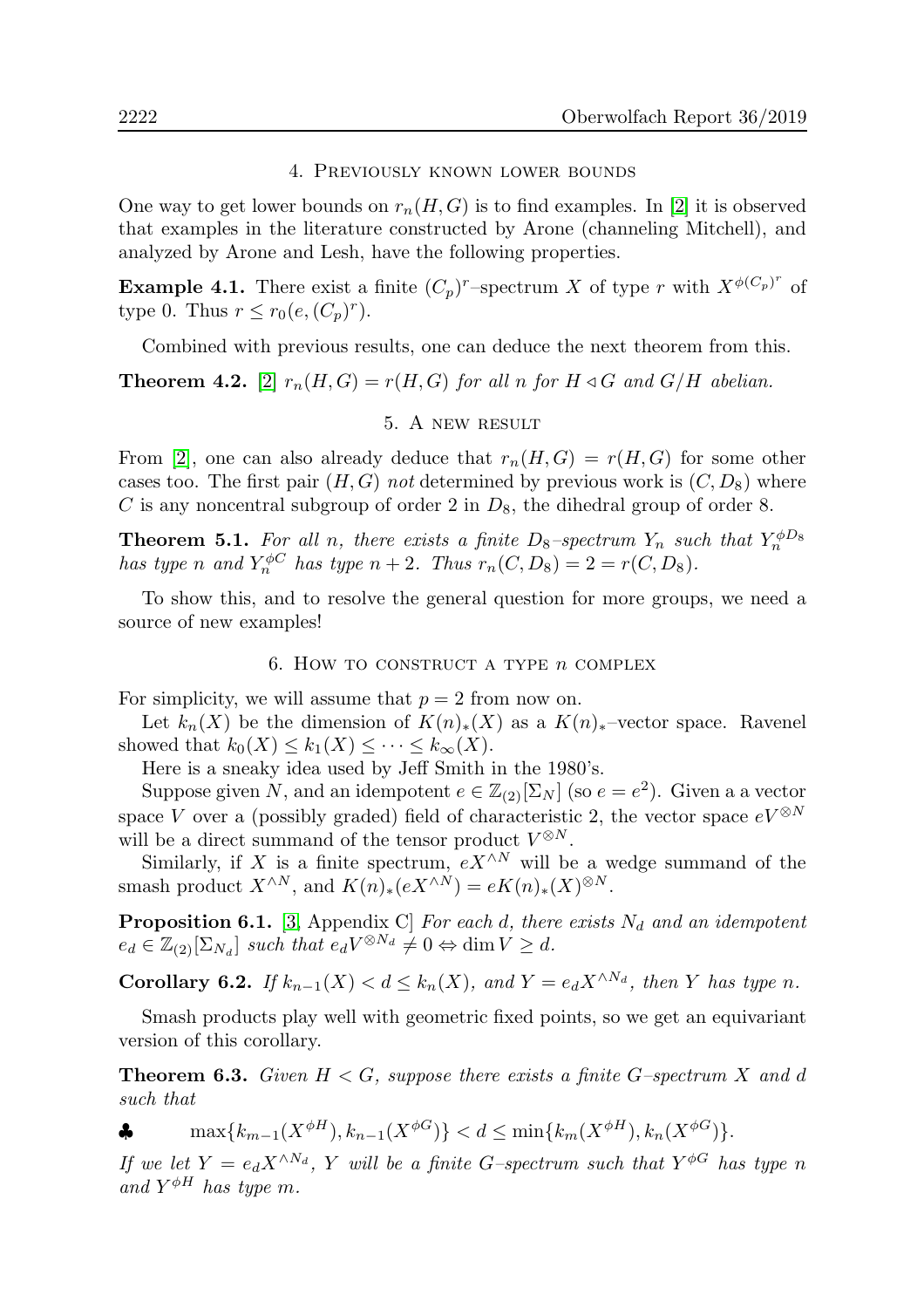#### 7. Examples from representation theory

Let V be a real representation of G. Then  $V = \bigoplus_{\lambda} V_{\lambda}$ , where  $\lambda$  runs through the irreducible representations, and  $V_{\lambda}$  is the corresponding isotypical summand of V. Let  $\mathbb{RP}(V)$  be the *G*-space of lines in V.

**Lemma 7.1.**  $\mathbb{RP}(V)_+^G = \bigvee_{\lambda} \mathbb{RP}(V_{\lambda})_+$ , where the wedge is over the one dimensional irreducibles.

**Example 7.2.** The group  $D_8$  has 5 irreducible real representations: four of dimension 1 – call them  $\sigma_1, \ldots, \sigma_4$  – and a two dimensional irreducible  $\tau$ . Let  $V_0 = 2\sigma_1 \oplus 2\sigma_2 \oplus 2\sigma_3 \oplus 2\sigma_4 \oplus \tau$ . By the lemma,  $\mathbb{RP}(V_0)_+^{D_8} = \bigvee_4 \mathbb{RP}_+^1$ , so  $k_0(\mathbb{RP}(V_0)_+^{D_8}) = 8$ . Now let  $C < D_8$  be a noncentral subgroup of order 2. Restricted to  $C, V_0 \simeq 5(\text{triv}) \oplus 5(\text{sign}),$  so that  $\mathbb{RP}(V_0)_+^C = \bigvee_2 \mathbb{RP}_+^4$ . Easy calculations show that  $k_2(\mathbb{RP}(V_0)_{+}^C) = 8$  and  $k_1(\mathbb{RP}(V_0)_{+}^C) = 4$ . Thus we have

$$
\diamondsuit \qquad k_1(\mathbb{RP}(V_0)^C_+)\} < 5 \le \min\{k_2(\mathbb{RP}(V_0)^C_+), k_0(\mathbb{RP}(V_0)^{D_8}_+)\}.
$$

 $N_5 = 15$ , and we conclude that if  $Y_0 = e_5 \mathbb{RP}(V_0)^{\wedge 15}$ , then  $Y_0$  is a finite  $D_8$ spectrum with  $Y_0^{\phi D_8}$  $Y_0^{\phi D_8}$  of type 0 and  $Y_0^{\phi C_8}$  $v_0^{\varphi\mathrm{C}}$  of type 2.

The spectra  $Y_n$  as in Theorem [5.1](#page-39-0) are similarly constructed for other n, using the representations  $V_n = 2^{n+1}\sigma_1 \oplus 2^{n+1}\sigma_2 \oplus 2^{n+1}\sigma_3 \oplus 2^{n+1}\sigma_4 \oplus \tau.$ 

#### **REFERENCES**

- <span id="page-40-1"></span><span id="page-40-0"></span>[1] P.Balmer and B.Sanders, The spectrum of the equivariant stable homotopy category of a finite group, Invent.Math. 208 (2017), 283–326.
- <span id="page-40-2"></span>[2] T.Barthel, M.Hausmann, N.Naumann, T.Nikolaus, J.Noel, and N.Stapleton, The Balmer spectrum of the equivariant homotopy category of a finite abelian group, Invent.Math. 216 (2019), 215–340.
- [3] D.C.Ravenel, Nilpotence and Periodicity in Stable Homotopy Theory, Ann.Math. Studies 128, Princeton University Press, 1992.

# Weight decompositions and automorphism groups of manifolds Alexander Kupers

(joint work with Manuel Krannich)

We are interested in the classifying spaces  $B\text{Diff}_{\partial}(W_{g,1})$  of the topological group of diffeomorphisms of the manifolds  $W_{g,1} = D^{2n} \# (S^n \times S^n)^{\# g}$  fixing a neighborhood of  $\partial W_{q,1}$  pointwise. These classify smooth manifold bundles with fiber  $W_{q,1}$  and trivialised boundary bundle, so their cohomology ring is the ring of characteristic classes of such bundles.

These characteristic classes were determined in a range depending on g by Galatius and Randal-Williams in terms of stable homotopy theory [\[GRW14,](#page-44-0) [GRW18\]](#page-44-1). Rationally, their work shows that for  $* \leq \frac{g-3}{2}$  the ring  $H^*(B\text{Diff}_{\partial}(W_{g,1});\mathbb{Q})$  is a free polynomial algebra on classes  $\kappa_c$  of degree  $|c| - 2n$ , where c runs over a homogeneous basis of  $H^{*>2n}(BO(2n)\langle n\rangle;\mathbb{Q})$ . In low degrees with respect to q, however, very little is known.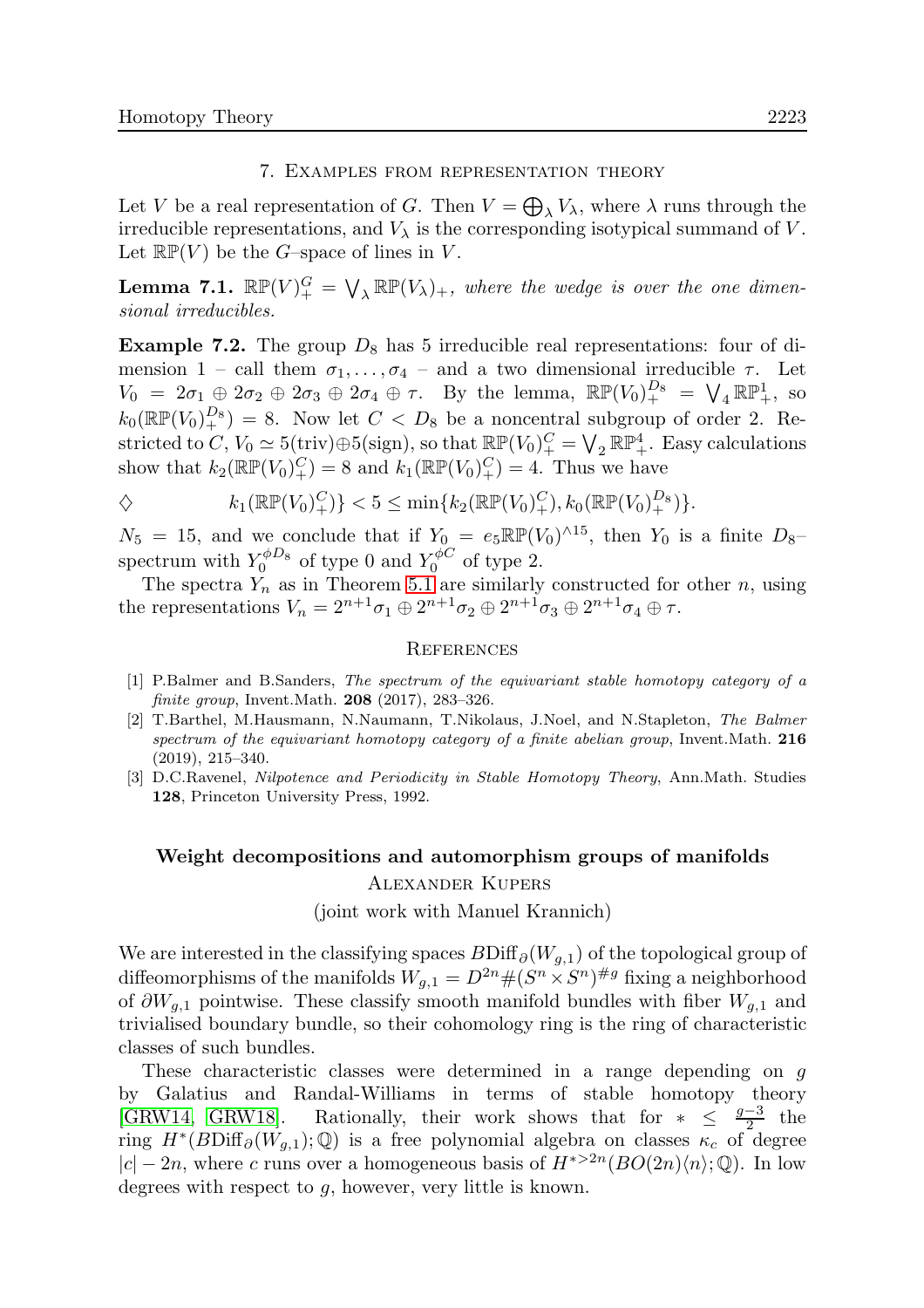Question. What is  $H^*(B\text{Diff}_{\partial}(W_{g,1});\mathbb{Q})$  for  $2n \geq 6$  but g small, for instance  $g = 1?$ 

We provide a complete answer to this question in degrees  $* < 2n - 5$  in terms of the cohomology of arithmetic groups (see Theorem [1.1\)](#page-41-0). In degrees  $* \geq 2n-5$ , we still construct nontrivial classes, but unlike in the range  $* < 2n - 5$ , these probably do not exhaust all of  $H^*(B\text{Diff}_{\partial}(W_{g,1};\mathbb{Q})$ . Our results admit several generalisations, for instance to manifolds other than  $W_{g,1}$ .

### 1. THE STRATEGY

The diffeomorphism group of  $W_{g,1}$  acts on the Q-vector space  $H^n \coloneqq H^n(W_{g,1}; \mathbb{Q})$ through its image  $G'_{g}$  in the automorphisms of  $H^{n}(W_{g,1};\mathbb{Q})$  preserving the intersection product,

$$
G'_g = \begin{cases} \mathcal{O}_{g,g}(\mathbb{Z}) & \text{if } n \text{ is even} \\ \text{Sp}_{2g}(\mathbb{Z}) & \text{if } n = 1, 3, 7, \\ \text{Sp}_{2g}^q(\mathbb{Z}) & \text{otherwise,} \end{cases}
$$

where  $\text{Sp}_{2g}^q(\mathbb{Z})$  is the subgroup of  $\text{Sp}_{2g}(\mathbb{Z})$  preserving the standard quadratic refinement with vanishing Arf invariant.

Let us fix some notation. We consider  $H^n$  as a graded Q-vector space concentrated in degree 0. For a general graded  $\mathbb{Q}\text{-vector space }V$  we denote the k-fold grading shift by  $V[k]$ ; for example,  $H^{n}[-n]$  is concentrated in degree  $-n$ . Finally  $V_{>0}$  denotes the truncation to strictly positive degrees, and  $S^*(V)$  the free graded-commutative algebra on V .

<span id="page-41-0"></span>**Theorem 1.1** (Krannich–K.). For  $2n \geq 6$  and  $* < 2n - 5$ , there is a canonical isomorphism

$$
H^*(B\mathrm{Diff}_{\partial}(W_{g,1});\mathbb{Q})\cong H^*\left(G'_g;W^*\otimes S^*(H^n[-n]\otimes (\pi_*(BO)\otimes\mathbb{Q}))_{>0}\right),
$$

where  $W^* = \mathbb{Q}[0] \oplus S^3(H^n[n])[-2n]$ . The total degree of the right hand side is given as the sum of the cohomological degree and the degree of the coefficients.

As indicated above, we also prove that some of the classes of the right hand side still contribute nontrivially to  $H^*(B\text{Diff}_{\partial}(W_{g,1});\mathbb{Q})$  in the larger range  $*\geq 2n-5$ .

*Example 1.2.* Let us take  $g = 1$  and  $n = 7$ . In this case  $Sp_2(\mathbb{Z}) = SL_2(\mathbb{Z})$  and  $S^3(H^n[n]) = 0$ . The free graded commutative algebra

$$
S^*(H^n[-n]\otimes (\pi_*(BO)\otimes \mathbb{Q}))_{>0}
$$

decomposes into a direct sum of symmetric powers Sym<sup>k</sup>H with  $H \cong H^n$  the defining representation. The multiplicities of these representations can be determined by standard representation theory, so the computation of the right hand side of Theorem [1.1](#page-41-0) reduces to the calculation of the cohomology  $H^*(\mathrm{SL}_2(\mathbb{Z}); \mathrm{Sym}^k H)$ . These groups vanish in degrees  $*\neq 1$ , which one can see by using  $\text{vcd}(\text{SL}_2(\mathbb{Z})) = 1$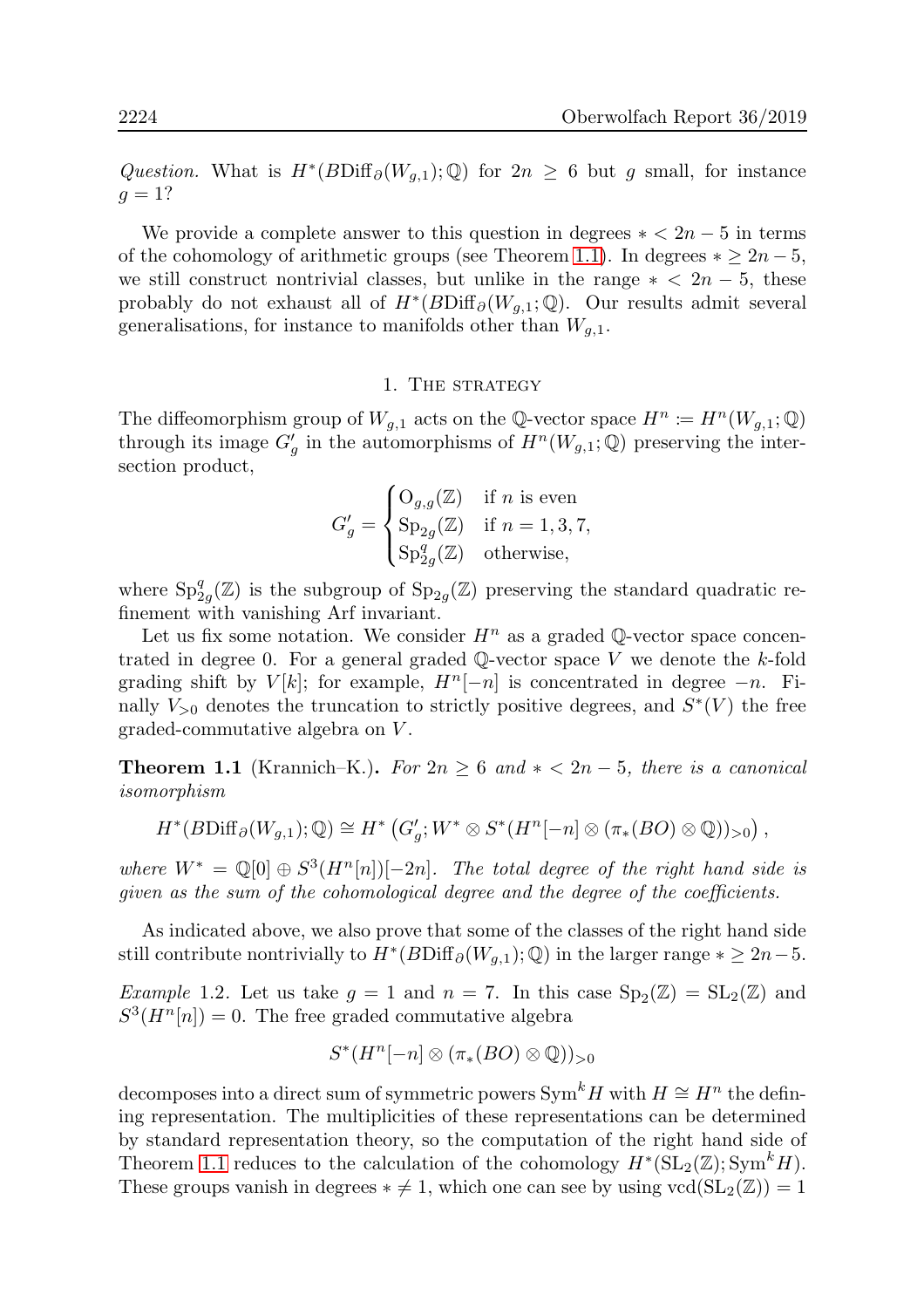and some invariant theory. Moreover, by the Eichler–Shimura isomorphism, we have that

$$
\dim H^1(\mathit{{\rm SL}}_2(\mathbb{Z}), \mathit{{\rm Sym}}^k H) = \begin{cases} \dim \mathcal{M}_{k/2} + \dim \mathcal{S}_{k/2} & \text{if } k \text{ is even,} \\ 0 & \text{otherwise,} \end{cases}
$$

with  $\mathcal{M}_{k/2}$  the C-vector space of level 1 modular forms of weight  $k/2$ , and  $\mathcal{S}_{k/2}$ the subspace of cusp forms. The dimensions of both of these spaces are known [\[Shi94,](#page-44-2) Chapter 8].

*Remark* 1.3. Theorem [1.1](#page-41-0) implies that  $H^*(B\text{Diff}_{\partial}(W_{g,1});\mathbb{Q})$  has many nontrivial contributions from automorphic forms for  $G'_{g}$ . For instance, combined with a result of Faltings [\[Fal83,](#page-44-3) Theorem 10] on Siegel modular forms, it shows that for n odd and  $g(g+1)/2 < 2n-5$ , the group  $H^{g(g+1)/2}(B\text{Diff}_{\partial}(W_{g,1});\mathbb{Q})$  is often non-zero.

1.1. The strategy. Every relative manifold bundle with fibre  $(W_{g,1}, \partial W_{g,1})$  is in particular a relative fibration, together with a stable vector bundle trivialised over a section, with monodromy given by homotopy classes realisable by diffeomorphisms. Denoting by  $Bh\text{Aut}_{\partial}^*(T^sW_{g,1})$  the space classifying this data, our characteristic classes are pulled back along the natural map

$$
B\mathrm{Diff}_{\partial}(W_{g,1}) \longrightarrow B\mathrm{hAut}_{\partial}^{*,\mathrm{Diff}}(T^sW_{g,1}) \simeq \mathrm{hAut}_{\partial}^{\mathrm{Diff}}(W_{g,1}) \setminus \mathrm{Map}_*(W_{g,1},BO)_0.
$$

Thus, we need to solve two problems:

- (1) compute the rational cohomology of  $Bh\text{Aut}^{*,\text{Diff}}_{\partial}(T^sW_{g,1})$  and
- (2) guarantee that some cohomology classes remain non-zero in  $B\text{Diff}_{\partial}(W_{q,1})$ .

1.2. Step (1): a weight decomposition. Our strategy for Step (1) relies on the common principle that spaces admit more endomorphisms after rationalising.

In order to compute the cohomology of  $\mathrm{hAut}^{\mathrm{Diff}}_{\partial}(W_{g,1}) \setminus \mathrm{Map}_*(W_{g,1},BO)_0$ , we may rationalise BO to get a space

$$
\operatorname{hAut}_\partial(W_{g,1})\setminus\!\!\!\big\backslash\operatorname{Map}_*(W_{g,1},BO_{\mathbb{Q}})_0
$$

with the same rational cohomology. The space  $\text{Map}_*(W_{g,1},BO_{\mathbb{Q}})$  has an action of the space of endomorphisms  $\text{Map}_*(BO_{\mathbb{Q}}, BO_{\mathbb{Q}})$  which commutes with the action of hAut $_{\partial}^{\text{Diff}}(W_{g,1})$ . As  $BO_{\mathbb{Q}}$  splits as a product of Eilenberg–Mac Lane spaces  $\prod K(\mathbb{Q}\{p_i\}; 4i)$ , there are pointed self-maps of  $BO_{\mathbb{Q}}$  which on homotopy groups have the effect of sending  $p_i$  to  $a_i \cdot p_i$  for  $a_i \in \mathbb{Q}$ . These make Serre spectral sequence

$$
E_{p,q}^2 = H^p(Bh\text{Aut}_{\partial}^{\text{Diff}}(W_{g,1}); H^q(\text{Map}_*(W_{g,1}, BO_{\mathbb{Q}})_0; \mathbb{Q})
$$
  

$$
\Rightarrow H^{p+q}(Bh\text{Aut}_{\partial}^{*,\text{Diff}}(T^sW_{g,1}); \mathbb{Q})
$$

into a spectral sequence of  $\mathbb{Q}[\text{End}(\pi_*(BO_{\mathbb{Q}}))]$ -algebras.

There is an isomorphism of  $\mathbb{Q}[\text{End}(\pi_*(BO_0))]$ -algebras

$$
H^*(\mathrm{Map}_*(W_{g,1},BO_{\mathbb{Q}})_0) \cong S^*(H^n[-n] \otimes \pi_*(BO_{\mathbb{Q}}))_{>0},
$$

where  $\text{End}(\pi_*(BO_0))$  acts via  $\pi_*(BO_0)$  on the right hand side. This decomposes as a direct sum of *weight spaces* indexed by sequences  $\mu = (\mu_1, \mu_2, \ldots)$  of integers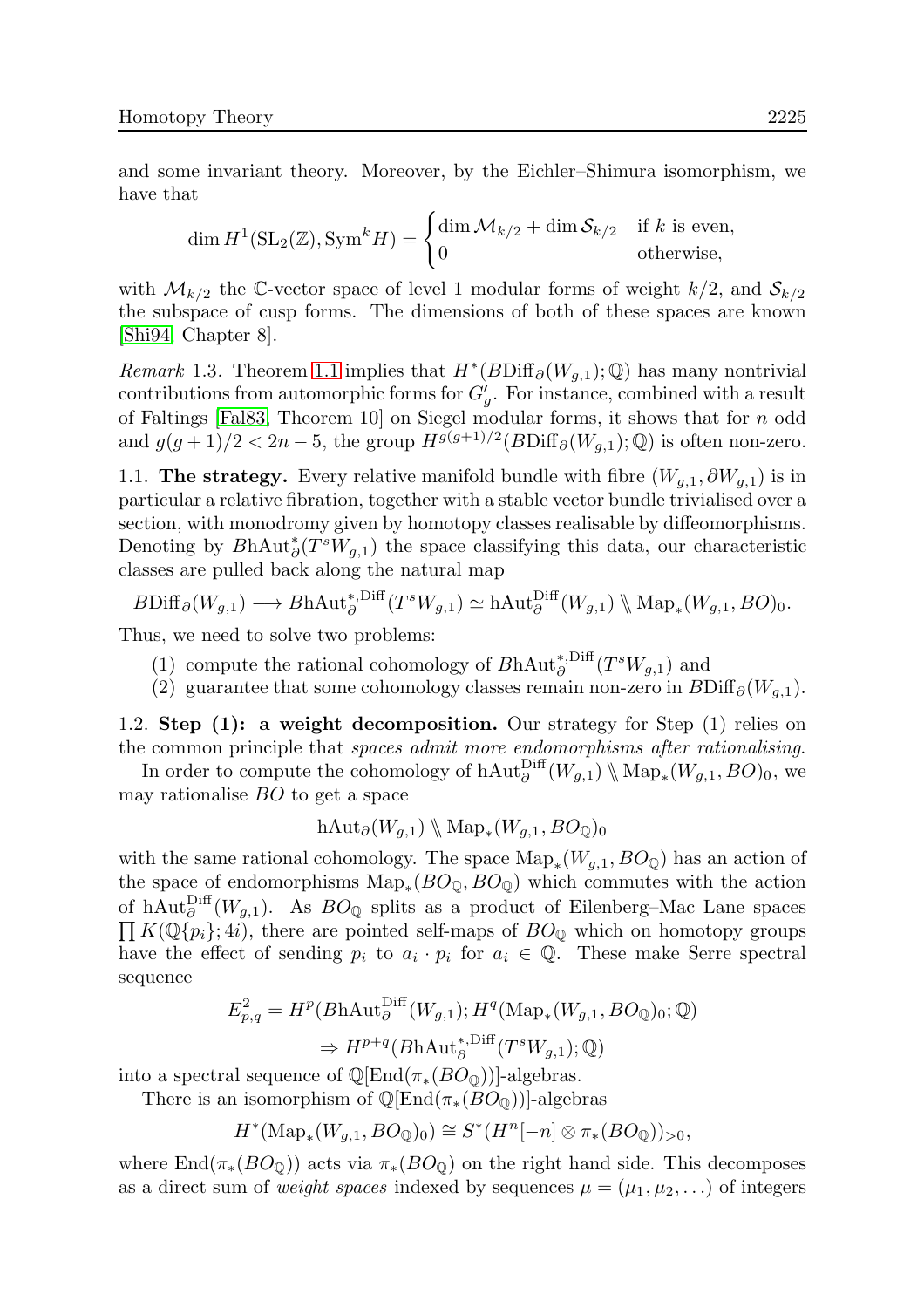which are eventually zero: on the  $\mu$ -weight space the endomorphism determined by  $p_i \mapsto a_i \cdot p_i$  acts by scaling with  $\prod_i a_i^{\mu_i}$  $\mu_i^{\mu_i}$ . Since the reduced cohomology of  $W_{g,1}$ is concentrated in a single degree, for each weight  $\mu = (\mu_1, \mu_2, \ldots)$  a non-zero  $\mu$ -weight space only occurs in one degree. This has the consequence that there are no nontrivial differentials in the above spectral sequence and moreover solves all extension problems, resulting in a canonical isomorphism of the form

$$
H^*(Bh\mathrm{Aut}^{*,\mathrm{Diff}}_\partial(T^sW_{g,1});\mathbb{Q})
$$

$$
\cong H^* \left( B \text{hAut}_{\partial}^{\text{Diff}}(W_{g,1}); S^*(H^n[-n] \otimes \pi_*(BO_\mathbb{Q}))_{>0}; \mathbb{Q} \right).
$$

The right hand side can be studied using the Serre spectral sequence for

$$
Bh\mathrm{Aut}_{\partial}^{\mathrm{Diff}}(W_{g,1}) \to BG'_{g},
$$

one weight at a time, combined with work of Berglund–Madsen [\[BM14\]](#page-44-4) who showed that the classifying space of the identity component  $Bh\text{Aut}_{\partial}^{\text{id}}(W_{g,1})$  is coformal with homotopy Lie algebra  $\pi_{*+1}(Bh\mathrm{Aut}^{\text{id}}_{\partial}(W_{g,1}))\otimes\mathbb{Q}$  the graded Lie algebra of symplectic derivations of the free Lie algebra on  $H^n[n-1]$ . In degrees  $* < 2n - 2$ , this Lie algebra of derivations is non-zero only in degree  $n - 1$ , where it is given by  $S^3(H^n[n])[-2n]$ .

1.3. Step (2): Morlet disjunction and embedding calculus. We have two approaches for Step (2). In degrees  $* < 2n - 5$ , the map

$$
B\mathrm{Diff}_{\partial}(W_{g,1}) \to B\mathrm{hAut}^{*,\mathrm{Diff}}_{\partial}(T^sW_{g,1})
$$

can be seen to be a rational cohomology isomorphism by factoring it through the classifying space for block bundles,

$$
B\mathrm{Diff}_{\partial}(W_{g,1}) \longrightarrow B\widetilde{\mathrm{Diff}}_{\partial}(W_{g,1}) \longrightarrow B\mathrm{hAut}_{\partial}^{*,\mathrm{Diff}}(T^sW_{g,1})
$$

and combining the following three results, all under the assumption  $2n \geq 6$ .

**Theorem 1.4** (Morlet, [\[BLR75\]](#page-44-5)).  $\frac{\widetilde{\text{Diff}}_{\partial}(D^{2n})}{\text{Diff}_{\partial}(D^{2n})} \rightarrow \frac{\widetilde{\text{Diff}}_{\partial}(W_{g,1})}{\text{Diff}_{\partial}(W_{g,1})}$  $\frac{\text{DIn } \beta(W_g,1)}{\text{Diff}_\partial(W_g,1)}$  is  $(2n-5)$ -connected.

**Theorem 1.5** (Randal-Williams, [\[RW17\]](#page-44-6)).  $\frac{\widetilde{\text{Diff}}_{\partial}(D^{2n})}{\widetilde{\text{Diff}}_{\partial}(D^{2n})}$  $\frac{\text{Diff}_{\partial}(D^{-})}{\text{Diff}_{\partial}(D^{2n})}$  is rationally  $(2n-5)$  connected.

**Theorem 1.6** (Berglund–Madsen, [\[BM14\]](#page-44-4)).  $B\widetilde{\text{Diff}}_\partial(W_{g,1}) \to B\text{hAut}_{\partial}^{*,\text{Diff}}(T^sW_{g,1})$ induces an isomorphism on rational cohomology.

The second, harder approach for Step (2), which we do not discuss in this report, is based on approximating diffeomorphisms by self-embeddings and applying embedding calculus to show that some cohomology classes remain non-zero even in the larger range  $* \geq 2n - 5$ .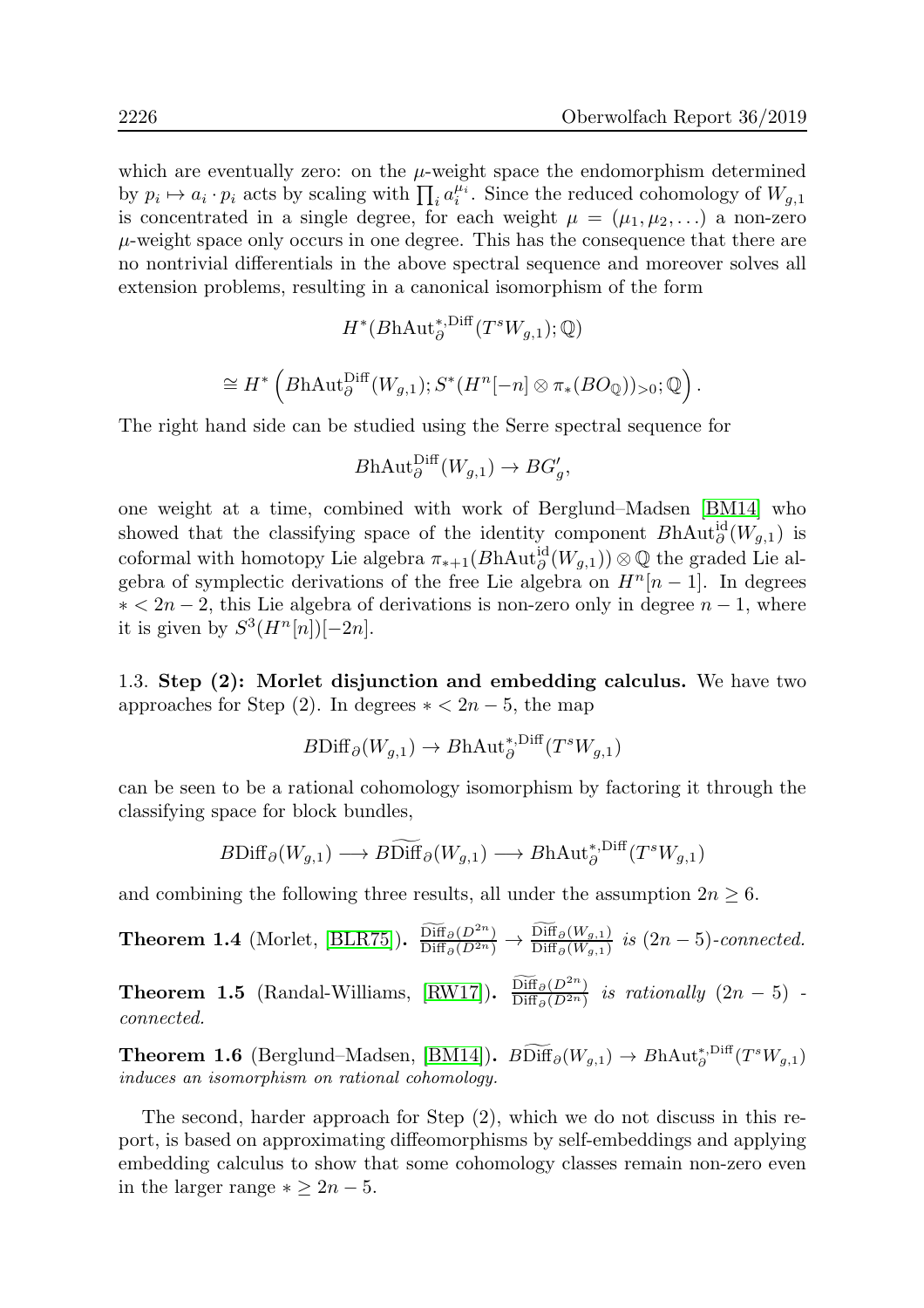#### **REFERENCES**

- [BLR75] D. Burghelea, R. Lashof, and M. Rothenberg, Groups of automorphisms of manifolds, Lecture Notes in Mathematics, Vol. 473, Springer-Verlag, Berlin-New York, 1975, With an appendix ("The topological category") by E. Pedersen. MR 0380841
- [BM14] A. Berglund and I. Madsen, Rational homotopy theory of automorphisms of manifolds, 2014
- <span id="page-44-5"></span>[Fal83] G. Faltings, On the cohomology of locally symmetric Hermitian spaces, Paul Dubreil and Marie-Paule Malliavin algebra seminar, 35th year (Paris, 1982), Lecture Notes in Math., vol. 1029, Springer, Berlin, 1983, pp. 55–98. MR 732471
- <span id="page-44-4"></span><span id="page-44-3"></span>[GRW14] S. Galatius and O. Randal-Williams, Stable moduli spaces of high-dimensional manifolds, Acta Math. 212 (2014), no. 2, 257–377. MR 3207759
- <span id="page-44-0"></span>[GRW17]  $\_\_\_\_\_\$  Homological stability for moduli spaces of high dimensional manifolds. II, Ann. of Math. (2) 186 (2017), no. 1, 127–204. MR 3665002
- [GRW18]  $\_\_\_\_\_\$  Homological stability for moduli spaces of high dimensional manifolds. I, J. Amer. Math. Soc. 31 (2018), no. 1, 215–264. MR 3718454
- <span id="page-44-1"></span>[RW17] O. Randal-Williams, An upper bound for the pseudoisotopy stable range, Math. Ann. 368 (2017), no. 3-4, 1081–1094. MR 3673647
- <span id="page-44-6"></span><span id="page-44-2"></span>[Shi94] G. Shimura, Introduction to the arithmetic theory of automorphic functions, Publications of the Mathematical Society of Japan, vol. 11, Princeton University Press, Princeton, NJ, 1994, Reprint of the 1971 original, Kanô Memorial Lectures, 1. MR 1291394

### Chromatically localized algebraic K-theory

### Markus Land

## (joint work with L. Meier and G. Tamme)

For a ring  $R$ , we will consider its (non-connective) algebraic  $K$ -theory spectrum  $K(R)$ . As a "global object" it is hard to compute, but nevertheless it satisfies some nice properties. The main goal of this talk is to extend some of these known nice properties to the chromatic context. One particular such property, which is the main motivation for our results, is the following proposition due to Waldhausen [\[4\]](#page-47-0).

**Proposition 1.** Let  $f: A \rightarrow B$  be an n-connective map between connective ring spectra, with  $n \geq 1$ . Then the map  $K(f): K(A) \to K(B)$  is  $(n + 1)$ -connective. If furthermore f is an equivalence after tensoring with  $HQ$ ,  $\mathbb{S}[\frac{1}{\ell}]$  $\frac{1}{\ell}$ , or  $\mathbb{S}/\ell$ , then the same is true for the map  $K(f)$ .

We recall from [\[2,](#page-47-1) Definition 3.1] that a localizing invariant  $E: \text{Cat}_{\infty}^{\text{perf}} \to \text{Sp}$ is called *truncating*, if for all connective  $\mathbb{E}_1$ -ring spectra A, the canonical map  $E(A) \to E(\pi_0(A))$  is an equivalence. Here, we write  $E(\text{Perf}(A))$  simply as  $E(A)$ . Likewise, we say that E is truncating on a class  $\mathcal T$  of connective ring spectra if the previous property holds for all  $\mathbb{E}_1$ -rings contained in this class.

From Waldhausen's result, one deduces for instance that rational  $K$ -theory is truncating on rationally discrete ring spectra, and likewise that  $\ell$ -adic K-theory is truncating on  $\mathcal{S}/\ell$  acyclic ring spectra. This says that arithmetically localized K-theory, by which we mean  $\ell$ -adic K-theory  $K(-)_{\ell}$  for  $\ell$  a prime, or rational K-theory  $K(-)_{\mathbb{Q}}$ , is more accessible than the full K-theory spectrum.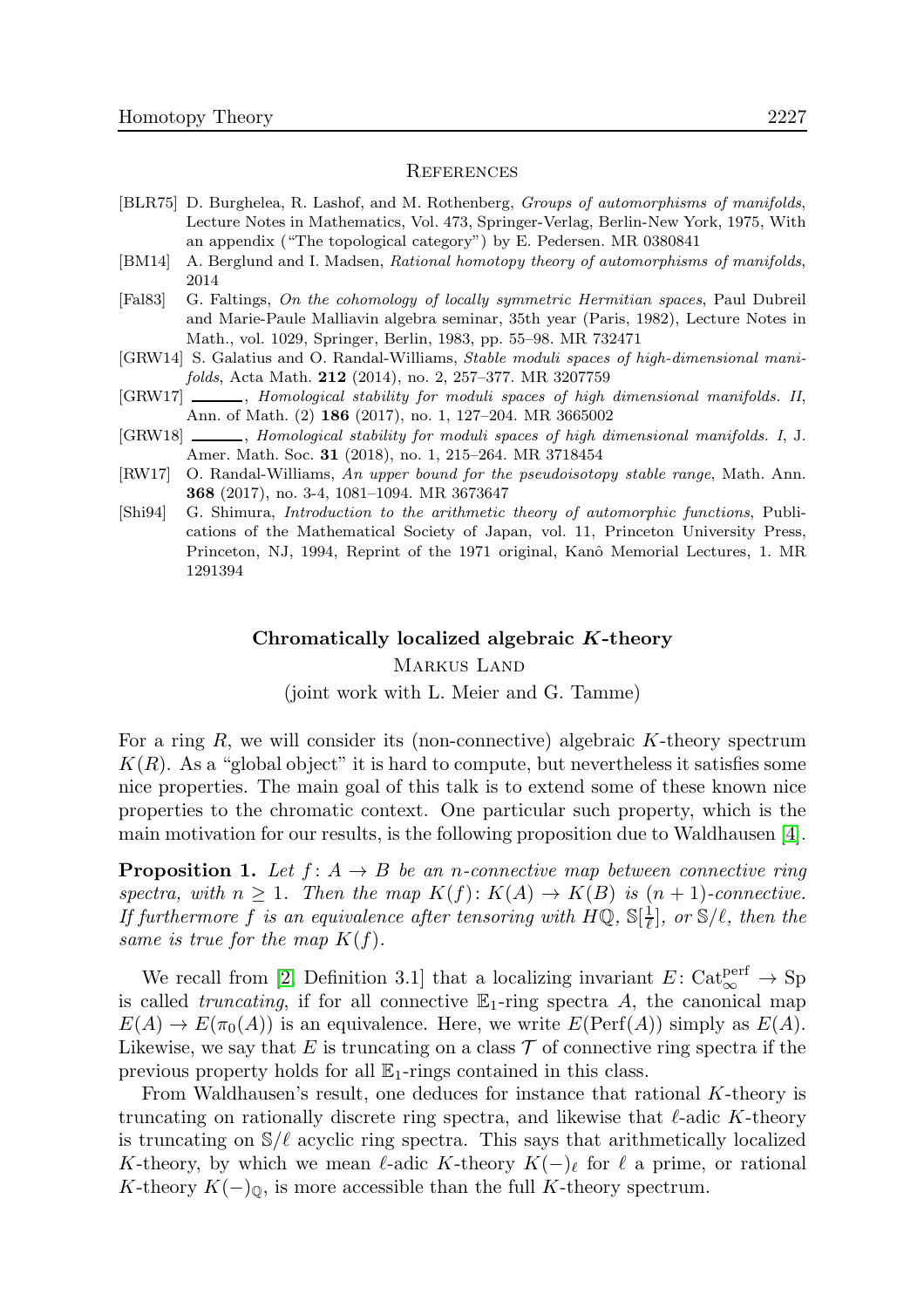We recall from [\[2,](#page-47-1) Corollary 3.5] that any truncating invariant in nilinvariant on discrete rings. We can then consider the following example

**Example 1.** For all primes  $\ell \neq p$  (including 0), the arithmetic localizations of  $K(\mathbb{Z}/p^n)$  are explicitly known.

*Proof.* We observe that  $\mathbb{Z}/p^n \to \mathbb{F}_p$  is a surjection with nilpotent kernel. Thus the above observation implies that  $K(\mathbb{Z}/p^n)_{\mathbb{Q}} \simeq K(\mathbb{F}_p)_{\mathbb{Q}}$  and  $K(\mathbb{Z}/p^n)_{\ell} \simeq K(\mathbb{F}_p)_{\ell}$ . Quillen computed the K-theory of all finite fields explicitly, so we can conclude the claim.  $\Box$ 

However, the *p*-adic K-theory of  $\mathbb{Z}/p^n$  is not fully understood. At this point, we make use of the new family of primes lying over the prime  $p$ , which appear in stable homotopy theory, i.e. in algebra over the sphere spectrum S: The family of Morava K-theories  $K(m)$  for  $0 \leq m \leq \infty$ . Here, we interpret  $K(0) = H\mathbb{Q}$  and  $K(\infty) = H\mathbb{F}_p$ . We recall here that  $\pi_*(K(m)) = \mathbb{F}_p[v_m^{\pm 1}]$  with  $|v_m| = 2p^m - 2$ . We will need to following companions to  $K(m)$ , namely the telescopes  $T(m)$  =  $V(m)[v_m^{-1}]$  where  $V(m)$  is a finite p-local type m spectrum equipped with a  $v_m$ self map  $v_m$ . The main motivation for us was to find a new proof of the following theorem of Bhatt–Clausen–Mathew.

**Theorem 1.** For every  $n \geq 1$ ,  $L_{K(1)}K(\mathbb{Z}/p^n)$  vanishes.

Bhatt–Clausen–Mathew prove this using descent results in  $K(1)$ -local K-theory to pass to a perfectoid situation, and then perform a prismatic cohomology calculation. One might wonder whether one can give a proof of this result by showing that  $K(1)$ -local K-theory is truncating on a suitable class of  $\mathbb{E}_1$ -rings, and it is this approach that we will take here.

Our first main result in this direction is the following chromatic analog of Waldhausen's result above. Its proof relies on unstable chromatic homotopy theory, we briefly sketch it here.

**Theorem 2.** Let  $f: A \rightarrow B$  be an n-connective map between connective ring spectra which is a  $T(i)$ -local equivalence for all  $0 \leq i \leq n$ . Then the map  $K(f): K(A) \to K(B)$  is a again a  $T(i)$ -local equivalence.

*Proof.* The assumptions imply that the fibre F of the map of spaces  $BGL(A) \rightarrow$  $BGL(B)$  is *n*-connected and has vanishing  $v_i$ -periodic homotopy groups. A result of Bousfield together with calculations of Ravenel–Wilson can be used to show that F is in fact  $T(i)$ -acyclic for  $0 \leq i \leq n$ . One then finds that the map  $\Sigma^{\infty}\Omega^{\infty}K(A)_{\geq 1}\to \Sigma^{\infty}\Omega^{\infty}K(B)_{\geq 1}$  is a  $T(i)$ -local equivalence for  $0\leq i\leq n$ . Making use of the Bousfield–Kuhn functor and an adjunction triangle identity, we find that the  $K(A)_{\geq 1} \to K(B)_{\geq 1}$  is  $T(i)$ -locally a retract of the above map, and hence also an equivalence. Combining Waldhausen's result (for the case  $i = 0$ ) with the fact that bounded above spectra are  $T(i)$ -acyclic for  $i \geq 1$ , the theorem follows.  $\Box$ 

The rest of the talk was about collecting consequences of this result.

**Corollary 1.** Let  $0 < n < m$  be natural numbers. Then  $L_{T(n)}K(K(m)) = 0$ .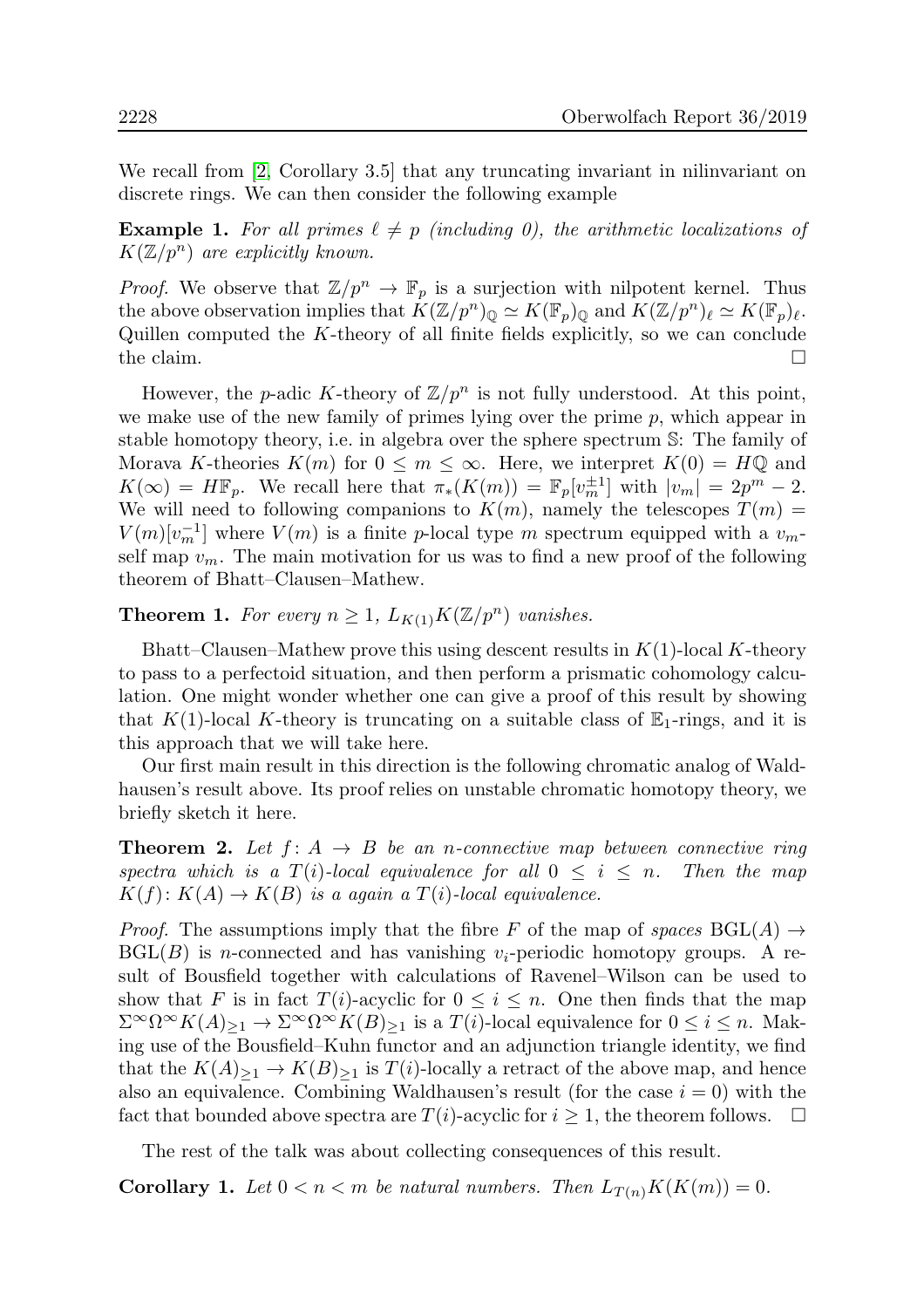Proof. There is a fibre sequence

$$
K(\mathbb{F}_p) \to K(k(m)) \to K(K(m))
$$

where  $k(m)$  is the connective cover of  $K(m)$ . The map  $k(m) \to \mathbb{F}_p$  is highly connected and a  $T(i)$ -equivalence for  $i < m$ , so we may apply the main theorem. П

Using a little trick which was explained in the talk, one can deduce the following lemma from Theorem 2 and [\[2,](#page-47-1) Main Theorem].

**Lemma 1.** Let  $f: A \rightarrow B$  be an  $(n + 1)$ -connective map which is a  $T(i)$ -local equivalence for all  $1 \leq i \leq n$ . Then the map  $K(f): K(A) \to K(B)$  is also a  $T(i)$ -local equivalence for  $1 \leq i \leq n$ .

From this and [\[2\]](#page-47-1) we find the following results:

**Theorem 3.**  $K(1)$ -local K-theory is truncating on  $K(1)$ -acyclic ring spectra. In particular,  $K(1)$ -local K-theory satisfies excision, nilinvariance and cdh-descent on ordinary discrete rings.

**Corollary 2.** The canonical map  $L_{K(1)}K(\mathbb{Z}/p^n) \to L_{K(1)}K(\mathbb{F}_p)$  is an equivalence.

It follows immediately from Quillen's calculations that  $L_{K(1)}K(\mathbb{F}_p)$  vanishes, so we reproduce the above mentioned theorem of Bhatt–Clausen–Mathew. Similarly, we obtain the following result.

**Corollary 3.** The canonical map  $L_{K(1)}K(ku/\beta^n) \rightarrow L_{K(1)}K(\mathbb{Z})$  is an equivalence.

We recall that  $p$  is the implicit prime present in the chromatic localizations.

**Theorem 4.** Let  $4p-4 \ge n \ge 2$ . Then for any  $m \ge 1$  we have that  $L_{T(n)}K(\tau_{\le m} \mathbb{S})$ vanishes. In particular, the same vanishing holds true for any ring spectrum A which is an algebra over  $\tau_{\leq m}$ S, such as  $ku/\beta^n$ .

This allows to prove the following generalization of Theorem 3 in higher chromatic heights. The corresponding results for  $n = 0$  and  $n = \infty$  hold without any assumption on the implicit prime.

**Corollary 4.** For  $4p-4 \ge n$ , we find that  $T(n)$ -local K-theory is truncating on  $T(1) \oplus \cdots \oplus T(n)$ -acyclic ring spectra.

We remark that  $T(n)$ -local K-theory is not truncating on  $T(n)$ -acylic ring spectra: ku is  $T(2)$ -acyclic, and  $L_{T(2)}K(ku) \neq 0$  by calculations of Ausoni–Rognes [\[1\]](#page-47-2), whereas  $L_{T(2)}K(\mathbb{Z}) = 0$  by a result of Mitchell's [\[3\]](#page-47-3). We also remark that the conditions in Corollary 4 are not necessary in the following sense. By Mitchell's results one can rephrase Corollary 4 for  $n > 2$  as to say that  $T(n)$ -local K-theory vanishes on  $T(1) \oplus \cdots \oplus T(n)$ -acyclic rings. From the work of Ausoni–Rognes and unpublished results of Clausen–Mathew–Naumann–Noel, it is known that  $L_{T(3)}K(ku) = 0$ , but ku is not  $T(1)$ -acyclic. This might lead to the following question:

Question. Is  $T(3)$ -local K-theory truncating on  $T(2) \oplus T(3)$ -acyclic rings?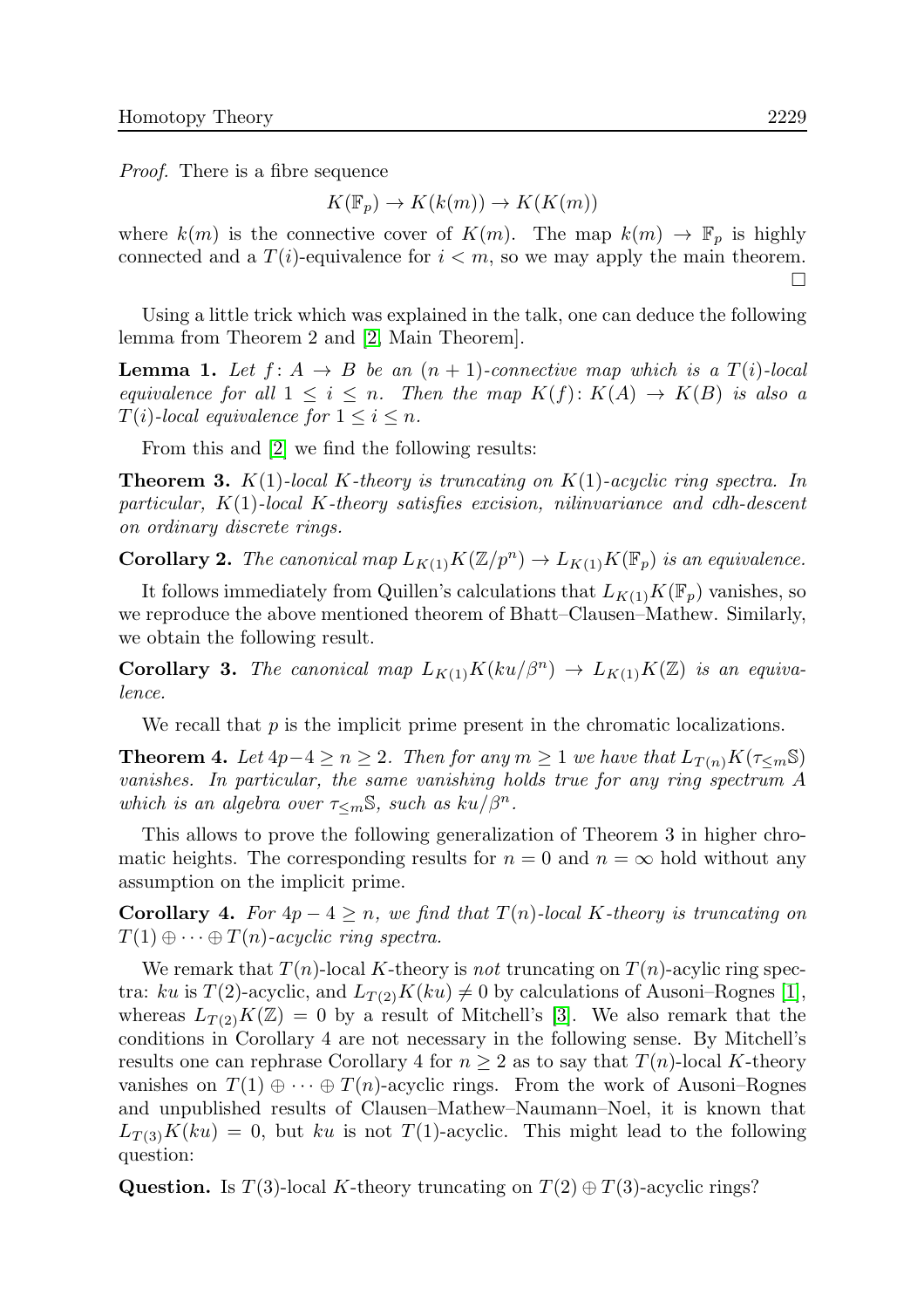#### **REFERENCES**

- [1] C. Ausoni and J. Rognes, Algebraic K-theory of topological K-theory Acta Math. 188, 1–39, 2002.
- [2] M. Land and G. Tamme, On the K-theory of pullbacks, to appear in Annals of Mathematics; arXiv:1808.05559, 2018.
- <span id="page-47-2"></span>[3] S. A. Mitchell, The Morava K-theory of algebraic K-theory spectra K-theory 3: 607–626, 1990.
- <span id="page-47-3"></span><span id="page-47-1"></span><span id="page-47-0"></span>[4] F. Waldhausen, Algebraic K-theory of spaces. I, Algebraic and geometric topology (Proc. Sympos. Pure Math., Stanford Univ., Stanford, Calif., 1976), Part 1, pp. 35 $D60$ , Amer. Math. Soc., Providence, R.I., 1978.

#### Decomposing  $C_2$ -equivariant spectra

### Clover May

#### (joint work with Daniel Dugger, Christy Hazel)

Computations in  $RO(G)$ -graded Bredon cohomology can be challenging and are not well understood, even for  $G = C_2$ , the cyclic group of order two. A recent structure theorem for  $RO(C_2)$ -graded cohomology with coefficients in the constant Mackey functor  $\mathbb{F}_2$  substantially simplifies computations. The structure theorem says the cohomology of any finite  $C_2$ -CW complex decomposes as a direct sum of two basic pieces: cohomologies of representation spheres and cohomologies of spheres with the antipodal action. This decomposition lifts to a splitting at the spectrum level. In joint work with Dan Dugger and Christy Hazel we extend this result to a classification of compact modules over the Eilenberg-MacLane spectrum  $H\mathbb{F}_2$ .

This talk had two parts:  $RO(C_2)$ -graded cohomology and the classification of  $H\mathbb{F}_2$ -modules. I began with a crash course in  $RO(C_2)$ -graded cohomology, mainly setting some notation. This a bigraded theory and throughout the talk the coefficients were the constant Mackey functor  $\mathbb{F}_2$ . The theory is represented by the genuine equivariant Eilenberg–MacLane spectrum  $H\mathbb{F}_2$ .

The first important computation is the cohomology of a point  $\mathbb{M}_2 = H^{*,*}(pt; \mathbb{F}_2)$ . It was presented in the talk as described in [\[6\]](#page-49-0) and later in [\[4\]](#page-49-1) and [\[3\]](#page-49-2), though the computation precedes these. Building on unpublished work of Stong, the computation has been reproduced several times and appears in [\[2\]](#page-48-0) and [\[5\]](#page-49-3). It turns out that  $M_2$  is made up of a bigraded polynomial algebra in elements  $\tau$  and  $\rho$ and has an element  $\theta$  that is infinitely divisible by  $\tau$  and  $\rho$ . This makes  $M_2$  a non-Noetherian ring.

The bigraded cohomology of any  $C_2$ -space is a module over  $\mathbb{M}_2$  and algebraically there are many  $M_2$ -modules. The cohomology of any representation sphere is just a shift  $\tilde{H}^{*,*}(S^{p,q};\mathbb{F}_2) \cong \Sigma^{p,q}\mathbb{M}_2$  due to the suspension isomorphism. The cohomology of the *n*-dimensional sphere with the antipodal action  $S_a^n$  is not just a shift and can be written as

$$
\mathbb{A}_n = H^{*,*}(S^n_a; \underline{\mathbb{F}_2}) \cong \mathbb{F}_2[\tau, \tau^{-1}, \rho]/(\rho^{n+1}).
$$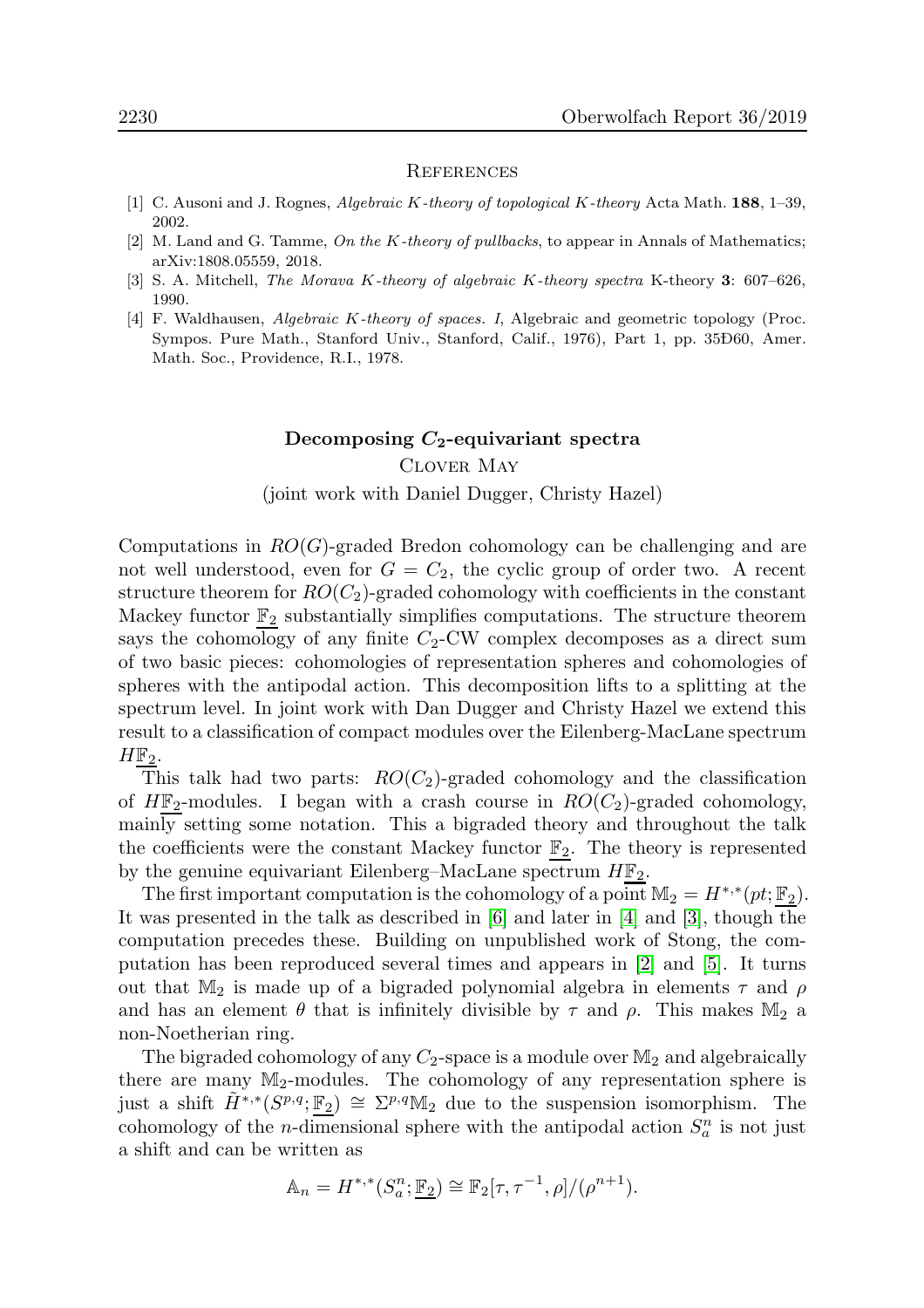Surprisingly, the structure theorem for  $RO(C_2)$ -graded cohomology from [\[3\]](#page-49-2) says these are actually the only two types of modules needed to describe the cohomology of finite  $C_2$ -spaces. Thus the cohomology of a finite  $C_2$ -space depends only on representation spheres and antipodal spheres.

**Theorem 1** (M. 2018 [\[3\]](#page-49-2)). If X is a finite  $C_2$ -CW complex then as an  $M_2$ -module  $H^{*,*}(X;\underline{\mathbb{F}_2})$  decomposes as

$$
H^{*,*}(X; \underline{\mathbb{F}_2}) \cong (\oplus_i \Sigma^{p_i, q_i} \mathbb{M}_2) \oplus (\oplus_j \Sigma^{r_j, 0} \mathbb{A}_{n_j}).
$$

The proof uses some interesting new facts. The first is that  $M_2$  is self-injective. The second is a Toda bracket, specifically  $\langle \tau, \theta, \rho \rangle = 1$  with zero indeterminacy.

I recently showed this decomposition lifts to the spectrum level.

**Theorem 2** (M. 2019 [\[3\]](#page-49-2)). If X is a finite  $C_2$ -CW spectrum there is a decomposition of  $X \wedge H\mathbb{F}_2$  into a wedge as follows

$$
X\wedge H\underline{\mathbb{F}_2}\simeq \left(\bigvee_i S^{p_i,q_i}\wedge H\underline{\mathbb{F}_2}\right)\vee \left(\bigvee_j S^{r_j,0}\wedge S^{n_j}_a{}_+\wedge H\underline{\mathbb{F}_2}\right).
$$

Now a question: does this decomposition describe more general  $H\mathbb{F}_2$ -modules? Not quite. We can describe all finite  $H\mathbb{F}_2$ -modules, but we need one more piece. The last piece is the cofiber of  $\tau$ .

**Theorem 3** (Dugger–Hazel–M. in progress). If Y is a finite  $H\mathbb{F}_2$ -module then

$$
Y \simeq \left(\bigvee_i S^{p_i,q_i} \wedge H\underline{\mathbb{F}_2}\right) \vee \left(\bigvee_j S^{r_j,0} \wedge S^{n_j}_a + \wedge H\underline{\mathbb{F}_2}\right) \wedge \left(\bigvee_k S^{a_k,b_k} \wedge \mathrm{cof}(\tau^{n_k})\right).
$$

The proof uses very different techniques. It relies on the following Quillen equivalence.

Theorem 4 (Schwede–Shipley 2003 [\[7\]](#page-49-4)). There is a Quillen equivalence

$$
H\underline{\mathbb{F}_2} - \text{Mod} \simeq Ch(\underline{\mathbb{F}_2}).
$$

We prove the splitting of  $H\mathbb{F}_2$ -modules by splitting all finite chain complexes of projective  $\mathbb{F}_2$ -modules.

<span id="page-48-1"></span>We are also able to describe the Balmer spectrum as defined in [\[1\]](#page-48-1) for the compact objects in the derived category of  $Ch(\mathbb{F}_2)$ . There are three prime ideals, two of which are closed points. The first closed point contains direct sums of the chain complexes that correspond to  $\mathbb{A}_n$  for all  $n \geq 0$ . The second contains direct sums of the chain complexes that correspond to  $\text{cof}(\tau^n)$  for all  $n \geq 0$ . The third prime ideal contains both types and its closure is the whole space.

#### **REFERENCES**

- <span id="page-48-0"></span>[1] P. Balmer, The spectrum of prime ideals in tensor triangulated categories, J. Reine Agnew. Math. 588 (2005), 149–168.
- [2] J. L. Caruso. Operations in equivariant  $\mathbb{Z}/p$ -cohomology. Math. Proc. Cambridge Philos. Soc., 126(3):521–541, 1999.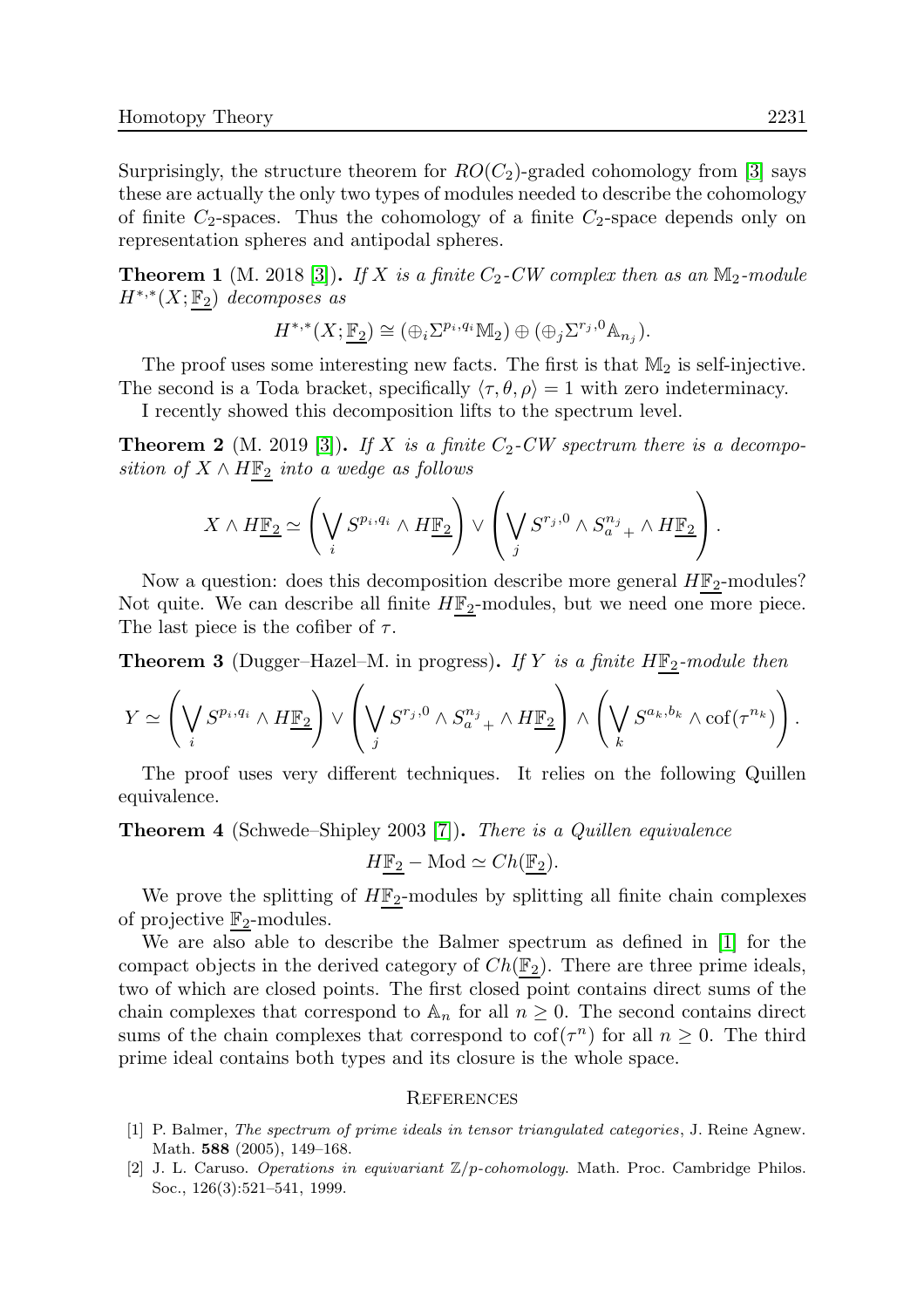- [3] C. May. A structure theorem for  $RO(C_2)$ -graded Bredon cohomology. Preprint arXiv:1804.03691, 2018.
- [4] D. Dugger. Bigraded cohomology of Z/2-equivariant Grassmannians. Geom. Topol., 19(1):113–170, 2015.
- <span id="page-49-2"></span>[5] K. K. Ferland. On the  $RO(G)$ -graded equivariant ordinary cohomology of generalized G-cell complexes for  $G = Z/p$ . ProQuest LLC, Ann Arbor, MI, 1999. Thesis (Ph.D.)–Syracuse University.
- <span id="page-49-3"></span><span id="page-49-1"></span>[6] W. C. Kronholm. A freeness theorem for  $RO(\mathbb{Z}/2)$ -graded cohomology. Topology Appl., 157(5):902–915, 2010.
- <span id="page-49-0"></span>[7] S. Schwede and B. Shipley, Equivalences of monoidal model categories, Algebr. Geom. Topol. 3 (2003), no. 1, 287–334.

# <span id="page-49-4"></span>Calculations for equivariant topological modular forms Lennart Meier (joint work with David Gepner)

Every even periodic cohomology theory  $h$  gives rise to a formal group, which can be defined as the formal spectrum Spf  $h^0(\mathbb{CP}^{\infty})$ . In case of K-theory, this formal group is isomorphic to the formal completion  $\widehat{\mathbb{G}}_m$  of the multiplicative group scheme  $\mathbb{G}_m = \text{Spec}[t^{\pm 1}]$ . In classical language, this corresponds to the formal group law  $x + y + xy$ .

In general, every commutative group scheme that is smooth of relative dimension 1 gives rise to a formal group by completion at the unit. Besides  $\mathbb{G}_m$  essentially the only other examples of such group schemes are the additive group (corresponding to ordinary homology) and elliptic curves. An elliptic cohomology theory consists of an even-periodic cohomology theory  $h$ , an elliptic curve  $C$  over  $h^0(\text{pt})$  and an isomorphism of formal groups between Spf  $h^0(\mathbb{CP}^{\infty})$  and  $\widehat{C}$ .

A natural demand is to extend elliptic cohomology theories to equivariant theories. Going one step back to K-theory, we observe that  $S^1$ -equivariant K-theory of a point is isomorphic to the representation ring  $R(S^1) \cong \mathbb{Z}[t^{\pm 1}]$ , where t corresponds to the tautological representation of  $S^1 = U(1)$ . Thus  $K^0_{S^1}(X)$  becomes for every  $S^1$ -space a module over  $\mathbb{Z}[t^{\pm 1}]$ . As this is the coordinate ring of  $\mathbb{G}_m$ , the module  $K^0_{S^1}(X)$  defines a quasi-coherent sheaf on  $\mathbb{G}_m$ .

Thus it becomes natural to expect that  $S^1$ -equivariant elliptic cohomology takes values in sheaves on the corresponding elliptic curve, an idea already present in the original work of Grojnowski [\[2\]](#page-51-0) over the complex numbers and Greenlees over the rationals [\[1\]](#page-51-1). An idea of Lurie [\[3\]](#page-51-2) [\[4\]](#page-51-3) was to work fully derived and only pass to homotopy groups at the end. This relies heavily on spectral algebraic geometry; in particular Lurie had to define elliptic curves and formal groups over  $E_{\infty}$ -rings. We will assume these in the following to represent functors valued in commutative topological groups instead of just  $E_{\infty}$ -spaces. The following definition is a derived analogue of the notion of an elliptic cohomology theory:

**Definition.** An *oriented elliptic curve* consists of an  $E_{\infty}$  ring spectrum R, an elliptic curve C over R and an equivalence over R of formal groups between  $\text{Spf }E^{\mathbb{CP}^{\infty}}$ and  $\widehat{C}$ .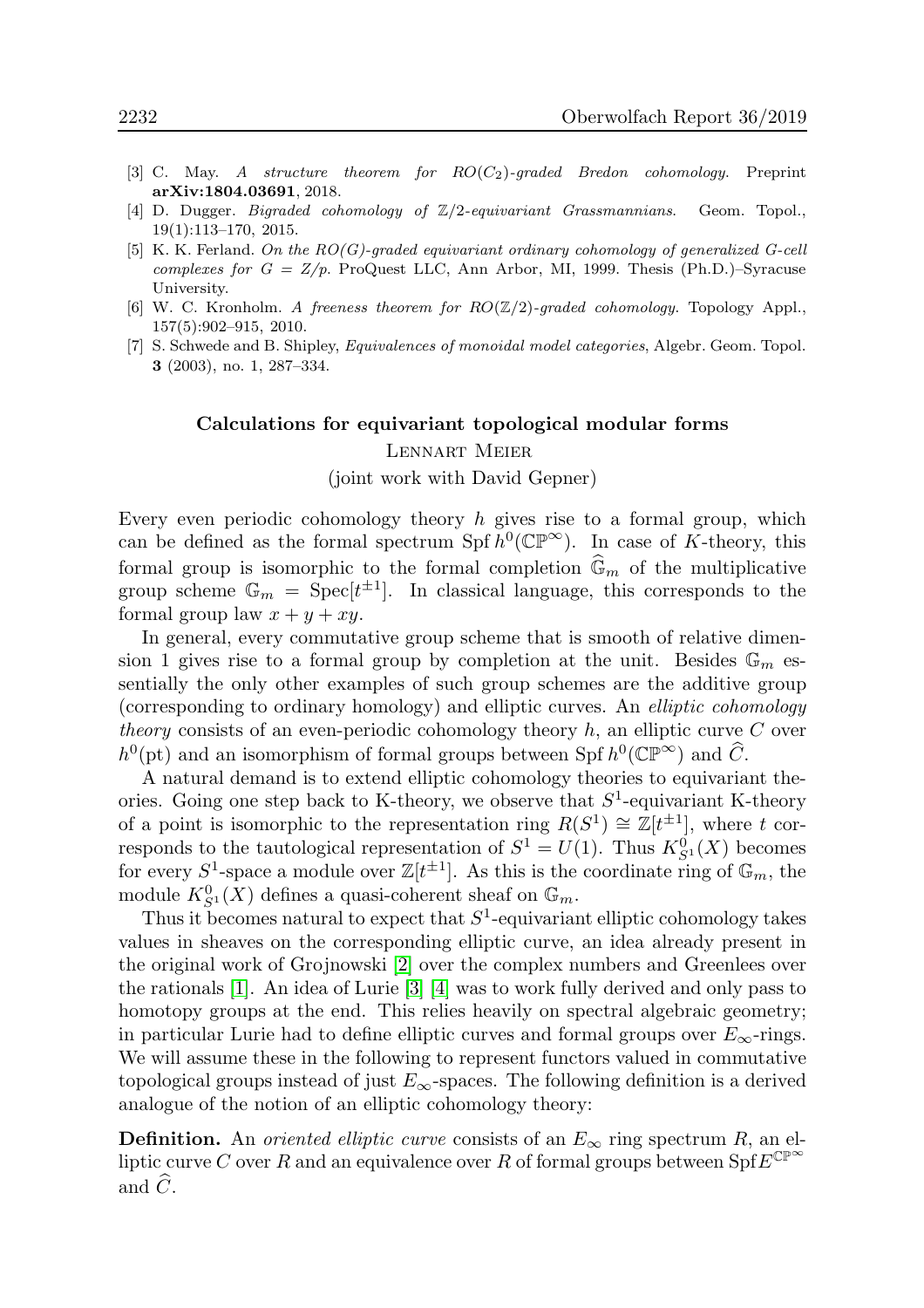Given now an oriented elliptic curve  $(R, C)$ , we want following Lurie to define a contravariant functor

$$
R_{S^1}^{\text{shv}} \colon (\mathcal{S}_G^{\text{fin}})^{op} \to \text{QCoh}(C, \mathcal{O}_C)
$$

from the  $\infty$ -category  $S_G^{\text{fin}}$  of finite  $S^1$ -CW complexes to the  $\infty$ -category of quasicoherent  $\mathcal{O}_C$ -modules. By Elmendorf's theorem,  $\mathcal{S}_G^{\text{fin}}$  embeds into space-valued presheaves on the orbit-category  $Orb_{S^1}$  as the sub- $\infty$ -category generated by finite colimits from the orbits  $S^1/H$  for closed subgroups  $H \subset S^1$ . Thus it suffices to specify  $R_{S^1}^{\text{shv}}$  on these orbits (with appropriate functoriality) if we demand that  $R_{S_1}$ <sup>shv</sup> sends finite colimits in  $S_G^{\text{fin}}$  to finite limits. We set  $R_{S_1}^{\text{shv}}(S^1/S^1)$  to be  $\mathcal{O}_C$  and  $R_{S^1/C_n}^{\text{shv}} = (i_n)_* \mathcal{O}_{C[n]},$  where  $i_n: C[n] \hookrightarrow C$  is the inclusion of the *n*-torsion. This is again in line with K-theory as  $K_{S^1}(S^1/C_n) \cong R(C_n)$  and  $Spec R(C_n) = \mathbb{G}_m[n]$ .

There are two methods to obtain more classical invariants from  $R_{S^1}^{\text{shv}}$ . The first is to apply (sheafified) homotopy groups to obtain sheaves of abelian groups on the underlying classical elliptic curve of C, resulting in a Grojnowski style version of elliptic cohomology. The other is to take global sections, resulting in a functor

$$
R_{S^1}
$$
: (finite  $S^1$ -spaces)<sup>op</sup>  $\rightarrow$  Spectra

Taking homotopy groups results in an  $S^1$ -equivariant cohomology theory

 $R_{S^1}^*$ : (finite  $S^1$ -spaces)<sup>op</sup>  $\rightarrow$  graded abelian groups

Actually, this is represented by an  $S^1$ -spectrum R with  $R^{S^1} = R_{S^1}(\text{pt})$ .

This abstract theory leaves the question open how to calculate these objects, which we answer in the simplest case.

**Theorem** (Gepner–M.). There is an equivalence  $R^{S^1} = R_{S^1}(\text{pt}) \simeq R \oplus \Sigma R$ . The  $map R \to R^{S^1}$  is given by restriction along  $S^1 \to \{e\}$  and  $\Sigma R \to R^{S^1}$  by a transfer.

While there is just one multiplicative groups, there are a lot of elliptic curves, resulting in many elliptic cohomology theories. There is one universal theory, called topological modular forms TMF associated with the moduli stack of all elliptic curves. While itself not an elliptic cohomology theory, it maps to all elliptic cohomology theories (associated with an oriented elliptic curve) and supports an equivariant theory as well. The naturality in the previous theorem implies:

**Corollary.** We have an equivalence  $TMF^{S^1} \simeq TMF \oplus \Sigma TMF$ .

Note that the homotopy groups of  $TMF$  are completely known and thus we obtain a complete calculation of  $TMF_{S^1}^*(pt)$ . Note moreover that (in contrast to  $K^{S^1}$ ) the TMF-module TMF<sup>S<sup>1</sup></sup> is dualizable, with dual  $\Sigma^{-1}TMF^{S^1}$ .

Actually, equivariant  $TMF$  can be defined for all compact Lie groups  $G$ , in particular resulting in fixed points  $TMF<sup>G</sup>$ . Our results together with work of Lurie suggest the following conjecture.

Conjecture. Let G be a compact Lie group and L its adjoint representation. Then  $TMF^G$  is a dualizable TMF-module with dual  $(\Sigma^{-L}TMF)^G$ .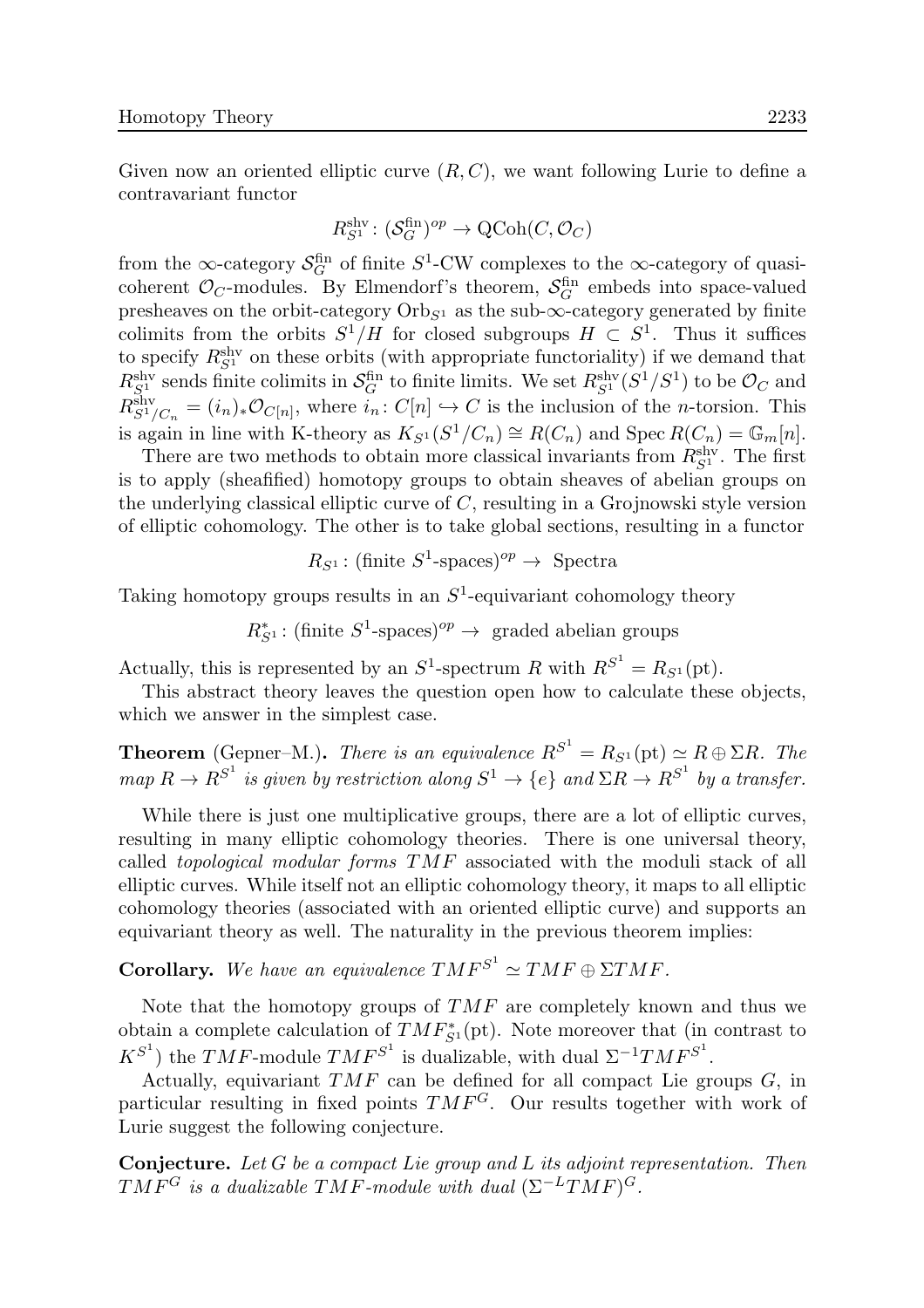The case of G finite is a consequence of tempered ambidexterity, one of the main results of [\[4\]](#page-51-3). The case  $G = S^1$  (and actually  $G = (S^1)^r$ ) follows from the corollary above.

In particular, Lurie's result implies that  $TMF^{C_n}$  is a self-dual  $TMF$ -module.

Question. Can one explicitly calculate  $TMF^{C_n}$  or at least its homotopy groups?

Much of the difficulty lies in understanding explicitly the *n*-torsion points in the universal elliptic curve. This simplifies significantly if we invert  $n$  in the basis or even p-complete away from n. The following is one of the main results from  $[5]$ .

**Theorem** (M.). For p not dividing n, the TMF-module  $TMF^{C_n}$  splits after pcompletion into shifted copies of TMF, TMF<sub>1</sub>(2) (if  $p = 3$ ) and TMF<sub>1</sub>(3) (if  $p = 2$ .

#### **REFERENCES**

- <span id="page-51-1"></span>[1] J.P.C. Greenlees. Rational  $S^1$ -equivariant elliptic cohomology. Topology 44 (2005), no. 6, 1213–1279.
- <span id="page-51-0"></span>[2] Ian Grojnowski. Delocalised equivariant elliptic cohomology. Elliptic cohomology, 114-121, London Math. Soc. Lecture Note Ser., 342, Cambridge Univ. Press, Cambridge, 2007.
- <span id="page-51-2"></span>[3] Jacob Lurie. Survey of elliptic cohomology. Algebraic topology, 219–277, Abel Symp., 4, Springer, Berlin, 2009.
- <span id="page-51-3"></span>[4] Jacob Lurie. Elliptic Cohomology III: Tempered Cohomology. Available on the author's homepage.
- <span id="page-51-4"></span>[5] Lennart Meier. Topological modular forms with level structure: decompositions and duality, arXiv:1806.06709

# Descent property of (co)sheaves on manifolds via Thurston's fragmentation

#### Sam Nariman

Let  $F : (\mathsf{Mfld}_n^{\partial})^{op} \to \mathsf{S}$  be a presheaf from the category of smooth *n*-manifolds (possibly with nonempty boundary) with smooth embeddings as morphisms to a convenient category of spaces S. For our purpose, it is enough to consider the category of simplicial sets or compactly generated Hausdorff spaces. Let  $F^h$  be the homotopy sheafification of  $F$  with respect to 1-good covers meaning contractible open sets whose nontrivial intersections are also contractible. One can describe the value of  $F^h(M)$  as the space of sections of the bundle  $\mathrm{Fr}(M) \times_{\mathrm{GL}_n(\mathbb{R})} F(\mathbb{R}^n) \to M$ , where  $\text{Fr}(M)$  is the frame bundle of M. We say F satisfies an h-principle if the natural map from the functor to its homotopy sheafification

$$
j: F(M) \to F^h(M),
$$

induces a weak equivalence and we say it satisfies c-principle if the above map is a homology isomorphism. Some important examples of such presheaf in the manifold topology are the space of generalized Morse functions [\[Igu84\]](#page-54-0), space of framed functions [\[Igu87\]](#page-54-1), space of smooth functions on  $M<sup>n</sup>$  that avoid singularities of codimension  $n + 2$  (this is in general a c-principle, see [\[Vas92\]](#page-54-2)), space of configuration of points with labels in a connected space [\[McD75\]](#page-54-3), etc.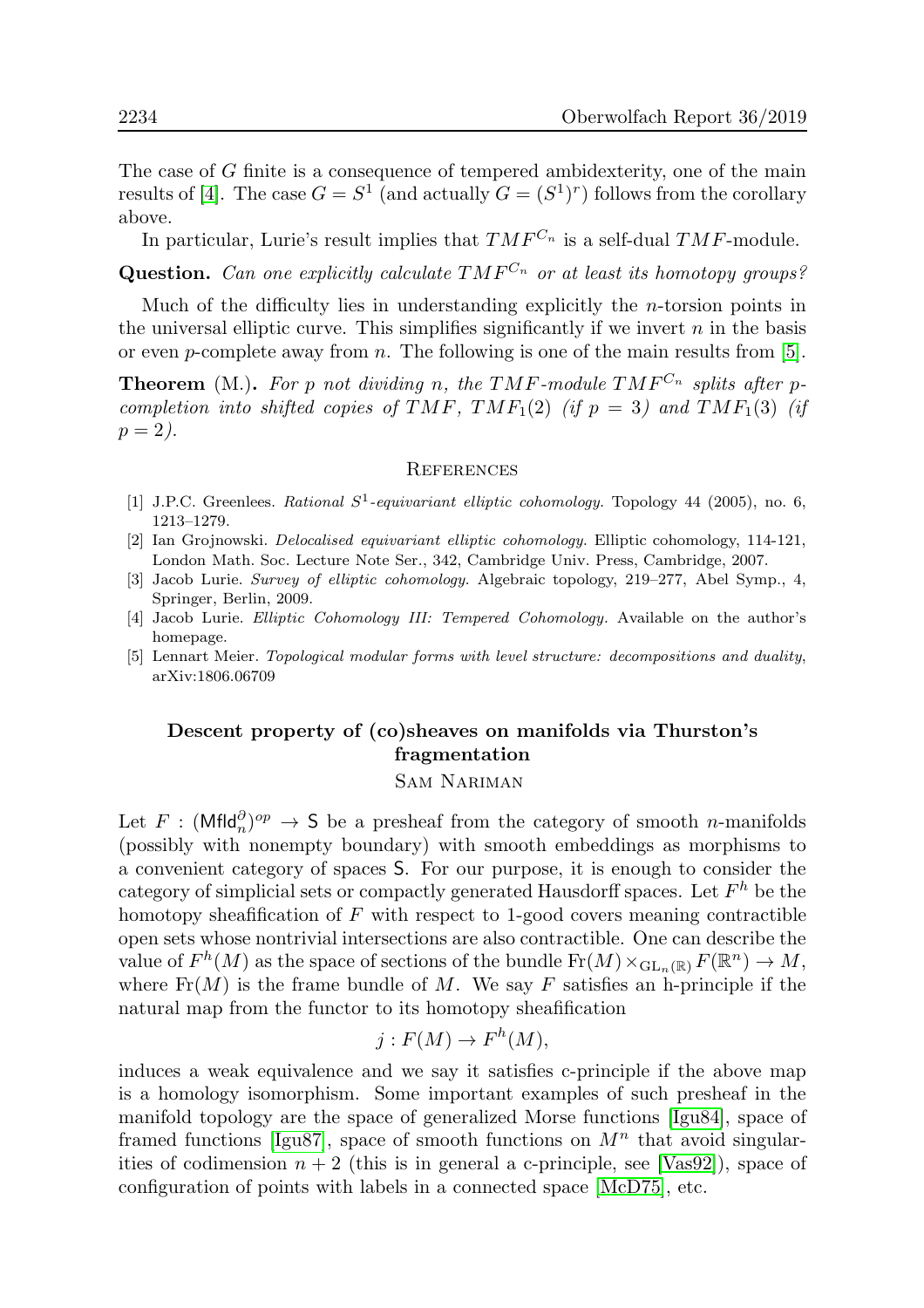Given a fixed element of  $s_0 \in F(M)$ , one could also consider the compactly supported versions (precosheaf)  $F_c(M, s_0)$  of these examples and still the natural map between  $F_c$  and  $F_c^h$  satisfies h-principle or c-principle. Proving that geometrically defined functorx of interest have nice homotopical properties (being homotopy (co)sheaf) is usually hard and it is the main step in proving h-principle theorems. Different techniques were developed [\[Gro86,](#page-54-4) [EM02\]](#page-54-5) to prove homotopical properties for certain geometric functors. But in the above examples, the known proofs are not "local to global" argument. In particular, they do not approach it by proving that  $F_c$  and  $F_c^h$  have descent property with respect to certain covers.

One common feature of the above examples is that  $F(\mathbb{R}^n)$  is at least  $(n-1)$ connected. So the fiber of the bundle whose compactly supported section space recovers  $F_c^h(M)$  is at least  $(n-1)$ -connected. For such section spaces, there is a descent property known as *non-abelian Poincare duality* [\[Lur16,](#page-54-6) Theorem 5.5.6.6]. So it is expected that if  $F(\mathbb{R}^n)$  is at least  $(n-1)$ -connected, proving h(c)-principle is equivalent to a descent property for  $F_c(M)$ . Inspired by Thurston's work in foliation theory, we introduce the notion of fragmentation for  $F_c$  as a way to prove a descent property for geometrically defined cosheaves. We talk about how fragmentation implies the known version of the non-abelian Poincare duality for space of sections and how it can be generalized when the connectivity of the hypothesis is relaxed.

1.1. Non-abelian Poincare duality via fragmentation. To state fragmentation property for the space of sections, let  $\pi : E \to M$  be a Serre fibration over the manifold M. Let  $s_0$  be a base section. By the support of a section s, we mean the closure of the points on which s differs from the base section  $s_0$ . Let  $\text{Sect}_c(\pi)$  be the space of compactly supported sections of the fiber bundle  $\pi : E \to M$  equipped with the compact-open topology. Let  $\operatorname{Sect}_{\epsilon}(\pi)$  denote the subspace of sections s such that the support of  $s$  can be covered by  $k$  geodesically convex balls of radius  $2^{-k} \epsilon$  for some positive integer k.

**Theorem 1.1** (Fragmentation property). If the fiber of  $\pi$  is at least  $(n-1)$ connected, the inclusion

$$
Sect_{\epsilon}(\pi) \hookrightarrow Sect_{c}(\pi),
$$

is a weak homotopy equivalence.

Remark 1.2. Thurston proved this property with the hypothesis that the fiber of  $\pi$  is at least *n*-connected.

One can improve on the same ideas to relax the connectivity hypothesis even more. For example, if the fiber of  $\pi$  is at least  $(n-2)$ -connected, one can show that

$$
Sect_{\epsilon}^{graph}(\pi) \hookrightarrow Sect_c(\pi),
$$

is a weak homotopy equivalence where  $\operatorname{Sect}^{\operatorname{graph}}_{\epsilon}(\pi)$  is the subspace of sections whose support is in a  $2^{-k} \epsilon$ -neighborhood of a graph with k vertices. Using Thurston's ideas in the foliation theory, one could prove the following c-principle theorem.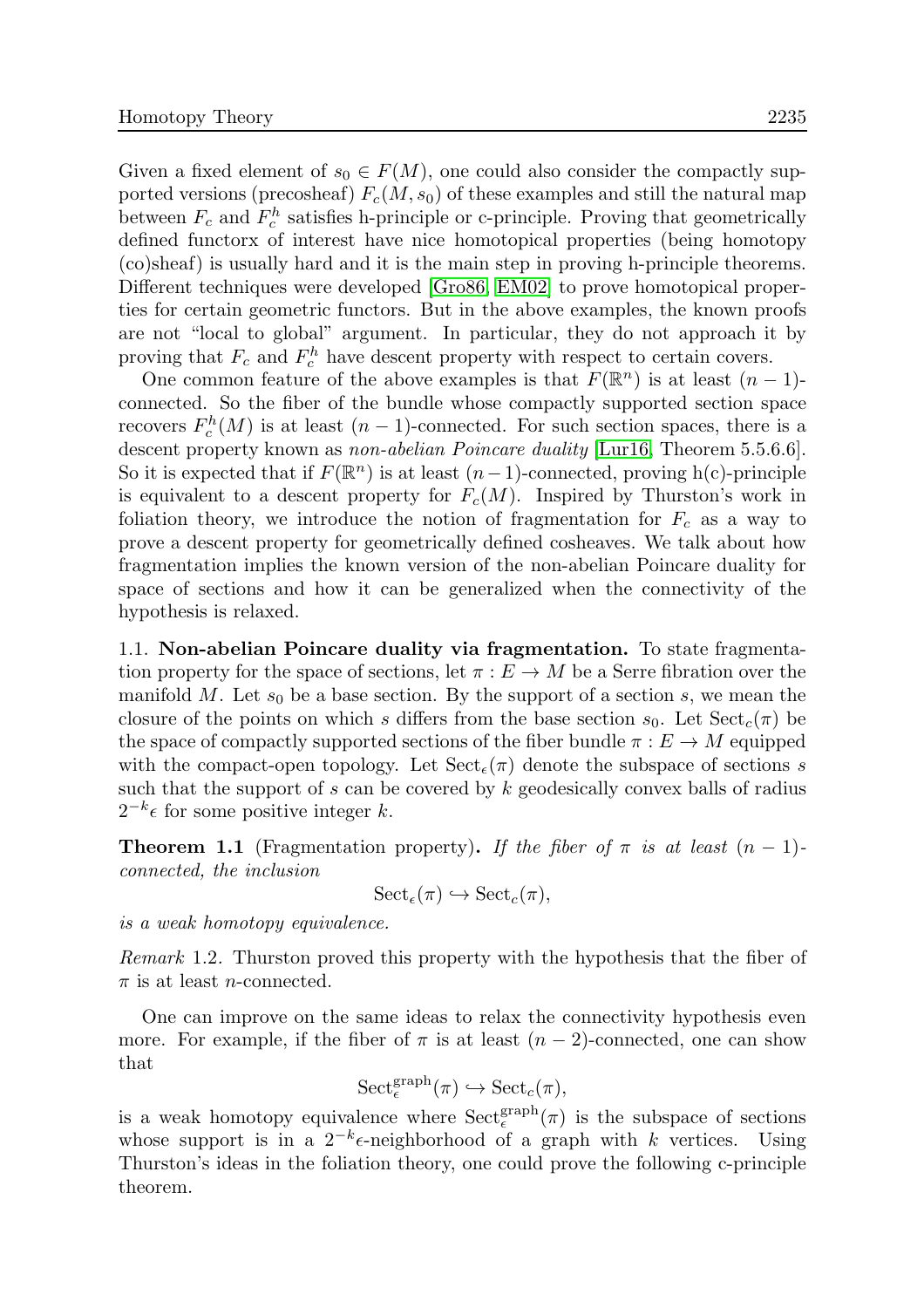**Definition 1.3.** We say  $F$  is good, if it satisfies

- The subspace of elements with empty support in  $F(M)$  is contractible.
- Let U and V be open disks. All embeddings  $U \hookrightarrow V$  induces a homology isomorphism between  $F_c(U)$  and  $F_c(V)$ .
- For an open subset U of a manifold M, the inclusion  $F_c(U) \to F_c(M)$  is an open embedding.
- Let  $\partial_1$  be the northern-hemisphere boundary of  $D^n$ . Let  $F(D^n, \partial_1)$  be the subspace of  $F(D^n)$  that restricts to the base element in a germ of  $\partial_1$  inside  $D^n$ . We assume  $F(D^n, \partial_1)$  is contractible.

**Theorem 1.4** (N). Let  $F$  be a good presheaf on manifolds such that

- $F(\mathbb{R}^n)$  is at least  $(n-1)$ -connected.
- It has the fragmentation property.

Then F satisfies the c-principle.

Proving fragmentation property instead of descent property with respect to good covers for geometrically defined functors  $F_c$  is approachable using Thurston's ideas in foliation theory. For example one could prove Vassiliev c-principle theorem [\[Vas92\]](#page-54-2) for space of smooth functions not having certain singularity via fragmentation technique.

1.2. Relating two c-principle theorems in foliation theory. Let  $Vect(M)$ denote the Lie algebra of smooth vector fields on a manifold M with its  $C^{\infty}$ topology and let  $C^*_{GF}(\text{Vect}(M))$  denote the Gelfand-Fuks cochains (continuous Chevalley-Eilenberg cochains). Bott and Segal showed that  $C^*_{GF}({\rm Vect}(-))$  has a descent property and used a local to global argument to find a zig-zag of quasiisomorphism between  $C_{GF}^*(Vect(M))$  and real cochains of the space of sections of  $\text{Fr}(M) \times_{\text{GL}_n(\mathbb{R})} F \to M$  where F is a 2n-connected  $\text{GL}_n(\mathbb{R})$ -space whose real cohomology  $H^*(F; \mathbb{R})$  is isomorphic to the cohomology of  $C^*_{GF}(\text{Vect}(\mathbb{R}^n))$ .

On the other hand, Thurston studied space of foliated trivial M-bundles [\[Thu74\]](#page-54-7) and proved a c-principle for such a functor. More formally, one can represent this functor using the Lie algebra of vector fields as follows. Let

$$
\mathsf{MC}_\bullet(\mathrm{Vect}(M)):=\mathsf{MC}(\Omega_{\mathrm{dR}}(\Delta^\bullet)\otimes \mathrm{Vect}(M)),
$$

be the simplicial set given by smooth Maurer-Cartan elements of dgla  $\Omega_{\mathrm{dR}}(\Delta^{\bullet})\otimes$  $Vect(M).$ 

He showed that  $|MC_{\bullet}(Vect(M))|$  has the fragmentation property and proved it is homology isomorphic to a section space. For simplicity, suppose that M is parallelizable. (this assumption is to express the section space as a mapping space). Then the Thurston theorem states that there is a map

(1) 
$$
|\mathsf{MC}_\bullet(\mathrm{Vect}(M))| \to \mathrm{Map}(M, |\mathsf{MC}_\bullet(\mathrm{Vect}_0(\mathbb{R}^n))|),
$$

where  $Vect_0(\mathbb{R}^n)$  is the formal vector fields on  $\mathbb{R}^n$  (i.e. germs of vector fields at the origin). Thurston's theorem implies that the above map is a homology isomorphism. Inspired by rational homotopy theory, the mapping space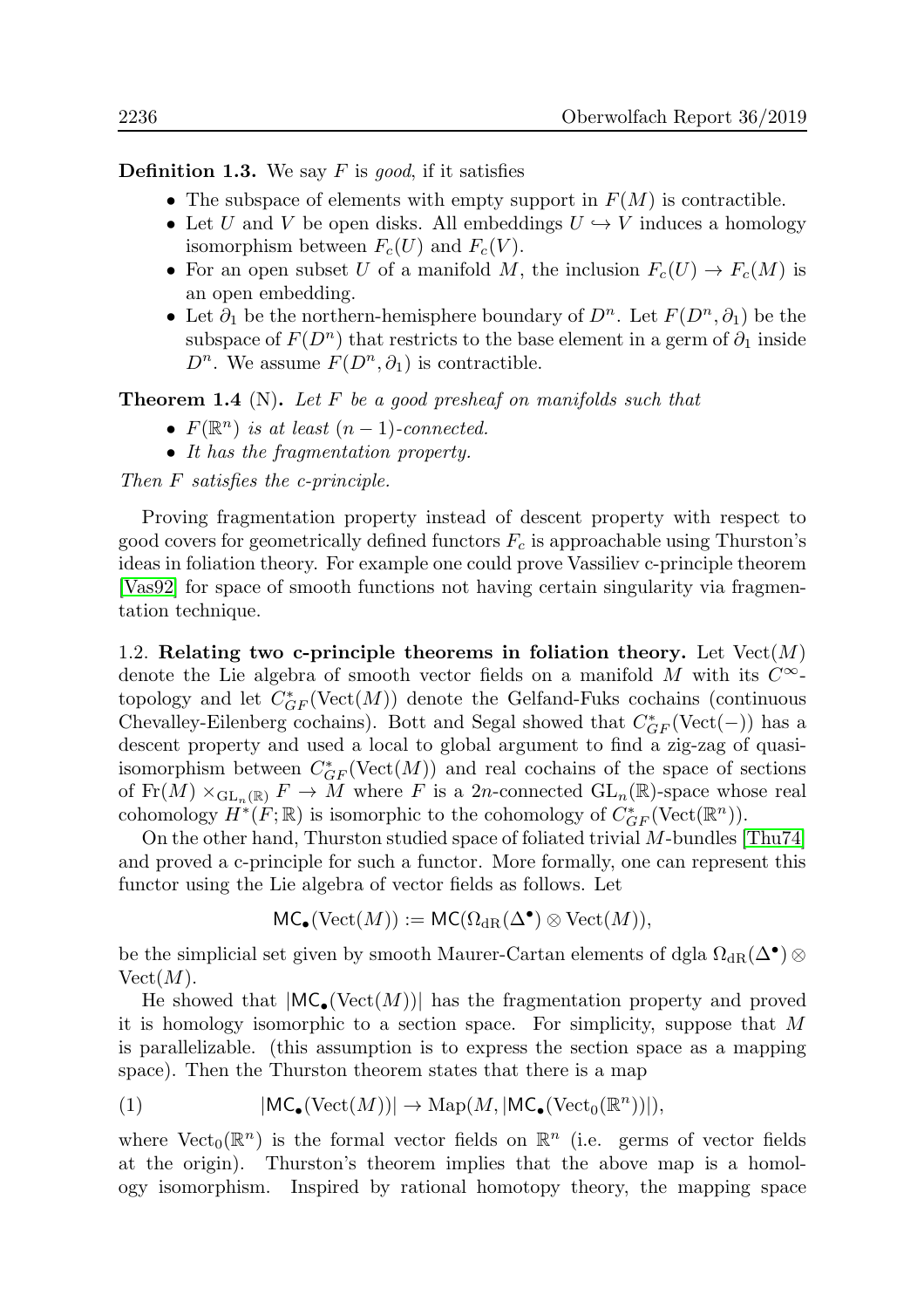$\mathrm{Map}(W,|\mathsf{MC}_\bullet(\mathrm{Vect}(\mathbb{R}^n))|$  can be modeled by the Maurer-Cartan element of the dgla  $\Omega_{\mathrm{dR}}(M)\otimes \mathrm{Vect}_0(\mathbb{R}^n)$ .

Our goal is to enhance Thurston's theorem to a statement about the comparison between  $\mathsf{MC}_\bullet(\Omega_{\mathrm{dR}}(W)\otimes \mathrm{Vect}_0(\mathbb{R}^n))$  and  $\mathsf{MC}_\bullet(\mathrm{Vect}(W))$  that implies homology isomorphism after realization. This is inspired by the work of Haefliger on differential cohomology [\[Hae10\]](#page-54-8) to relate these two theorems locally.

#### **REFERENCES**

- [EM02] Y. Eliashberg and N. Mishachev. Introduction to the h-principle, volume 48 of Graduate Studies in Mathematics. American Mathematical Society, Providence, RI, 2002.
- <span id="page-54-5"></span>[Gro86] Mikhael Gromov. Partial differential relations, volume 9 of Ergebnisse der Mathematik und ihrer Grenzgebiete (3) [Results in Mathematics and Related Areas (3)]. Springer-Verlag, Berlin, 1986.
- <span id="page-54-4"></span>[Hae10] André Haefliger. Differential cohomology. In *Differential topology*, pages 19–70. Springer, 2010.
- <span id="page-54-8"></span>[Igu84] Kiyoshi Igusa. On the homotopy type of the space of generalized Morse functions. Topology, 23(2):245–256, 1984.
- <span id="page-54-1"></span><span id="page-54-0"></span>[Igu87] Kiyoshi Igusa. The space of framed functions. Trans. Amer. Math. Soc., 301(2):431– 477, 1987.
- <span id="page-54-6"></span>[Lur16] Jacob Lurie. Higher algebra. 2014. Preprint, available at http://www. math. harvard.  $edu\text{/}^*$  lurie, 2016.
- <span id="page-54-3"></span>[McD75] Dusa McDuff. Configuration spaces of positive and negative particles. Topology, 14:91– 107, 1975.
- <span id="page-54-7"></span>[Thu74] William Thurston. Foliations and groups of diffeomorphisms. Bulletin of the American Mathematical Society, 80(2):304–307, 1974.
- <span id="page-54-2"></span>[Vas92] V. A. Vassiliev. Complements of discriminants of smooth maps: topology and applications, volume 98 of Translations of Mathematical Monographs. American Mathematical Society, Providence, RI, 1992. Translated from the Russian by B. Goldfarb.

# Beilinson's fibre sequence in  $K$ -Theory via topological cyclic homology Thomas Nikolaus

We will review several approximations to algebraic K-Theory: Hochschild homology, negative cyclic homology and topological cyclic homology. We review the results of Goodwillie, Dundas–McCarthy and Clausen–Mathew–Morrow which basically say that for nilpotent or henselian ideals, the difference between  $K$ -Theory and these approximations vanishes.

The main new result of this talk is a p-adic version of Goodwillie's result: for a commutative ring  $R$ , henselian along  $p$ , there is a fibre sequence

$$
\Sigma HC(R; \mathbb{Q}_p) \to K(R; \mathbb{Q}_p) \to K(R/p; \mathbb{Q}_p)
$$

This result is originally due to Beilinson under some additional assumptions on R. If time permits, we will discuss the proof using  $TC$  and applications.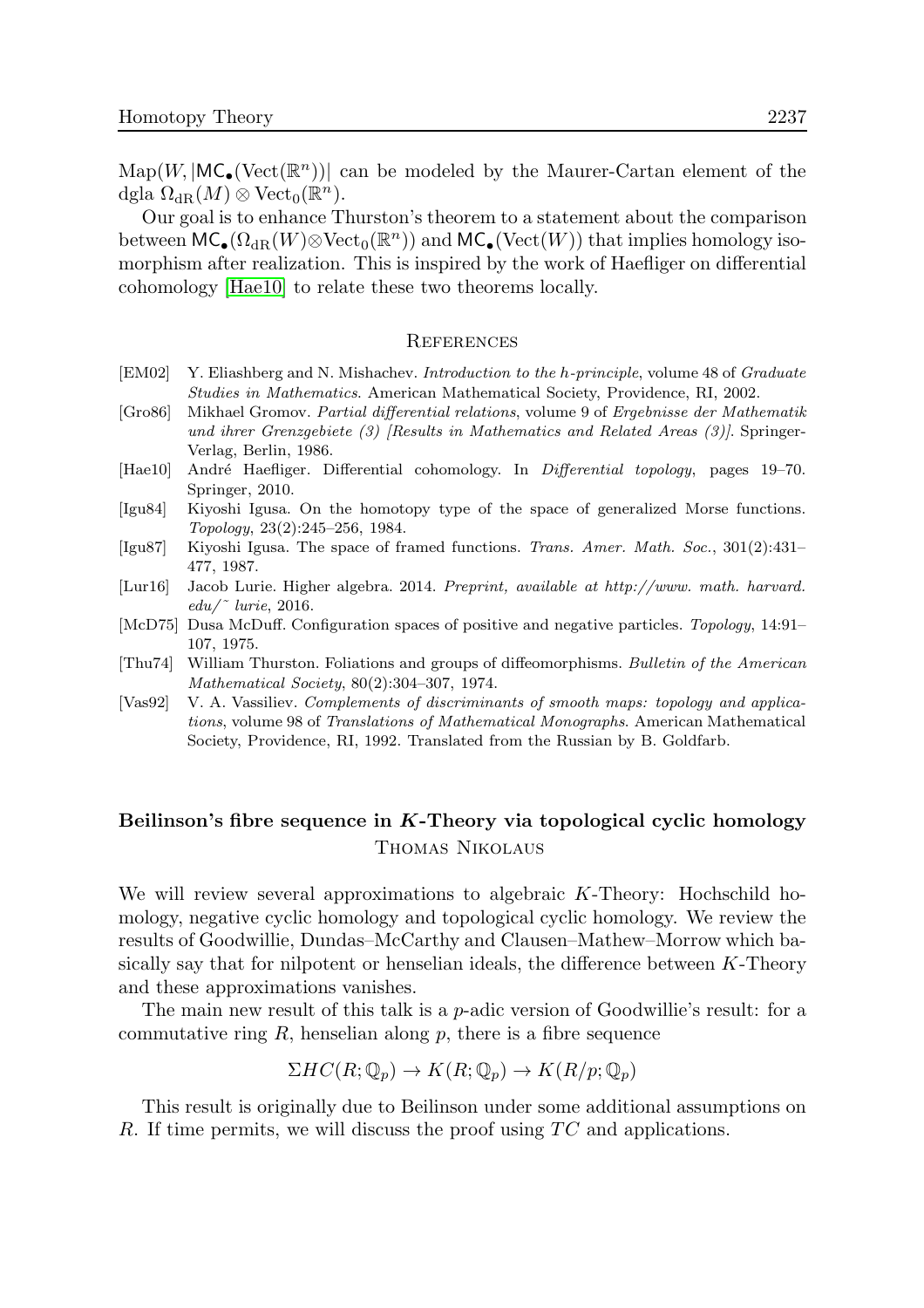# The  $\eta$ -periodic motivic sphere spectrum and the connective Witt-theoretic J-spectrum

Kyle Ormsby  $(ioint work with Oliver Röndigs)$ 

Infamously, the motivic Hopf map  $\eta$  is non-nilpotent in the motivic stable homotopy groups of the sphere spectrum. This is proved over any base field by Morel [\[4\]](#page-58-0), but is easily seen over  $\mathbb R$  since the real points of the unstable map  $\eta: \mathbb A^2 \setminus 0 \to \mathbb P^1$ are homotopy equivalent to the degree  $-2$  map  $S^1 \to S^1$ . This is a first example of exotic behavior in motivic stable stems, and hints at the additional complexity necessary in any successful description of motivic nilpotence.

We may detect motivic homotopy classes on which  $\eta$  acts non-nilpotently by forming the η-periodic sphere spectrum

$$
\eta^{-1}S := \text{hocolim} \left( S \xrightarrow{\eta} S^{-\alpha} \xrightarrow{\eta} S^{-2\alpha} \xrightarrow{\eta} \cdots \right).
$$

(Here we are using the "equivariant grading" in which  $S^{m+n\alpha} \simeq (S^1)^{\wedge m} \wedge (\mathbb{A}^1 \setminus \mathbb{A}^1)$ 0) $\wedge^n$ .) Following work over specific base fields by Andrews–Miller [\[1\]](#page-58-1), Guillou– Isaksen [\[2,](#page-58-2) [3\]](#page-58-3), and Wilson [\[8\]](#page-58-4), we undertake the computation of the homotopy groups of  $\eta^{-1}$ S over an arbitrary base field via the slice spectral sequence. Our efforts are successful for a broad class of fields, as exhibited by the following theorem. Let  $k_*^M(k)$  denote the mod 2 Milnor K-theory of k, let  $\rho = [-1] \in$  $k_1^M(k)$ , let  $W(k)$  denote the Witt ring of regular quadratic forms over k modulo the hyperbolic plane, and let sc denote slice completion as in [\[7\]](#page-58-5).

<span id="page-55-0"></span>Theorem 1 ([\[6,](#page-58-6) Theorem 4.8]). Suppose that k is not of characteristic 2 and that  $-1$  is a sum of four squares in k. Then, as a ring,

$$
\pi_{\star} \operatorname{sc}(\eta^{-1}S) \cong W(\mathsf{k})[\eta^{\pm 1}, \sigma, \mu]/(\sigma^2)
$$

where  $|\eta| = \alpha$ ,  $|\sigma| = 3 + 4\alpha$ , and  $|\mu| = 4 + 5\alpha$ . If additionally cd  $k < \infty$ , then  $\operatorname{sc}(\eta^{-1}S) \simeq \eta^{-1}S$  and this is a computation of the  $\eta$ -periodic homotopy groups of the motivic sphere spectrum.

The proof begins with the known computation of the  $E_1$ -page of the  $\eta$ -periodic slice spectral sequence [\[7\]](#page-58-5):

$$
E_1^{*,\star} \cong H\mathbb{F}_2[\eta^{\pm 1}, \alpha_3, \alpha_4]/(\alpha_4^2).
$$

Here H denotes the motivic Eilenberg-MacLane functor,  $|\eta| = (1, \alpha)$ ,  $|\alpha_3| = (3, 2 +$  $3\alpha$ , and  $|\alpha_4| = (4, 4 + 5\alpha)$ .

We then determine the  $d_1$  differentials as an elaborate pattern of motivic Steenrod operations depicted in Figure [1.](#page-56-0) Some of these are detected by the unit map to connective Witt K-theory, kw, while others depend on a map  $\sigma_{\infty} : \Sigma^3$ kw  $\rightarrow \eta^{-1}S$ that we construct over  $\mathbb C$  via a cell presentation of kw.

This leads to an  $E_2$ -page of the form

$$
E_2^{*,\star}\cong k_*^M(\mathsf{k})[\eta^{\pm 1},\alpha_4,\alpha_5]/(\alpha_4^2)
$$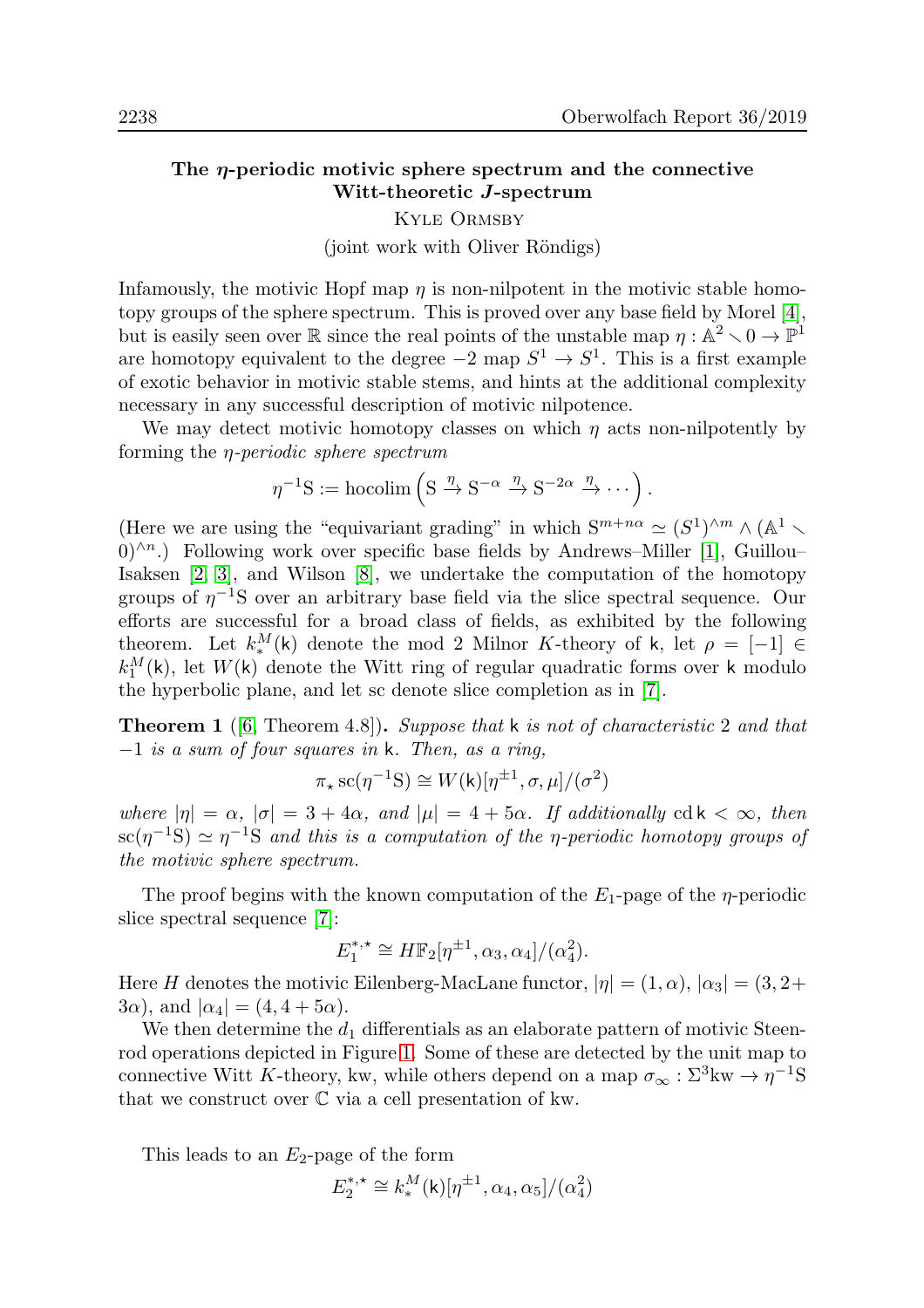

<span id="page-56-0"></span>FIGURE 1. The first page of the  $\eta$ -periodic slice spectral sequence with its differentials. A  $\Box$  in position  $(m, n)$  represents a copy of  $\pi_{\star} \Sigma^{m+n\alpha} H \mathbb{F}_2 \cong \Sigma^{m+n\alpha} k_*^M(\mathsf{k})[\tau]$  in slice degree n. The black portions of the diagram are detected by the unit map  $\eta^{-1}S \to kw$ , and the red portions are induced by  $\sigma_{\infty} : \Sigma^3$ kw  $\to \eta^{-1}S$  over  $\mathbb{C}$ . Arrows with slope  $-1/2$  represent  $\tau$ , arrows with slope  $-1$  represent  $\rho$ , solid vertical arrows represent  $Sq^2$ , dashed vertical arrows represent  $Sq^2 + \rho Sq^1$ , arrows with slope 1 represent  $Sq^2Sq^1 + Sq^3$ , and arrows with slope  $1/2$  represent  $Sq^3Sq^1$ .

in which  $|k_n^M(\mathsf{k})| = (0, -n\alpha)$  and  $|\alpha_5| = (5, 4 + 5\alpha)$ . In particular, this  $E_2$ page is concentrated in nonnegative simplicial degrees congruent to 0 or 3 modulo 4. Moreover, we clearly have that the spectral sequence collapses at  $E_2$  when  $k_{>1}^M(k) = 0$ . In particular, we get collapse for  $k = \mathbb{F}_p$ . A base change trick then proves the odd characteristic case of Theorem [1.](#page-55-0)

We then turn to the general characteristic 0 case, where we first show that  $d_2 = 0$ over  $k = \mathbb{Q}$  via a Hilbert reciprocity argument. This in turn allows us to prove that there is a nondecreasing sequence of extended integers  $r_k \in \mathbb{Z}_{\geq 3} \cup \{\infty\}, k \geq 2$ , such that differentials  $d_{r_k} \alpha_{2^k+1} = \rho^{r_k} \alpha_{2^k} \alpha_1^{r_k-1}$  $\int_1^{r_k-1}$  and the Leibniz rule determine the spectral sequence. Over a general field k, we call such a sequence (if it exists) the *profile* of the *η*-periodic slice spectral sequence over  $\mathsf{k}$ .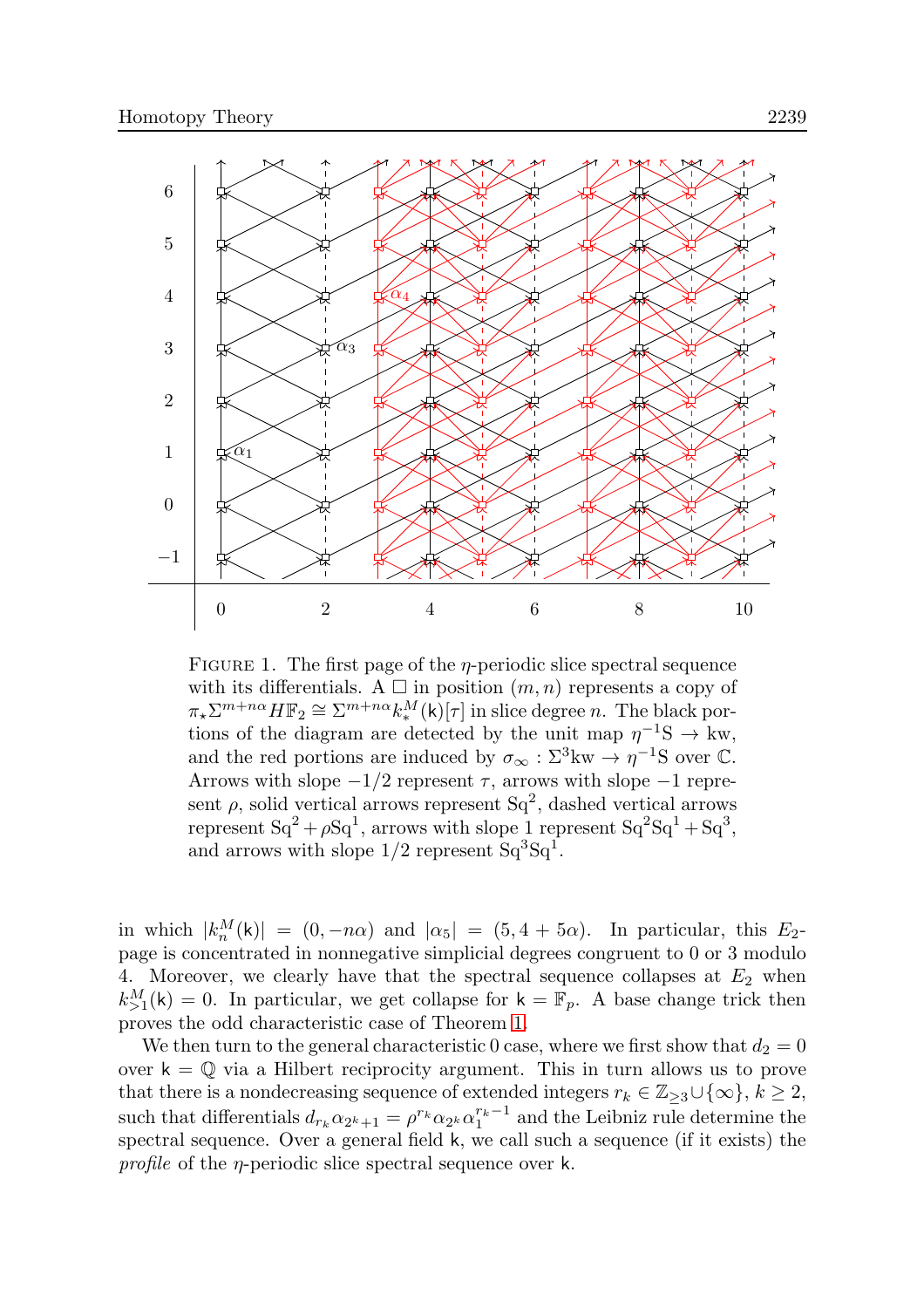**Theorem 2** ([\[6,](#page-58-6) Theorem 4.5]). Let k denote a characteristic 0 field. The  $\eta$ periodic slice spectral sequence over k is determined by the same profile as the η-periodic slice spectral sequence over Q.

The proof again relies on base change, but the details are more subtle. In particular, we invoke a deep theorem of Orlov–Vishik–Voevodsky [\[5,](#page-58-7) Theorem 3.3] to guarantee that the  $\rho^{r_k}$ -torsion in  $k_*^M(\mathsf{k})[\eta^{\pm 1}]\{\alpha_{2^k+1}\}\)$  supports no differentials.

This essentially completes the proof of Theorem [1,](#page-55-0) but leaves open the question of determining the profile of a characteristic 0 field in which  $\rho$  is non-nilpotent. Inspired by the computations of [\[3\]](#page-58-3), we make the following conjecture.

<span id="page-57-0"></span>Conjecture 1 ([\[6,](#page-58-6) Conjecture 4.10]). The profile of the η-periodic slice spectral sequence over  $\mathbb R$  (and hence over every characteristic 0 field) is  $r_k = k + 1$ .

We are not able to directly apply the results of [\[3\]](#page-58-3) to prove this conjecture because the target of the  $\eta$ -periodic motivic Adams spectral sequence is not (necessarily) the same as  $\pi_{\star}$  sc $(\eta^{-1}S)$ .

If Conjecture [1](#page-57-0) is true, then the homotopy groups of  $\operatorname{sc}(\eta^{-1}S)$  exhibit a "Witttheoretic image of  $J$  pattern." Indeed, we would get

$$
\pi_m \operatorname{sc}(\eta^{-1} S) \cong \begin{cases} W(k) & \text{if } m = 0, \\ W(k)/2^{\nu_2(4\ell)+1} & \text{if } m = 4\ell - 1 > 0, \\ 2^{\nu_2(4\ell)+1} W(k) & \text{if } m = 4\ell > 0, \\ 0 & \text{otherwise.} \end{cases}
$$

This leads to the speculation that there is a short resolution of  $\eta^{-1}S_2^{\frown}$  via connective Witt K-theory.

Let kw denote the connective cover of KW =  $\eta^{-1}$ KQ, where KQ is the motivic Hermitian K-theory spectrum. One can show that  $\overrightarrow{kw_2}$  admits an action of  $\mathbb{Z}_2^\times$  $\frac{\chi}{2}$  / $\{\pm 1\}$  by Adams operations when the virtual cohomological dimension of k is finite. Furthermore, for any  $g \in \mathbb{Z}_2^{\times}$  $\frac{\times}{2}$ /{±1},  $\psi^g - 1$  factors through  $\Sigma^4$ kw<sub>2</sub>. Define the connective Witt-theoretic J-spectrum jw via the fiber sequence

$$
jw \longrightarrow kw_2^{\widehat{\psi}^3 - 1} \Sigma^4 kw_2^{\widehat{\psi}}.
$$

<span id="page-57-1"></span>If true, the following conjecture easily implies Conjecture [1.](#page-57-0)

Conjecture 2 ([\[6,](#page-58-6) Conjecture 4.10]). The Adams operations act on  $\pi_{\star}$ kw ≅  $W(k)[\beta], |\beta| = 4 + 4\alpha$ , via  $\psi^g(\beta^k) = g^{2k}\beta^k$ , and if k has finite virtual cohomological dimension, then

$$
\eta^{-1} S_2^{\widehat{}} \simeq jw.
$$

Tom Bachmann has sketched a proof of Conjecture [2](#page-57-1) via the effect of Adams operations on HW∗kw. Work in progress of Bachmann and Mike Hopkins addresses precisely this question.

In one sense, a positive resolution of Conjecture [2](#page-57-1) (that does not depend on slice techniques) will supersede the results explained above. Nonetheless, the η-periodic slice differentials which we have discovered should prove useful in more detailed analyses of the slice spectral sequence for the motivic sphere building on [\[7\]](#page-58-5).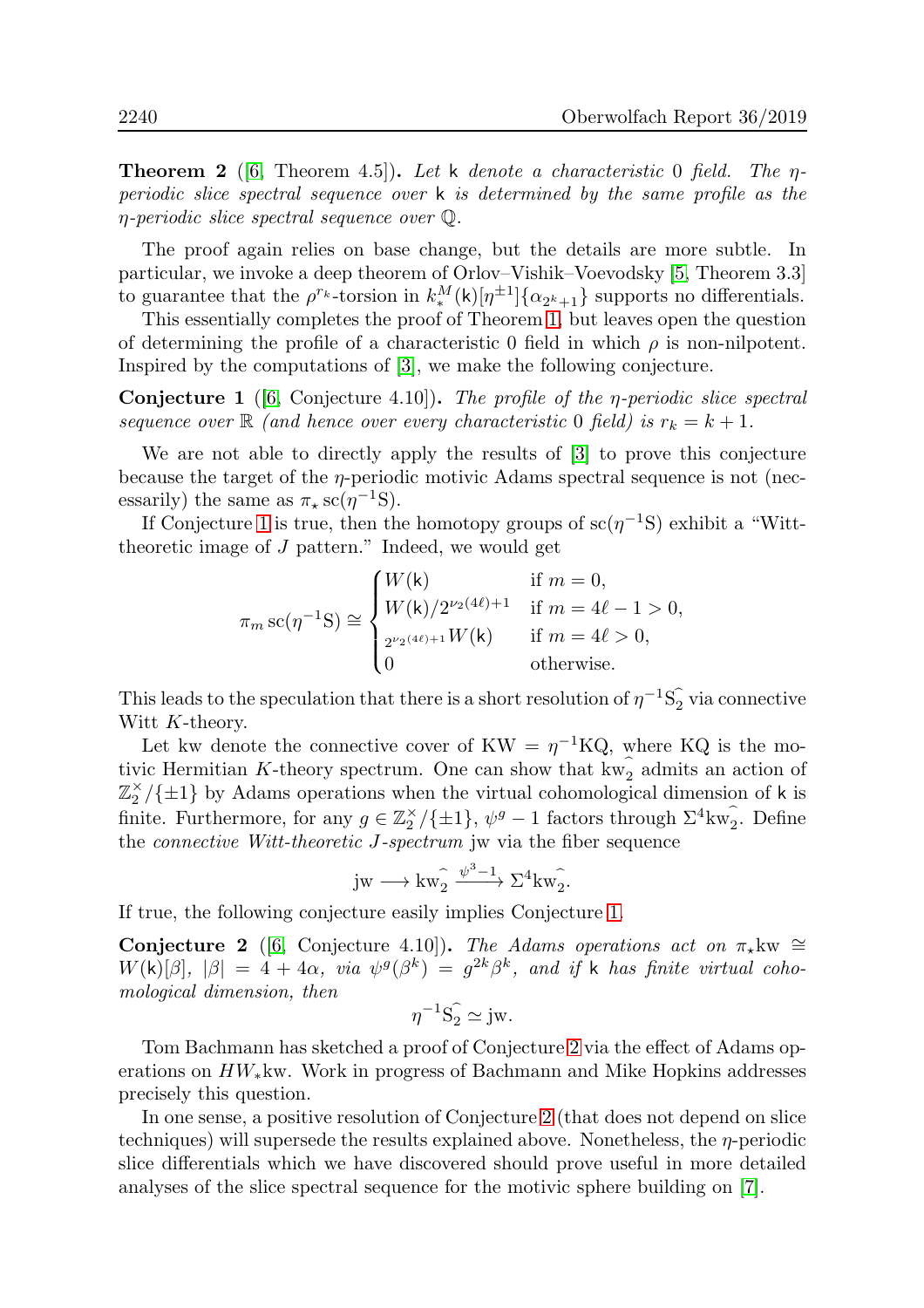#### **REFERENCES**

- [1] M. Andrews and H.Miller. Inverting the Hopf map. J. Topol., 10(4):1145–1168, 2017.
- [2] B.J. Guillou and D.C. Isaksen. The *η*-local motivic sphere. *J. Pure Appl. Algebra*, 219(10):4278–4756, 2015.
- <span id="page-58-1"></span>[3] B.J. Guillou and D.C. Isaksen. The *η*-inverted R-motivic sphere. Algebr. Geom. Topol., 16(5):3005–3027, 2016.
- <span id="page-58-3"></span><span id="page-58-2"></span>[4] F. Morel. On the motivic  $\pi_0$  of the sphere spectrum. In Axiomatic, enriched and motivic homotopy theory, volume 131 of NATO Sci. Ser. II Math. Phys. Chem., pages 219–260. Kluwer Acad. Publ., Dordrecht, 2004.
- <span id="page-58-0"></span>[5] D. Orlov, A. Vishik, and V. Voevodsky. An exact sequence for  $K_{*}^{M}/2$  with applications to quadratic forms. Ann. of Math. (2), 165(1):1–13, 2007.
- <span id="page-58-7"></span>[6] K. Ormsby and O. Röndigs. The homotopy groups of the  $\eta$ -periodic motivic sphere spectrum. 2019. arXiv:1906.11670v2.
- <span id="page-58-6"></span>[7] O. Röndigs, M. Spitweck, and P.A. Østvær. The first stable homotopy groups of motivic spheres. Ann. of Math. (2), 189(1):1–74, 2019.
- <span id="page-58-5"></span><span id="page-58-4"></span>[8] G.M. Wilson. The eta-inverted sphere over the rationals. *Algebr. Geom. Topol.*, 18(3):1857– 1881, 2018.

# Homotopy Theory of 2-categories

Viktoriya Ozornova (joint work with Martina Rovelli)

The long-term goal of this project joint with Julie Bergner and Martina Rovelli is understanding stratified simplicial sets as a model for  $(\infty, n)$ -categories and comparing it with already existing models. We would like to report on first steps in this direction.

The theory of  $(\infty, 1)$ -categories, in particular in form of quasi-categories by Joyal and Lurie, has become ubiquitous in homotopy theory. Many further models of  $(\infty, 1)$ -categories are available, all of them are known to be equivalent and the equivalences between them are well-understood. However, the situation changes when we turn to  $(\infty, n)$ -categories. The need for studying  $(\infty, 2)$ -categories, for example, arises when trying to incorporate analogs for non-invertible natural transformations in the context and in particular when looking at the totality of  $(\infty, 1)$ categories.

The motivation for our desired model for  $(\infty, n)$ -categories arises from the following classical consideration. If we consider ordinary categories, the nerve functor N exhibits a fully faithful embedding from small categories Cat into simplicial sets sSet. The essential image can be characterized in two different ways. A maybe more familiar way is using Segal condition: A simplicial set  $X$  is isomorphic to a nerve of a category if and only if the map  $X_n \to X_1 \times_{X_0} X_1 \times_{X_0} \cdots \times_{X_0} X_1$ induced by maps  $(i, i + 1)$ :  $[1] \rightarrow [n]$  is an isomorphism for any  $n \geq 2$ . Less wellknown is maybe the description via inner horns: A simplicial set  $X$  is isomorphic to a nerve of a category if and only if it has unique right lifting property with respect to all inner horn inclusions  $\Lambda^k[n] \hookrightarrow \Delta[n]$ , for  $0 < k < n$  and  $n \geq 2$ . The weakening of the former condition leads to the notion of complete Segal spaces, and the weakening of the latter leads to the notion of quasi-categories.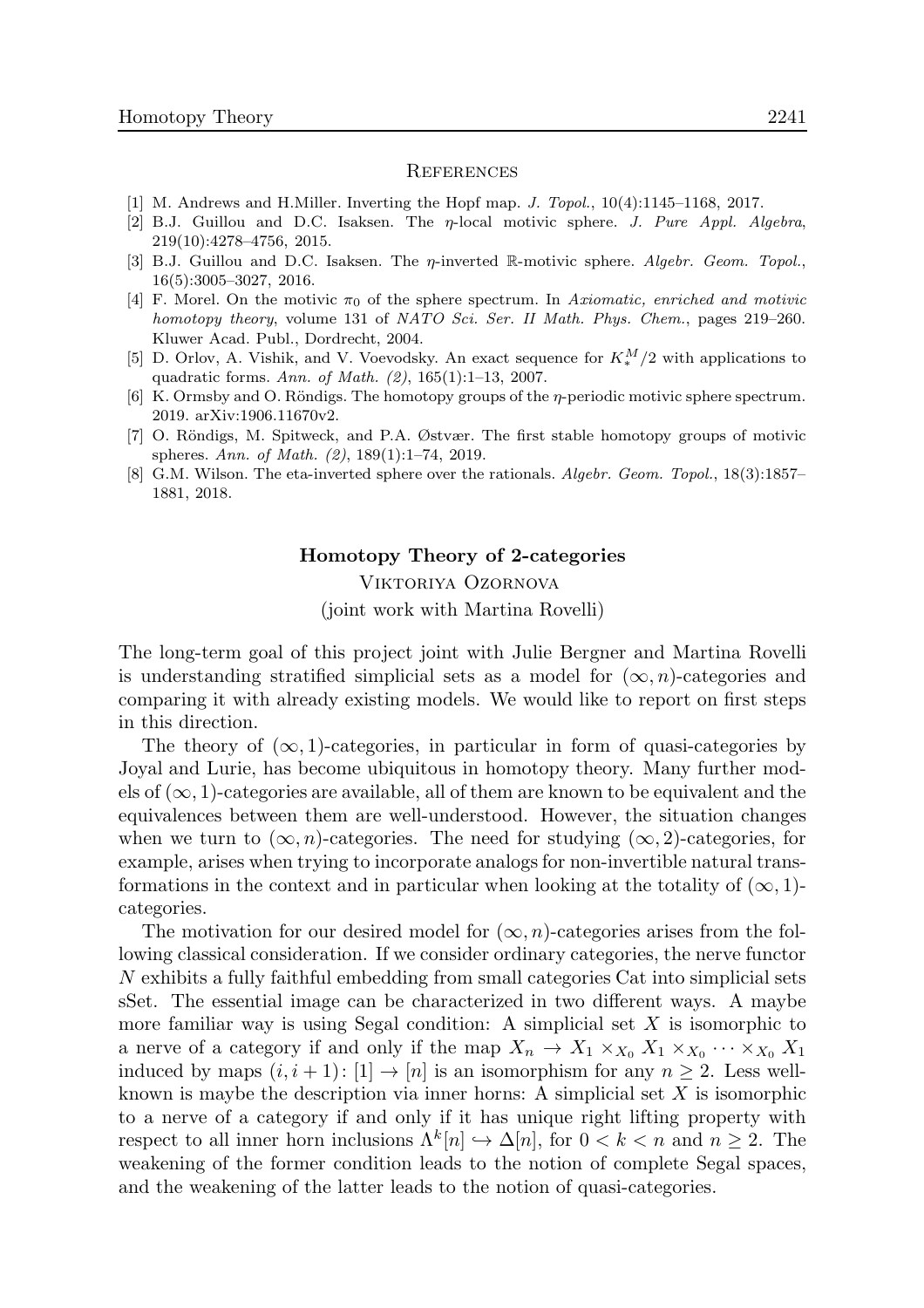If one wants to mimick this approach for  $(\infty, 2)$ -categories, the first question to answer is what the analog of the nerve functor is. The variant we want to use is a version of Street nerve [\[Str87\]](#page-60-0), due to Roberts–Street in the general case and also studied by Duskin and Gurski for 2-categories.

Similar to the usual nerve, the Duskin nerve of a strict 2-category is a simplicial set which is 3-coskeletal. The 0-simplices are precisely the objects, the 1-simplices are 1-morphisms. For the 2-morphisms, the situation becomes somewhat more complicated: Note that a 2-morphism in a 2-category has one 1-morphism as a source and one 1-morphism as a target. In contrast, a 2-simplex has to have three 1-simplices as its boundary. This is achieved by demanding one 2-simplex for every 2-morphism  $h \stackrel{\alpha}{\Rightarrow} h'$  and every decomposition  $h' = gf$ :

$$
y \xrightarrow{f \nearrow \alpha \uparrow \searrow} y
$$

The 3-simplices incorporate to a certain extent the composition of 2-morphisms.

The first surprise about Duskin nerve is that it is not fully faithful if we consider only strict 2-morphisms between strict 2-categories, and we will address this point in more detail in a moment. On a different note, Duskin nerve turns out to be complicated even for simple-looking 2-categories. For example, the 2-cell



has no non-trivial compositions. However, we were able to show the following, as a part of a larger class of examples:

**Theorem 1** (O.–Rovelli). The Duskin nerve of the 2-cell has exactly 2 nondegenerate simplices in every dimension.

As a remedy for the lack of fullness, Roberts–Street have introduced an additional structure on simplicial sets to make the nerve fully faithful. This leads to a notion of a *stratified simplicial set*, which is a simplicial set  $X$  together with subsets  $tX_k \subset X_k$  of thin simplices containing all degenerate simplices. The idea behind the thin simplices is to remember the simplices inhabited by an identity. This notion turns out to be well-suited for categorical purposes:

Theorem 2 (Roberts–Street, Verity [\[Ver08a\]](#page-60-1), Gurski [\[Gur09\]](#page-60-2)). The nerve  $N^{RS}$ : 2Cat  $\rightarrow$  Strat taking values in stratified simplicial sets and having thin simplices coming from the identities is fully faithful. Moreover, the essential image can be characterized in terms of strict horn lifting properties.

Weakening the horn lifting condition leads to a proposed definition of a notion of  $(\infty, 2)$ -category (which also generalizes for  $n > 2$ ) based on stratified simplicial sets by Riehl–Verity. However, Roberts–Street-stratification is too rigid for the purposes of homotopy theory, and that here, taking equivalences as thin simplices instead turns out to be the homotopically meaningful. As a first step showing the good properties of this definition, we were able to show: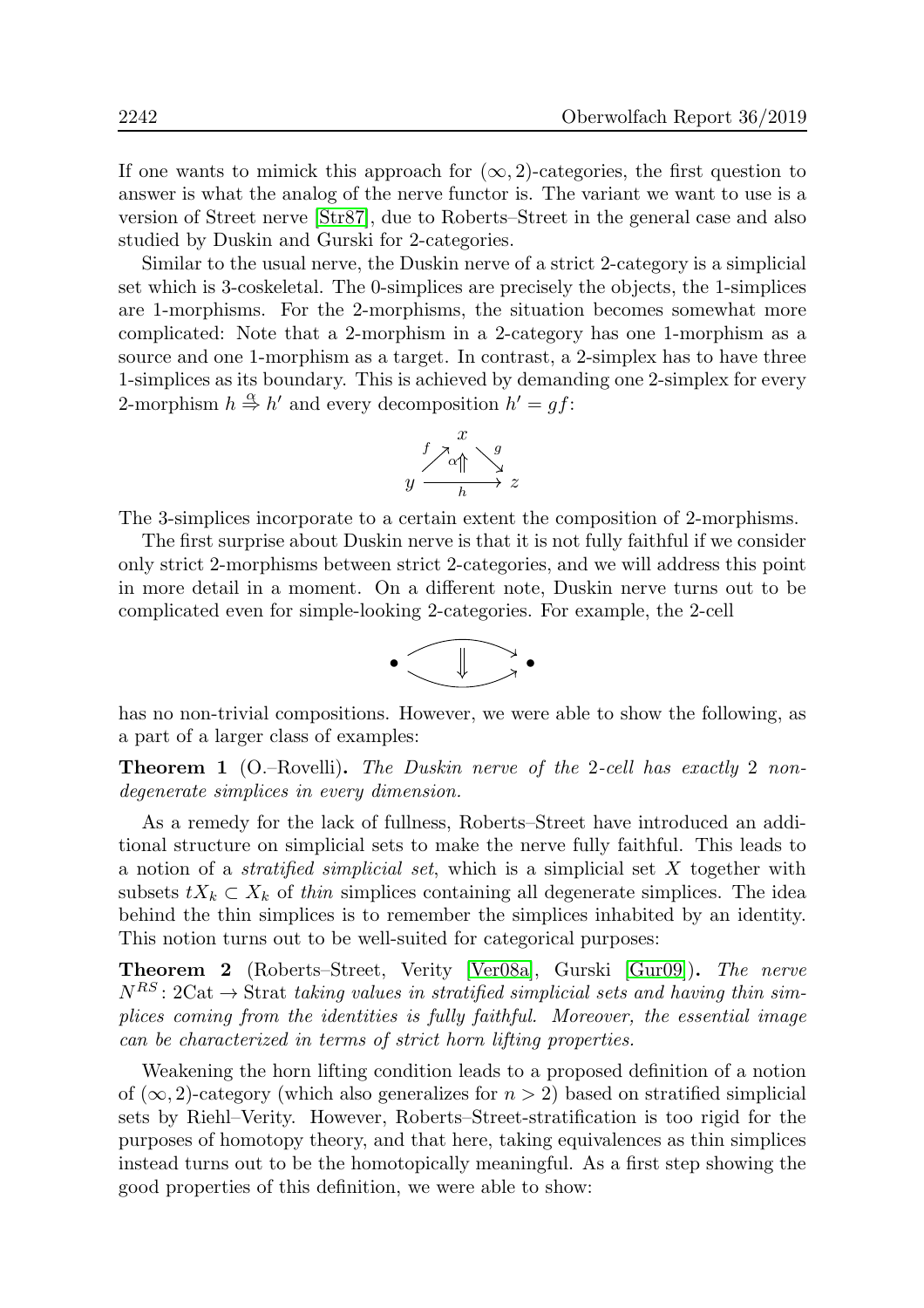Theorem 3 ([\[OR19\]](#page-60-3)). The nerve with the equivalence stratification defines a homotopically fully faithful embedding  $N^{\natural}$ :  $2Cat \to \text{Strat}_{(\infty,2)}$ .

Here,  $Strat_{(\infty,2)}$  denotes the category of stratified simplicial sets equipped with the homotopy theory for  $(\infty, 2)$ -categories.

#### **REFERENCES**

- [Gur09] Nick Gurski, Nerves of bicategories as stratified simplicial sets, J. Pure Appl. Algebra 213 (2009), no. 6, 927–946. MR 2498786 (2009m:18013)
- [OR19] Viktoriya Ozornova and Martina Rovelli, Nerves of 2-categories and 2-categorification of  $(∞, 2)$ -categories, arXiv:1902.05524 (2019).
- <span id="page-60-3"></span><span id="page-60-2"></span>[Str87] Ross Street, The algebra of oriented simplexes, J. Pure Appl. Algebra 49 (1987), no. 3, 283–335. MR 920944
- <span id="page-60-0"></span>[Ver08a] Dominic Verity, *Complicial sets characterising the simplicial nerves of strict*  $\omega$ categories, Mem. Amer. Math. Soc. 193 (2008), no. 905, xvi+184. MR 2399898

# <span id="page-60-1"></span>Chromatic homotopy theory is algebraic when  $p > n^2 + n + 1$ PIOTR PSTRAGOWSKI

A common theme in homotopy theory is to prove that certain classes of topological objects can be described by purely algebraic data. A famous example of this result is Quillen's rational homotopy theory, which describes simply connected rational spaces in terms of dg-Lie algebras [\[5\]](#page-61-0).

Non-stable results are hard to come by, but in the stable context there is an extensive family of examples of homotopy theories which admit an *algebraic model* (that is, an equivalent triangulated category of algebraic nature), as well as examples of homotopy theories which are known to have no models of this type (such as the category of spectra, as proven by Schwede [\[6\]](#page-61-1)).

In chromatic homotopy theory, one stratifies p-local homotopy theory by height n, and a common theme in this context is that answers turn out to be algebraic when the prime is much larger then the height. An example of this phenomena is a theorem of Bousfield, which shows that the  $E(1)$ -local homotopy theory admits an algebraic model for all  $p > 2$  [\[2\]](#page-61-2).

In this talk, we generalize Bousfield's result to all heights by showing that if  $p > n^2 + n + 1$ , then the homotopy category of  $E(n)$ -local spectra is equivalent to the derived category of  $E(n)_*E(n)$ . This gives a precise sense in which chromatic homotopy is algebraic at large primes, and implies that the corresponding  $K(n)$ local Picard groups are algebraic [\[1\]](#page-61-3).

Our methods are different from the ones traditionally used to prove algebraicity results, as developed by Franke [\[3\]](#page-61-4), and are instead based on Goerss-Hopkins theory [\[4\]](#page-61-5). The general nature of the latter thus suggests that algebraicity results should be now also possible in other contexts, for example for modules over certain ring spectra.

A question left open by this work is what happens when  $p \leq n^2 + n + 1$ . At  $p = 2$ , it is known by the work of Roitzheim that the  $E(1)$ -local homotopy category does not admit algebraic models [\[7\]](#page-61-6), and one expects that the same is true at all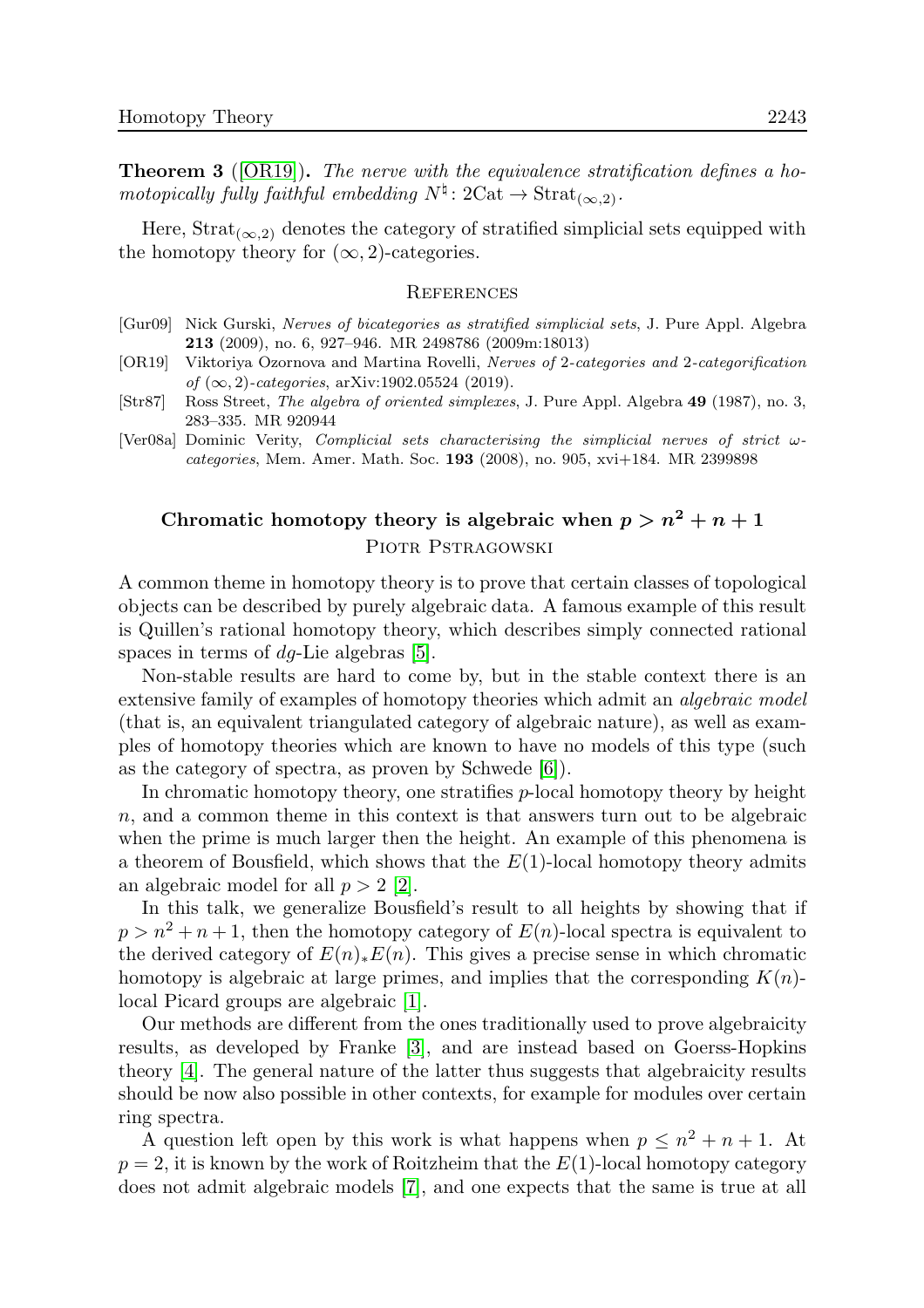heights when the prime is sufficiently small. A result of this type would give some measure of the "fundamental non-algebraicity" of homotopy theory predicted by Mahowald's principle.

#### **REFERENCES**

- [1] Piotr Pstragowski, Chromatic Picard groups at large primes, arXiv preprint arXiv:1811.05415 (2018).
- <span id="page-61-3"></span>[2] Aldridge K Bousfield, On the homotopy theory of K-local spectra at an odd prime, American Journal of Mathematics 107 (1985), no. 4, 895–932.
- <span id="page-61-2"></span>[3] Jens Franke, Uniqueness theorems for certain triangulated categories possessing an Adams spectral sequence, K-theory Preprint Archives 139 (1996).
- <span id="page-61-4"></span>[4] Piotr Pstragowski and Paul VanKoughnett, Abstract Goerss-Hopkins theory, arXiv preprint arXiv:1904.08881(2018)
- <span id="page-61-5"></span>[5] Daniel Quillen, Rational homotopy theory, Annals of Mathematics (1969): 205–295.
- <span id="page-61-1"></span><span id="page-61-0"></span>[6] Stefan Schwede, The stable homotopy category is rigid, Annals of Mathematics 166.3 (2007): 837–863.
- <span id="page-61-6"></span>[7] Constanze Roitzheim, Rigidity and exotic models for the K-local stable homotopy category, Geometry & Topology 11.4 (2007): 1855–1886.

# Duality for topological modular forms John Rognes (joint work with Robert Bruner)

In joint work with Robert Bruner we have recovered a calculation of  $\pi_*(tmf)$ , originally due to Hopkins and Mahowald [\[1\]](#page-62-0), with enough precision to define a map

$$
a\colon \Sigma^{20}tmf_2^\wedge\longrightarrow I(tmf/(2^\infty,B^\infty,M^\infty))
$$

of tmf-modules, where  $B \in \pi_8(tmf)$  is a Bott element,  $M \in \pi_{192}(tmf)$  is a Mahowald element,  $tmf/(2^{\infty}, B^{\infty}, M^{\infty})$  is the iterated homotopy cofiber of a cube of 2-, B- and M-localizations of  $tmf$ , and  $I(-)$  denotes the Brown–Comenetz dual. Using descent along a map  $tmf \rightarrow tmf_1(3) \simeq BP\langle 2 \rangle$  we deduce that a is an equivalence. At the homotopy group level this implies a Pontryagin duality

$$
\Theta N_i \cong \text{Hom}(\Theta N_{170-i}, \mathbb{Q}/\mathbb{Z})
$$

where  $N_*$  is the Z[B]-submodule of  $\pi_*(tmf)$  generated by the classes in degrees  $0 \leq *$  < 192,  $\pi_*(tmf) \cong N_* \otimes \mathbb{Z}[M]$ , and  $\Theta N_* \subset \Gamma_B N_*$  is the part of the Bott torsion in  $N_*$  that is not in degrees  $* \equiv 3 \mod 24$ .

As a consequence we obtain Stojanoska's theorem [\[2\]](#page-62-1) that  $\Sigma^{21}Tmf \simeq I_{\mathbb{Z}}(Tmf)$ , where  $I_{\mathbb{Z}}(-)$  denotes Anderson duality, also at the prime 2. Furthermore, we show that the image of the Hurewicz homomorphism  $\pi_*(S) \to \pi_*(tmf)$  (when restricted to the cokernel of J) lies in the part  $\Theta \pi_*(tmf)$  of  $\Gamma_B \pi_*(tmf)$  that is not in degrees  $* \equiv 3 \mod 24$ . A conjecture of Mahowald asserts that this is precisely the Hurewicz image.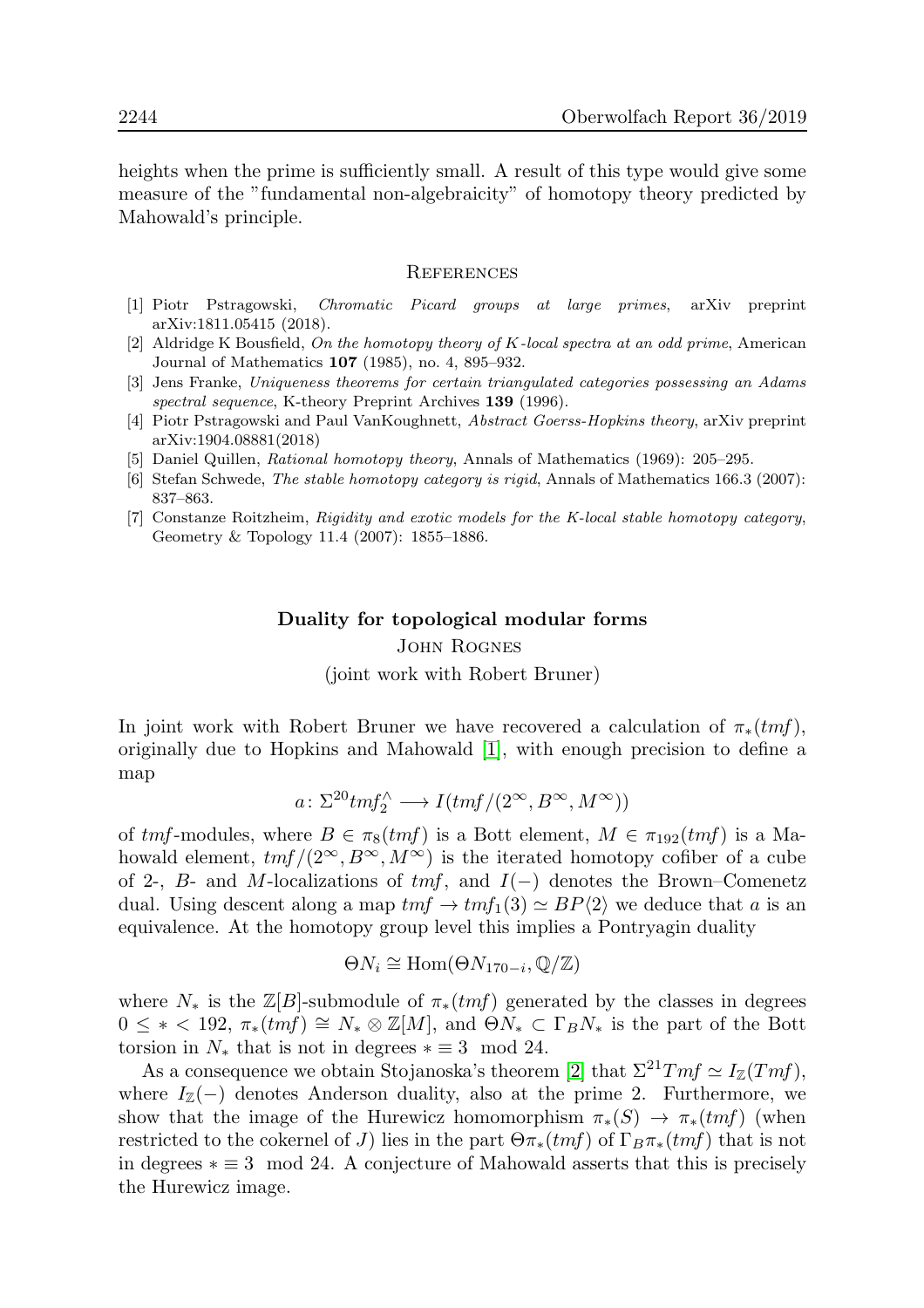#### **REFERENCES**

- [1] Michael J. Hopkins, Mark Mahowald, From elliptic curves to homotopy theory, Topological modular forms, 261–285, Math. Surveys Monogr., 201, Amer. Math. Soc., Providence, RI, 2014.
- [2] Vesna Stojanoska, Duality for topological modular forms, Doc. Math. 17 (2012), 271–311.

### <span id="page-62-1"></span><span id="page-62-0"></span>Ambidexterity in Chromatic Homotopy Theory

#### Lior Yanovski

Background and Main Results. Given an abelian group A with an action of a finite group  $G$ , one has the classical norm map from the co-invariants to the invariants

$$
\mathrm{Nm}_G: A_G \to A^G,
$$

which is given by summation along the orbit  $Nm_G([a]) = \sum$  $g{\in}G$ ga. Similarly, one

can define the norm map for an action of a finite group on any object of an abelian (or even semiadditive) category, but the behavior of the norm map strongly depends on the category in question. Two fundamental examples to keep in mind:

- For  $C = \text{Vec}_{\mathbb{Q}}$ , the norm map is always an isomorphism (essentially because  $|G|$  is invertible).
- For  $C = \text{Vec}_{\mathbb{F}_p}$  the norm is usually not an isomorphism. E.g. for the trivial action of  $C_p$  on any vector space V, the norm map is identically zero.

Thus, the property that the norm map is an isomorphism seems to be a characteristic zero phenomena. Moving to homotopy theory and replacing abelian groups with spectra, we have more "prime fields". fixing a prime  $p$ , Morava K-theories provide in a sense an interpolation between characteristic  $0$  and characteristic  $p$ :

<span id="page-62-2"></span>
$$
H\mathbb{Q} = K(0), K(1), \ldots, K(n), ..., K(\infty) = H\mathbb{F}_p.
$$

For any spectrum E, we denote by  $\text{Sp}_E \subseteq \text{Sp}$  the  $\infty$ -category of E-local spectra. Even though p is never invertible on an object of  $\mathrm{Sp}_{K(n)}$  for  $n > 0$ , we have the following remarkable result:

**Theorem 1.1.** (Greenlees-Hovey-Sadofsky 1996) For  $n < \infty$  and any  $E \in \mathrm{Sp}_{K(n)}$ and an action of a finite group G on E, the norm map

$$
\mathrm{Nm}: E_{hG} \to E^{hG}
$$

is an equivalence in  $\text{Sp}_{K(n)}$ .

<span id="page-62-3"></span>Another formulation is that the Tate construction  $X^{tG}$ , given as the cofiber of Nm in Sp, is  $K(n)$ -acyclic. Hence, the result is also known as "Tate vanishing". An action of G on E is a functor  $F:BG \to \mathrm{Sp}_{K(n)}$ , and the norm is a map:

 $Nm: \text{colim } F \to \text{lim } F.$ 

In this form, Hopkins and Lurie gave a strengthening of [1.1.](#page-62-2) Recall that a space A is called m-finite if all sets  $\pi_n(A, a_0)$  are finite and A is m-truncated. A  $\pi$ -finite space is a space that is m-finite for some m.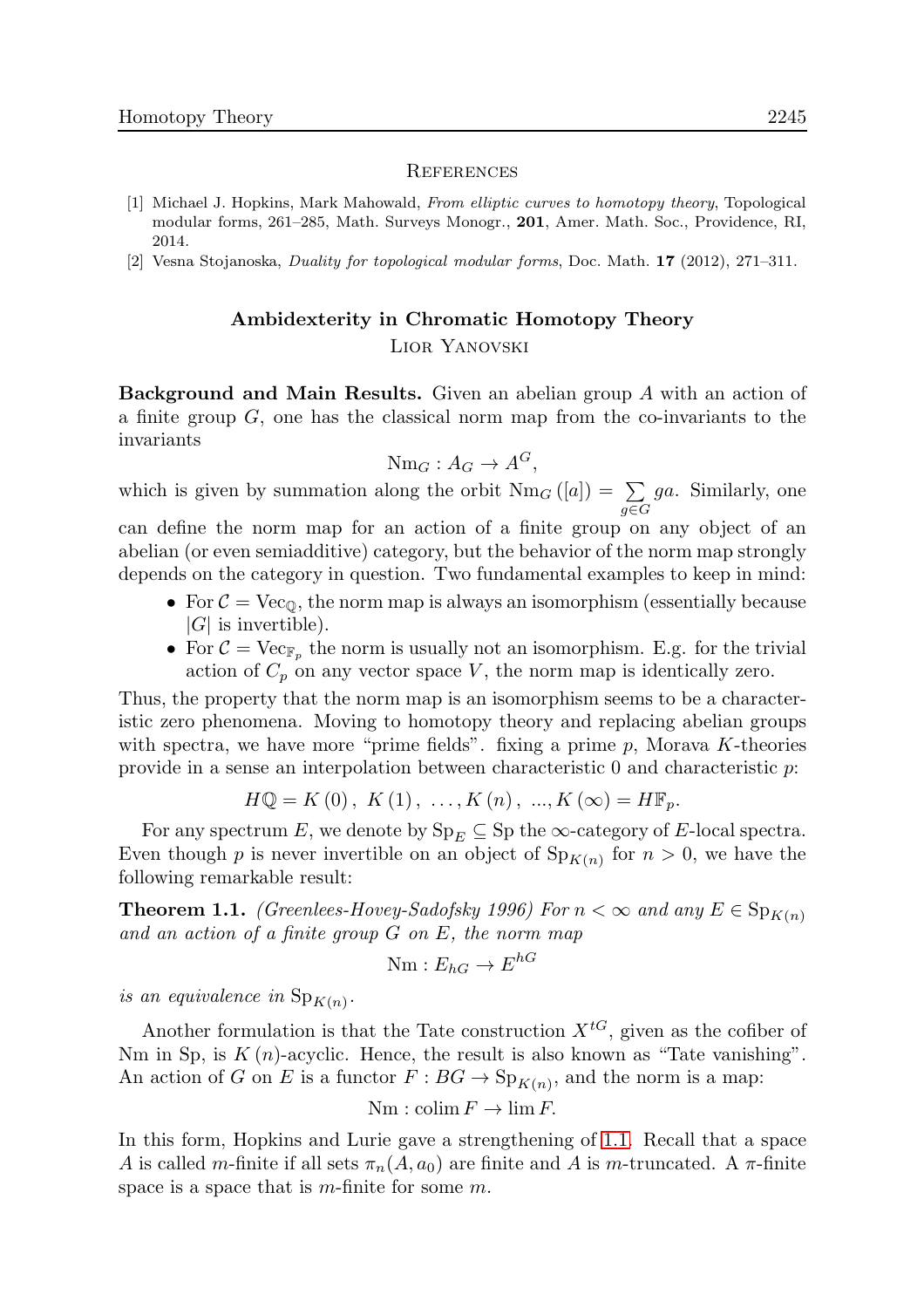**Theorem 1.2.** (Hopkins-Lurie 2013) Let A be any  $\pi$ -finite space,  $n < \infty$  and  $F: A \to \mathrm{Sp}_{K(n)}$ . There is a canonical (natural) equivalence

 $Nm_A : \operatorname{colim} F \stackrel{\sim}{\longrightarrow} \lim F$ 

Namely, they construct higher norms maps generalizing the usual ones and prove they are equivalences.

Remark 1.3. A 1-finite space is a finite disjoint union of BG-s for finite G-s and the norm map is the sum of the classical norm maps. Thus, [1.2](#page-62-3) generalizes [1.1.](#page-62-2)

The K (n)-local categories have a close relative. Denote  $T(n) = v_n^{-1} X(n)$ , where  $X(n)$  is some finite type n spectrum. There is a sequence of inclusions

$$
Sp_{K(n)} \subseteq Sp_{T(n)} \subseteq Sp
$$

and a factorization of the localization functors  $L_{K(n)} = L_{K(n)} L_{T(n)}$ . Thus, the following is a strengthening of [1.1](#page-62-2)

**Theorem 1.4.** (Kuhn 2003) [1.1](#page-62-2) is true when we replace  $\text{Sp}_{K(n)}$  with  $\text{Sp}_{T(n)}$ .

Our first main result is:

**Theorem 1.5.** (Carmeli, Schlank, Y) [1.2](#page-62-3) is true when we replace  $\text{Sp}_{K(n)}$  with  $Sp_{T(n)}$ .

The proof of this theorem is inevitably different from the proof given by Hopkins and Lurie for the  $K(n)$ -local version. In particular, we start with a more elaborate analysis of 1-semiadditivity, and show that quite generally 1-semiadditivity can be bootstrapped to  $\infty$ -semiadditivity under relatively mild assumptions. In fact, we show more generally:

**Theorem 1.6.** (Carmeli, Schlank, Y) Let R be a non-zero homotopy ring spectrum. The following are equivalent:

- (1)  $Sp_R$  is 1-semiadditive.
- (2) Sp<sub>R</sub> is  $\infty$ -semiadditive.
- (3) There exists  $0 \leq n < \infty$ , such that  $Sp_{K(n)} \subseteq Sp_R \subseteq Sp_{T(n)}$ .

Higher Semiadditivity. The higher norms are constructed inductively on the truncatendness  $m$  of the space  $A$ . The main point is that in order to define the norm for an *m*-finite space A, one needs not only the existence of norm maps for  $(m-1)$ -truncated spaces, but the fact that they are *equivalences*. In particular, to even define the norm for 2-finite spaces, one needs the Tate vanishing result for group actions.

The best way to get a feeling for how the norm map is generalized *upwards*, is to actually unwind the definition of the usual map downwards. Recall that the usual norm map

$$
\text{Nm}_{BG}: E_{hG} \to E^{hG}
$$

is defined roughly by summing over the orbit. The fact that we can sum maps is because of the canonical isomorphism from a co-product to the product:

 $E_1 \sqcup E_2 \sqcup \cdots \sqcup E_n \stackrel{\sim}{\longrightarrow} E_1 \times E_2 \times \cdots \times E_n.$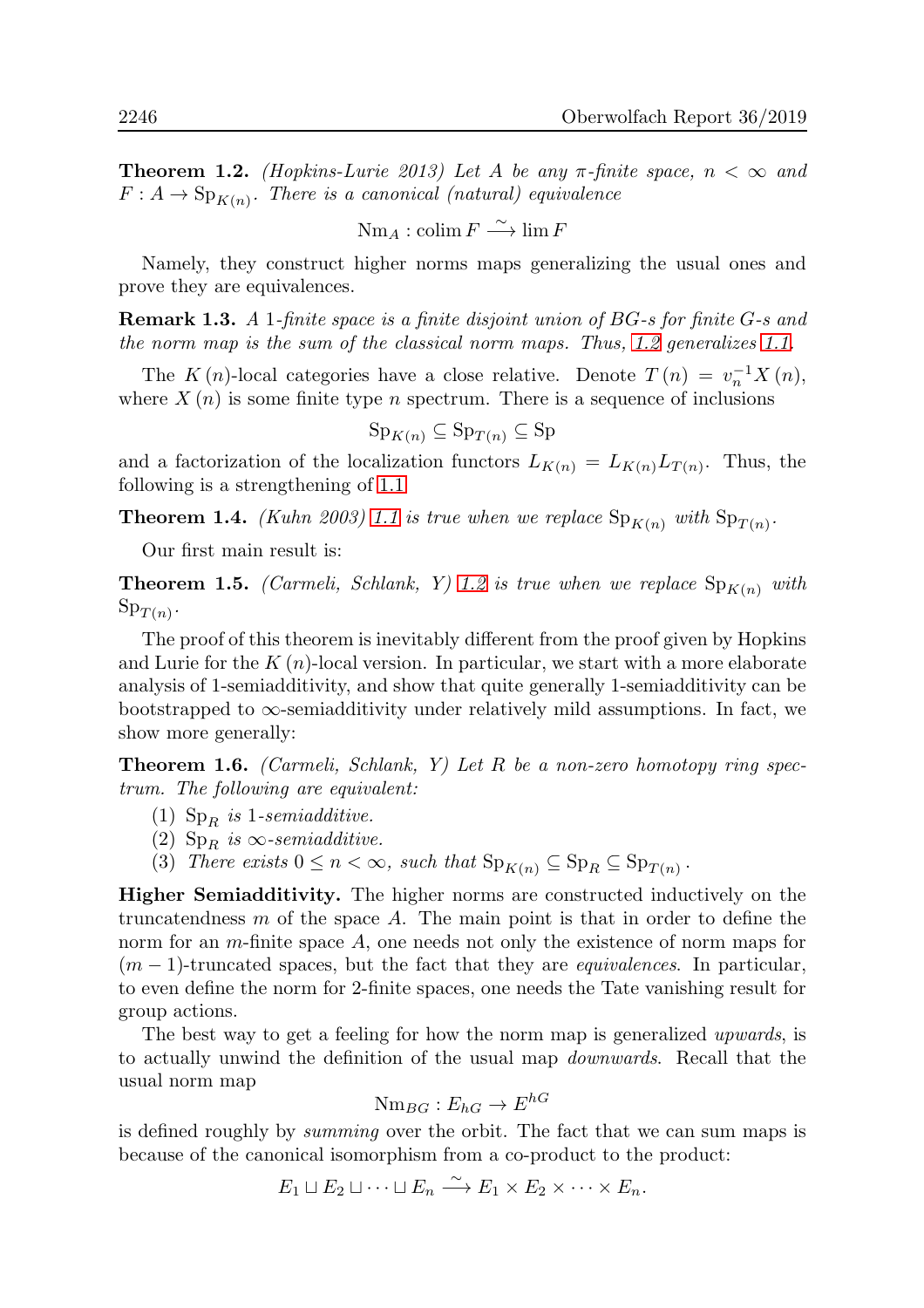This map itself is a norm map with respect to a finite discrete space with  $n$  points (0-truncated) and is constructed by identities on the diagonal and zeros of the diagonal. The zero map  $E_i \to E_j$  for  $i \neq j$ , exists because the unique map  $0 \to 1$ from the initial object to the terminal object is an isomorphism. This map in turn is a norm for the empty space  $((-1))$ -truncated).

Hopkins and Lurie organize this into a general categorical pattern, such that given a norm map for m-finite spaces, if it is an isomorphism we can use its inverse to construct a norm map for  $(m + 1)$ -finite spaces.

**Definition 1.7.** An ∞-category C is m-semiadditive if it is  $(m-1)$ -semiadditive and for all the norm maps for all m-finite spaces are equivalences. Every  $\mathcal C$  is  $(-2)$ -semiadditive.

Being 0-semiadditive is just being semiadditive and being  $(-1)$ -semiadditive is being pointed (having a zero object). With this terminology one can say:

- Greenlees-Hovey-Sadofsky:  $Sp_{K(n)}$  is 1-semiadditive.
- Hopkins-Lurie:  $Sp_{K(n)}$  is  $\infty$ -semiadditive.
- Kuhn:  $Sp_{T(n)}$  is 1-semiadditive.
- Carmeli-Schlank-Y:  $\text{Sp}_{T(n)}$  is  $\infty$ -semiadditive.

Just like the property of 0-semiadditivity (i.e. ordinary semiadditivity) of  $\mathcal C$  induces a canonical operation of summation of finite sets of morphisms between a pair of objects of  $\mathcal{C}$ , so does higher semiadditivity induces an operation of summation (or "integration") of families of morphisms indexed by more general  $\pi$ -finite spaces. More explicitly, given object X and Y in an m-semiadditive  $\infty$ -category C and a map  $\varphi: A \to \text{Map}(X, Y)$  where A is an m-finite space, one can define a new morphism  $\int_A \varphi \in \text{Map}(X, Y)$  as the composition

$$
X \xrightarrow{\Delta} \lim_{A} X \xrightarrow{\varphi} \lim_{A} Y \xrightarrow[\sim]{\text{Nm}_{A}^{-1}} \text{colim} \, Y \xrightarrow{\nabla} Y.
$$

An important special case is where  $\varphi$  is constant on  $\mathrm{Id}_X$ , in which case we denote  $\int_A \mathrm{Id}_X$  by  $[A]_X$  (those are actually the components of a natural endomorphism of the identity functor of  $\mathcal{C}$ ).

**Proof Sketch.** As said above, the proof proceeds by induction on the level of semiadditivity m starting with  $m = 1$ . The inductive step is based on the following easy argument:

Lemma 1.8 (Transfer Principal). Given a fiber sequence

$$
A \to E \to B
$$

with B connected, such that A and E are m-finite and  $[A]$  is an isomorphism, then  $Nm_B$  is an isomorphism.

By the formal part of HL it is enough to show that the norm of  $K(C_p, m+1)$ is an isomorphism.

Definition 1.9. We call a space A good if it is a connected m-finite p-space with  $\pi_m(A) \neq 0.$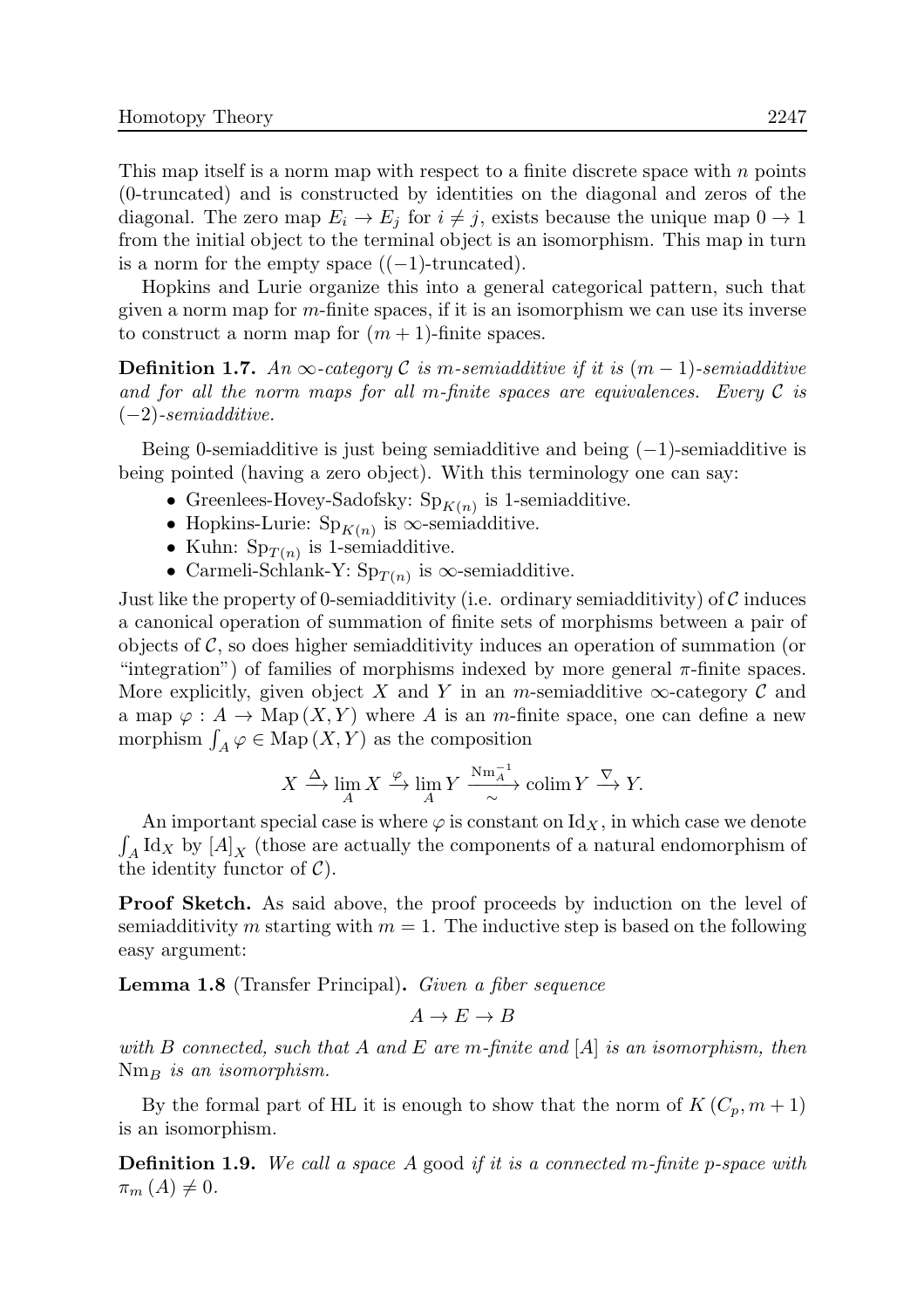For every good space  $A$ , there is a fiber sequence

 $A \rightarrow E \rightarrow K (C_n, m+1)$ .

Thus, if we can find any good space A with  $[A] \in \pi_0(\mathbb{S}_{T(n)})$  invertible, we are done. The next observation is that we can check whether  $[A]$  is invertible using Morava E-theory. Namely, the Hurewicz map

$$
f: \pi_0 \mathbb{S}_{T(n)} \to \pi_0(E_n) \simeq \mathbb{Z}_p[[u_1, \ldots, u_{n-1}]]
$$

detects invertibility. This follows from the following

**Lemma 1.10** (Conservativity Principal). The localization functor  $Sp_{T(n)} \rightarrow$  $Sp_{K(n)}$  is conservative on dualizable objects.

In fact, the image of f is contained in the constants  $\mathbb{Z}_p$ , so the question becomes how to find a good space A, such that  $f([A])$  has zero p-adic valuation? The rough idea is that by the results of Ravenel and Wilson,  $f([K(C_p,m)])$  is non zero, so it has *finite p*-adic valuation and using 1-semiadditivity we can construct an operation which reduces p-adic valuation.

**1-Semiadditivity.** Let C be a 1-semiadditive stable p-local symmetric monoidal  $\infty$ -category and R an  $\mathbb{E}_{\infty}$ -ring object in C. An element  $x \in \pi_0 R$  is by definition a map  $x: 1 \to R$  up to homotopy. Using the  $\mathbb{E}_{\infty}$ -structure, we get a new element  $x^p : BC_p \to \text{Map}(1, R)$  and we can define

$$
\delta(x) = \int_{BC_p} (x - x^p) \in \pi_0 R.
$$

The resulting function  $\delta : \pi_0 R \to \pi_0 R$  is an additive *p*-derivation. That is, it satisfies:

(1)  $\delta(0) = \delta(1) = 0.$ 

(2) For all  $x, y \in R$ :

$$
\delta (x + y) = \delta (x) + \delta (y) + \frac{x^{p} + y^{p} - (x + y)^{p}}{p}.
$$

(This implies that  $x \mapsto x^p + p\delta(x)$  is additive).

In other words, it behaves very much like the operation  $\delta_0(x) = \frac{x - x^p}{n}$  $\frac{-x^p}{p}$  on  $\mathbb{Z}_p$ . Recall the map

$$
f: \pi_0 \mathbb{S}_{T(n)} \to \mathbb{Z}_p \subseteq \pi_0(E_n).
$$

The key properties of  $\delta$  that are needed to complete the proof sketch above are:

- $f(\delta(x)) = \delta_0(f(x))$
- For a good space A, the element  $\delta([A])$  is of the form  $[A'] [A'']$  for good spaces  $A'$  and  $A''$ .

Thus, starting with  $A = K(C_p, m)$ , if [A] is not invertible, we can replace A with a good space  $A'$  or  $A''$  from above, with a smaller p-adic valuation. This procedure stops after a finite number of steps producing a good space A such that  $[A]$  is invertible and thus completing the proof of the  $(m+1)$ -semiadditivity of  $Sp_{T(n)}$ .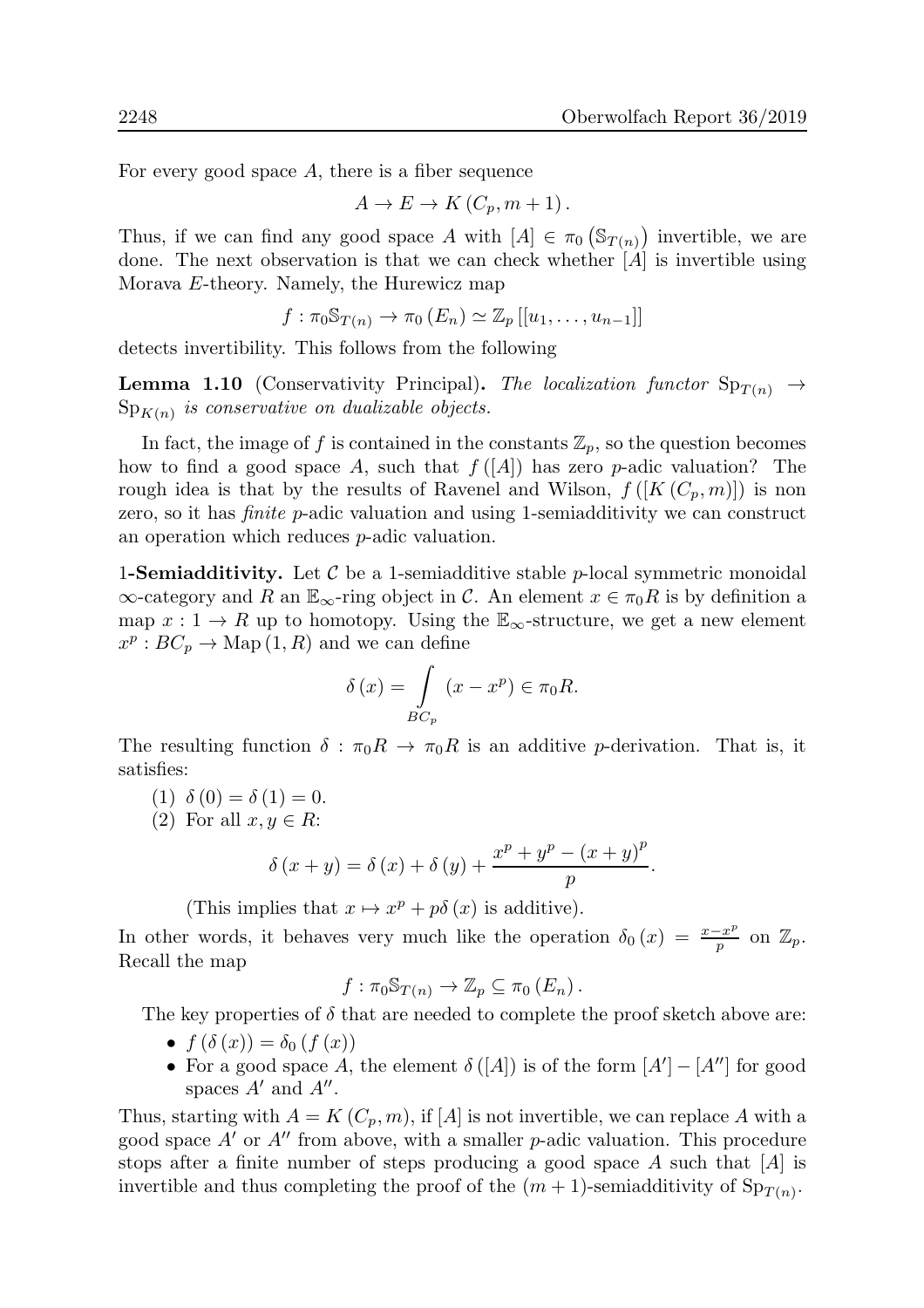# Real cobordism, Morava E-theories and the dual Steenrod algebra Mingcong Zeng (joint work with Lennart Meier)

If one wish to understand stable homotopy groups of sphere  $\pi_*(S)$  from the chromatic perspective, Morava E-theories and their homotopy fixed points cannot be avoided. Fix a height n, its crucial to understand the  $K(n)$ -local sphere  $L_{K(n)}S$ . By [\[2\]](#page-68-0),  $L_{K(n)}S \simeq E_n^{h\mathbb{G}_n}$ , where the right hand side is the homotopy fixed point spectrum of Morava  $E_n$  by the big Morava stabilizer group  $\mathbb{G}_n$ . Theoretically one can approach the computation using the homotopy fixed point spectral sequence, but it is very difficult in practice. The situation becomes more reasonable if one replace G by one of its finite subgroups F and consider  $E_n^{hF}$ . When the height  $n = 1, 2$ , one can recover  $E_n^{h\mathbb{G}_n}$  from various  $E_n^{hF}$  using finite resolutions and  $E_n^{hF}$ are much more computable.

Now assume that  $p = 2$ , we know that there is a finite subgroup  $C_{2^k} \subset \mathbb{G}_n$ if and only if  $2^{k-1} | n$ . For  $n = 1, 2, E_1^{hC_2}$  $h^{hC_2}$  and  $E_2^{hC_4}$  $n^{n}$  are well-understood. In general, when either the height and the order of subgroup grows, the computation becomes more difficult. A new approach to this computation through equivariant stable homotopy theory is given in [\[3\]](#page-68-1). Let  $MU_{\mathbb{R}}$  be the  $C_2$ -spectrum obtained by the complex cobordism  $MU$  with complex conjugate, then it is shown that all  $E_n$  treated as  $C_2$ -ring spectra receive orientations from  $MU_{\mathbb{R}}$ . Furthermore, let  $N_2^{2^k}$  $2^{2^k}: Sp^{C_2} \to Sp^{C_{2^k}}$  be the Hill-Hopkins-Ravenel norm functor in [\[4\]](#page-68-2), then by the norm-forget adjunction in commutative rings, we have

**Theorem 1.1** ([\[3\]](#page-68-1)). There is a  $C_{2^k}$ -equivariant homotopy ring map

 $N_2^{2^k}MU_{\mathbb{R}} \to E_n.$ 

## If  $E_n$  supports a  $C_{2^k}$ -action.

Localizing at 2,  $MU_{\mathbb{R}}$  splits into wedge of suspensions of  $BP_{\mathbb{R}}$ , the real Brown-Peterson spectrum. Let  $BP^{((C_{2^k}))} := N_2^{2^k}BP_{\mathbb{R}}$ , one can build versions of Morava E-theories from them by truncation, inverting a suitable element and then  $K(n)$ localization. Therefore one can apply computations of  $BP^{((C_{2^k}))}$  to Morava Etheories. In general, a thorough understanding of the  $C_{2^k}$ -spectrum  $BP^{((C_{2^k}))}$  can tell us a lot about  $E_n^{hC_{2^k}}$  for all heights n that supports a  $C_{2^k}$ -action.

The main tool of computation around  $BP^{((C_{2^k}))}$  is the equivariant slice filtration [\[4\]](#page-68-2), which is an analog of the motivic very effective slice filtration in the category of  $C_{2^k}$ -spectra. Let  $H \subset G = C_{2^k}$ ,  $\rho_H$  be the regular representation  $\mathbb{R}[H]$  and  $S^{\rho_H}$  be its one point compactification. A slice cell is a G-space of the form  $G/H_+ \wedge S^{i\rho_H}$  for  $i \in \mathbb{Z}$ .  $S_{\geq n}$ , the slice *n*-positive category is the subcategory of G-spcetra generated by slice cells of underlying dimension larger than  $n$  under weak equivalence, wedge and cofibre. Let  $P^{n}(-)$  be the Bousfield localization with respect to  $S_{>n}$ , we have

**Definition 1.2.** The slice tower of a G-spectrum X is the tower  $P^{n}(X) \rightarrow$  $P^{n-1}(X)$ . The fibre  $P_n^n(X) \to P^n(X) \to P^{n-1}(X)$  is called the n-th slice of  $X$ .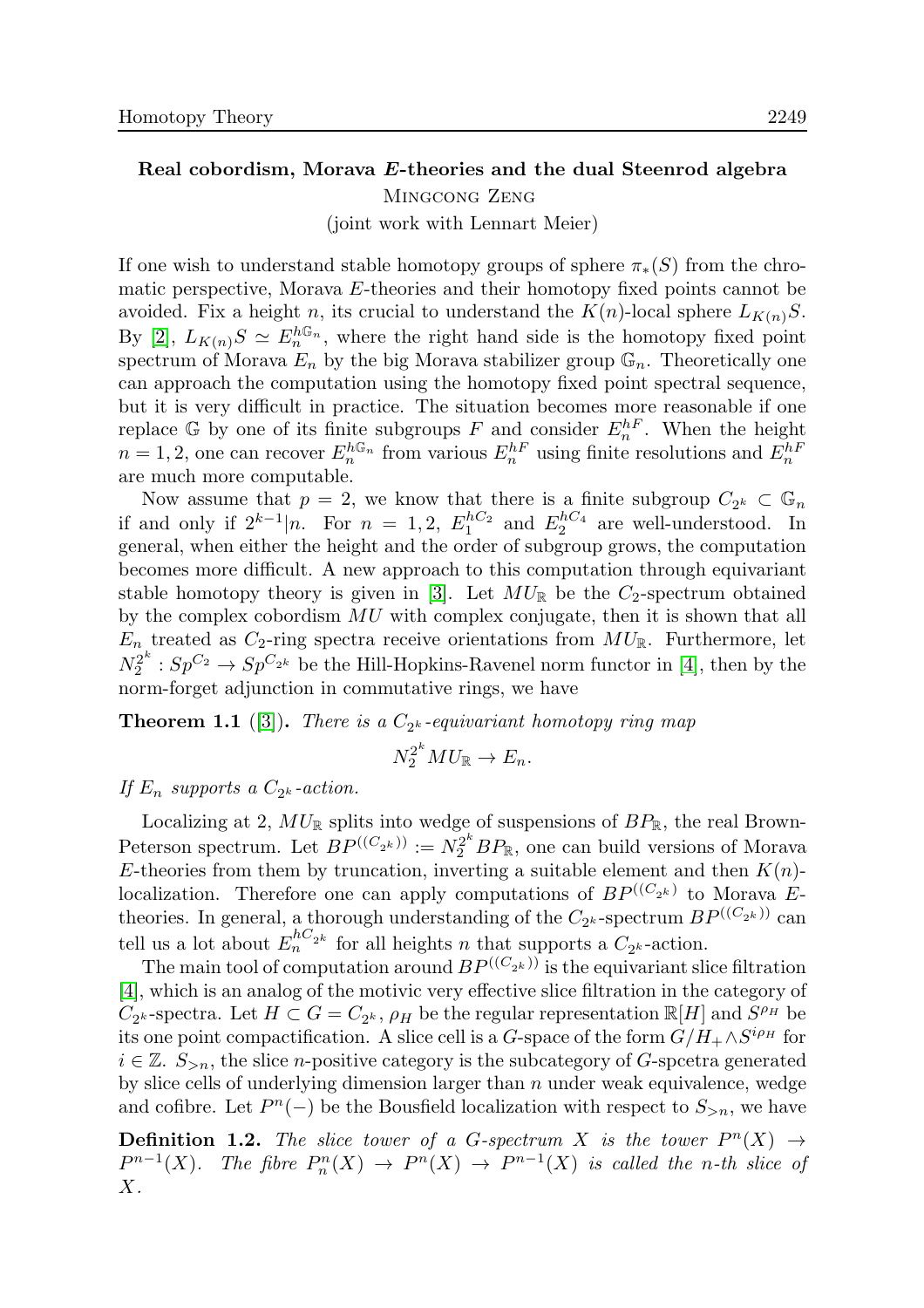The corresponding  $RO(G)$ -graded spectral sequence of Mackey functors  $E_2 =$  $\underline{\pi}_{\bigstar}P_n^n(X) \Rightarrow \underline{\pi}_{\bigstar}(X)$  is the slice spectral sequence(SSS) of X.

One of the main theorem of Hill-Hopkins-Ravenel determines the slices of  $BP^{((G))}$ . Theorem 1.3  $([4])$  $([4])$  $([4])$ .

$$
P_i^i(BP^{((G))}) = \begin{cases} * & i < 0 \text{ or } i \text{ is odd} \\ H\underline{\mathbb{Z}} & i = 0 \\ W_i \wedge H\underline{\mathbb{Z}} & i > 0 \text{ and } i \text{ is even} \end{cases}
$$

Where  $W_i$  is a wedge of slice cells of dimension i.

Therefore, the  $E_2$ -page of the slice spectral sequence can be read off from  $\underline{\pi}_{\blacktriangleright}H\underline{\mathbb{Z}}$ .

One very important trick of computing differentials in the slice spectral sequence is localizing the whole spectral sequence at the Euler class of some representation spheres. Let  $\sigma$  be the sign representation of G and  $\lambda_i$  be the G-representation on  $\mathbb{R}^2$  by rotating  $e^{\frac{2^i}{2^n} 2\pi i}$  and  $a_V : S^0 \to S^V$  be the embedding of north and south pole. We have

Proposition 1.4.  $a_{\lambda_i}^{-1}$  $\frac{-1}{\lambda_i} SSS(BP^{((G))})$  computes  $\frac{\pi}{\lambda_i} (a_{\lambda_i}^{-1})$  $\lambda_i^{-1} BP^{((G))}).$ 

The first example is inverting  $a_{\sigma}$ .  $(a_{\sigma}^{-1}BP^{((G))})^G$  is its G-geometric fixed point  $\Phi^G(BP^{((G))}) \simeq H\mathbb{F}_2$ . One the other hand,  $a_{\sigma}^{-1}SSS(BP^{((G))})$  is nontrivial and in fact, there is only one pattern of differential that can give the correct answer. When we invert  $a_{\lambda_i}$ , the smaller *i* is, the closer  $a_{\lambda_i}^{-1}$  $\lambda_i^{-1} SSS(BP^{((G))})$  looks like to  $SSS(BP^{((G))})$ . In fact,

Proposition 1.5. In the integral page, the map

$$
SSS(BP^{((G))}) \rightarrow a_{\lambda_0}^{-1}SSS(BP^{((G))})
$$

is an isomorphism in positive filtration and in filtration 0 it is a surjection and its kernel consists of permanent cycles.

This means that in non-negative filtration  $SSS(BP^{((G))})$  and its  $a_{\lambda_0}$ -localization contains exactly the same information. But what does  $a_{\lambda_0}^{-1}$  $_{\lambda_0}^{-1}SSS(BP^{((G))})$  compute?

### Theorem 1.6.

$$
(a_{\lambda_0}^{-1}BP^{((G))})^G \simeq (N_1^{2^{k-1}}H\mathbb{F}_2)^{C_{2^{k-1}}} \simeq (N_1^{2^{k-1}}H\mathbb{F}_2)^{hC_{2^{k-1}}}.
$$

The second equivalence is the main theorem of [\[1\]](#page-68-3).

Specialize to  $G = C_4$ , we see that  $a_{\lambda_0}^{-1}$  $\lambda_0^{-1} SSS(BP^{((C_4))})$  computes  $(N_1^2 H\mathbb{F}_2)^{hC_2}$ . What is special in this case is that if we consider the Tate fixed point instead of homotopy fixed point, we have

Theorem 1.7 ([\[5\]](#page-68-4)).

$$
(N_1^2 H \mathbb{F}_2)^{tC_2} \simeq H \mathbb{F}_2.
$$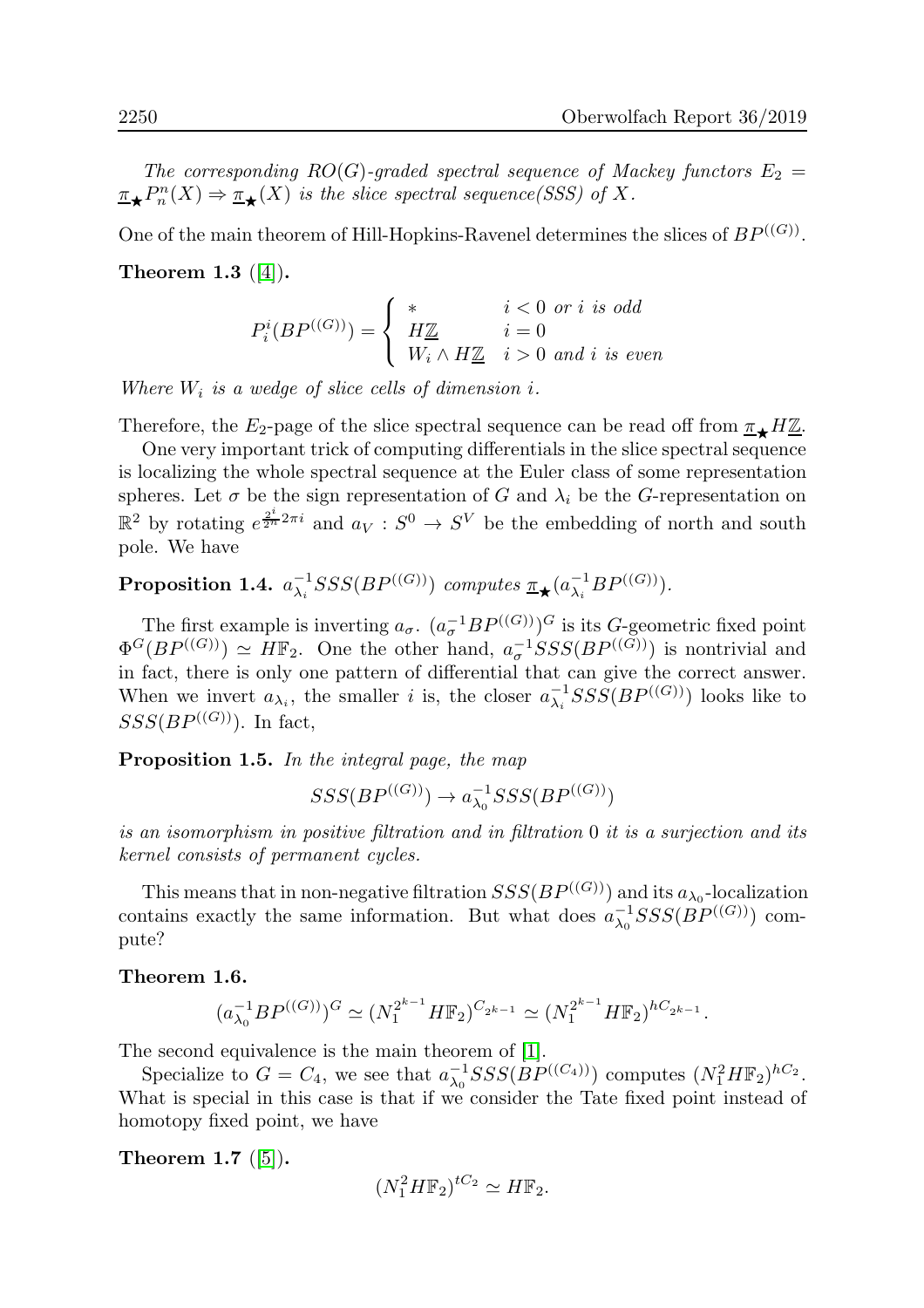The homotopy fixed point and Tate spectral sequence for  $N_1^2 H \mathbb{F}_2$  has input the dual Steenrod algebra  $A_*$  with conjugate action. The above theorem means that in both spectral sequence, there are a lot of nontrivial differentials. Using  $a_{\lambda_0}^{-1}$  $\pi_{\lambda_0}^{-1} SSS(BP^{((C_4))})$ , we can understand these differentials and  $\pi_*(N_1^2 H \mathbb{F}_2)^{hC_2}$ in a range.

**Theorem 1.8.** The first 6 homotopy groups of  $(N_1^2 H\mathbb{F}_2)^{hC_2}$  are

|                                                                                             | __          |    |  |                                                        |                  |                       |   |
|---------------------------------------------------------------------------------------------|-------------|----|--|--------------------------------------------------------|------------------|-----------------------|---|
|                                                                                             |             |    |  |                                                        |                  | -                     |   |
| $h_{2}$<br>$T\mathbb{F}_{2}$<br>$\mathbf{v}$<br>$\epsilon$<br>$\pi$<br><u>н</u><br>$\cdots$ | $\mathbb Z$ | 77 |  | $\sqrt{2}$<br>$\overline{r}$<br>$\mathbb Z$<br>ℤ<br>__ | $\mathbb Z$<br>. | $\mathbb Z$<br>$\sim$ | - |

Where the black summands are from transfers of permutation submodules in  $A_*$ and the red summands are the interesting parts.

By comparing the spectral sequences, we can also translate the family of slice differentials in [\[4\]](#page-68-2) into the Tate spectral sequence.

**Theorem 1.9.** Let  $x \in \tilde{H}^{-1}(C_2; \mathbb{F}_2)$  be the generator of Tate cohomology and  $k > 0$ . Then in the Tate spectral sequence of  $N_1^2 H \mathbb{F}_2$ ,  $d_i(x^{2^k}) = 0$  when  $i < 2^{k+1}-1$ and

$$
d_{2^{k+1}-1}(x^{2^k}) = \xi_k \overline{\xi}_k x^{-2^k+1}
$$

.

In the current statues, we can understand  $N_1^2 H\mathbb{F}_2$  by understanding  $a_{\lambda_0}^{-1}$  $\lambda_0^{-1} SSS(BP^{((C_4)}))$ . However, if one has a different way of computing  $N_1^2 H \mathbb{F}_2$ , then it should tell us a lot of information about  $a_{\lambda_0}^{-1}$  $^{-1}_{\lambda_0} SSS(BP^{((C_4))}),$  thus  $BP^{((C_4))}$ itself, and  $E_{2n}^{hC_4}$  $\frac{nC_4}{2n}$  for all *n*.

### **REFERENCES**

- <span id="page-68-3"></span><span id="page-68-0"></span>[1] Bökstedt, Marcel and Bruner, Robert R. and Lunge-Nielsen, Sverre and Rognes, John, On cyclic fixed points of spectra, Math. Z.,  $276$  (2014), 81-91.
- <span id="page-68-1"></span>[2] Devinatz, Ethan S. and Hopkins, Michael J., Homotopy fixed point spectra for closed subgroups of the Morava stabilizer groups, Topology 43 (2004), 1–47.
- <span id="page-68-4"></span><span id="page-68-2"></span>[3] Jeremy Hahn and XiaoLin Danny Shi, Real Orientations of Morava E-theories, <https://arxiv.org/abs/1707.03413>.
- [4] Hill, M. A. and Hopkins, M. J. and Ravenel, D. C., On the nonexistence of elements of *Kervaire invariant one*, Ann. of Math.  $(2)$  184  $(2016)$ , 1–262.
- [5] Lunøe-Nielsen, Sverre and Rognes, John, The topological Singer construction, Doc. Math. 17 (2012), 861–909.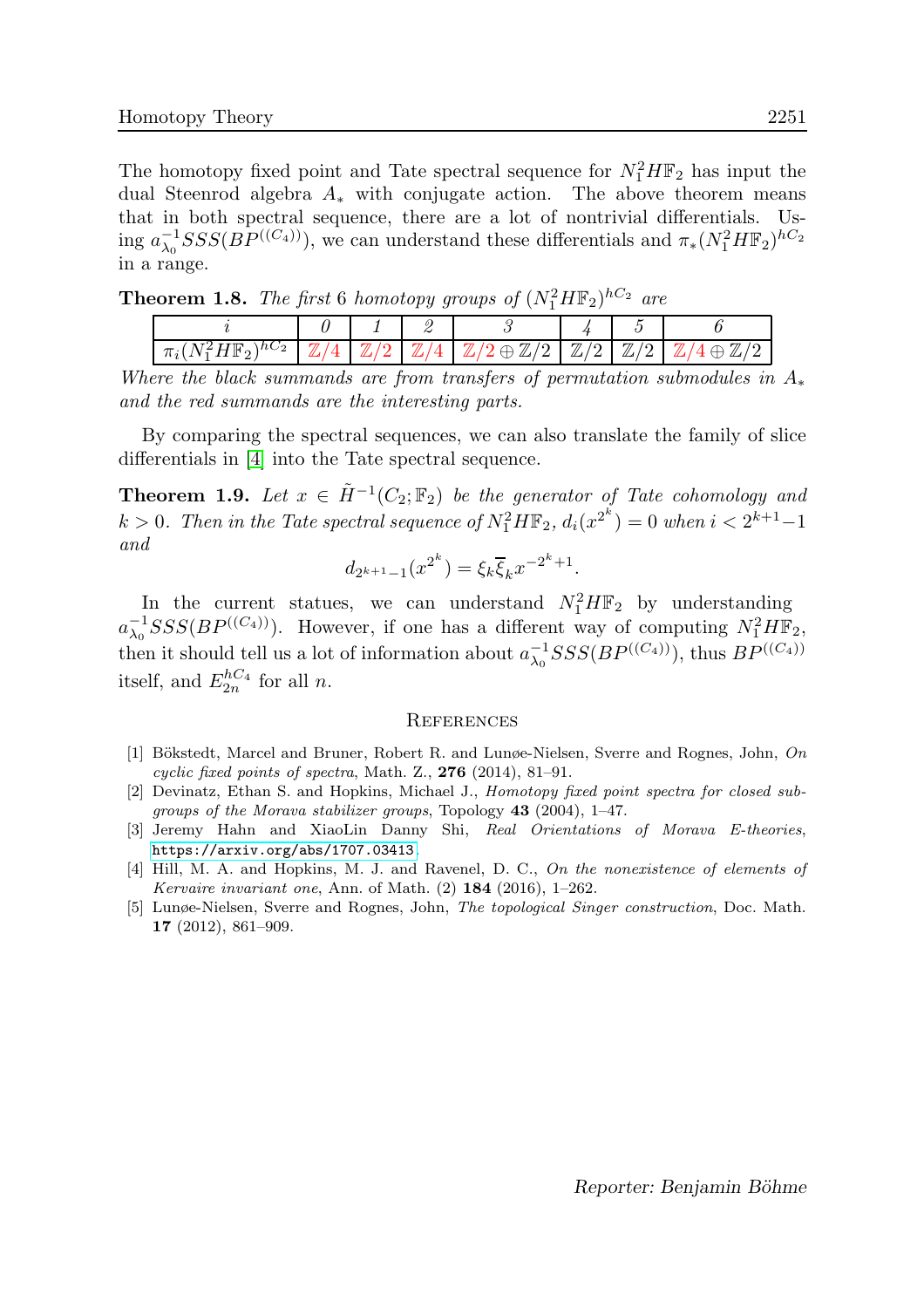# Participants

## Dr. Tom Bachmann

Fakultät für Mathematik Universität Duisburg-Essen Mathematikcarrée Thea-Leymann-Straße 9 45127 Essen GERMANY

# Prof. Dr. Paul Balmer

Department of Mathematics UCLA P.O. Box 951555 Los Angeles CA 90095-1555 UNITED STATES

# Dr. Tobias Barthel

Department of Mathematical Sciences University of Copenhagen Universitetsparken 5 2100 København Ø DENMARK

# Prof. Dr. Clark Barwick

School of Mathematics University of Edinburgh James Clerk Maxwell Building Peter Guthrie Tait Road Edinburgh EH9 3FD UNITED KINGDOM

# Prof. Dr. Agnès Beaudry

Department of Mathematics University of Colorado Campus Box 395 Boulder, CO 80309-0395 UNITED STATES

# Dr. Alexander Berglund

Department of Mathematics Stockholm University 106 91 Stockholm **SWEDEN** 

# Prof. Dr. Julie Bergner

Department of Mathematics University of Virginia Kerchof Hall 141 Cabell Drive Charlottesville, VA 22904-4137 UNITED STATES

### Calista Bernard

Department of Mathematics Stanford University Building 380 Stanford, CA 94305-2125 UNITED STATES

# Prof. Dr. Anna Marie Bohmann

Department of Mathematics Vanderbilt University 1326 Stevenson Center Nashville TN 37240-0001 UNITED STATES

# Dr. Benjamin Böhme

Mathematisches Institut Universität Bonn Endenicher Allee 60 53115 Bonn GERMANY

# Dr. Lukas B. Brantner

Mathematical Institute Oxford University Woodstock Road Oxford OX2 6GG UNITED KINGDOM

# Prof. Dr. Natàlia Castellana Vila

Departament de Matemàtiques Universitat Autonoma de Barcelona Campus UAB 08193 Bellaterra (Barcelona) SPAIN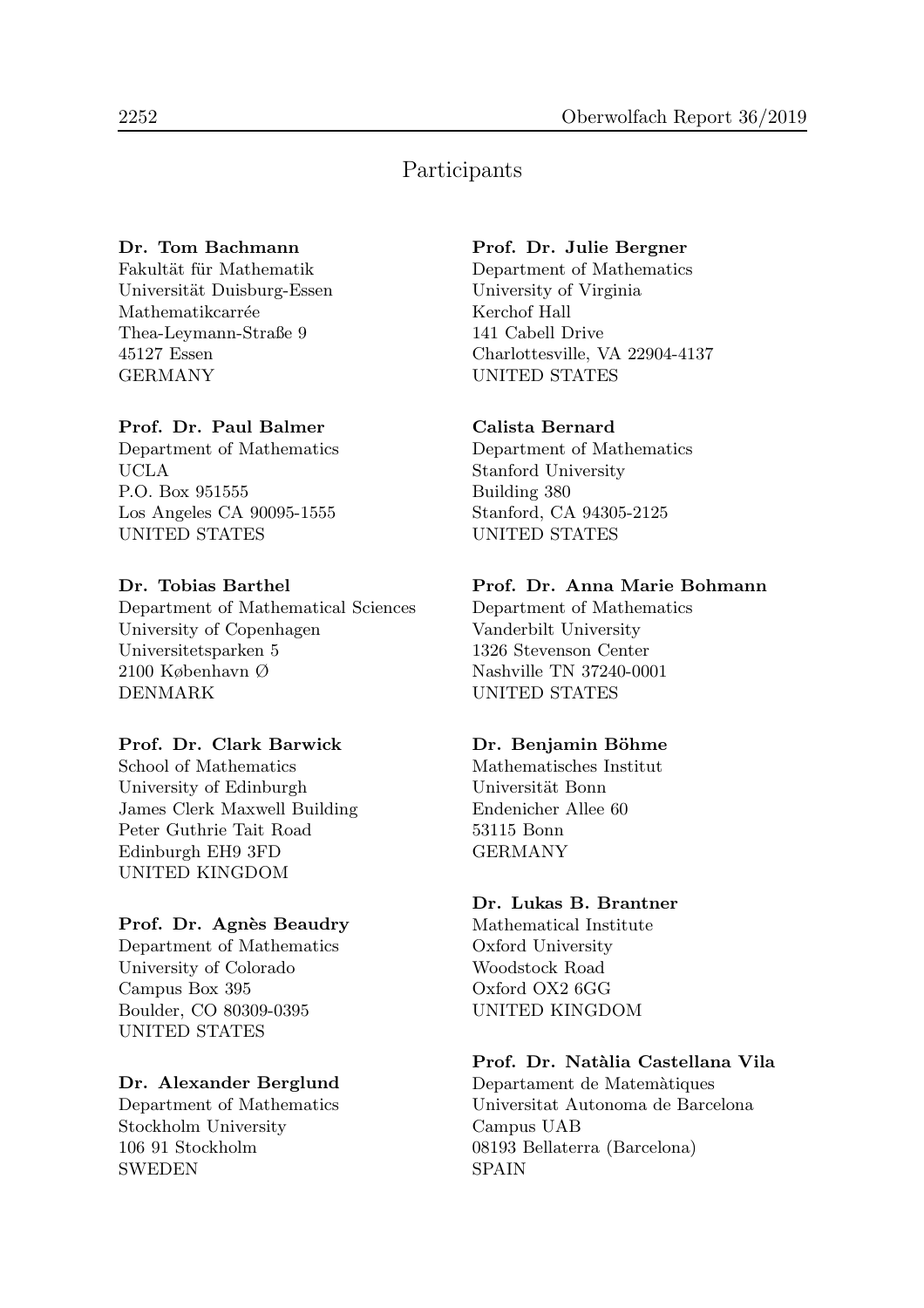## Dr. Joana Cirici

Departament de Matemàtiques/Informatica Universitat de Barcelona Gran Via 585 08007 Barcelona, Catalonia SPAIN

### Dr. Dustin Clausen

Department of Mathematics University of Copenhagen Universitetsparken 5 2100 København DENMARK

## Dr. Bjørn Ian Dundas

Department of Mathematics University of Bergen Postboks 7803 Allegaten 41 5020 Bergen NORWAY

### Prof. Dr. Soren Galatius

Department of Mathematical Sciences University of Copenhagen Universitetsparken 5 2100 København DENMARK

#### Dr. Teena M. Gerhardt

Department of Mathematics Michigan State University Wells Hall 619 Red Cedar Road East Lansing, MI 48824-1027 UNITED STATES

### Prof. Dr. Paul G. Goerss

Department of Mathematics Northwestern University 2033 Sheridan Road Evanston, IL 60208-2730 UNITED STATES

## Prof. Dr. John Greenlees

Mathematics Institute University of Warwick Zeeman Building Coventry CV4 7AL UNITED KINGDOM

#### Prof. Dr. Jesper Grodal

Department of Mathematical Sciences University of Copenhagen Universitetsparken 5 2100 København DENMARK

## Peter J. Haine

Department of Mathematics Massachusetts Institute of Technology 77 Massachusetts Avenue Cambridge, MA 02139-4307 UNITED STATES

#### Dr. Markus Hausmann

Department of Mathematical Sciences University of Copenhagen Universitetsparken 5 2100 København DENMARK

## Dr. Drew K. Heard

Fakultät für Mathematik Universität Regensburg 93040 Regensburg GERMANY

#### Prof. Dr. Hans-Werner Henn

U.F.R. de Mathématique et d'Informatique Université de Strasbourg 7, rue Rene Descartes 67084 Strasbourg Cedex FRANCE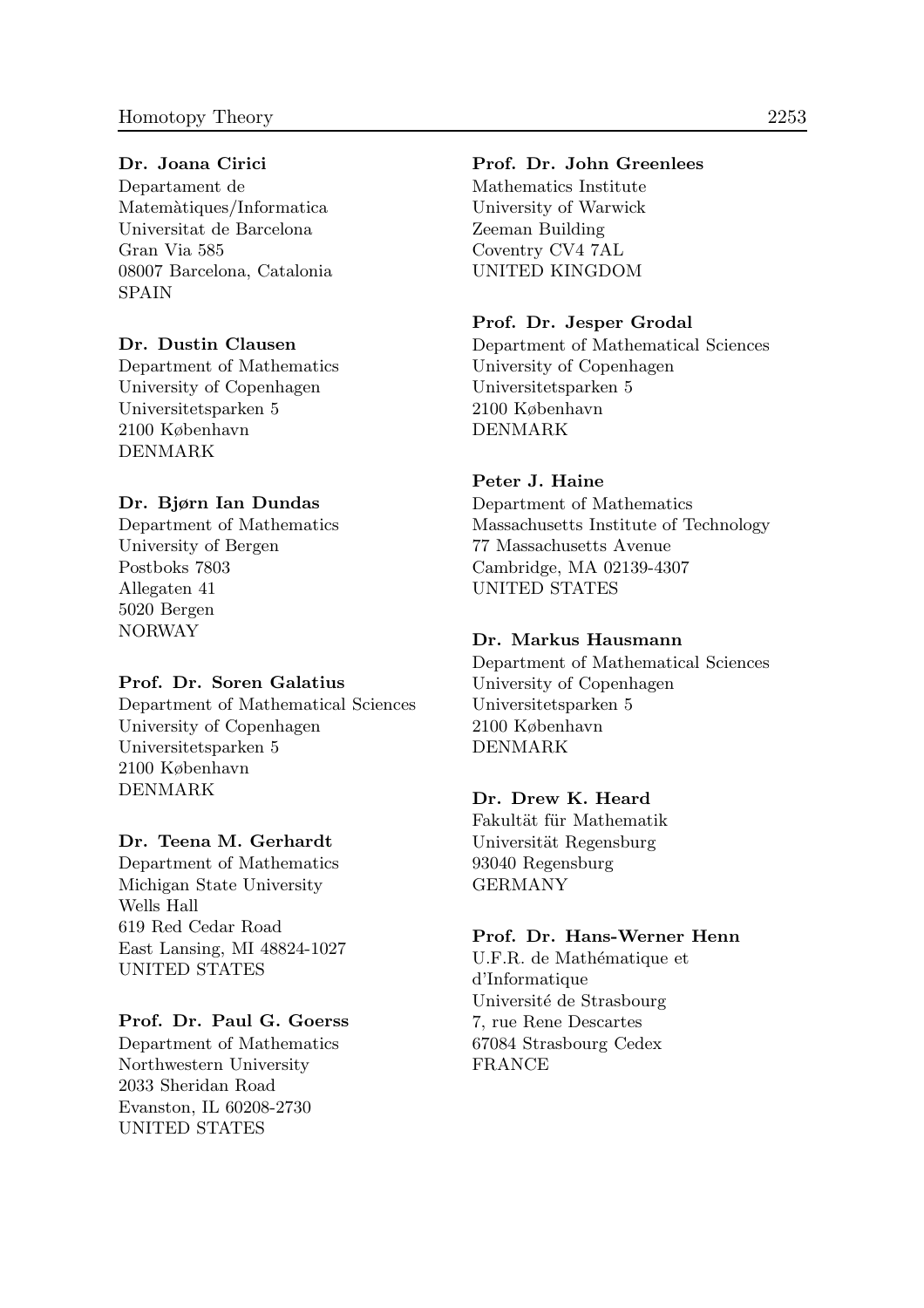# Dr. Gijs Heuts

Mathematisch Instituut Universiteit Utrecht Budapestlaan 6 P. O. Box 80.010 3508 TA Utrecht NETHERLANDS

# Prof. Dr. Michael Hill

Department of Mathematics UCLA 405 Hilgard Avenue Los Angeles, CA 90095-1555 UNITED STATES

# Dr. Eva Höning

Fachbereich Mathematik Universität Hamburg Bundesstrasse 55 20146 Hamburg GERMANY

# Prof. Dr. Marc Hoyois

Department of Mathematics University of Southern California KAP 400C 3620 South Vermont Avenue Los Angeles, CA 90089-2532 UNITED STATES

# Joshua Hunt

Department of Mathematical Sciences University of Copenhagen Universitetsparken 5 2100 København DENMARK

# Dr. Magdalena Kedziorek

Mathematisch Instituut Universiteit Utrecht Budapestlaan 6 P. O. Box 80.010 3508 TA Utrecht NETHERLANDS

# Dr. Achim T. Krause

Mathematisches Institut Universität Münster Einsteinstrasse 62 48149 Münster GERMANY

# Prof. Dr. Nicholas J. Kuhn

Department of Mathematics University of Virginia Kerchof Hall P.O.Box 400137 Charlottesville, VA 22904-4137 UNITED STATES

## Dr. Alexander Kupers

Department of Mathematics Harvard University Science Center One Oxford Street Cambridge MA 02138 UNITED STATES

### Dr. Markus Land

Fakultät für Mathematik Universität Regensburg Universitätsstrasse 31 93053 Regensburg GERMANY

### Prof. Dr. Ayelet Lindenstrauss

Department of Mathematics Indiana University at Bloomington 831 East 3rd Street Bloomington, IN 47405 UNITED STATES

### Dr. Clover May

Department of Mathematics UCLA P.O. Box 951555 Los Angeles, CA 90095-1555 UNITED STATES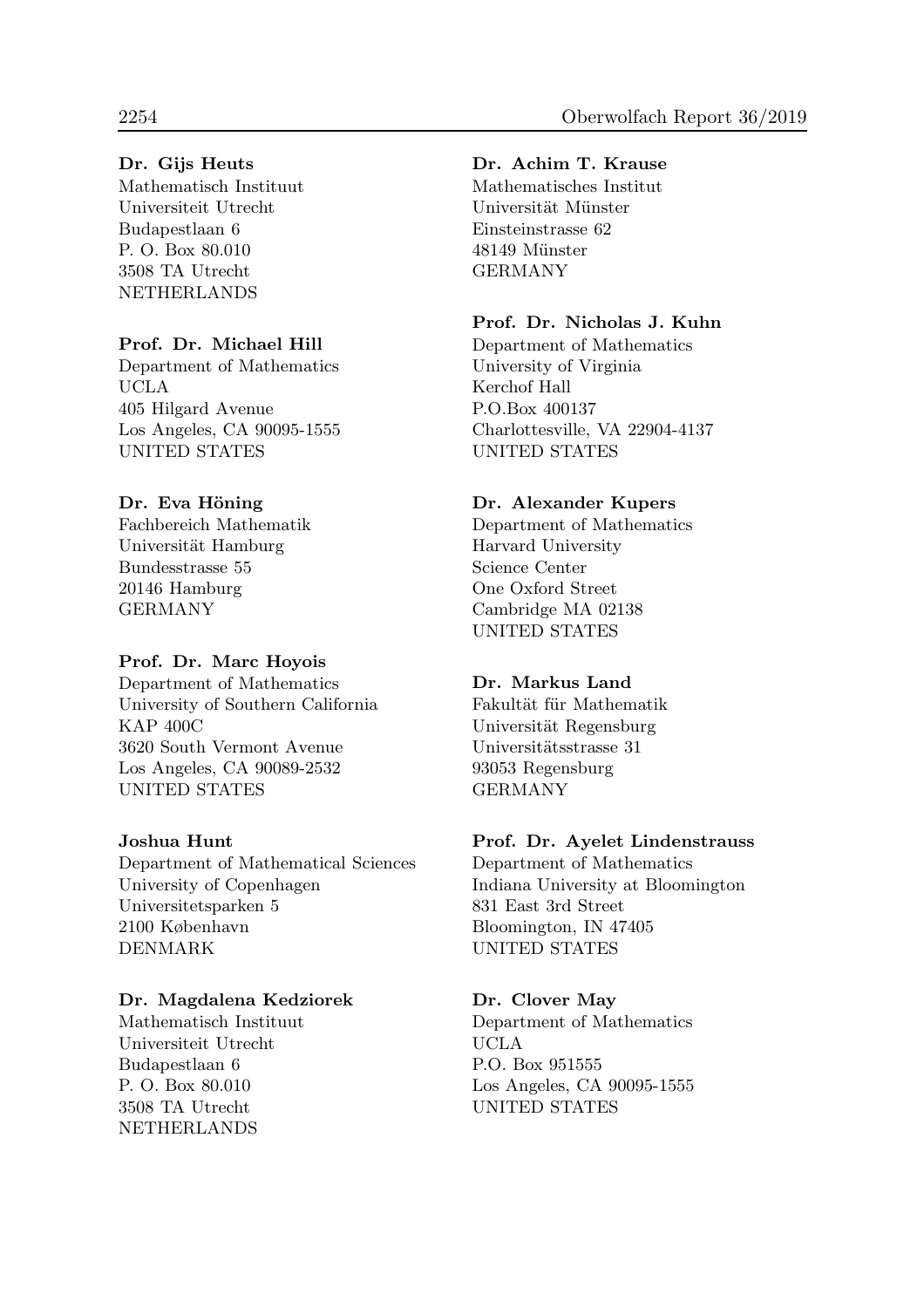# Dr. Lennart Meier

Mathematisch Instituut Universiteit Utrecht Budapestlaan 6 P. O. Box 80.010 3508 TA Utrecht NETHERLANDS

## Dr. Sam Nariman

Department of Mathematics Northwestern University Lunt Hall 2033 Sheridan Road Evanston, IL 60208-2730 UNITED STATES

### Prof. Dr. Thomas Nikolaus

Mathematisches Institut Universität Münster Einsteinstrasse 62 48149 Münster GERMANY

## Prof. Dr. Kyle M. Ormsby

Department of Mathematics Reed College 3203 SE Woodstock Boulevard Portland, OR 97202-8199 UNITED STATES

#### Dr. Viktoriya Ozornova

Lehrstuhl XIII - Topologie IB 3/167 Ruhr-Universität Bochum 44780 Bochum GERMANY

# Dr. Irakli Patchkoria

Department of Mathematics University of Aberdeen Fraser Noble Building Aberdeen AB24 3UE UNITED KINGDOM

#### Dr. Piotr Pstragowski

Department of Mathematics Northwestern University Lunt Hall 2033 Sheridan Road Evanston, IL 60208-2730 UNITED STATES

#### Dr. Sune N. Precht Reeh

Departament de Matemàtiques Universitat Autonoma de Barcelona Campus Universitari UAB office 210 08193 Bellaterra, Barcelona SPAIN

# Prof. Dr. Birgit Richter

Fachbereich Mathematik Universität Hamburg Bundesstrasse 55 20146 Hamburg GERMANY

#### Prof. Dr. John Rognes

Department of Mathematics University of Oslo Box 1053, Blindern 0316 Oslo NORWAY

## Dr. Tomer Schlank

Institute of Mathematics The Hebrew University Givat-Ram Jerusalem 91904 ISRAEL

# Prof. Dr. Stefan Schwede

Mathematisches Institut Universität Bonn Endenicher Allee 60 53115 Bonn GERMANY